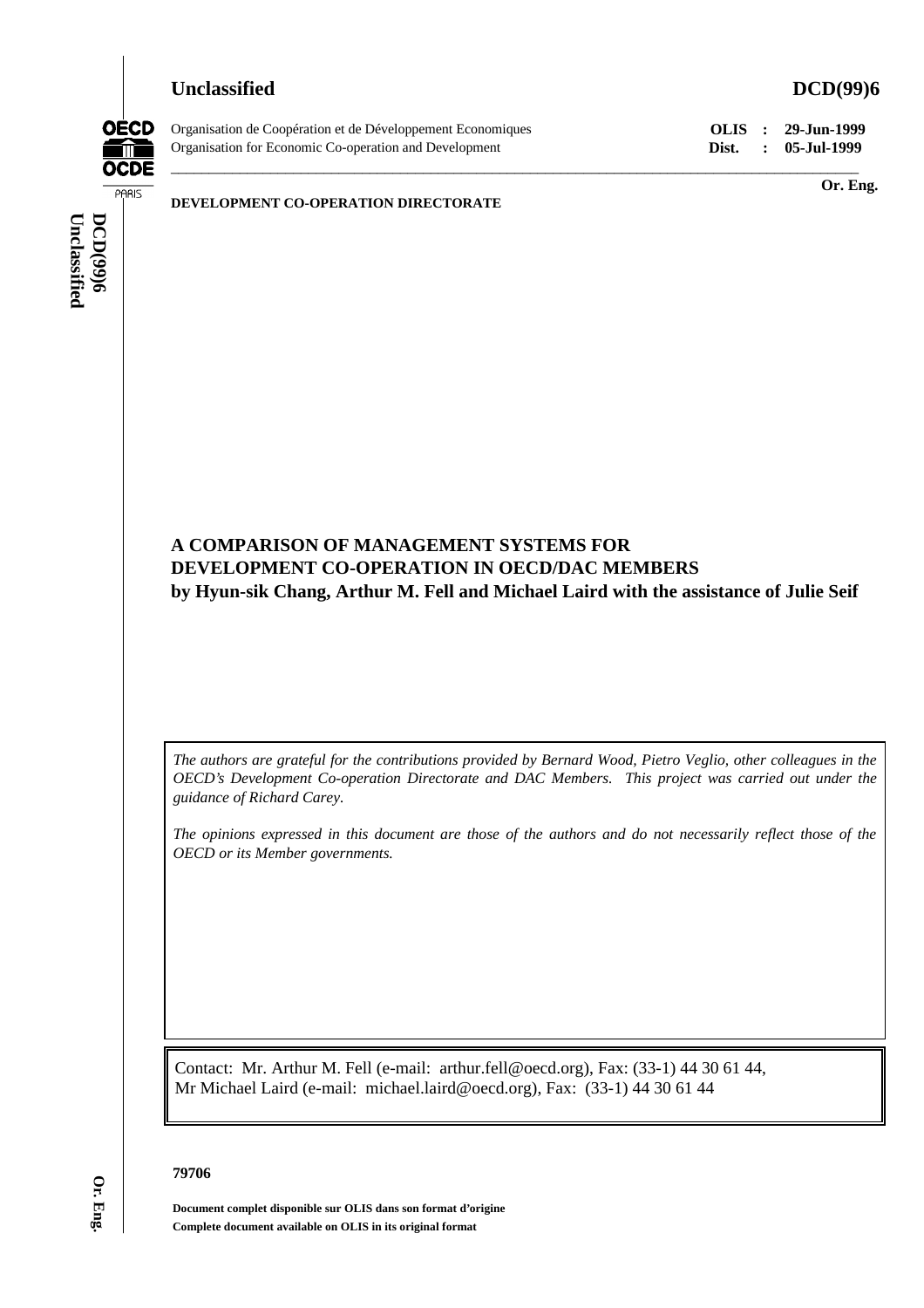## **TABLE OF CONTENTS**

| 1.1.<br>1.2.<br>1.3.                                           |                                                                                                                                                                 |  |
|----------------------------------------------------------------|-----------------------------------------------------------------------------------------------------------------------------------------------------------------|--|
|                                                                | CHAPTER 2 POLICIES AND APPROACHES UNDERPINNING DAC MEMBERS' DEVELOPMENT                                                                                         |  |
| 2.1.<br>2.2.<br>2.3.<br>2.4.                                   | Sustainable poverty reduction: the principal goal of development co-operation  15<br>Importance of coherent, pro-development policies for poverty reduction  17 |  |
|                                                                | CHAPTER 3 PUBLIC OPINION, INFORMATION AND DEVELOPMENT EDUCATION  19                                                                                             |  |
| 3.1.<br>3.2.<br>3.3.<br>3.4.                                   |                                                                                                                                                                 |  |
|                                                                | CHAPTER 4 ORGANISATIONAL FRAMEWORKS: AID POLICY AND LEGISLATION  23                                                                                             |  |
| 4.1.<br>4.2.                                                   |                                                                                                                                                                 |  |
|                                                                | CHAPTER 5 ORGANISATIONAL FRAMEWORKS: THE STRUCTURES OF GOVERNMENT  29                                                                                           |  |
| 5.1.<br>5.2.<br>5.2.1.<br>5.2.2.<br>5.2.3.<br>5.2.4.<br>5.2.5. |                                                                                                                                                                 |  |
|                                                                | CHAPTER 6 ORGANISATIONAL FRAMEWORKS: MANAGEMENT STRUCTURES AND ISSUES43                                                                                         |  |
| 6.1.<br>6.2.<br>6.3.<br>6.4.<br>6.5.                           |                                                                                                                                                                 |  |
| 6.6.                                                           |                                                                                                                                                                 |  |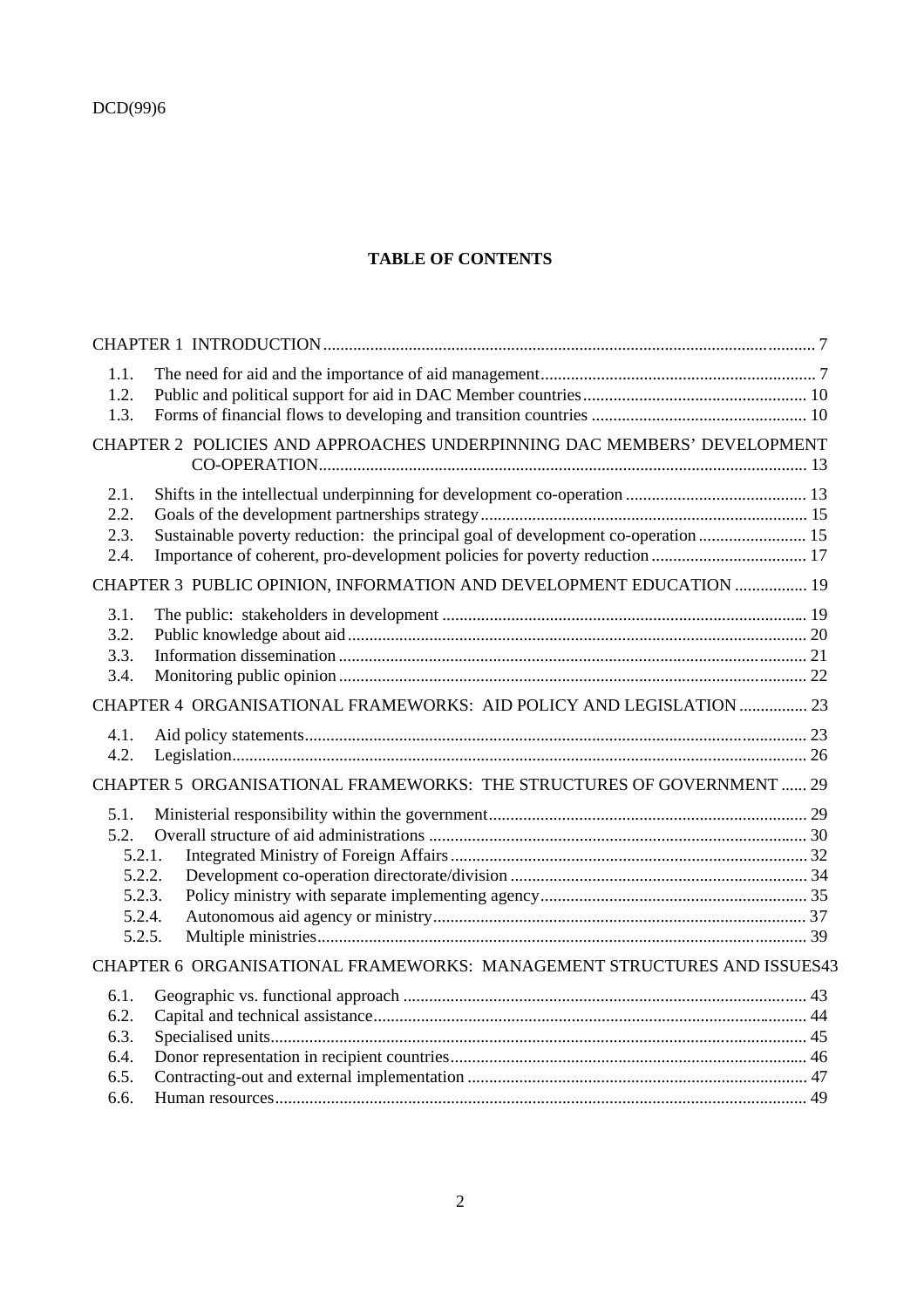| CHAPTER 7 ORGANISATIONAL FRAMEWORKS: THE INTERNATIONAL LEVEL 51                                    |  |
|----------------------------------------------------------------------------------------------------|--|
| 7.1.                                                                                               |  |
| 7.2.                                                                                               |  |
| 7.2.1.                                                                                             |  |
| 7.2.2.                                                                                             |  |
| 7.2.3.                                                                                             |  |
| 7.2.4.                                                                                             |  |
| 7.3.                                                                                               |  |
|                                                                                                    |  |
| 8.1.                                                                                               |  |
| 8.2                                                                                                |  |
| 8.2.1.                                                                                             |  |
| 8.2.2.                                                                                             |  |
| 8.2.3.                                                                                             |  |
| 8.2.4.                                                                                             |  |
| CHAPTER 9 ALLOCATION OF FUNDS -- LAYING THE FOUNDATIONS FOR A SUSTAINABLE                          |  |
| Sustainable poverty reduction: an ongoing task that impinges on aid management 67<br>9.1.          |  |
| 9.2.                                                                                               |  |
| 9.2.1.                                                                                             |  |
| 9.2.2.                                                                                             |  |
| 9.2.3.                                                                                             |  |
| 9.2.4.                                                                                             |  |
| 9.2.5.                                                                                             |  |
| 9.2.6.                                                                                             |  |
|                                                                                                    |  |
| 10.1.                                                                                              |  |
| 10.2.                                                                                              |  |
|                                                                                                    |  |
| 11.1.                                                                                              |  |
| 11.2.                                                                                              |  |
| 11.3.                                                                                              |  |
| 11.4.                                                                                              |  |
| 11.5.                                                                                              |  |
| Indirect assistance: aid channelled through NGOs and other civil-society institutions  91<br>11.6. |  |
|                                                                                                    |  |
| 12.1.                                                                                              |  |
| 12.2.                                                                                              |  |
| 12.3.                                                                                              |  |
| 12.4.                                                                                              |  |
| 12.5.                                                                                              |  |
|                                                                                                    |  |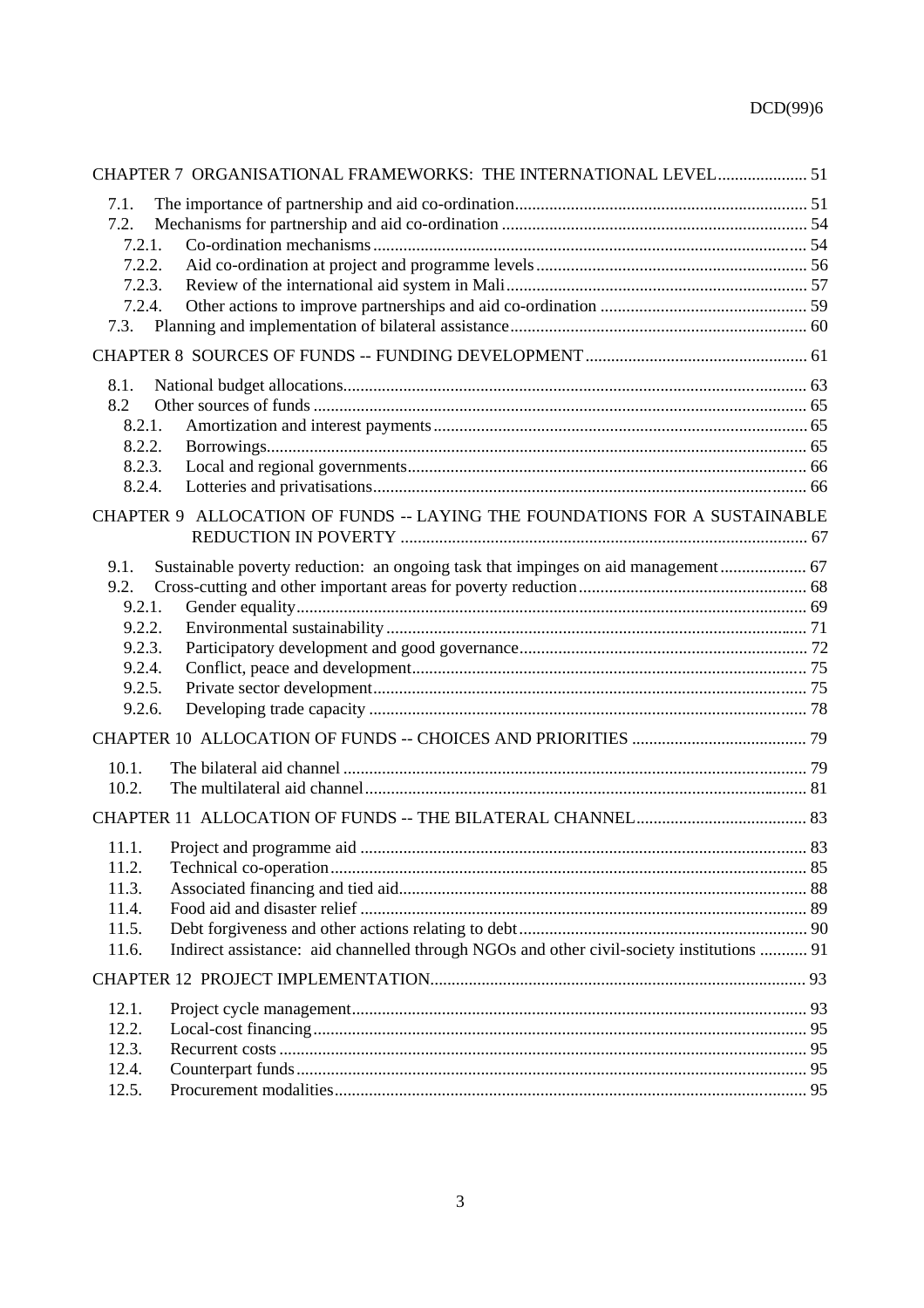|                     | CHAPTER 13 EVALUATION: RELEVANCE, EFFICIENCY, EFFECTIVENESS AND RESULTS 97 |  |
|---------------------|----------------------------------------------------------------------------|--|
| 13.1.<br>13.2.      |                                                                            |  |
| 13.3.               |                                                                            |  |
| 13.4.               |                                                                            |  |
|                     | CHAPTER 14 MONITORING AND INDEPENDENT REVIEW OF THE AID PROGRAMME 103      |  |
| 14.1.               |                                                                            |  |
| 14.2.               |                                                                            |  |
| 14.3.               |                                                                            |  |
| 14.4.               |                                                                            |  |
|                     |                                                                            |  |
|                     |                                                                            |  |
| 14.5.               |                                                                            |  |
|                     |                                                                            |  |
| <b>APPENDIX I</b>   | LEVELS OF ODA DISBURSEMENTS AND OTHER FINANCIAL FLOWS TO                   |  |
|                     |                                                                            |  |
| <b>APPENDIX II</b>  |                                                                            |  |
| <b>APPENDIX III</b> | SHAPING THE 21ST CENTURY: THE CONTRIBUTION OF DEVELOPMENT                  |  |
|                     |                                                                            |  |
| <b>APPENDIX IV</b>  | BASIC INFORMATION ON DAC MEMBERS' AID MANAGEMENT                           |  |
|                     |                                                                            |  |
| <b>APPENDIX V</b>   |                                                                            |  |
|                     |                                                                            |  |
|                     |                                                                            |  |
|                     |                                                                            |  |
|                     |                                                                            |  |

# **Tables**

# **Figures**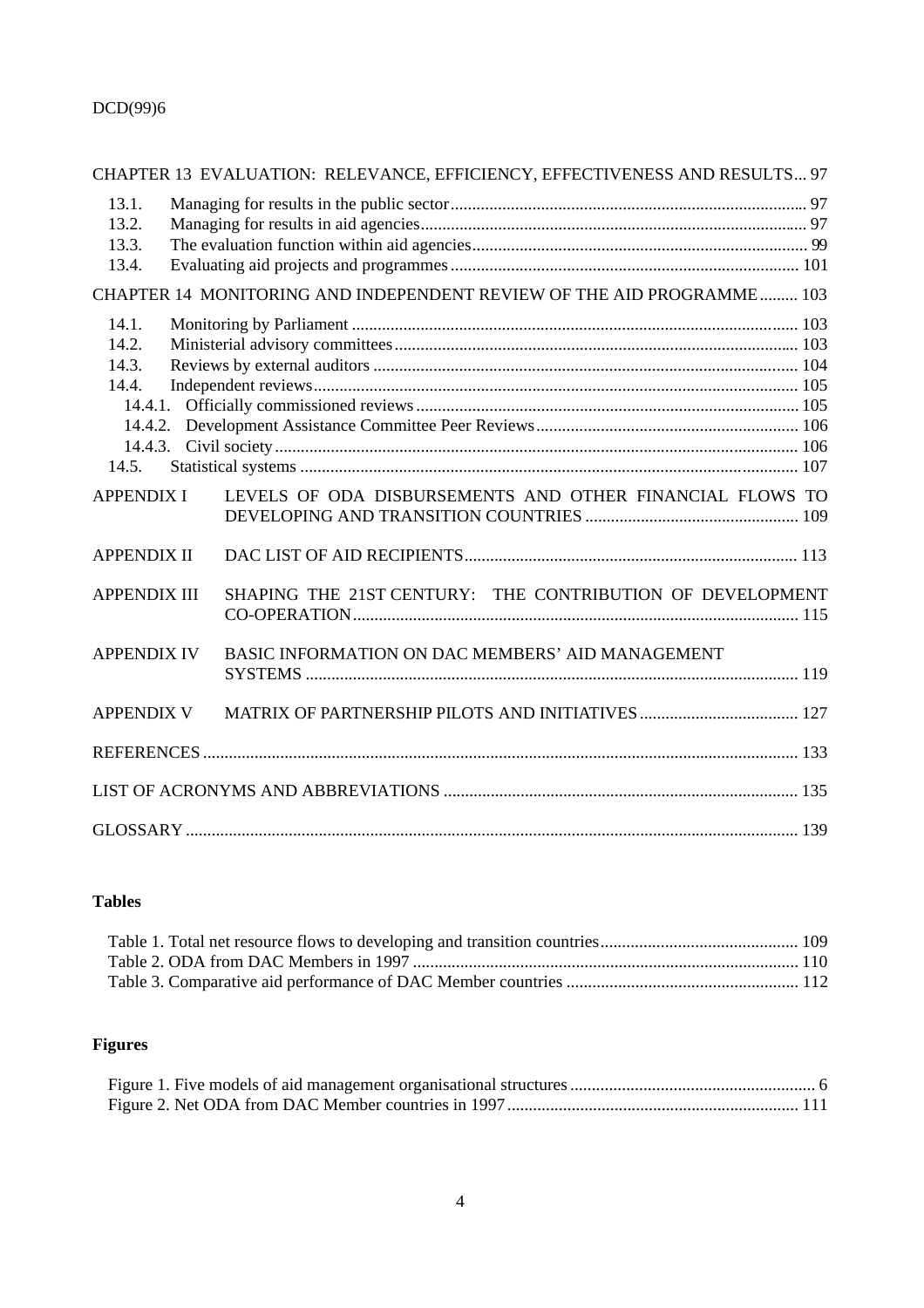## **Boxes**

| $Box 1$ . |                                                                                               |  |
|-----------|-----------------------------------------------------------------------------------------------|--|
| Box 2.    | Measuring Development Progress: A Working Set of Core Indicators  16                          |  |
| Box 3.    |                                                                                               |  |
| Box 4.    |                                                                                               |  |
| Box 5.    |                                                                                               |  |
| Box 6.    |                                                                                               |  |
|           | Box 7. DAC Guidelines for Gender Equality and Women's Empowerment in Development              |  |
|           |                                                                                               |  |
| Box 8.    | Good Practices for Environmental Impact Assessment (EIA) of Development Projects 72           |  |
|           |                                                                                               |  |
|           |                                                                                               |  |
|           | Box 11. DAC Orientations for Development Co-operation in Support of Private Sector            |  |
|           |                                                                                               |  |
|           |                                                                                               |  |
|           |                                                                                               |  |
|           | Box 14. DAC Orientations for Donor Assistance to Capacity Development in Environment (CDE) 87 |  |
|           |                                                                                               |  |
|           |                                                                                               |  |
|           |                                                                                               |  |
|           |                                                                                               |  |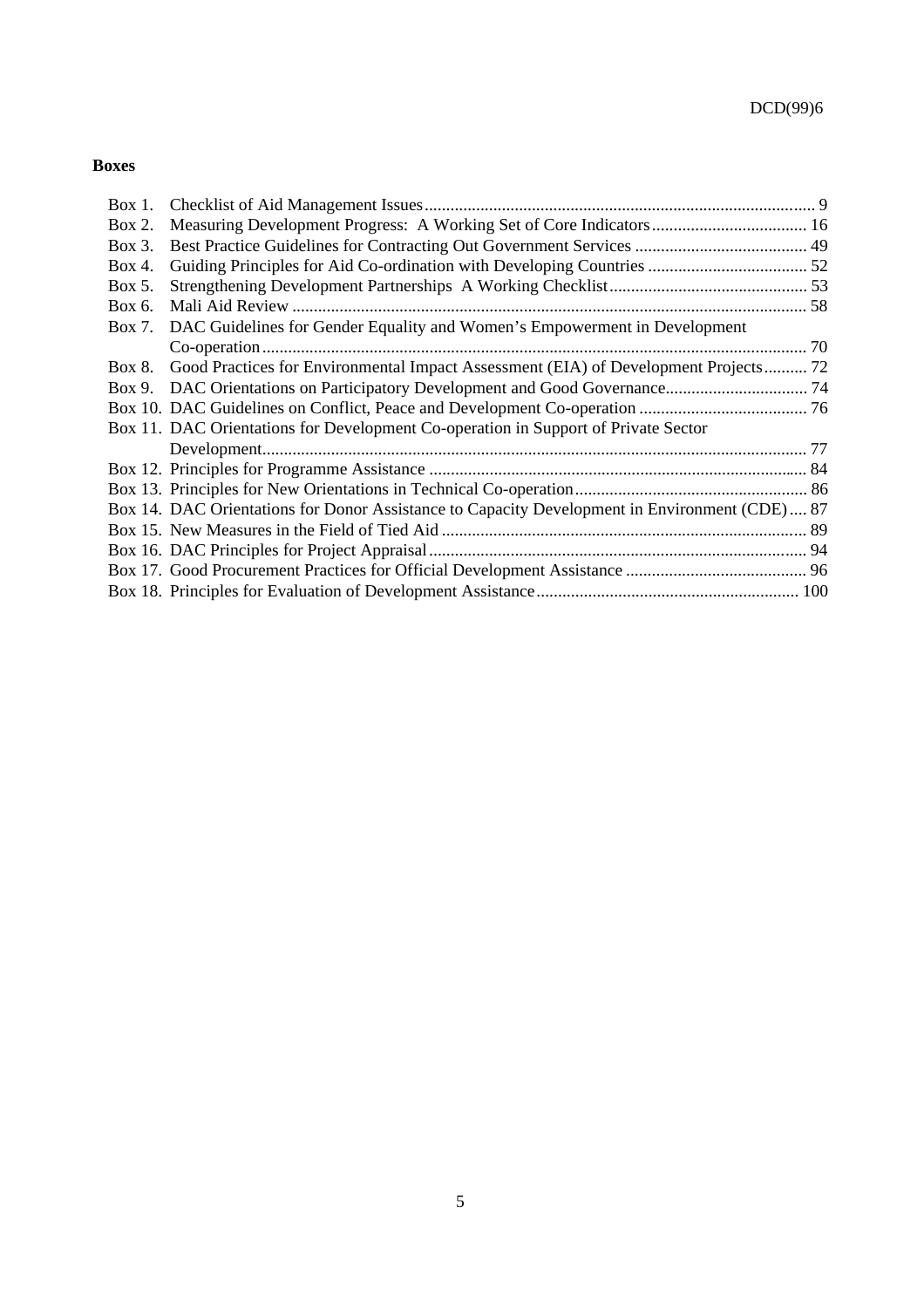## Figure 1. **Schematic representation of DAC Members' organisational structures for aid management**



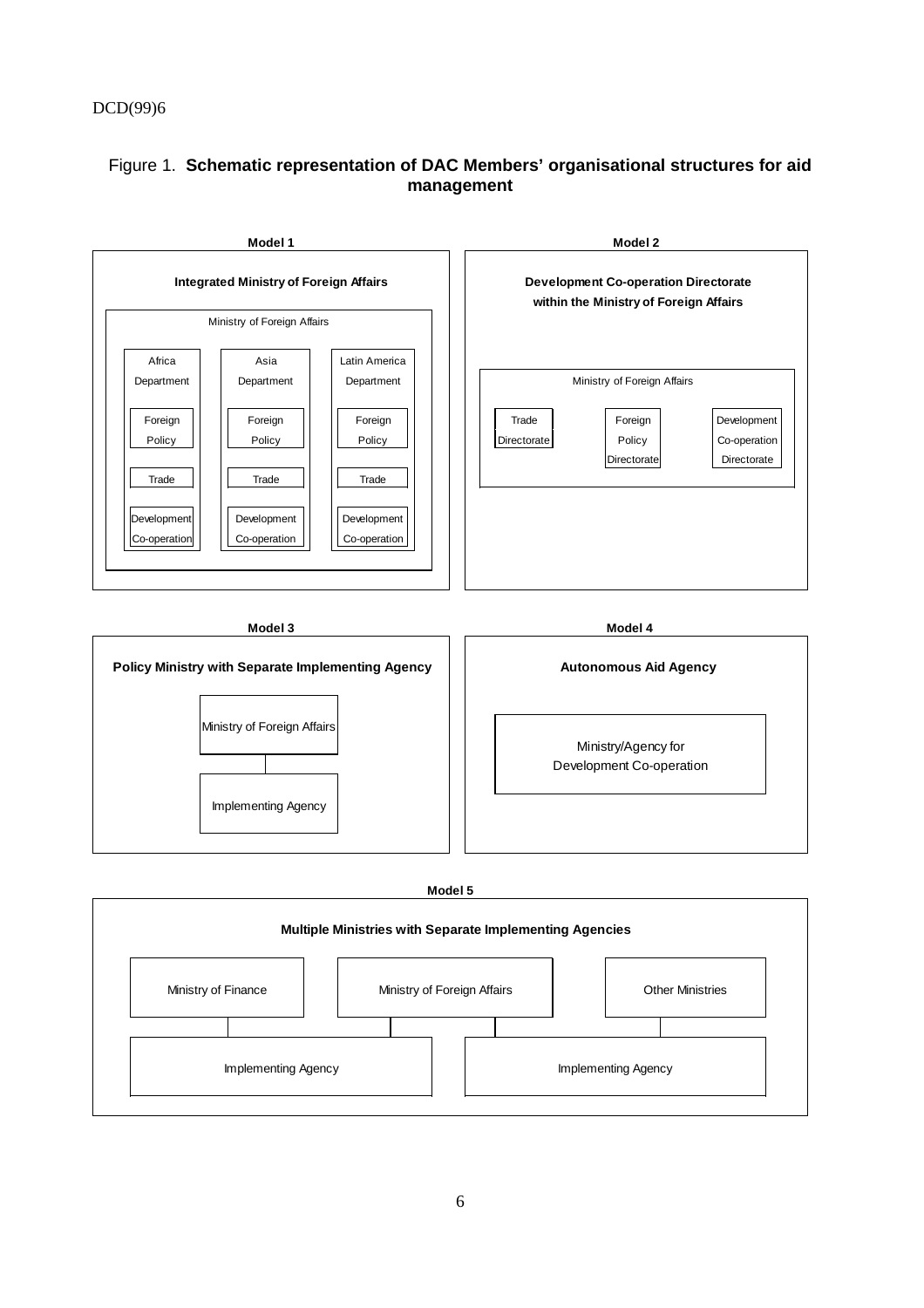## **CHAPTER 1**

### **INTRODUCTION**

1. This paper provides a guide to the development co-operation management systems in Members of the OECD's Development Assistance Committee (DAC).<sup>1</sup> It describes the practices adopted by DAC Members and surveys some of the key issues aid managers need to deal with. Reference is made to relevant DAC policy statements that guide DAC Members in the conduct of their development co-operation programmes. Short examples are included of good practices or noteworthy features of particular DAC Members' aid programmes.

### **1.1. The need for aid and the importance of aid management**

### *The need for aid*

1

2. Extreme poverty and human suffering still afflict considerable numbers of people in the world today. Some three billion people live on less than \$2 a day, more than one billion live on less than \$1 a day. One-and-a-half billion people do not have access to clean water while two billion people do not have access to sewerage. An estimated 130 million children are not attending school. People in developed countries have a strong moral imperative to respond to this situation.

3. People in developed countries also have a strong self-interest in fostering increased prosperity in developing and transition countries as everyone is made less secure by the poverty that exists in the world. Many of the problems linked to poverty respect no borders, including environmental degradation, migration, drugs and epidemic diseases. Aid is essentially an investment in helping people in developing countries tackle these various problems, above all by building sustainable local capacities to do so.

4. Aid is a key investment in the future, too. The world's population is expected to grow by 50 per cent over the next 50 years, from 6 billion to 9 billion people. All of this increase will take place in developing countries where there will be a massive expansion in the number of people of working age. Meanwhile, the number of people living in OECD countries will remain around 1 billion, but the working-age population is forecast to contract. For such a world to function well, it is crucial that developing countries be stable and integrated into the global economy.

5. The DAC's vision of development is one that fosters self-reliance in which countries and people are ultimately less in need of aid. In the meantime, aid serves as an important source of public sector funding for many poorer countries as they simply do not yet have access to sufficient amounts of other

<sup>1.</sup> The 21 Member countries of the Development Assistance Committee are Australia, Austria, Belgium, Canada, Denmark, Finland, France, Germany, Ireland, Italy, Japan, Luxembourg, the Netherlands, New Zealand, Norway, Portugal, Spain, Sweden, Switzerland, the United Kingdom and the United States. The European Community is also a Member of the DAC.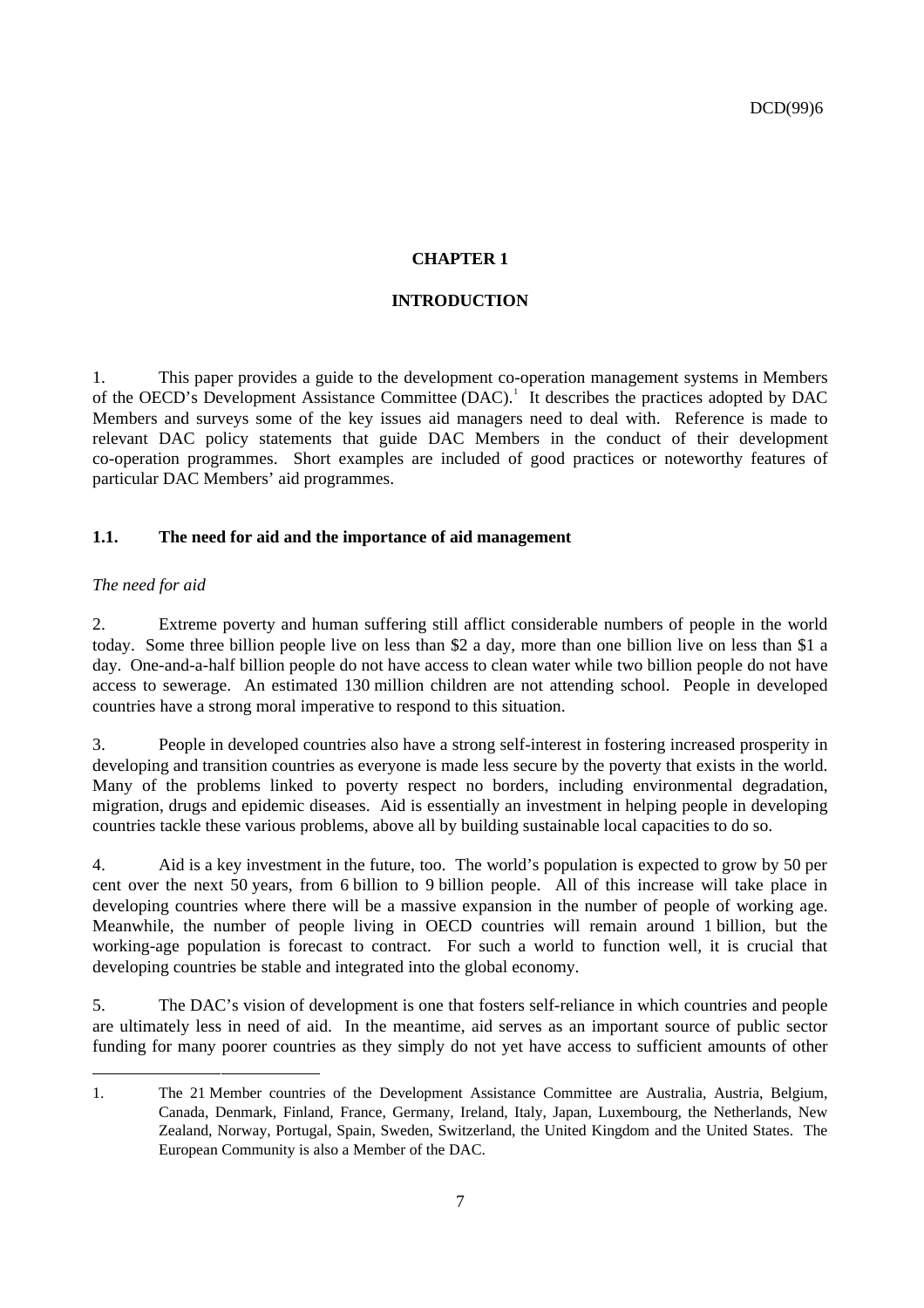-

sources of financing to enable them to develop -- their domestic revenue base is still weak and private finance is limited or non-existent for some countries. In addition, private investments generally do not flow directly to some key sectors of priority need, such as health and education. Increased prosperity in developing countries will therefore depend upon the continued availability of aid, while these countries build-up the capacity to create and mobilise domestic resources and attract private capital flows.

6. Even when countries succeed in attracting large amounts of private investment, aid can still play an important role in improving the sustainability of progress achieved. The financial crisis in Asia in 1997 showed that development cannot be sustained if a country's financial and management systems are weak. Financial institutions need to be well-regulated, well-supervised and managed according to sound financial principles. Through development co-operation, donors can contribute to strengthening the capacity of countries to manage their financial systems well.<sup>2</sup>

## *The importance of aid management*

7. To maximise effectiveness and impact, it is important that aid is well-managed and carefully targeted, with the collective actions of donors marshalled in support of partner countries' effective strategies for development.

8. The management of aid programmes is a special challenge given the issues at stake and the large sums of public money involved. Although public funds for development co-operation declined in recent years, with an upturn in 1998, overall more than \$50 billion of new aid is still disbursed each year in difficult contexts with complex relationships with partners in developing and some transition countries. And as in other parts of the public sector in OECD countries, aid management systems are being increasingly tested by pressures to demonstrate good use of public money and the desire to improve the effectiveness of aid. At the same time, aid is being directed, more than in the past, towards support for more stable, safe, participatory and just societies. These are difficult areas for donors to work in and it is hard to link results at a societal level to the collective efforts of the donor community, let alone particular actions undertaken by individual donors.

9. The multi-disciplinary character of development co-operation makes managing aid a considerable challenge. Box 1 presents a checklist of the variety of issues which aid managers need to take account of or be aware of in their work. These are the issues discussed in this report.

<sup>2.</sup> For an overview of the issues related to aid and the global economy, see *The European Economist* in *The Wall Street Journal Europe* of 22 February 1999.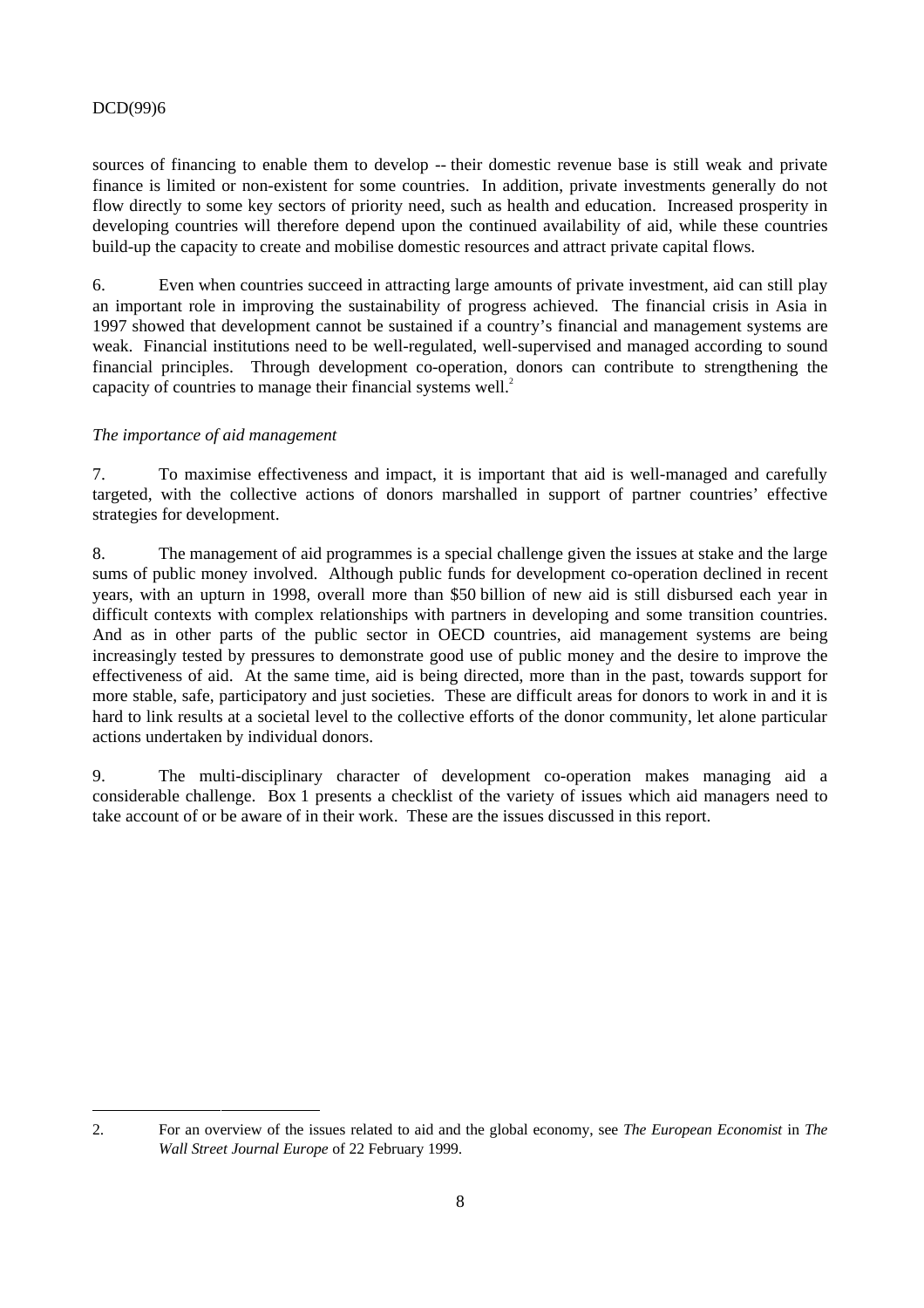### Box 1. **Checklist of Aid Management Issues**

- **I. Public opinion, information and political support**
	- Public support:
		- $\Rightarrow$  Development education
		- $\Rightarrow$  Public awareness
		- $\Rightarrow$  Monitoring public opinion
	- Political support

#### **II. Organisational framework**

- Coherent, pro-development national policies
- Aid policy and legislation
- Ministerial responsibility
- Overall structure of aid management systems
- Management structures and issues:
	- $\Rightarrow$  Geographic and functional approaches
	- $\Rightarrow$  Capital and technical assistance
	- $\Rightarrow$  Specialised units
	- $\Rightarrow$  Representation in recipient countries
	- ⇒ Contracting-out and external implementation
	- ⇒ Human resources

#### **III. International context**

- Relations with recipient countries: partnership
- Relations between donors: aid co-ordination
- Planning and implementation of bilateral assistance

### **IV. Funding**

- Levels of funding for aid
- Sources of funds:
	- ⇒ National budget allocations
	- ⇒ Amortization and interest payments
	- $\Rightarrow$  Local and regional governments
	- ⇒ Borrowings and other sources

## **V. Allocation of funds**

- Strategies for poverty reduction
- Cross-cutting and other important issues for poverty reduction:
	- $\Rightarrow$  Gender equality
	- $\Rightarrow$  Environmental sustainability
- ⇒ Participatory development and good governance
- ⇒ Conflict, peace and development
- $\Rightarrow$  Private sector development
- $\Rightarrow$  Developing trade capacity
- Geographic and sectoral priorities
- Aid channels and instruments:
	- ⇒ Bilateral assistance:
		- ∗ project and programme aid
		- ∗ technical co-operation
		- ∗ associated financing and tied aid
		- ∗ food aid and disaster relief
		- ∗ refugees
		- ∗ aid channelled through non-governmental organisations (NGOs)
		- ∗ debt relief
	- ⇒ Multilateral assistance
		- ∗ United Nations agencies and funds
		- ∗ development banks
		- ∗ European Union

## **VI. Project implementation**

- Project cycle management
- Local-cost financing
- Recurrent costs
- Counterpart funds
- Procurement modalities
- **VII. Relevance, effectiveness, efficiency and results**
	- Managing for results
	- Monitoring results: development indicators
	- Statistical systems
	- The evaluation function within aid agencies
	- Evaluating aid projects and programmes: relevance, effectiveness and efficiency

## **VIII. Monitoring and independent review of the aid programme**

- Parliament
- Ministerial advisory committees
- External auditors
- Other independent reviews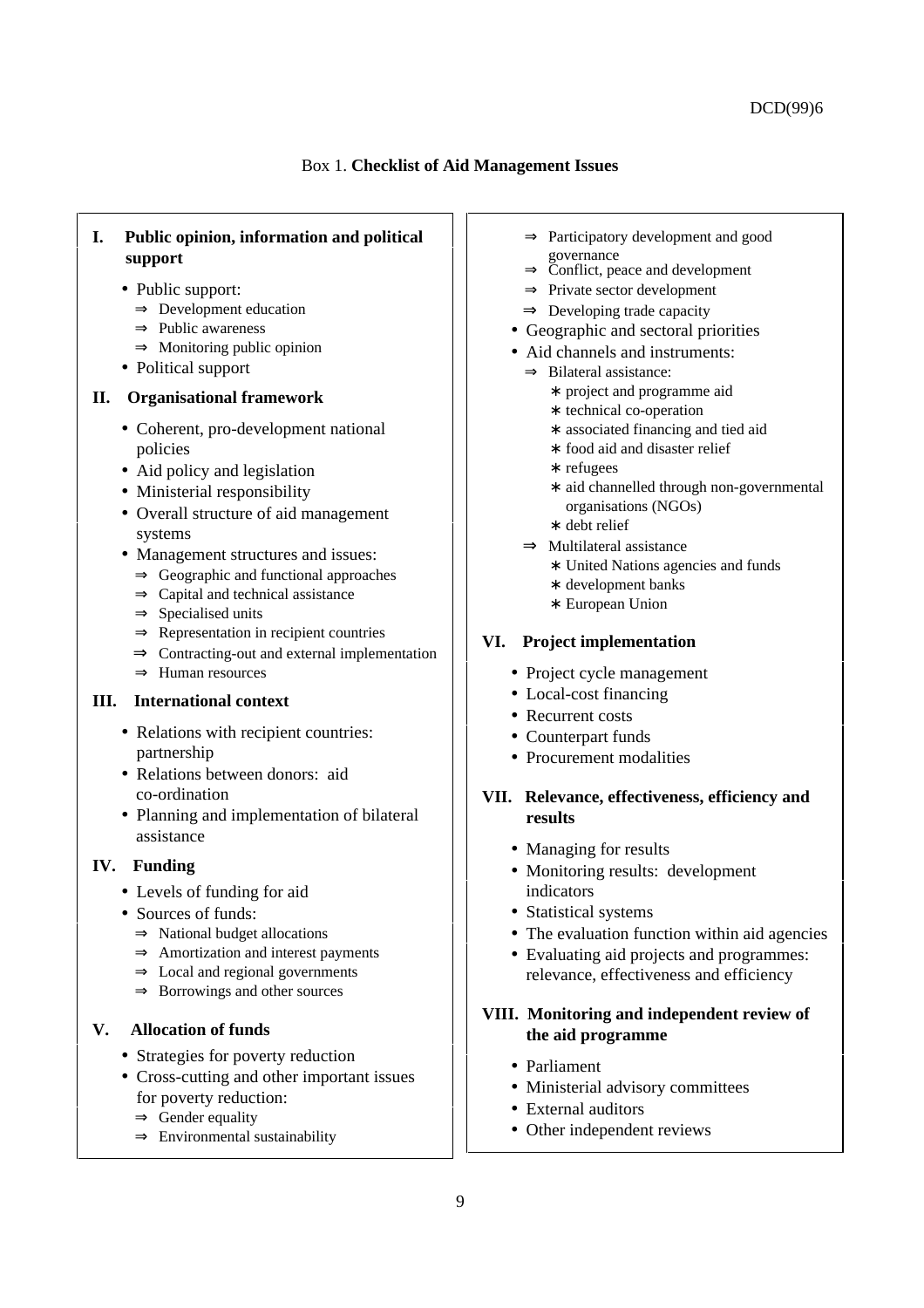## **1.2. Public and political support for aid in DAC Member countries**

10. A constituency of support for development co-operation and aid-related issues exists in DAC Member countries. Through their choices and actions, the general public manifests its interest in development-related issues and their concerns about others and the future of the planet. These manifestations include:

- the continued growth in socially- and environmentally-responsible consumption and investment patterns;
- increased awareness and concern about issues linked to development co-operation, such as child labour, the employment conditions of workers in export-oriented industries in developing countries, anti-personal landmines, climate change, drug trafficking, and disasters with their aftermath of human tragedy and migrations ;
- participation in development-related NGOs and the undertaking of development-oriented actions as part of the activities of other NGOs and associations; and
- the provision of direct financial support to NGOs, which in turn results in private grants to developing and transition countries of approximately \$5 billion each year.

11. There is also a recognition in the business community that globalisation increases the importance of adopting and implementing internationally accepted codes of ethical conduct and codes of social and environmental standards. This is needed to respond both to the evolving expectations of consumers and investors, as well as to concerns raised by human rights and environmental groups who monitor corporate performance and publicise their findings increasingly more easily and widely.

12. At the same time and somewhat paradoxically, the public interest in these issues is by and large poorly transmitted to political leaders, hence there tends to be a low level of political attention given to development issues in many DAC Member countries.

### **1.3. Forms of financial flows to developing and transition countries**

13. Developing and transition countries receive many forms of financing from developed countries. Funding is provided by both the private and the official (public) sector. Official funds can be supplied bilaterally or channelled through international agencies active in development, such as United Nations (UN) specialised agencies or international financial institutions. (Appendix I gives more information on amounts of aid and other resource flows to developing and transition countries.)

### *Private funds*

14. Funds from private sources include foreign direct investment, bank lending, bonds, portfolio investments and grants from voluntary agencies or NGOs. The more dynamic economies in Asia, Europe and Latin America have been the main destinations of private funds in recent years and in 1997, 85 per cent of private capital flowed into just 12 countries. Private flows to countries in sub-Saharan Africa remain extremely small in quantitative terms, but may be important in relation to the size of their economies.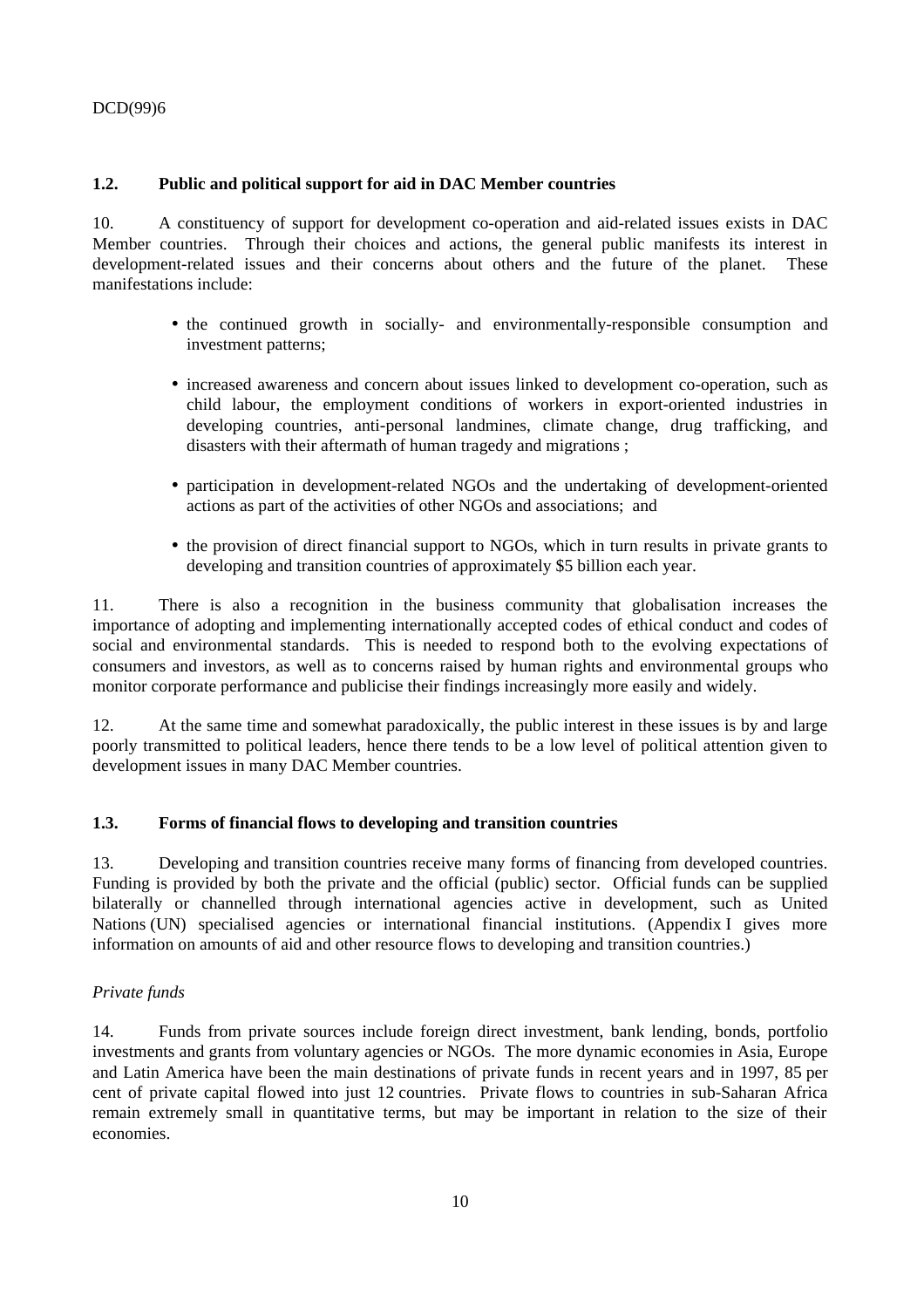## *Public funds*

1

15. Public financing for developing and transition countries, known as **official development finance**, includes **official development assistance** (ODA), **official aid** (OA) and development-related **other official flows** (OOF).

16. **Official development assistance** is defined as those flows to developing countries, as listed on Part I of the DAC List of Aid Recipients<sup>3</sup> (see Appendix II), provided by official agencies, including local and regional governments, which:

- are provided with the promotion of economic development and welfare as the main objective; and
- are at concessional financial terms, with loans having a grant element of at least 25 per cent.

17. **Official aid** is defined as those flows which would normally qualify for recording as ODA except that they are provided to the more advanced developing and transition countries listed on Part II of the DAC List of Aid Recipients.

18. In this paper, the term "aid" is used loosely to refer to both ODA and official aid, although in most cases "aid" refers to ODA.

19. Other flows from official sources -- including grants which are not provided for development purposes and loans with a grant element of less than 25 per cent -- are recorded as **other official flows**, irrespective of whether the recipient is listed on Part I or Part II of the DAC List.

20. Since the DAC focuses on resource flows for development, financing for military purposes, transfers to private individuals and short-term loans are excluded from these various categories.

21. The development co-operation administrations in DAC Members manage the ODA portion of official funds and, in some cases, are also involved with official aid and other official flow programmes. Moreover, their programmes often catalyse other funding and are managed in parallel with them, which increases the leverage and importance that these programmes can have.

<sup>3.</sup> Further information on the DAC List of Aid Recipients is available on the Internet at: *http://www.oecd.org/dac/htm/daclist3.htm*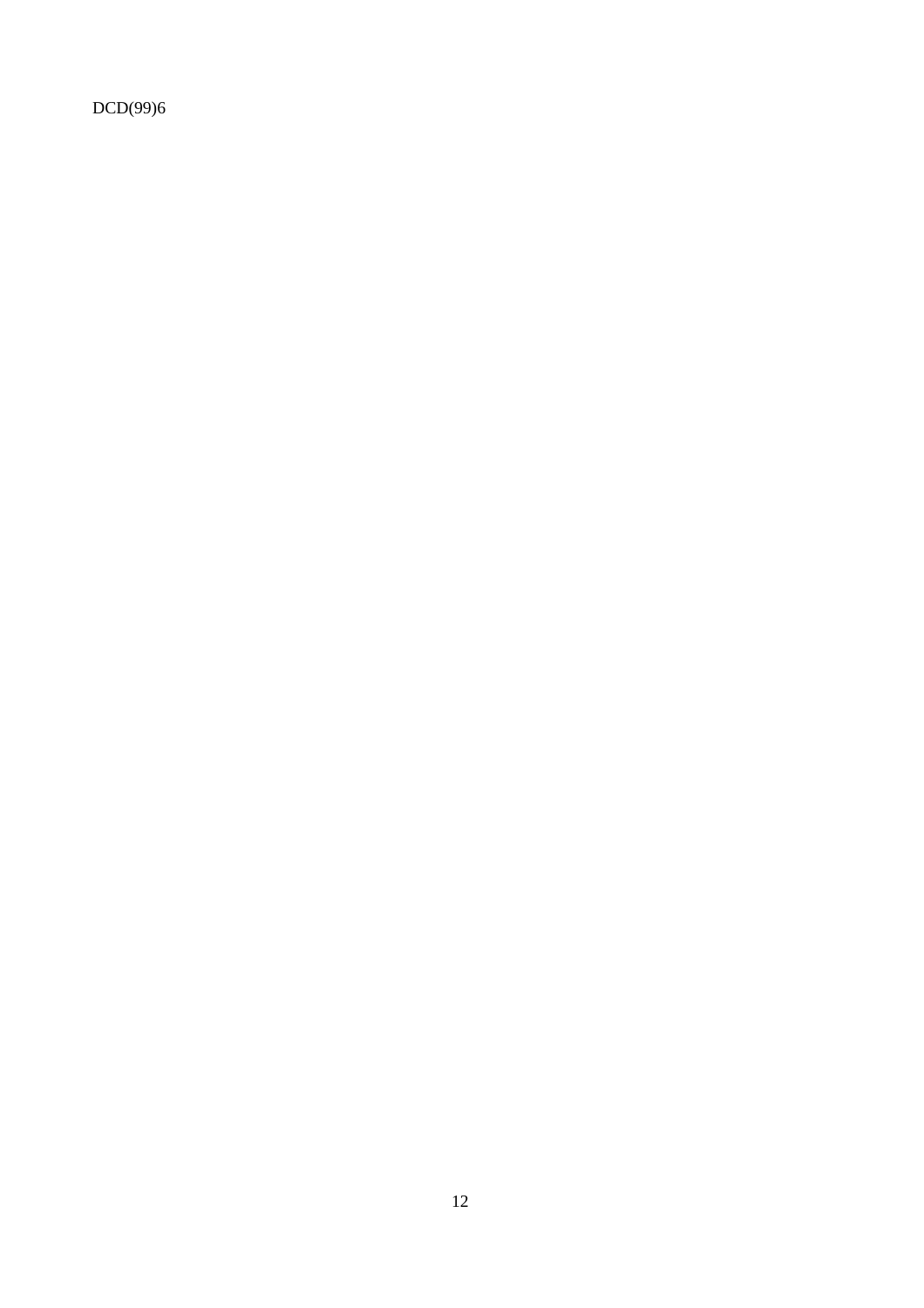### **CHAPTER 2**

## **POLICIES AND APPROACHES UNDERPINNING DAC MEMBERS' DEVELOPMENT CO-OPERATION**

## **2.1. Shifts in the intellectual underpinning for development co-operation**

#### *The 1960s*

22. Development strategies have evolved since the 1960s when donors approached economic development largely in economic terms, focusing on the alleviation of capital shortages in developing countries. In the belief that poor, isolated, agrarian societies dependent on primary commodity exports could not really benefit much from free trade, many domestic industries were created through subsidies and behind protective trade barriers. These industries were often operated by governments or para-statal institutions and provided employment opportunities. This approach was not markedly successful in some of the poorer countries, particularly in Africa. Development co-operation did, however, train thousands of people and assist some countries to strengthen their infrastructure, build capacity, create or strengthen a wide range of institutions and generally move their economies forward. Some eventually graduated from needing aid altogether, such as Korea, Singapore and Chinese Taipei.

23. Development aid also made some outstanding achievements in the field of health, such as preventive vaccination campaigns, improved maternal and child care, and family planning to reduce excessive population growth by preventing unwanted births. Commentators often overlook the enormous contribution of aid agencies in the eradication of smallpox. This contagious and often fatal disease was eradicated by universal compulsory vaccination. Aid and donor agencies played a critical role in its eradication in developing countries in the 1960s and into the 1970s. The disease was declared eradicated by the World Health Organisation (WHO) in 1980. Likewise, the control of river blindness, largely through ODA-funded programmes particularly in Africa, has been a significant achievement. Groundwork for this long-term programme started in the 1960s and has continued.

#### *The 1970s and early 1980s*

24. A new paradigm for development assistance gained considerable acceptance in the 1970s, aimed at satisfying basic human needs (BHN). Emphasizing the needs of poorer people, this approach was intended to improve social conditions and was sometimes termed "growth with equity". The basic human needs approach subsequently evolved more towards poverty alleviation. At the same time, the failure of state-led development was recognised widely. Although projects remained the dominant form of development co-operation, more programme funding took place to assist in economic reform or "structural adjustment" to encourage improved fiscal management, freer trade, market-based development, privatisation of state-owned enterprises and deregulation.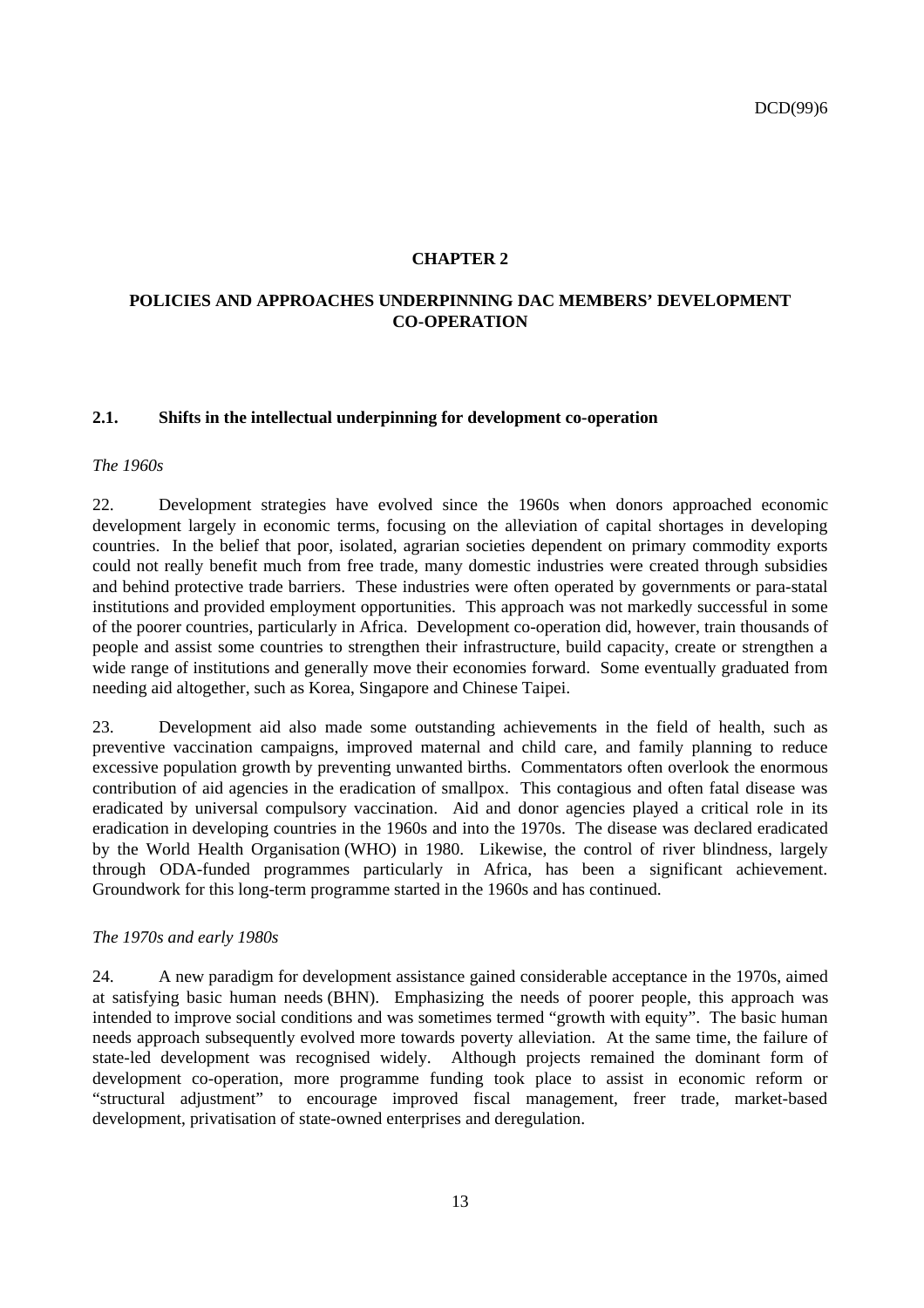## *The late 1980s and 1990s*

25. In the late 1980s and early 1990s, and as support for economic reform and structural adjustment continued, it became increasingly evident that free markets could not function effectively without an intricate web of institutions -- systems to protect contract and property rights; honest, effective legal systems and government bureaucracies; and adapted education systems -- and the emphasis shifted to the overall social and political framework. Donors accordingly began to give more attention to institutional problems. This was accompanied by greater emphasis on social development, poverty reduction, women in development (WID) later called gender equality, human rights, good governance, environment, population and private sector development, and less emphasis on infrastructure. Some would characterise this as relatively more emphasis on "software" and less on "hardware".

## *Shaping the 21st Century*

-

26. To guide development co-operation efforts into the next century, the DAC adopted in May 1996 a people-centred development partnerships strategy entitled *Shaping the 21st Century: The Contribution* of Development Co-operation (see Appendix III<sup>4</sup>). The strategy's framework for action included four principal elements:

- a **shared vision**, defined by measurable goals of economic well-being, social development and environmental sustainability;
- a concept of **effective partnership**, with basic changes to be given effect through compacts that allocate responsibility, reinforce local ownership, strengthen local capacities and foster participation and self-reliance;
- emphasis on **qualitative foundations**, such as democratic accountability, the protection of human rights and the rule of law, as essential to the attainment of the more measurable goals; and
- need for **coherence** between aid policies and other policies which impact on developing countries.

The development partnership strategy aims to bring these elements together into a more effective system of international co-operation, with adequate resources, enhanced co-ordination, an expanded base for co-operation and improved monitoring, reporting and evaluation –- all integrated into an overall framework of coherent, pro-development policies.

27. These changes in approach have had an important impact on the organisation and staffing requirements of development co-operation systems. The staff skills, organisation and types of analysis needed for projects and programmes have evolved accordingly and will no doubt continue to do so as the demands of development co-operation continue to change.

<sup>4.</sup> Appendix III presents the Introduction and Summary of *Shaping the 21st Century: The Contribution of Development Co-operation*. This report was adopted by the DAC, meeting at the level of Development Co-operation Ministers and Heads of Aid Agencies, on 6-7 May 1996. It is available on the Internet at: *http://www.oecd.org/dac/htm/stc.htm*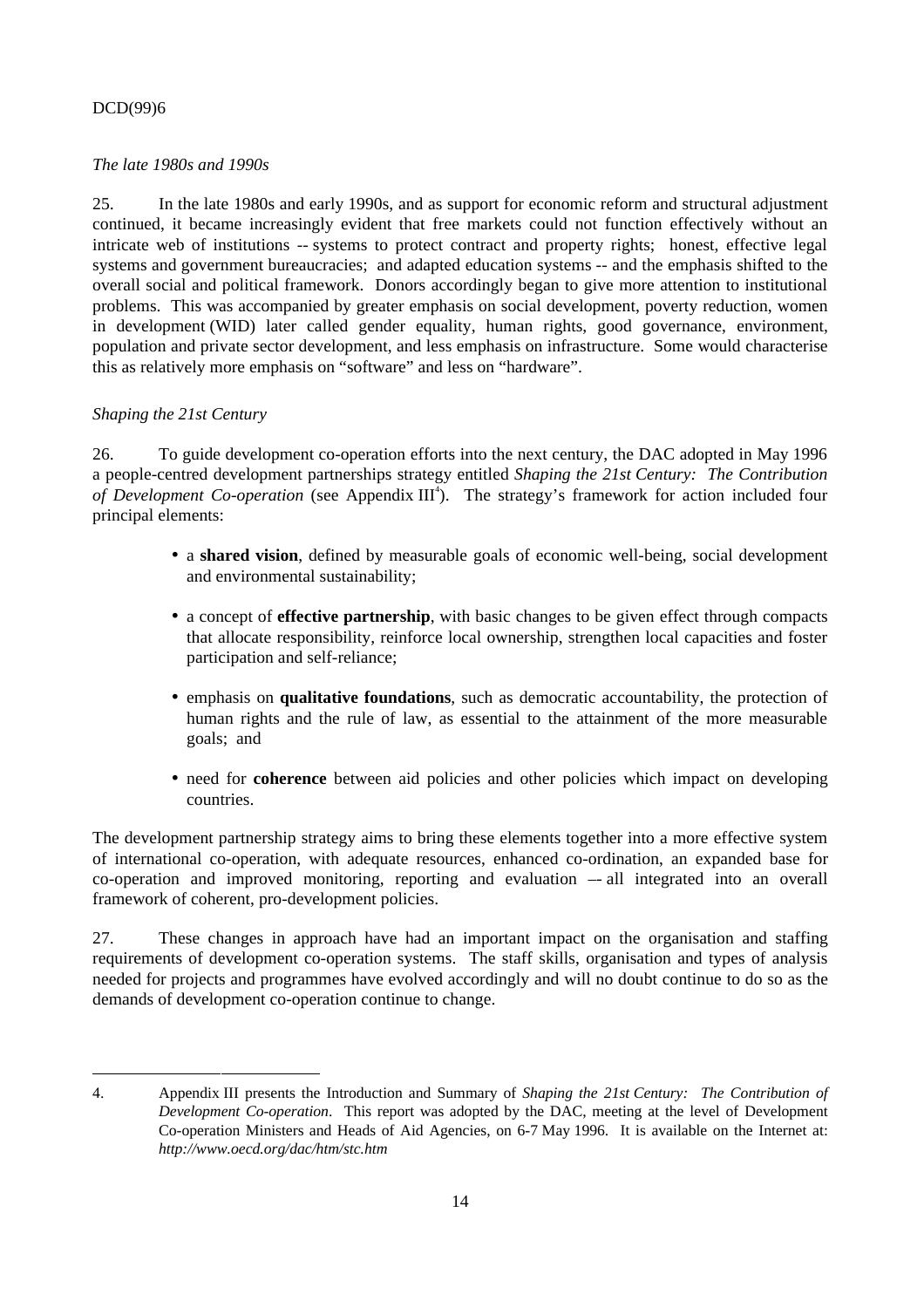## **2.2. Goals of the development partnerships strategy**

28. A number of UN Conferences held during the 1990s have addressed subjects important to development: education (Jomtien, 1990), children (New York, 1990), the environment (Rio de Janeiro, 1992), human rights (Vienna, 1993), population (Cairo, 1994), social development (Copenhagen, 1995), women (Beijing, 1995), human settlements (Istanbul, 1996) and food security (Rome, 1996). These conferences identified various targets for development in particular fields, based on broad agreement in the international community and arrived at with the active participation of developing countries. A selection of these targets, which are both important in their own right but also meaningful proxies for broader development goals, have been picked up and included in the development partnerships strategy adopted by the DAC. These goals state clearly the results expected to be achieved by 2015 (or in some cases 2005). The principal goal is a reduction by one-half in the proportion of people living in extreme poverty by 2015.

29. In order to monitor progress towards these goals, a collaborative process, involving bilateral and multilateral donors together with participants from developing countries, has arrived at a working set of core indicators<sup>5</sup> (see Box 2). These indicators are providing an impetus to the process of creating an agreed system for tracking progress in achieving key development objectives emanating from the UN Conferences, without adding to data collection and reporting burdens on developing countries. The indicators set is also serving as a focus for ongoing efforts to help build statistical capacity in developing countries.

## **2.3. Sustainable poverty reduction: the principal goal of development co-operation**

30. Reducing poverty has long been one of the chief underlying goals of development assistance for many donors but the best approach to take was clouded by uncertainties. The World Bank's *World Development Report* of 1990 helped crystallise thinking on approaches to poverty reduction. In that report, the World Bank proposed a strategy for poverty reduction around which broad consensus subsequently emerged. This strategy comprised two mutually-reinforcing elements:

- promote the productive use of the poor's most abundant asset -- labour -- and ensure that policies harness market incentives, social and political institutions, infrastructure and technology in support of that objective; and
- provide basic services to the poor, especially primary health care, family planning, nutrition and primary education.

The strategy further recognised that social safety nets and other special arrangements would be needed for those not able to benefit fully from increased opportunities, such as the aged, the ill and the disabled, and for those who suffer from temporary economic shocks or set-backs.

<sup>-</sup>

<sup>5.</sup> An Internet site (*http://www.oecd.org/dac/Indicators/index.htm*) has been created to give the general public an insight into the internationally-agreed goals and the challenges involved in meeting them, as shown by the working set of core indicators.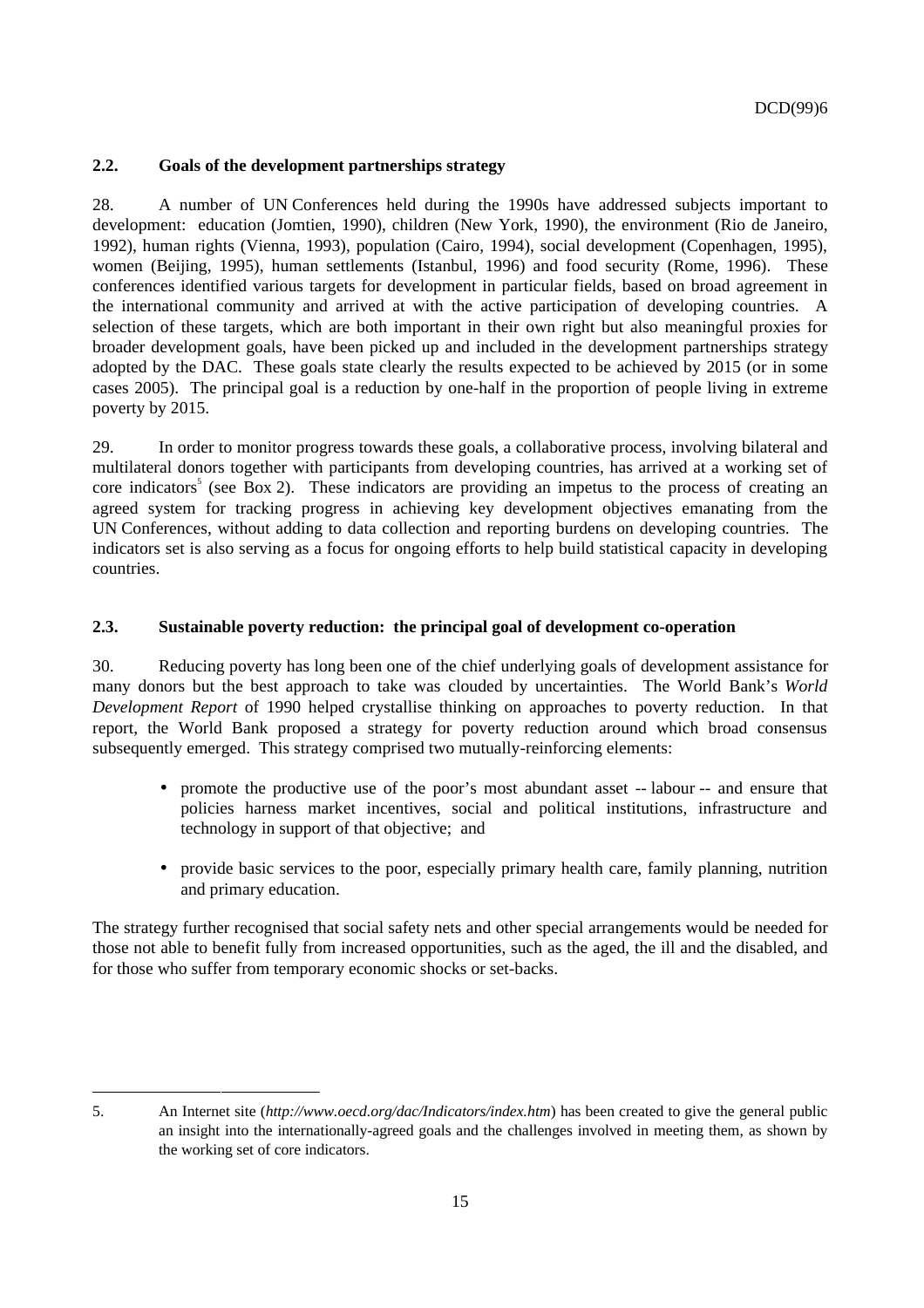# Box 2. **Measuring Development Progress: A Working Set of Core Indicators**

| Goals<br><b>Indicators</b>                                                                                                                                                                                                                                                                                                                                                                                                                                                                                                                                                                                                                                                                                                                                                                                                                     |                   |                                                                                                                                                                                                                                                                 |  |
|------------------------------------------------------------------------------------------------------------------------------------------------------------------------------------------------------------------------------------------------------------------------------------------------------------------------------------------------------------------------------------------------------------------------------------------------------------------------------------------------------------------------------------------------------------------------------------------------------------------------------------------------------------------------------------------------------------------------------------------------------------------------------------------------------------------------------------------------|-------------------|-----------------------------------------------------------------------------------------------------------------------------------------------------------------------------------------------------------------------------------------------------------------|--|
| <b>Economic well-being</b>                                                                                                                                                                                                                                                                                                                                                                                                                                                                                                                                                                                                                                                                                                                                                                                                                     |                   |                                                                                                                                                                                                                                                                 |  |
| <b>Reducing extreme poverty</b><br>The proportion of people living in extreme poverty in 1.<br>developing countries should be reduced by at least one<br>half by 2015.<br>(Copenhagen)                                                                                                                                                                                                                                                                                                                                                                                                                                                                                                                                                                                                                                                         | 2.<br>3.<br>4.    | Incidence of Extreme Poverty: Population Below \$1 Per Day<br>Poverty Gap Ratio: Incidence times Depth of Poverty<br>Inequality: Poorest Fifth's Share of National Consumption<br>Child Malnutrition: Prevalence of Underweight Under 5s                        |  |
| Social development                                                                                                                                                                                                                                                                                                                                                                                                                                                                                                                                                                                                                                                                                                                                                                                                                             |                   |                                                                                                                                                                                                                                                                 |  |
| Universal primary education                                                                                                                                                                                                                                                                                                                                                                                                                                                                                                                                                                                                                                                                                                                                                                                                                    |                   |                                                                                                                                                                                                                                                                 |  |
| There should be universal primary education in all 5.<br>countries by 2015.<br>(Jomtien, Beijing, Copenhagen)                                                                                                                                                                                                                                                                                                                                                                                                                                                                                                                                                                                                                                                                                                                                  | 6.<br>7.          | Net Enrolment in Primary Education<br>Completion of 4th Grade of Primary Education<br>Literacy Rate of 15 to 24 Year-Olds                                                                                                                                       |  |
| <b>Gender equality</b><br>Progress towards gender equality and the empowerment 8.<br>of women should be demonstrated by eliminating gender 9.<br>disparity in primary and secondary education by 2005.<br>(Cairo, Beijing, Copenhagen)                                                                                                                                                                                                                                                                                                                                                                                                                                                                                                                                                                                                         |                   | Ratio of Girls to Boys in Primary & Secondary Education<br>Ratio of Literate Females to Males (15 to 24 Year-Olds)                                                                                                                                              |  |
| Infant & child mortality<br>The death rates for infants and children under the age of 10. Infant Mortality Rate<br>five years should be reduced in each developing country 11. Under 5 Mortality Rate<br>by two-thirds the 1990 level by 2015.<br>(Cairo)                                                                                                                                                                                                                                                                                                                                                                                                                                                                                                                                                                                      |                   |                                                                                                                                                                                                                                                                 |  |
| <b>Maternal mortality</b><br>The rate of maternal mortality should be reduced by 12. Maternal Mortality Ratio<br>three-fourths between 1990 and 2015.<br>(Cairo, Beijing)                                                                                                                                                                                                                                                                                                                                                                                                                                                                                                                                                                                                                                                                      |                   | 13. Births Attended by Skilled Health Personnel                                                                                                                                                                                                                 |  |
| <b>Reproductive health</b><br>Access should be available through the primary 14. Contraceptive Prevalence Rate<br>health-care system to reproductive health services for all 15. HIV Prevalence in 15 to 24 Year-Old Pregnant Women <sup>1</sup><br>individuals of appropriate ages, no later than the year<br>2015.<br>(Cairo)                                                                                                                                                                                                                                                                                                                                                                                                                                                                                                                |                   |                                                                                                                                                                                                                                                                 |  |
| Environmental sustainability & regeneration                                                                                                                                                                                                                                                                                                                                                                                                                                                                                                                                                                                                                                                                                                                                                                                                    |                   |                                                                                                                                                                                                                                                                 |  |
| Environment <sup>2</sup><br>There should be a current national strategy for sustainable<br>development, in the process of implementation, in every<br>country by 2005, so as to ensure that current trends in the<br>loss of environmental resources are effectively reversed at<br>both global and national levels by 2015.<br>(Rio)                                                                                                                                                                                                                                                                                                                                                                                                                                                                                                          | 17.<br>19.<br>20. | 16. Countries with National Sustainable Development Strategies<br>Population with Access to Safe Water<br>18. Intensity of Freshwater Use<br>Biodiversity: Land Area Protected<br>Energy Efficiency: GDP per Unit of Energy Use<br>21. Carbon Dioxide Emissions |  |
| <b>General Indicators</b>                                                                                                                                                                                                                                                                                                                                                                                                                                                                                                                                                                                                                                                                                                                                                                                                                      |                   |                                                                                                                                                                                                                                                                 |  |
| Other selected indicators of development<br>For reference: Population<br><b>Gross National Product</b>                                                                                                                                                                                                                                                                                                                                                                                                                                                                                                                                                                                                                                                                                                                                         |                   | Aid as % of GNP<br>GNP per Capita<br><b>Adult Literacy Rate</b><br>External Debt as % of GNP<br><b>Total Fertility Rate</b><br>Investment as % of GDP<br>Trade as % of GDP<br>Life Expectancy at Birth                                                          |  |
| This list is neither exclusive nor comprehensive and some elements (e.g. environment) remain under discussion. It reflects progress to date<br>in identifying core indicators that are relevant to the development goals selected from the series of UN Conferences held in the 1990s, and<br>which now form a wide consensus on development priorities. The goals were selected because they were important in their own right and<br>as meaningful proxies for broader development goals. The selection does not imply any diminished commitment to other goals accepted by<br>the international community, at international conferences or elsewhere. The list reinforces other indicator initiatives, such as the Minimum<br>National Social Data Set of the UN Statistics Division, and the General Data Dissemination System of the IMF. |                   |                                                                                                                                                                                                                                                                 |  |
| Like the goals, the indicators are inter-related and should be seen as a whole. They constitute a core set reflecting key aspects of economic<br>and social well-being and environmental sustainability. Thus some indicators address more than one goal, but for brevity are shown only<br>once; for example: child malnutrition is also an indicator of health status; attended births also indicate access to reproductive health<br>services; literacy is a key determinant of economic well-being and health; while freshwater is an environmental resource, access to it<br>directly affects the quality of women's lives and the health of their children. Moreover, the majority of the indicators can be disaggregated<br>by gender to measure the extent of inequality.                                                              |                   |                                                                                                                                                                                                                                                                 |  |
| There are many sources for indicators. This set will be published annually in the OECD's <i>Development Co-operation Report</i> , and put in the<br>context of other indicators in the Human Development Report published by the United Nations Development Programme (UNDP) and<br>World Development Indicators published by the World Bank. Those interested in more detail of development issues and indicators are<br>referred to these publications.                                                                                                                                                                                                                                                                                                                                                                                      |                   |                                                                                                                                                                                                                                                                 |  |

<sup>1</sup> Until satisfactory data coverage is achieved on this indicator, the prevalence of HIV infection in all adults will be used.

<sup>2</sup> Indicators for land use, marine environment and air quality will be added to the list later.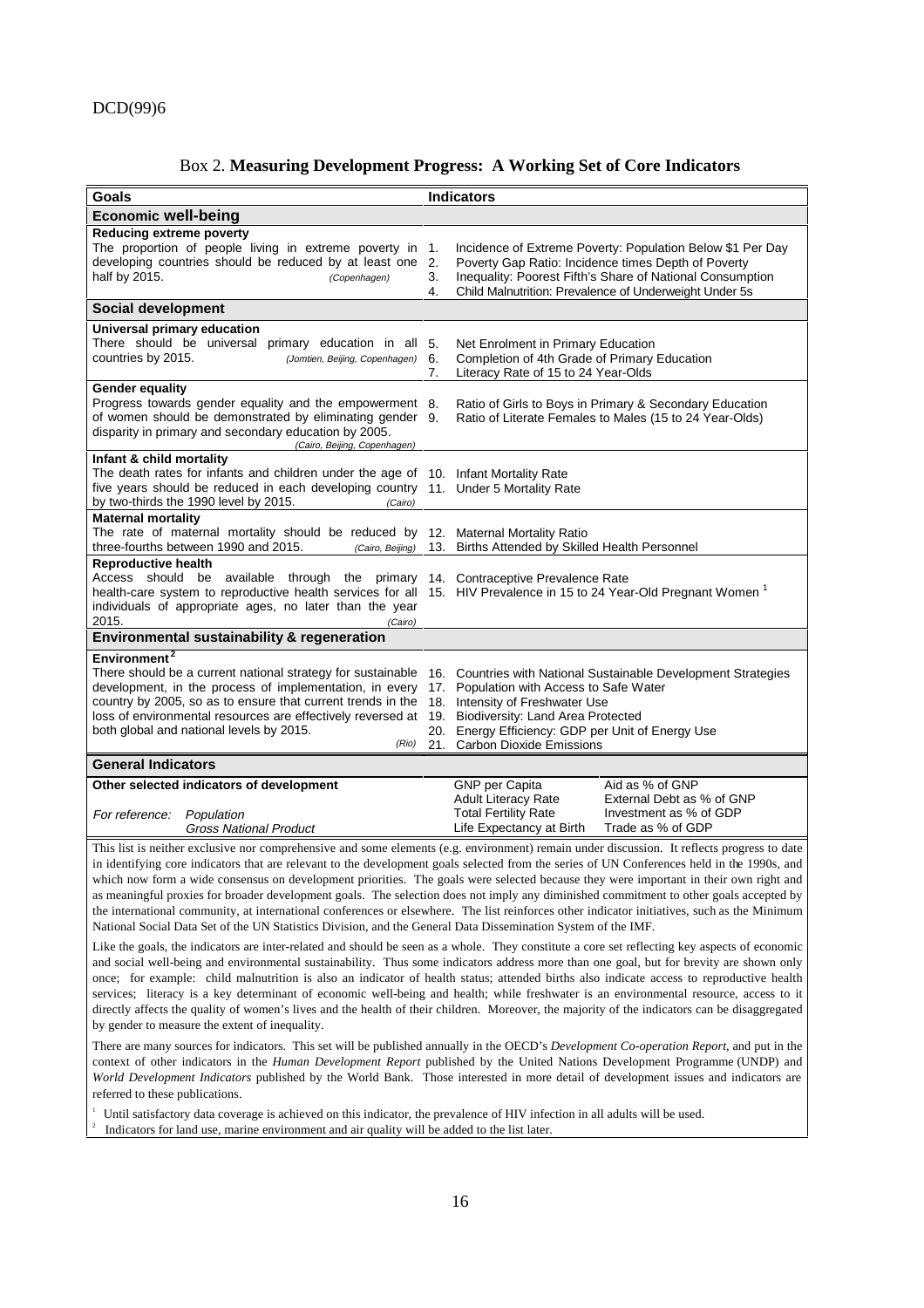31. An analysis of poverty reduction prepared in 1991 by the United Kingdom's aid agency<sup>6</sup> considered some implications of this strategy. It found that economic growth is the more important factor in reducing poverty, since without such growth a substantial reduction in poverty is not feasible. The poverty reducing impact of growth is nonetheless variable, but through investments in human capital its impact can be increased. The balance between growth and the distribution of the benefits from growth is an important issue to be addressed. When a country is performing below its potential, it is possible both to promote growth and to reduce poverty by improving the efficiency of resource use. On the other hand, when resource allocation is already efficient, taxation to fund public expenditure on social services may have an adverse impact on growth. The achievement of greater equity in income distribution requires sacrifices by the richer members of society in favour of the poor. Such sacrifices are more likely to be politically acceptable when a reasonable rate of economic growth is being achieved.

32. Subsequent analyses of poverty reduction strategies have highlighted the importance of empowering people politically at the grass-roots level of society, of increasing the participation of the poor in civil society, of making public administration more responsive to the needs of the poor, and of curbing excessive population growth.

33. In the development partnership strategy, Members of the DAC have agreed to give central importance to poverty reduction and to finding the most effective ways of helping poor people improve their lives durably. Within poor countries, the poorest people are also the most difficult to engage in development partnerships and so special efforts are needed to include the poor, women, ethnic minorities and others at risk of permanent marginalisation in efforts to reduce poverty. To help reduce poverty, many DAC Members are now explicitly concentrating their aid efforts on support for gender equality, basic health and education, good governance and environmental sustainability. Simultaneously, efforts are underway to adapt organisational structures to work better in partnership with recipient countries, to improve aid effectiveness and to enhance policy coherence. DAC donors are thus working their commitment to poverty reduction through their development co-operation systems, to ensure that it also permeates the implementation of their programmes in the field.

34. The challenge for aid agencies as they strive to sharpen their focus on support for poverty reduction efforts is to ensure that their organisational systems are reinforcing such efforts. To do this, aid agencies should confirm that their incentive systems, performance appraisals and promotional prospects encourage staff to devote their energies to poverty reduction activities, which may well be complex, multi-disciplinary and time-consuming. In addition, special attention should be paid to identifying and containing activities or procedures which may accidentally have an anti-poor bias. Appropriate training programmes may also need to be established.

### **2.4. Importance of coherent, pro-development policies for poverty reduction**

35. Achieving the goals set out in the development partnership strategy will require fuller participation by developing countries in the global economy. While the benefits of open trade and investment depend crucially on policy efforts undertaken by developing countries themselves, donors can play a catalytic role by supporting developing countries' efforts to build up sustainable economic, social and political systems.

<sup>-</sup>6. See Overseas Development Administration (now called the Department for International Development), Aid Economics and Social Department, Technical Paper No. 3, *Aid and Poverty Reduction*, 1991.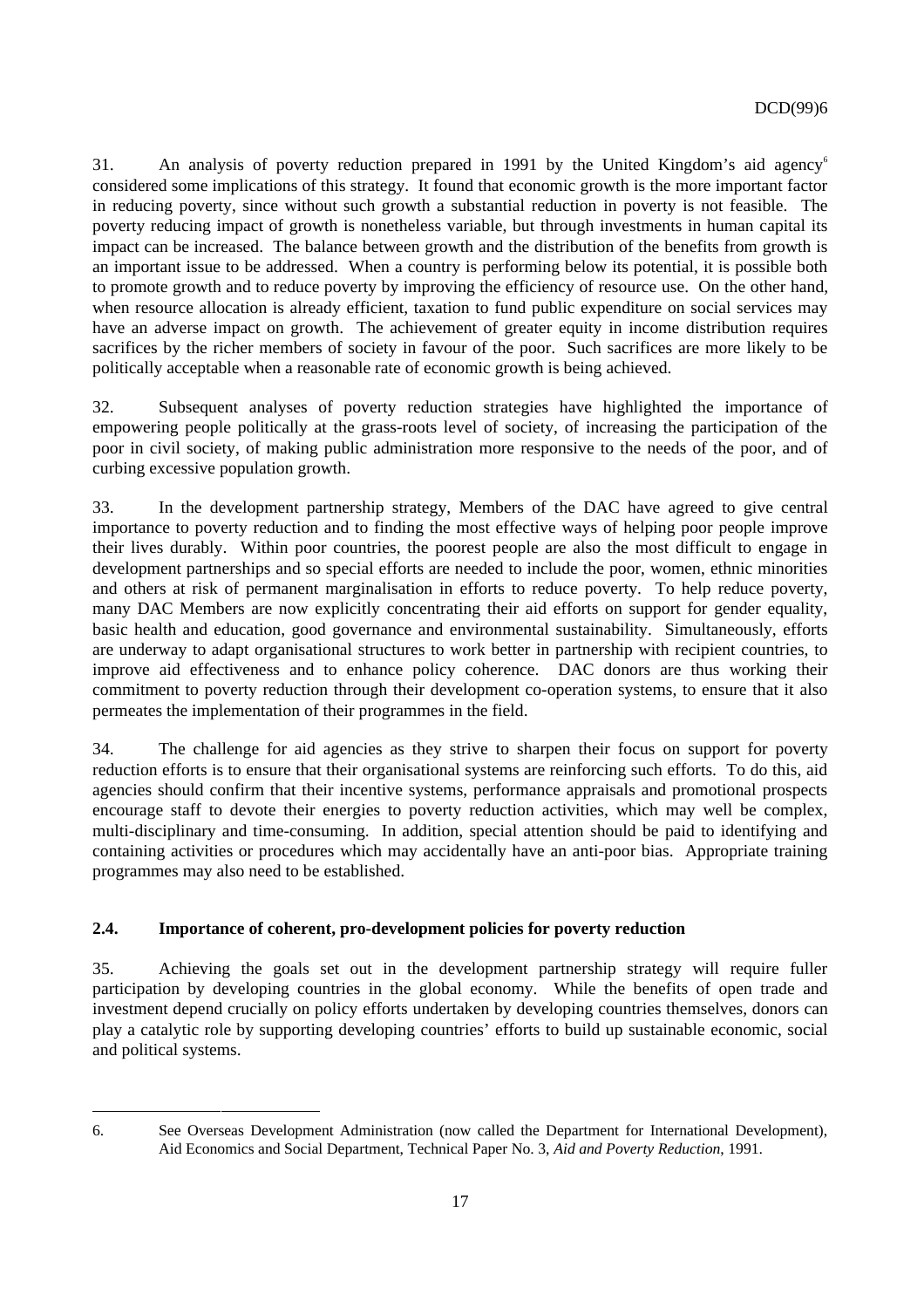36. At the same time, the capacity of developing countries to exploit the benefits of open trade and investment will also depend on "development coherence" across the full range of donors' policies impacting on developing countries. Donors need to ensure that what they give with one hand is not inadvertently being taken back with the other. Aid managers consequently must be prepared to participate in broader policy making in areas of importance for development and to be ready to explain the benefits of coherent, mutually reinforcing, pro-development national policies. Commercial and political pressures can be strong and potentially distort development co-operation programmes or cause them to deviate from their main objectives.

37. The experience of DAC Members is that a number of common tools and mechanisms can be identified as being effective in taking into account the development dimension in overall policy making. These include: a common vision for articulating and evaluating policies; an effective framework of inter-ministerial co-ordination within capitals; research and analytical capacities to support efforts to improve the developmental coherence of policies; and mechanisms for consultation with civil society to promote consensus-building in society. Simple matters can also improve performance, such as the possibility for frequent and informal interchanges between the range of people dealing with issues impacting on developing countries. However, the paramount tool for policy coherence is informed decision making and commitment from political leaders.

38. Most DAC Members have one or more inter-ministerial committees whose role may include co-ordinating policies on aid. In the best of cases, these committees can be an important means of seeking coherence between aid policy and other policies impacting on developing countries. However, the extent to which these committees are able to fulfil this role varies. Inter-ministerial co-ordinating bodies function with varying degrees of intensity, ranging from weekly meetings to *ad hoc* activities. Sometimes one inter-ministerial committee covers aid while another handles export credits and associated financing or trade and environmental questions, which further complicates efforts to achieve intra-governmental coherence.

#### *An example: The Netherlands*

To ensure that Dutch policies relating to developing countries are coherent, the Bilateral Department in the Ministry of Foreign Affairs now takes responsibility for all aspects of relations between the Netherlands and developing countries. The aim of this "de-compartmentalisation" is to create synergies within all parts of the Dutch government and so improve aid effectiveness. The Bilateral Department integrates development co-operation with other aspects of foreign policy and trade relations to produce medium-term policy documents for each country or region. These policies are prepared on the basis of inputs from other departments within the Ministry, as well as from other ministries in the Dutch government. Dutch policy coherence is monitored by a committee established by cabinet, called the Council for European and International Affairs.

### *An example: The United States*

The United States Agency for International Development (USAID) has organised a series of meetings on Trade, Investment and Development Co-operation. These meetings brought together experts from the OECD, professionals from United States government agencies and their partners, and constituents to discuss trade, investment and development aspects of activities in developing countries. The purpose of these meetings was to foster greater co-operation and policy coherence among government agencies, to share information and to broaden the viewpoints of people in the trade, investment and development communities.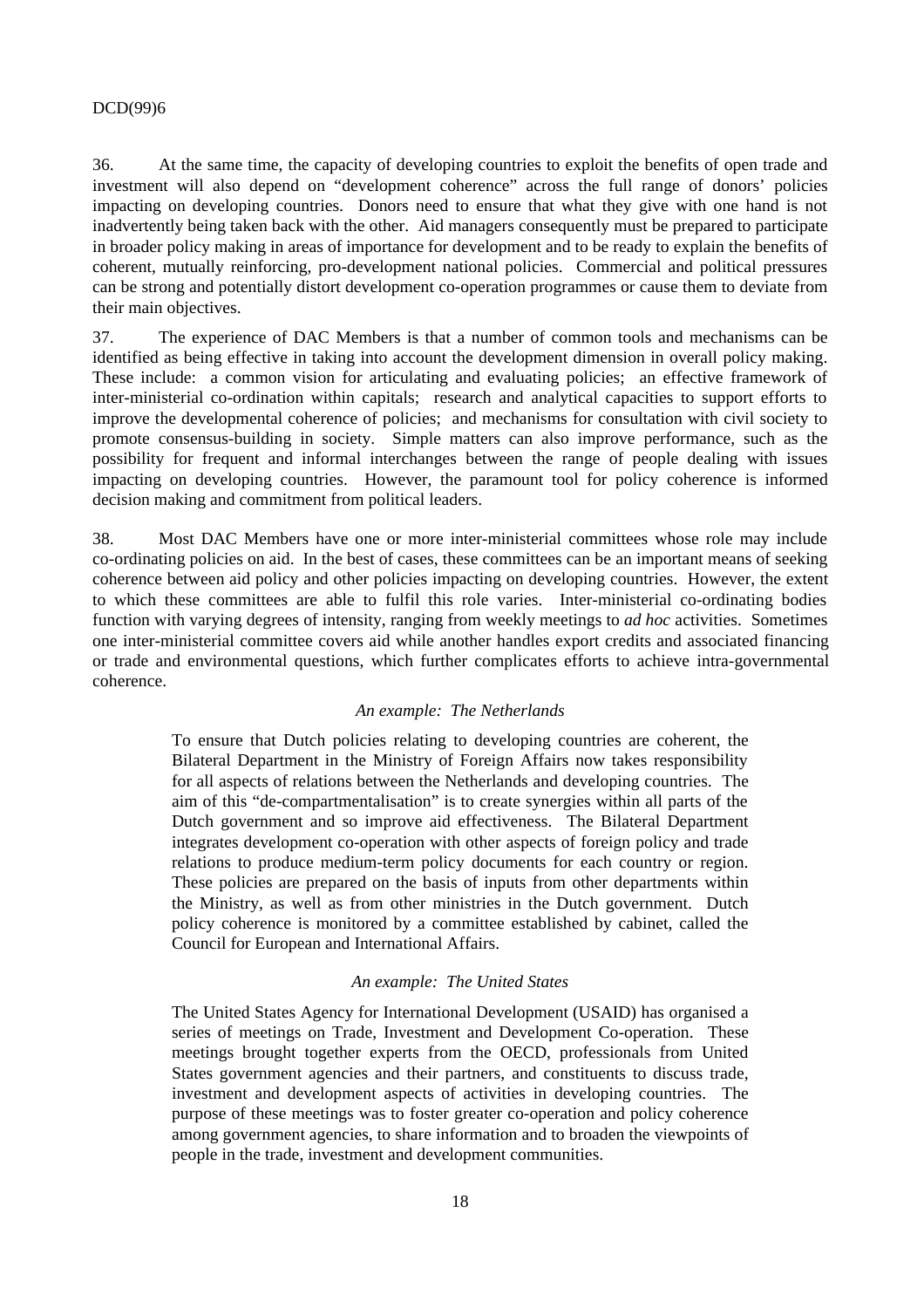## **CHAPTER 3**

### **PUBLIC OPINION, INFORMATION AND DEVELOPMENT EDUCATION**

#### **3.1. The public: stakeholders in development**

39. Providing development co-operation is a unique function for a government and may be seen by the general public as only helping people in other countries. From this perspective, it is in a precarious, sensitive situation *vis-à-vis* public opinion and the political system.

40. There is, however, another perspective, consistent with the development partnership strategy, which views the general public as stakeholders in development co-operation, being both "clients" and "shareholders" of their aid programme. The public are "clients" in the sense that, in an increasingly interdependent world, it is not just the people in developing and transition countries receiving assistance who are made better off by actions which fight environmental, social, cultural and political problems that may ultimately respect no borders. The public are "shareholders" in the sense that it is their taxes which fund aid programmes and their elected representatives who monitor aid policies, management and implementation. The "return" the public receive on their investment is increased prosperity and human security throughout the world.

41. Some DAC Members explicitly acknowledge the role of the general public in their aid programmes. For instance, Ireland describes the Irish people as its aid programme's "principal stakeholders" and undertakes information activities with the aim of giving the public a sense of ownership of the aid programme. The United States Agency for International Development (USAID) recognises that, as taxpayers who pay for its activities, the public -- along with Congress, donor partners, NGOs and contractors -- are "process customers" of the aid programme (as opposed to "ultimate customers": aid recipients and beneficiaries of assistance).

42. Seen from either perspective, aid managers need to make sustained efforts to inform the general public about their aid programme and demonstrate that it is well-managed and achieving results, both for the people actually receiving the assistance as well as the people funding the programme. At the same time, aid managers need to acknowledge that achieving sustainable results is a challenge and should try to foster understanding of the many risks inherent in development co-operation. Acknowledging any failures or results below expectations is part of an open information policy and ultimately generates better understanding and confidence in the programme. Because it may be harder for the public to follow and appreciate the range of issues involved with development co-operation, it may require more effort than in most other parts of government to keep the public informed.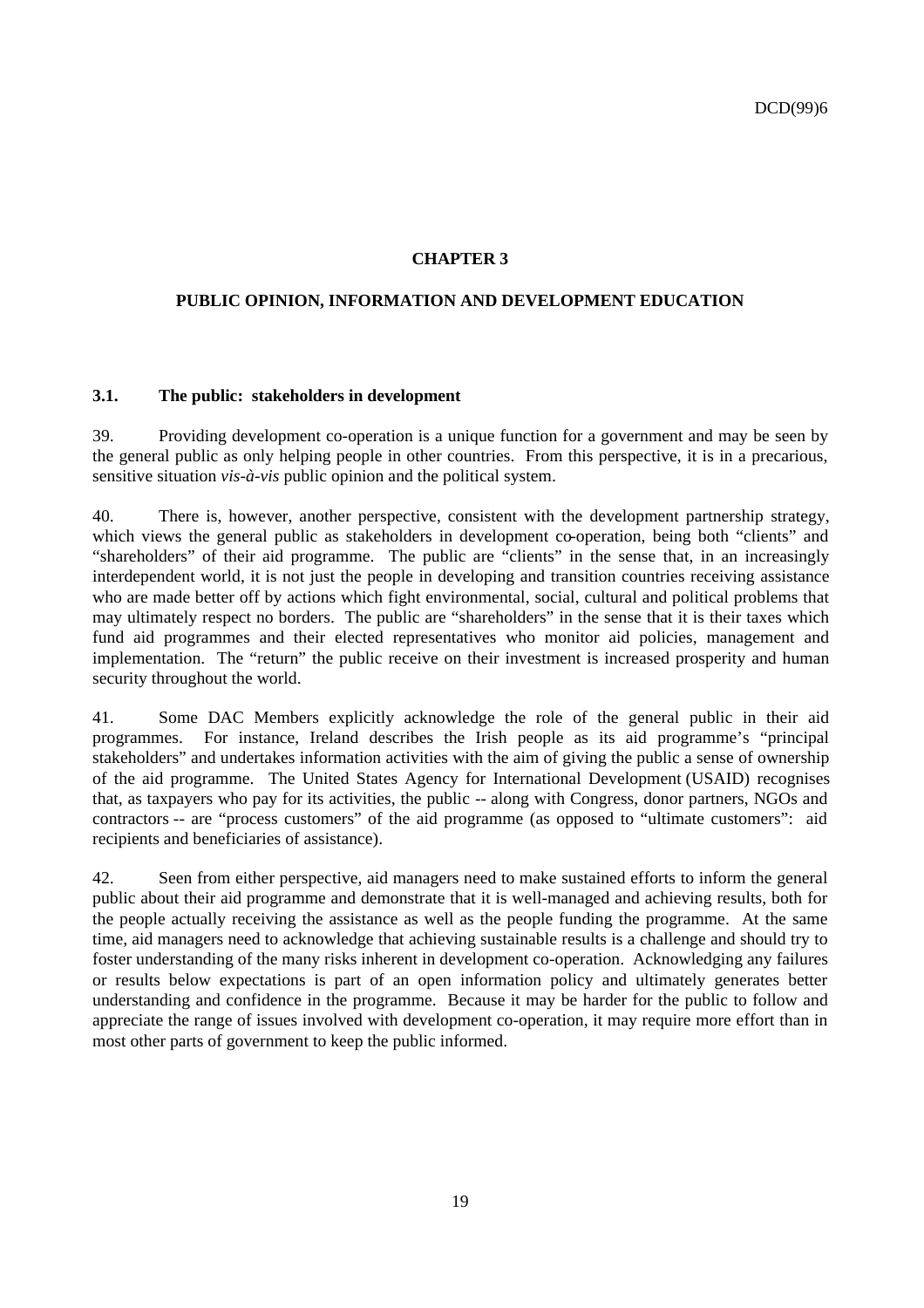## **3.2. Public knowledge about aid**

43. An important activity for aid managers is informing the public about development issues and the aid programme and ensuring that there is a solid base of political support for development co-operation. Taxpayers have the right to know how their money is being spent for development co-operation. Aid managers can also contribute to building and maintaining support for development co-operation by bringing together the different constituencies which already exist and are predisposed to supporting development-related issues. This will result in improved and wider communication throughout society of the results and benefits of aid programmes, and ultimately should lead to increased political support for more adequate resources to sustain effective development co-operation partnerships.

## *An example: Denmark*

Denmark has sustained a ratio of ODA to gross national product (GNP) in excess of the 0.7 per cent target set by the UN for more than 20 years, and has been on several occasions the leading DAC donor on a GNP-share basis. In 1997, Denmark devoted 0.97 per cent of its GNP to development assistance. This exemplary performance can be explained in part by strong public and political support. Aid managers have contributed through their transparency in publishing their policies and country strategies and by implementing these stated policies successfully in the field. An active NGO community is also found in Denmark and this motivates the parliament to become involved in the aid programme and to debate policies and strategies. Parliamentarians' knowledge of aid matters, and the support they see for it among the public, translates into a generous aid effort.

44. An informal experts' consultation on "Public Knowledge and Attitudes Towards International Development" was organised jointly by the DAC and the OECD's Development Centre in 1994. This consultation found that the principles of local ownership and participation, which were appreciated as important elements of success in work with people from developing countries, had too often been neglected in engaging the publics of developed countries.<sup>7</sup> Participants concluded that strengthened public understanding and support were essential in order to sustain development co-operation and called for:

- the establishment of clear goals for development policy, so that the people will know the standards against which performance should be measured and will understand the stakes involved;
- a reorientation of development education so that the challenges and obstacles, as well as the progress, are portrayed realistically rather than in sensational terms, and so that development issues are addressed in school curricula in greater depth than is possible in traditional media coverage;

<sup>-</sup>7. See Development Centre, *Public Support for International Development*, OECD, 1996. Pages 137-172 of this publication contain information for each of 15 DAC Members on their surveys of public attitudes, support for aid among socio-professional categories, development education, information activities and budget for information activities.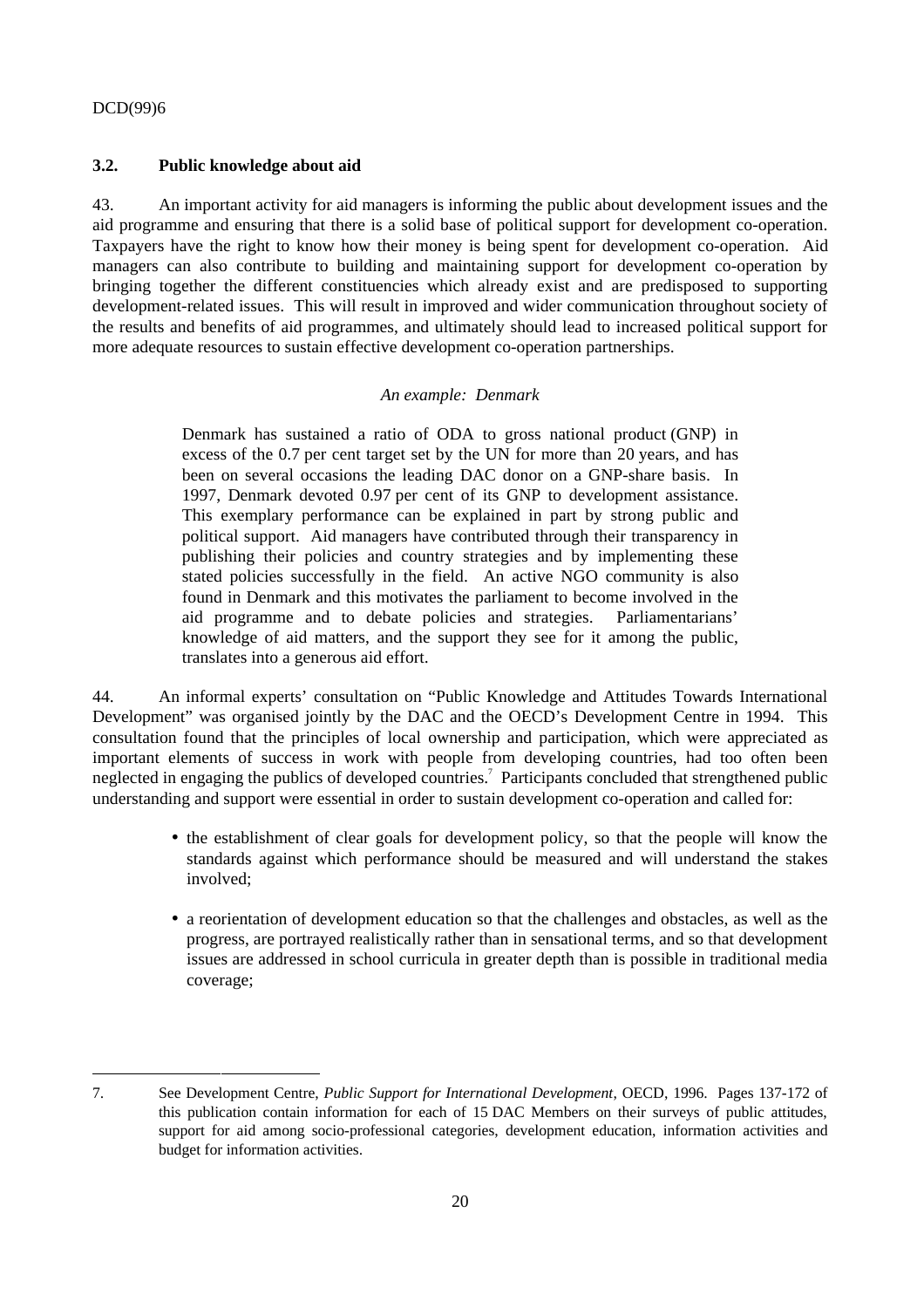- an intensified effort to assure efficient and effective programme management, including emphasis on achieving set aims, in order to demonstrate that greater public confidence is merited by results; and
- a continued awareness that development co-operation deserves support not only because of the mutual interests that it serves, but also because of the moral imperative of helping others to help themselves in overcoming poverty and achieving a decent standard of living and social justice.

## **3.3. Information dissemination**

1

45. Some aid administrations release a large amount of information to inform the public and others interested in what is being done, especially since the advent of the Internet which has greatly facilitated the task of getting information into the public domain.<sup>8</sup> Information found on the Internet can include latest news about the programme, annual reports, ministerial speeches, press releases, aid policy statements, information on major recipients, country strategies, evaluation reports, statistics and details of business opportunities available through the aid programme.

46. Providing an annual report on development co-operation is a helpful discipline for an aid agency and can play an important role in informing parliaments and the general public about the programme. Unfortunately, this is not a universal practice by DAC Members, although there is a trend for more agencies to do so. Sometimes there are annual reports from one section of an aid agency (evaluation for instance) reporting on performance or from one specialised aid-related organisation. Since the DAC requires Members to provide it with an annual memorandum, some Members use this as a basis for their annual report or, on the other hand, if the annual report is sufficiently complete, it can serve as the annual memorandum to the DAC.

47. Unpublished information about the aid programme can also be obtained through the national "Freedom of Information" legislation that exists in some DAC Member countries (for instance Australia, Canada, Ireland, the United States and soon in Japan).

48. Some DAC Members have established a separate organisation dedicated to promoting knowledge about development issues in general while others rely on NGOs to conduct their development education programmes. In some cases, NGOs are contracted explicitly to fulfil this function. In other cases, NGOs who receive funding as part of the aid programme are required to inform the public about their activities.

### *An example: Ireland*

Ireland has a formal, structured approach to development education. The National Committee for Development Education<sup>9</sup> was established in 1994 with the aim of encouraging and promoting development education in all sectors of Irish society. The Committee distributes funding to both governmental and non-governmental organisations. These grants have been used to produce

<sup>8 .</sup> Appendix IV lists the Internet addresses of DAC Members' aid and aid-related organisations.

<sup>9.</sup> More information on the National Committee for Development Education is available from the Internet at: *http://homepage.tinet.ie/~ncde/*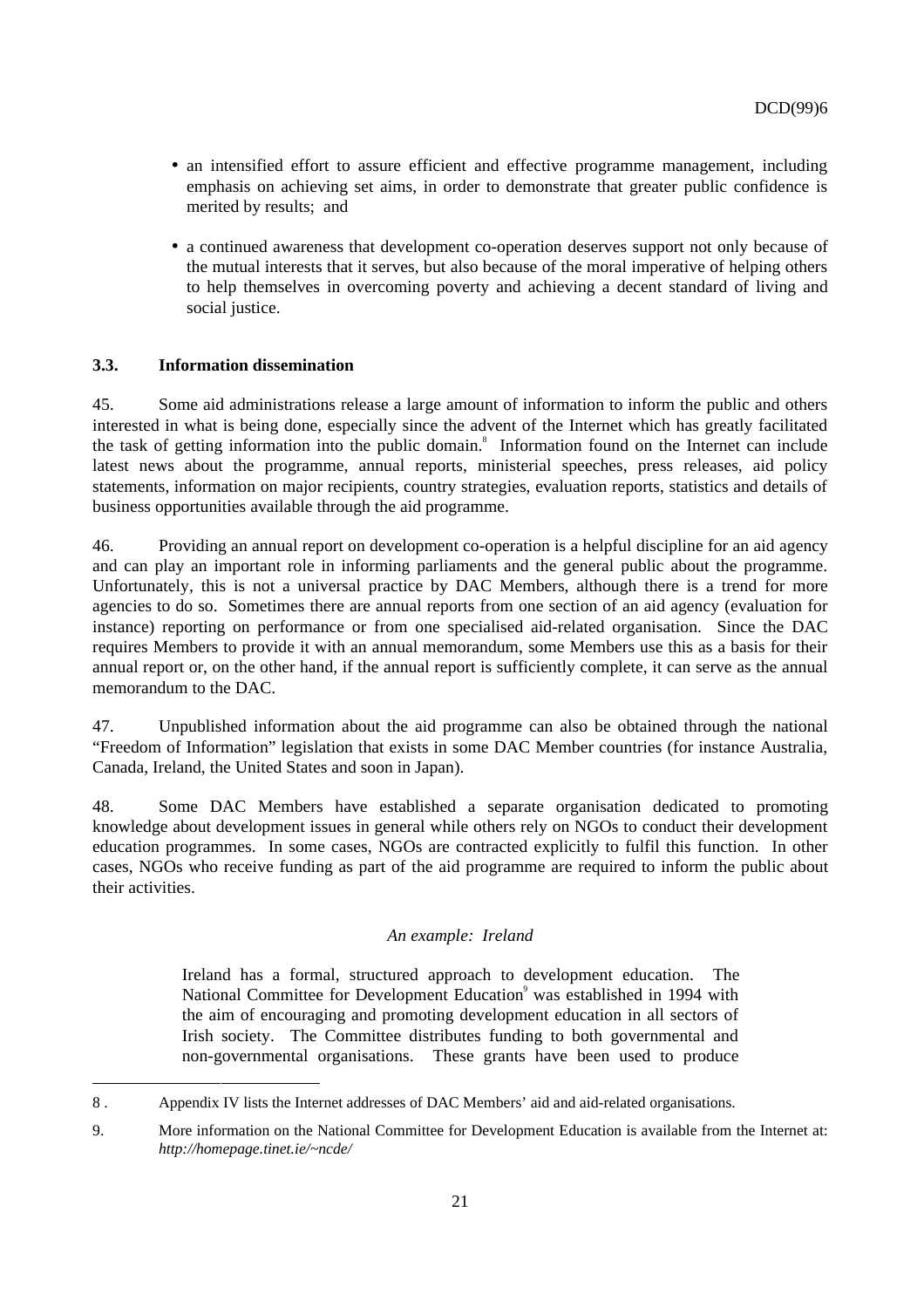development education resources and materials; conduct campaigns, courses and seminars; produce drama and audio features; work with schools and students; provide training and in-service development for teachers; and engage in a range of activities designed to get people to think about and act upon development issues. The Committee also runs a public resource centre which can provide reference and resource materials for educational purposes.

49. Other ways DAC Members promote knowledge about aid include preparing material for use by the media or in schools and organising presentations by senior aid administration officials to targeted audiences, such as decision makers. A public "shop front" for the aid programme is another means used.

#### *An example: Japan*

The "Plaza for International Co-operation" in Tokyo, created by the government in 1993, is run by the Association for the Promotion of International Co-operation activities. People are free to drop into to the Plaza to get information about aid. The Plaza provides the general public, NGOs, academics, journalists, companies and school children on excursions with publications and other materials, including photographs and videos, and data on aid. It also produces and makes available information and documentation for other development education activities. Branches of the Plaza have been set up in 17 locations throughout Japan.

#### **3.4. Monitoring public opinion**

50. Keeping abreast of public opinion about aid is a function many aid agencies do as a matter of course. While other parts of government do this too, for aid managers it is a particularly important activity. Some DAC Members carry out regular public opinion polls about aid which provide an indication of fluctuations in the level of public support over time. Other donors conduct surveys less frequently but which tend to be large, and so enable an in-depth investigation of people's knowledge and the motivations for the answers they give. Large, frequent surveys are of course possible, but more costly.

51. The OECD's Development Centre and the Council of Europe's North-South Centre jointly published *Public Attitudes and International Development Co-operation* in 1998 which, *inter alia*, presents information on the findings from public opinion polls and development education activities in each DAC Member.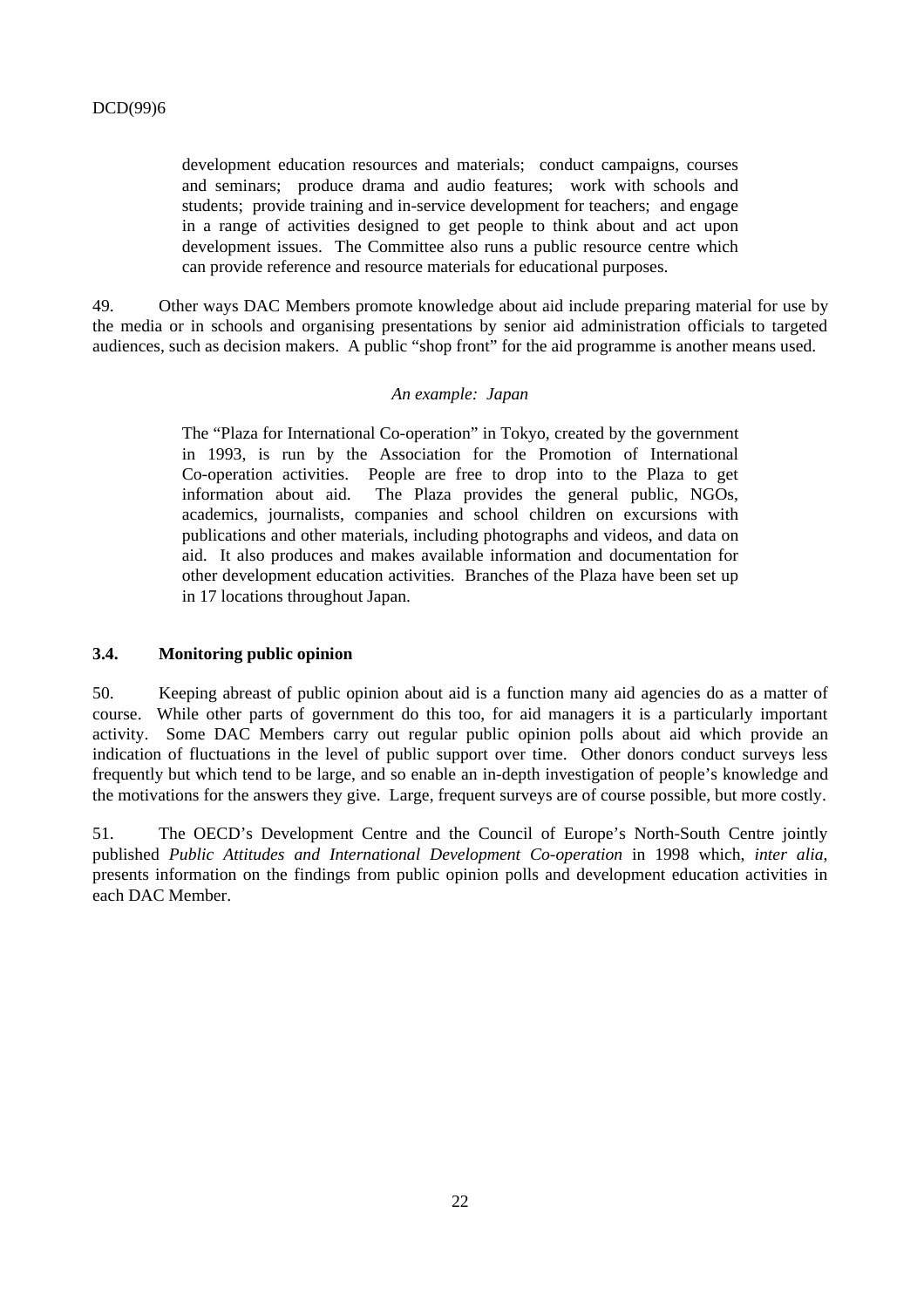## **CHAPTER 4**

## **ORGANISATIONAL FRAMEWORKS: AID POLICY AND LEGISLATION**

52. Overall aid policy may be primarily formulated by the Parliament, based on proposals from the government, by the government itself or by the ministry or agency charged with responsibility for development co-operation management. Some DAC Members' Parliaments have passed legislation which defines their aid policies, as well as associated administrative procedures.

53. Aid managers must be attentive to issues related to the legal foundations for development co-operation and other relations with parliament. Aid agencies generally have staff who work on these types of issues, which can also absorb considerable time and energy of senior aid managers.

#### **4.1. Aid policy statements**

54. The main purpose of an overarching, general aid policy statement should be to offer a set of organising principles for the development co-operation programme and to inform Parliament and the general public about its purposes. Since these policies are normally debated with civil society and submitted to Parliament, the consultative process through which they are prepared may be as important as the written document itself, as the process can provide a foundation in public opinion for the programme and stronger inter-ministerial co-operation leading to better overall policy coherence. Other motivations also exist for issuing policy statements. For instance, new policies are sometimes announced by an incoming government to differentiate itself from its predecessor or policy statements may serve as warnings to recipient countries or be designed to fend off criticism.

55. The general thrust of DAC Members' aid efforts is increasingly guided by an overall strategy for their development co-operation programme. Appendix IV shows that a majority of DAC Members now have an overarching strategy statement for their aid programme. These strategies typically specify a guiding principle or mission statement for the programme as a whole and particular areas or sectors where the programme will focus. In a number of cases, a target for aid volume is also included, with milestones along the way to its achievement.

56. In some cases policy statements relate exclusively to aid while others form part of the country's general policy on external relations. There are merits to both approaches. A specific aid strategy can be more detailed and comprehensive. On the other hand, a broad foreign policy strategy which includes development assistance would, other things being equal, tend to favour greater coherence across the range of relationships that exist between a donor and developing countries.

#### *An example: Canada*

A comprehensive process of consultations and deliberations to review Canada's foreign policy culminated in 1995 with the release of a new foreign policy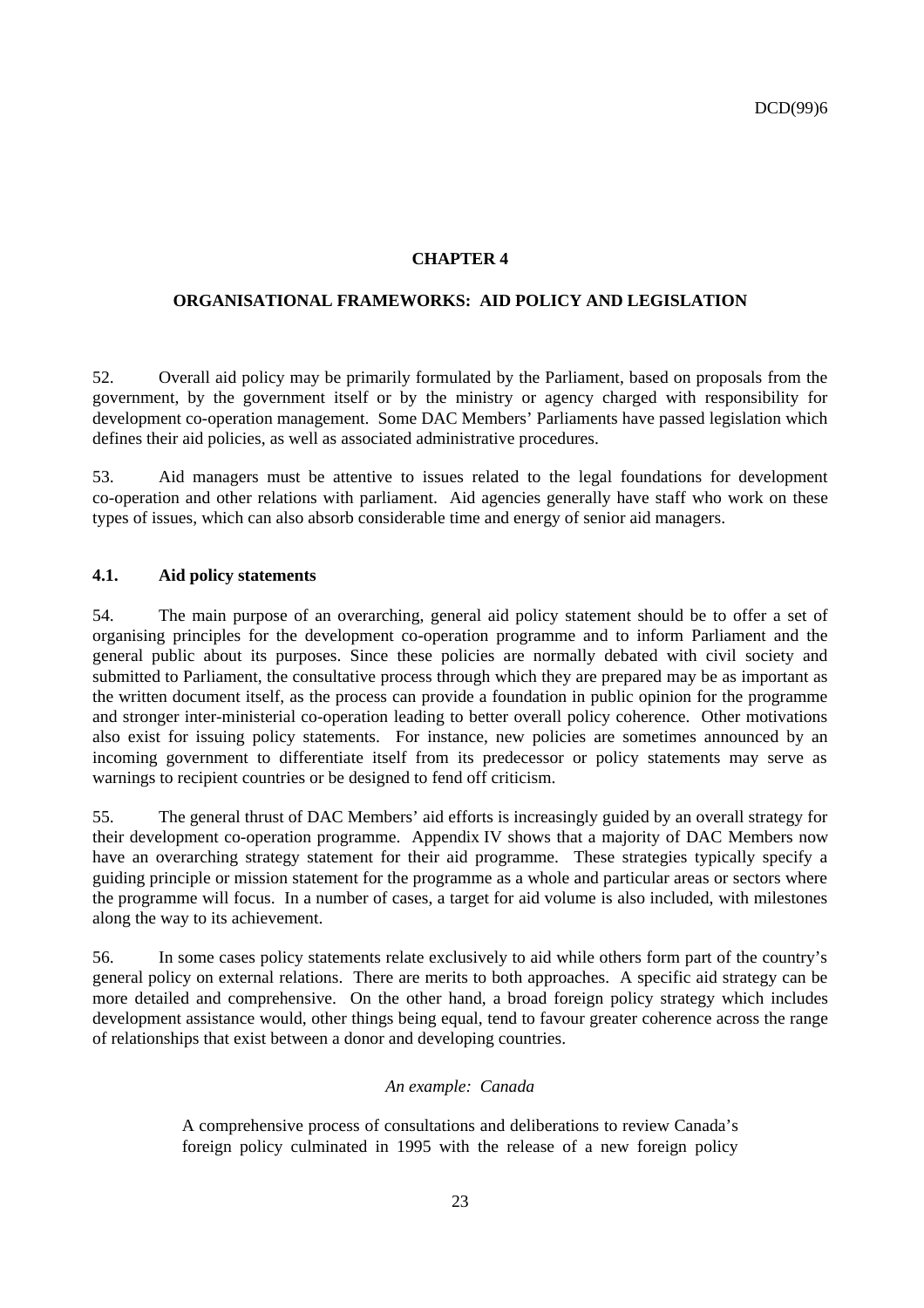statement entitled *Canada in the World*.<sup>10</sup> This statement identifies international assistance as a vital instrument, complementing diplomacy and trade, for the achievement of Canada's foreign policy objectives: promoting prosperity and employment in Canada, protecting Canada's security by contributing to global security and projecting Canadian values and culture. *Canada in the World* sets out four key commitments for Canada's ODA programme:

- a clear mandate and set of priorities;
- strengthened development partnerships;
- improved effectiveness: and
- better reporting of results to Canadians.

The mandate for Canadian ODA is:

*"The purpose of Canada's ODA is to support sustainable development in developing countries, in order to reduce poverty and to contribute to a more secure, equitable and prosperous world."*

To achieve this, *Canada in the World* mandates the ODA programme to concentrate available resources on six programme priorities:

- basic human needs, including emergency humanitarian assistance (to which Canada will commit 25 per cent of its ODA);
- women in development;
- infrastructure services;
- human rights, democracy and good governance;
- private sector development; and
- the environment.

-

The Canadian International Development Agency (CIDA) is producing separate policy statements to guide its activities in each of these  $area<sup>11</sup>$  and, since 1996, has conducted a performance review of one programme priority each year. *Canada in the World* also commits Canada to continuing to provide most of its

<sup>10.</sup> Available on the Internet at: *http://www.dfait-maeci.gc.ca/english/foreignp/cnd-world/menu.htm*

<sup>11.</sup> See *CIDA's Policy on Poverty Reduction* (1996), *CIDA's Policy on Meeting Basic Human Needs* (1997), *CIDA's Policy on Gender Equality* (1999), *Government of Canada's Policy for CIDA on Human Rights, Democratisation and Good Governance*, and *CIDA's Policy for Environmental Sustainability* (1992), available from CIDA's Internet site (*http://www.acdi-cida.gc.ca/index.htm*). CIDA is developing policy statements on private sector development and infrastructure services.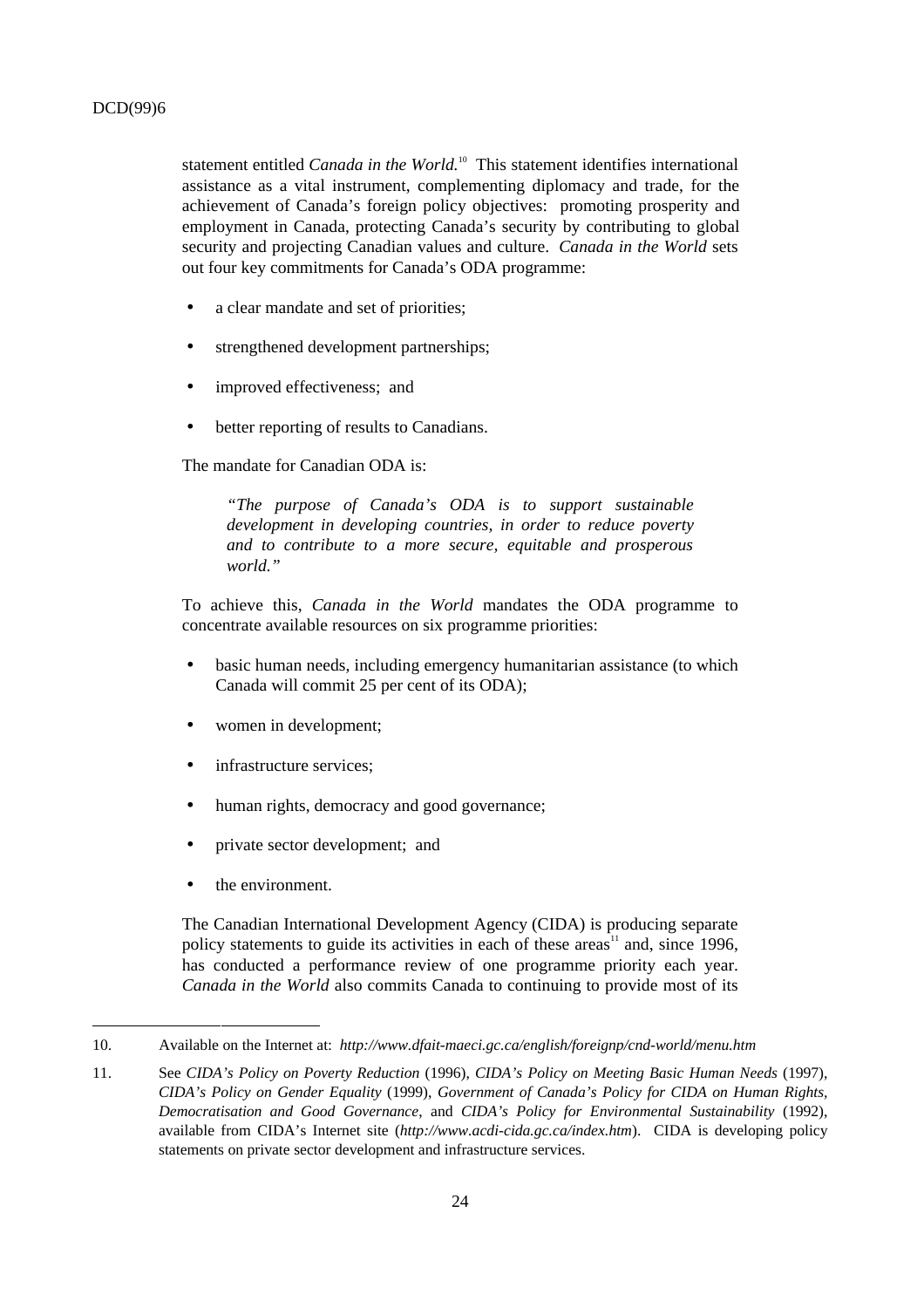ODA to low-income countries, to devote the highest share of its resources to Africa and to focus efforts on a limited number of countries. The statement reaffirms the Canadian government's commitment to making progress towards the ODA target of 0.7 per cent of GNP when Canada's fiscal situation allows it.

57. Some countries do not have an overarching policy paper as such, but rather release policy statements from time to time outlining major changes in the aid programme. These statements have sometimes become a White Paper tabled in Parliament. In other cases, statements are made on particular policy issues and are used as references for aid policy or programme management. For instance, the President of France made a statement on policy towards democratisation and the rule of law at the 1990 Franco-African Summit in La Baule, which became a point of reference for the French aid programme. In the Netherlands, a government agreement has been released which gives clear directions about the distribution of ODA funds.

#### *An example: The Netherlands*

In order to sustain the Netherlands' ODA performance, the Dutch Coalition Government felt the need to set clearer targets for aid budgeting and has enshrined these in a formal coalition agreement. As of 1997, 1.1 per cent of GNP is assigned for expenditures relevant to foreign policy, with 0.8 per cent of GNP being reserved for net ODA expenditures. To give substance to the main objective of Dutch ODA -- combating poverty while protecting the environment -- sub-targets for several special areas have been established within the overall budget for ODA:

- two targets in the area of social development:
	- − 20 per cent of the ODA budget should be spent on basic social services; and
	- − 4 per cent of the ODA budget should be spent on reproductive health;
- two environmental targets:
	- − 0.1 per cent of GNP should be spent on environmental activities; and
	- − at least Gld 50 million (approximately \$25 million) should be spent on the conservation of tropical rainforests; and
- one target for least-developed countries:
	- − least-developed countries should receive ODA of at least 0.25 per cent of GNP.

These sub-targets are partly overlapping. All targets were met in 1997 with the exception of the target for environment-related aid, which amounted to 0.092 per cent of GNP.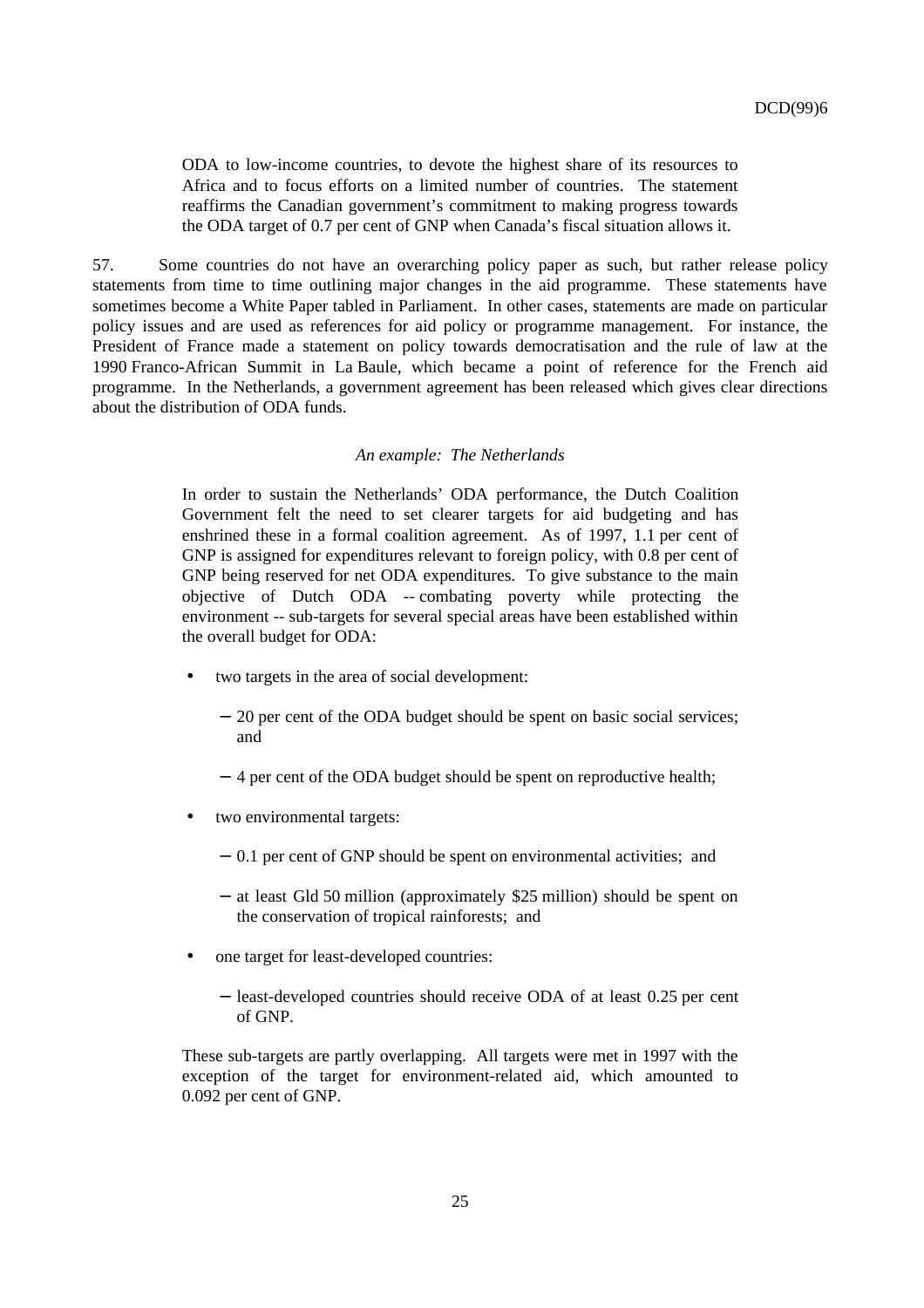## **4.2. Legislation**

58. Some DAC Members have legislation governing their development co-operation programme. Whether a basic law is necessary, the extent of its coverage and whether it would favour improved aid effectiveness is country specific and a matter for consideration and debate within each country.

59. One value of having legislation is that parliamentarians must concentrate on development co-operation and provide a political stamp of approval for the programme. Having a basic law provides a long-term foundation for development co-operation, which is beneficial, but it can also create rigidities which may be difficult to remove once they have been established by law. The legislative process can become politicised and used to make development co-operation an arena for political contention. Thus, the flexibility of operating without a basic law, with development co-operation continually reviewed and approved by successive governments, may have some positive aspects.

60. The existence of a basic law has the advantage of setting out a framework for funding and operations of the programme and demonstrates clearly the long-term importance of development co-operation for a given country. But, obviously, some countries have achieved these goals through Cabinet decisions, White Papers and policy statements -- which are not basic laws -- and by relying on appropriations legislation for the legal authority to implement their programmes.

## *An example: Luxembourg*

Luxembourg's *Development Co-operation Act* came into force on 21 January 1996 and amends or replaces legislation passed in 1985 and 1989. The Act covers five areas:

- first, it sets out three objectives for Luxembourg's development co-operation programme:
	- − the lasting economic and social development of developing countries, especially the most disadvantaged ones;
	- − the gradual and harmonious incorporation of developing countries into the global economy; and
	- − the reduction of poverty in developing countries;
- second, it defines more explicitly the role of the Development Co-operation Fund, a mechanism for funding bilateral development projects outside of the annual budget process and whose priority action areas are:
	- − social action, including health, housing, education, vocational training and women's rights;
	- − technical assistance;
	- − specific activities in the fields of economic, industrial, environmental, regional, cultural and scientific co-operation;
	- − action to promote human rights and democracy; and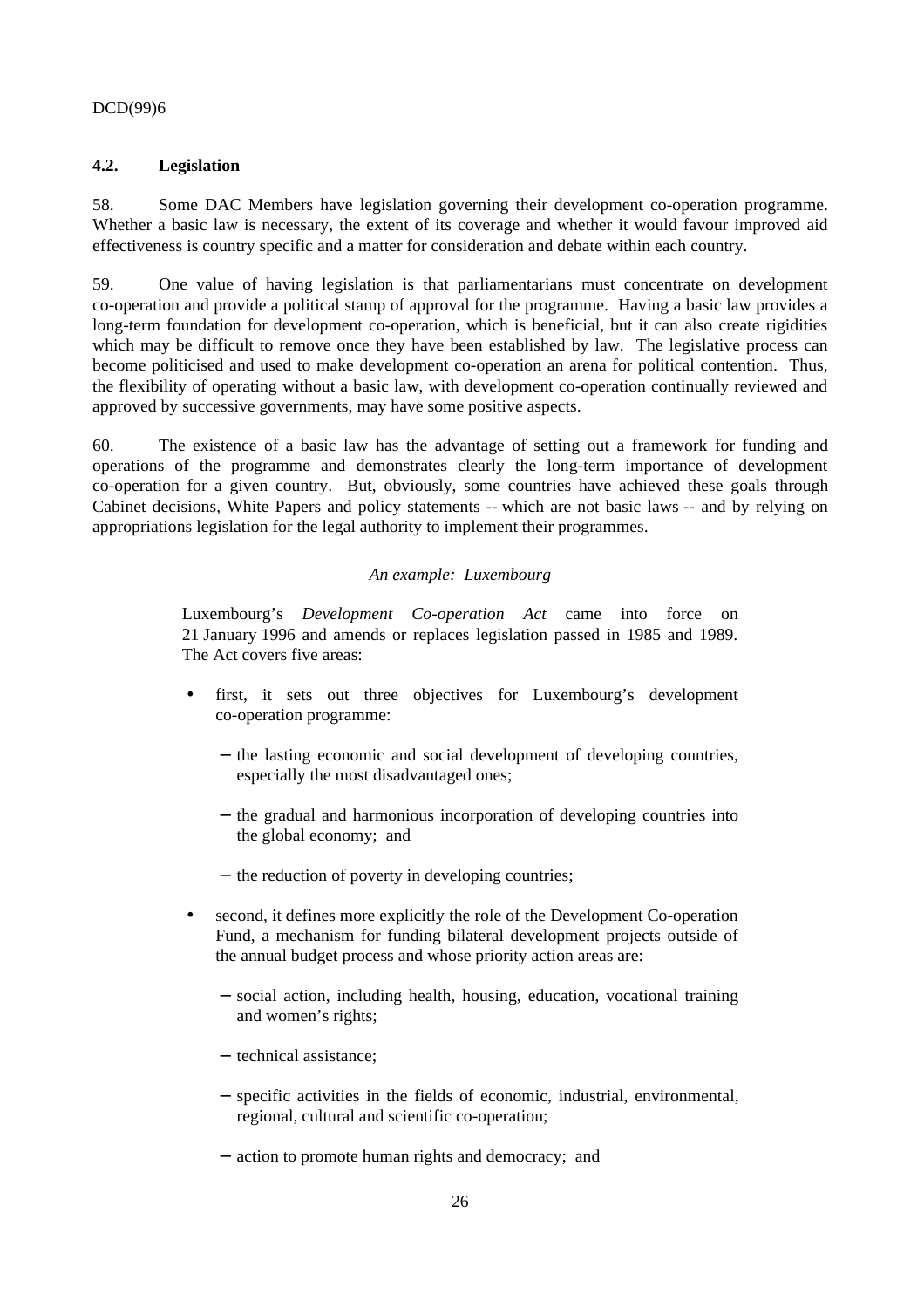- − development education; and
- third, it describes the conditions of co-operation with NGOs, which may receive both cofinancing as well as block grants or specific subsidies, especially for their development education activities;
- fourth, it defines the status, pay and social security coverage of co-operation officials employed by the government and voluntary co-operation workers employed by NGOs; and
- fifth, it institutes an inter-ministerial committee for development co-operation to co-ordinate the overall thrust of development co-operation policy.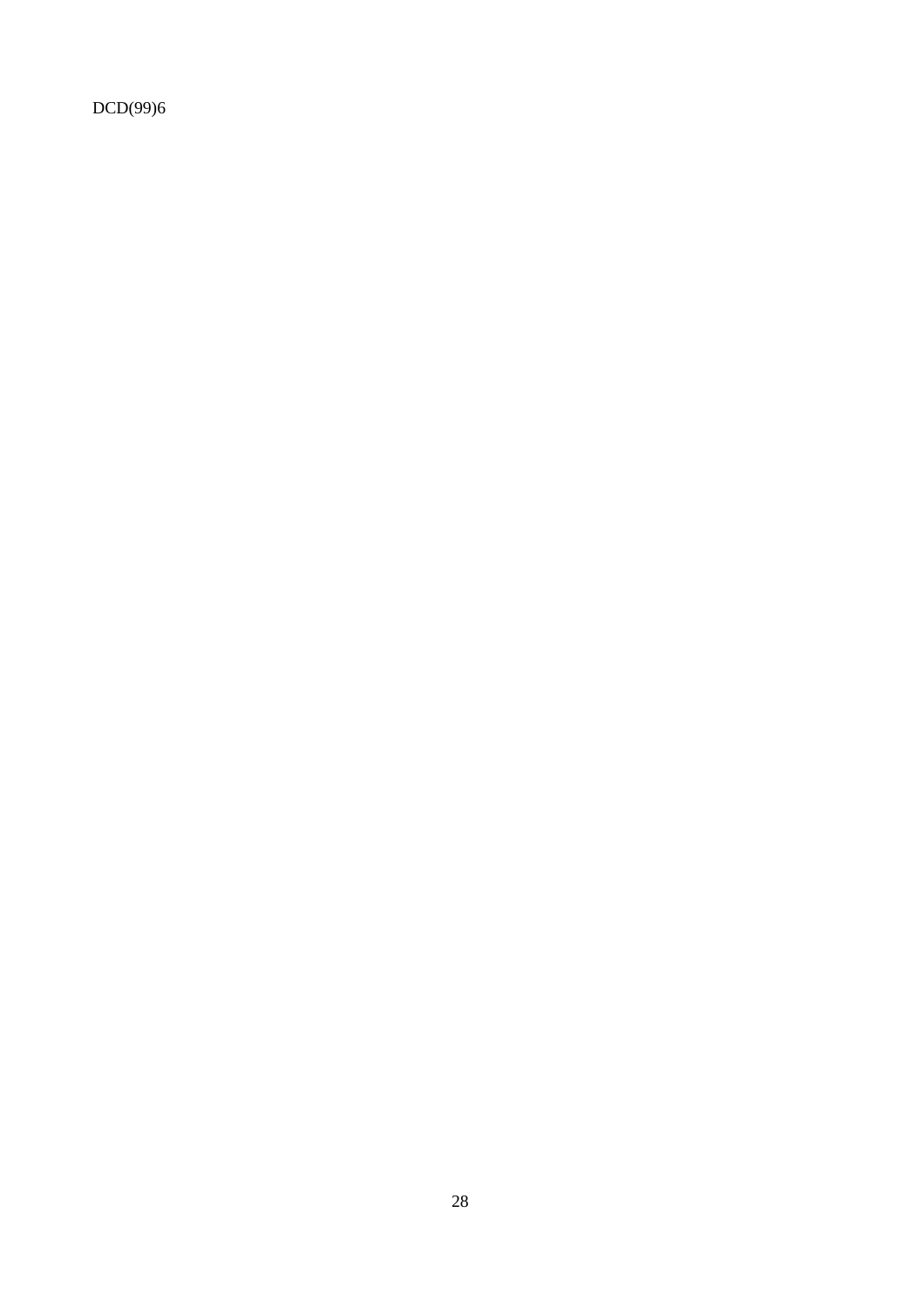### **CHAPTER 5**

## **ORGANISATIONAL FRAMEWORKS: THE STRUCTURES OF GOVERNMENT**

61. The organisational framework adopted for managing development co-operation varies across DAC Members, both at the political and administrative levels. While aid management systems should be designed around the objectives expected to be attained, and in particular those of the development partnerships strategy, organisational structures also need to take account of the specific political and public sector management systems within which they operate. Political exigencies can sometimes prevail over other considerations. It is therefore unlikely that an "ideal" organisational framework for the management of DAC development co-operation programmes can be defined.

## **5.1. Ministerial responsibility within the government**

62. Among DAC Members, different patterns of ministerial responsibility for development co-operation can be identified. In many countries, development co-operation is the responsibility of the Minister of Foreign Affairs, often assisted by a junior minister, secretary of state or parliamentary secretary with special responsibility for development co-operation. A variation on this sometimes occurs where there is a minister for development co-operation separate from the Minister of Foreign Affairs, who is one of several ministers jointly overseeing the foreign affairs portfolio. Alternatively, the minister responsible for development co-operation can be completely distinct from both the Minister for Foreign Affairs and the foreign affairs ministry. In these circumstances, the minister may be assisted by a junior minister. In other cases, responsibility for development co-operation is divided between a number of ministers who take responsibility for those matters falling within their particular ministerial portfolio. Appendix IV lists the ministers responsible for DAC Members' development co-operation programmes.

63. Having the minister responsible for development assistance sitting in the government's (inner) cabinet or council of ministers is sometimes taken as an indication of the importance accorded to development co-operation by a particular government. However, even when aid appears to be at the forefront of a government's concerns, it may not, in practice, get much attention because it is crowded out by other issues. If aid is handled at a lower ranking minister, it may receive the entire attention of those in charge.

64. When responsibility for aid is shared among several ministers, it is particularly useful for donors to establish some sort of ministerial level committee to co-ordinate the country's overall aid effort and discuss matters of common interest, including general policy orientations. For instance, France created such a committee in 1998, the Inter-ministerial Committee for International Co-operation and Development (CICID), which is chaired by the Prime Minister and replaces the former Inter-ministerial Committee for Development Assistance (CIAD). Portugal has an Inter-ministerial Commission for Co-operation (ICC) which is chaired by the Secretary of State for Foreign Affairs and Co-operation.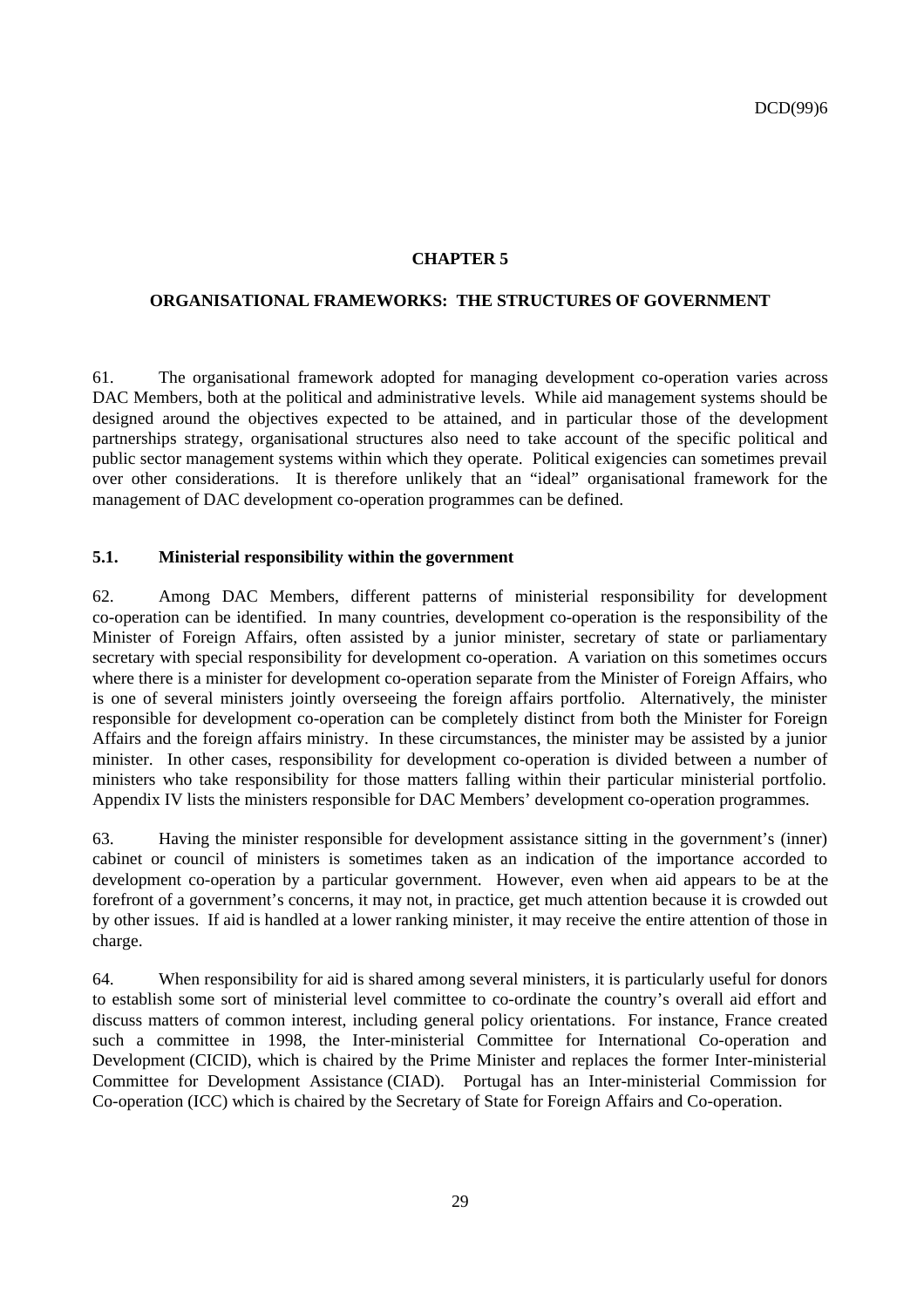65. The European Community (EC), the only multilateral DAC Member, is *sui generis*. The main policy making body for the EC programme is the Development Council, composed of the ministers responsible for development co-operation from each European Union (EU) Member State. The Development Council usually meets twice a year to discuss issues relating to the development policies of both the EC and its Member States. Responsibility for managing most of the EC's aid programme is shared by a number of Commissioners at the European Commission.

## **5.2. Overall structure of aid administrations**

## *Aid involves a multitude of ministries and agencies*

66. Within a nation's public sector, development co-operation is not a domain reserved for just one or a limited number of specialised agencies. While one agency may normally take the overall lead on development co-operation issues, many other agencies and ministries are also involved. These other ministries and agencies may provide policy advice related to their specific areas of expertise, manage and implement a particular aspect of the programme or be involved through the provision of technical assistance or their participation in the activities of specialised multilateral agencies.

67. For instance, in Japan until recently, four main ministries and 17 other ministries and agencies have been involved in the aid programme, with many of these receiving specific allocations from the ODA budget. A similar broad involvement can also be found in programmes with a large, autonomous aid agency. An analysis conducted for the 1998 DAC Peer Review of the United States found that two-thirds of the United States' gross ODA disbursements in 1996 were channelled through USAID, while the remaining third was channelled through 10 other departments and agencies.

68. The trend towards broader public sector participation in the aid programme is also evident from the growing involvement of local and regional governments in the aid activities in several DAC Member countries.

69. To the extent that aid management is splintered or scattered among different organisational units, both co-ordination and coherence become more difficult and costly. In fact, when too many administrative units are involved in the conception and delivering of aid, effectiveness and efficiency are quite likely to suffer. The Public Management Service of the OECD stresses the importance of a central overview and co-ordination capacity in any given management system.

### *Recent trends in DAC Members' organisational structures*

70. The organisational structures adopted by DAC Members for their development co-operation programmes are not just complex but dynamic. As the role of aid and international circumstances continue to change, DAC Members' aid management systems evolve and adapt in their own way to those changes. In recent years, three trends can be noted among DAC Members:

- major restructurings -- within aid agencies, by the amalgamation of previously distinct organisations or by the creation of new bodies;
- the creation of integrated regional/country desks within some foreign ministries to deal with all aspects of relations with developing countries: foreign policy, trade relations and development co-operation; and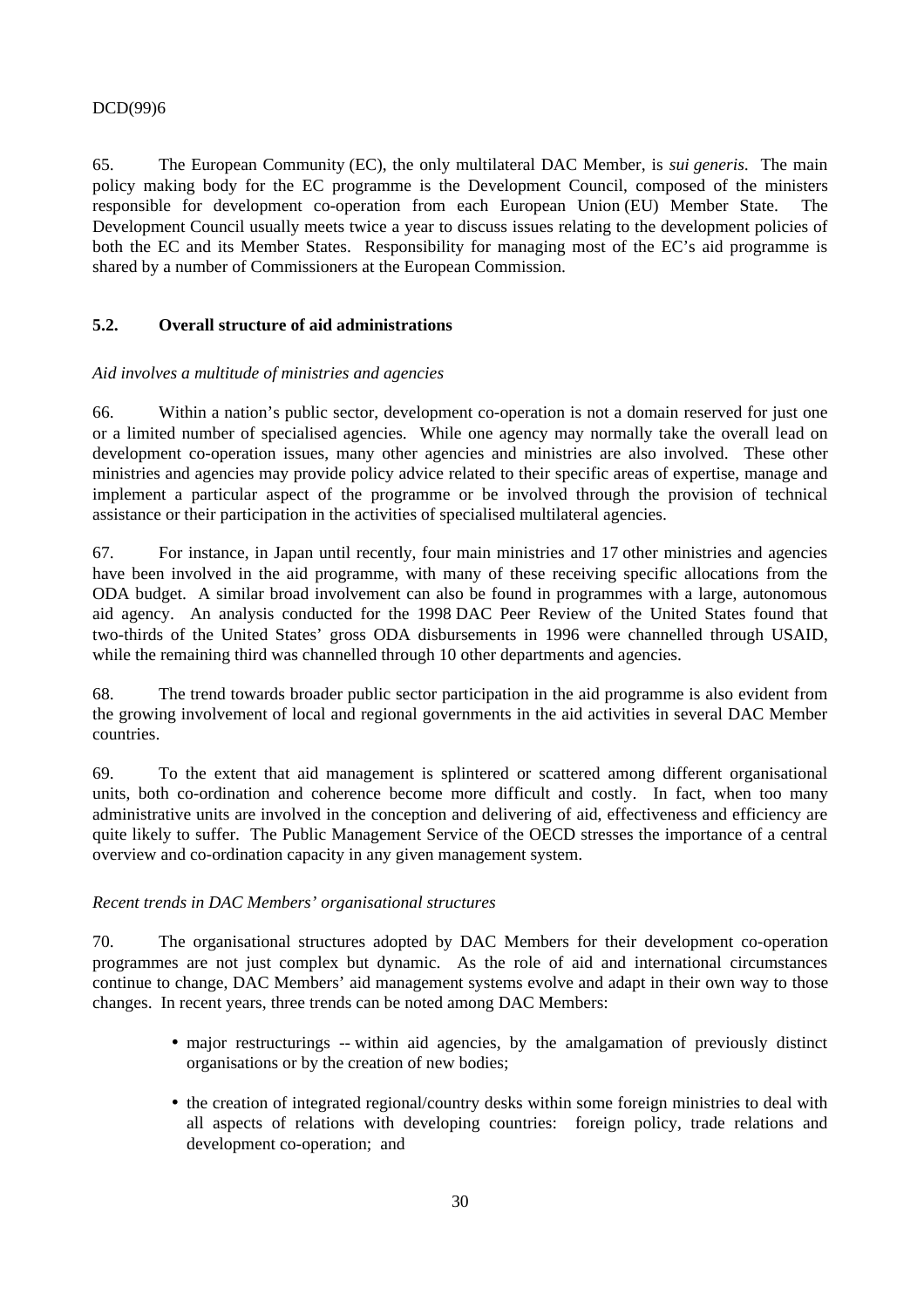• the increased use of separate executing agencies for aid implementation.

Appendix IV lists each DAC Members' principal aid agency and other aid organisations.

#### *The relation between development co-operation and foreign policy*

71. Development co-operation is inseparable from a country's foreign policy. However, the extent to which the ministry dealing with the wider issues of foreign policy is involved with aid is an area where DAC Members' aid management systems differ. The decision by three DAC Members (Denmark, the Netherlands and, to a lesser extent, Finland) to integrate development co-operation fully with other aspects of their trade and foreign relations with developing countries is consequently noteworthy. Development co-operation needs to be predictable so it can be effective on a sustained basis. Political and commercial objectives can sometimes be narrow and short-sighted and can potentially undermine the discipline and stability that development programmes need. Moreover, the administration of large sums of money for development programmes requiring specific technical inputs, and the accounting for such funds, is not a traditional activity of foreign ministries. While development co-operation is of concern to the foreign ministry, there is nonetheless a strong case for managing aid so that the vicissitudes of other aspects of foreign relations do not distort or deviate the aid programme unduly. For this reason, DAC Members often have aid management systems which are, to some degree or in some operating respects, separate from the foreign policy function, even when situated within the foreign ministry itself.

#### *DAC Members' aid management structures*

1

72. While DAC Members' overall aid management systems vary considerably, there is somewhat more uniformity in management systems for multilateral assistance than for bilateral aid. Often, although not always, the Ministry of Finance<sup>12</sup> is responsible for international financial institutions -- such as the International Monetary Fund (IMF) and the World Bank -- while the Ministry of Foreign Affairs<sup>13</sup> often takes the lead in relation to the major UN agencies and funds. Bilateral aid systems are more diverse, sometimes involving the Ministries of Finance and Foreign Affairs while in other cases there is a large, autonomous aid agency. Some countries also have a separate organisation for loan financing (capital projects or "hardware"), technical co-operation ("software"), research, volunteers or aid to a specific geographical area. Aid to Central and Eastern European countries and the New Independent States of the former Soviet Union is increasingly managed within the same structure as traditional aid to developing  $countries$ <sup>14,15</sup>

15. See *Aid and Other Resource Flows to the Central and Eastern European Countries and the New Independent States of the Former Soviet Union (1990-96)* for a survey of resource flows to these countries. The survey is available on the Internet at: *http://www.oecd.org/dac/htm/pubsfoc.htm*

<sup>12.</sup> The term "Ministry of Finance" is used generically here and in some countries may be known as the Treasury or the Ministry of Economics.

<sup>13.</sup> The term "Ministry of Foreign Affairs" is used generically here and in some countries may be known as the State Department, the Ministry of External Relations or the Ministry of Foreign Affairs and (International) Trade.

<sup>14.</sup> See *Assistance Programmes for Central and Eastern Europe and the former Soviet Union*, OECD, 1996 for a description of the assistance programmes of OECD Members, including 19 DAC Members. Aid to Central and Eastern European countries and the former Soviet Union is recorded either as ODA or official aid, depending on whether the recipient country is listed on Part I or Part II of the DAC List of Aid Recipients.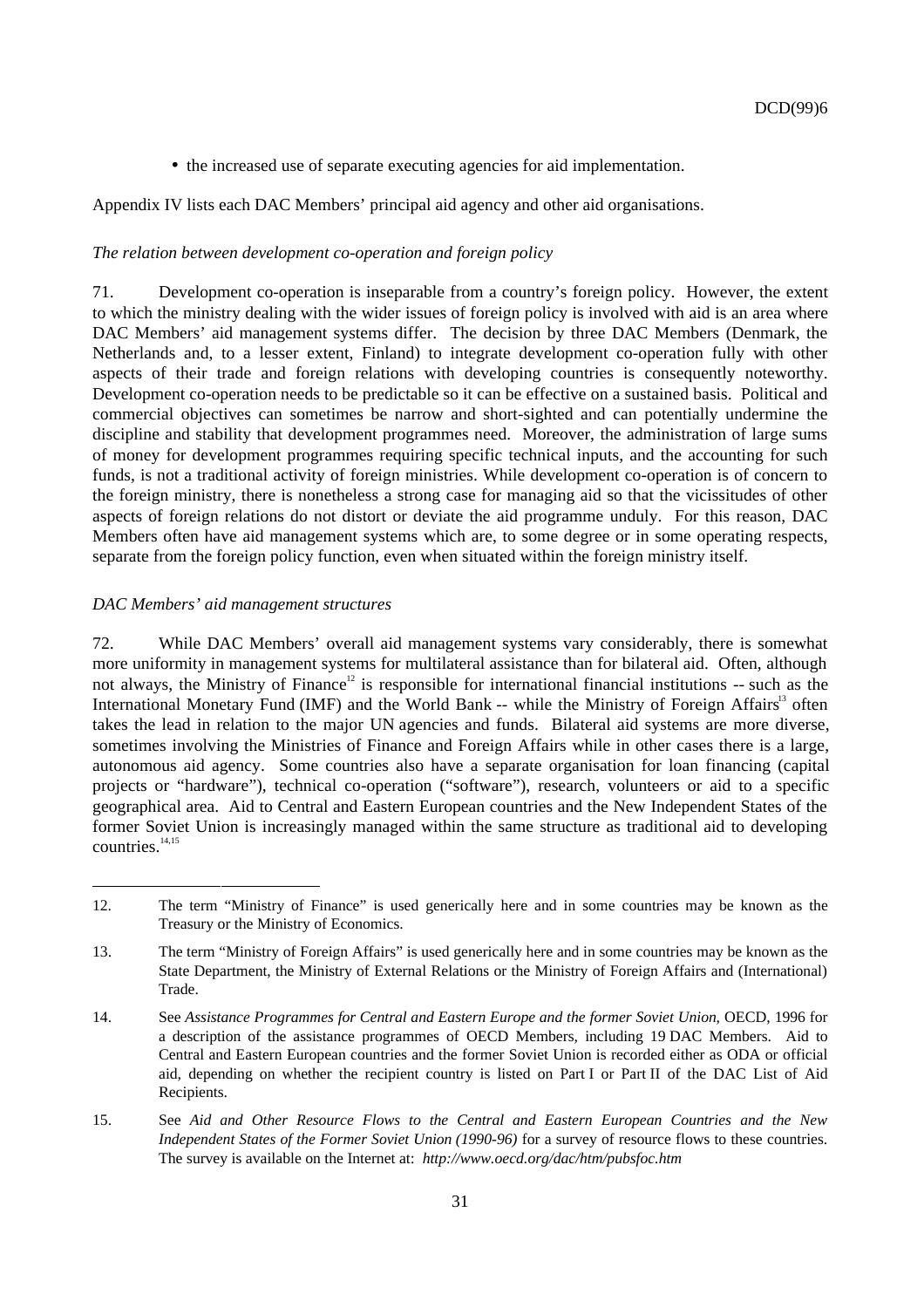### *Five categories of organisational structures for aid management*

73. Broadly speaking and in particular in relation to bilateral assistance, the overall organisational structure adopted by DAC Members for their development co-operation programmes falls into one of five categories:

- an integrated Ministry of Foreign Affairs;
- a development co-operation directorate or division within the Ministry of Foreign Affairs;
- a policy ministry with a separate implementing agency;
- an autonomous aid agency or ministry; and
- multiple ministries, with a separate implementing agency.

## *5.2.1. Integrated Ministry of Foreign Affairs*



74. Denmark, the Netherlands and, to a lesser extent, Finland have "de-compartmentalised" their Ministry of Foreign Affairs and, in their relations with developing countries, have grouped development co-operation together with foreign policy and trade relations in integrated country/regional desks.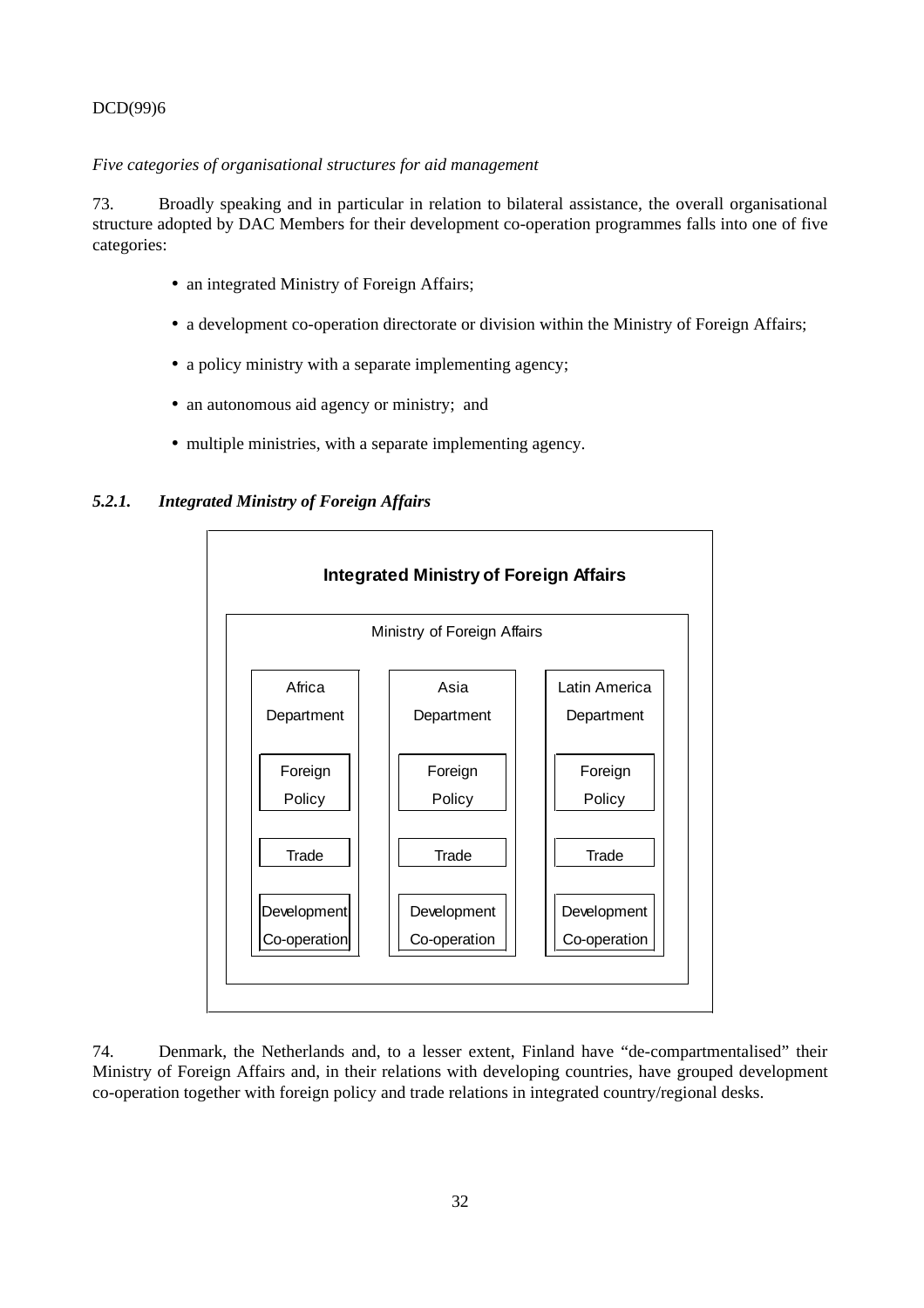## *Denmark*

75. Denmark reorganised its Ministry of Foreign Affairs in 1991. The new organisation operates along geographical rather than functional lines. The ministry is divided into a North Group and a South Group, with the South Group taking responsibility for all aspects of Danish relations with developing countries including the administration of the ODA programme. The South Group was created by merging DANIDA, the previously separate aid implementing agency, with the relevant parts of the former political and economic departments within the ministry. The Ministry of Foreign Affairs is also responsible for most ODA-related multilateral assistance, including relations with the World Bank and the regional development banks.

## *Finland*

76. Finland's aid programme is managed by the Ministry of Foreign Affairs. With the aim of making the entire Finnish foreign service more responsive to changing international circumstances, a reorganisation of the ministry took place in 1998. This resulted in the creation of geographical divisions to deal with development co-operation together with trade relations and what had traditionally been called foreign policy. The ministry also contains a Department for International Development Co-operation, which is responsible for policy, planning, budgeting and financial decision making for development co-operation as well as for multilateral assistance. Finland has therefore gone some of the way towards "de-compartmentalising" its Ministry of Foreign Affairs, but also maintains some of the characteristics of the "development co-operation directorate/division" structure presented below.

77. Finnish ODA is channelled through two other organisations. The Finnish Fund for Industrial Co-operation (FINNFUND) provides equity capital, long-term investment loans and guarantees. It receives interest subsidies for its long-term lending from the Ministry of Foreign Affairs. The Service Centre for Development Co-operation (KePa), an NGO umbrella organisation, has been contracted to run some programmes in the field and undertakes activities related to NGOs and public awareness raising. KePa was previously responsible for implementing the Finnish Volunteer Service (FVS), which was discontinued in mid-1998. $^{16}$ 

## *The Netherlands*

78. The Ministry of Foreign Affairs in the Netherlands was restructured in 1996, with regional departments created to take over responsibility for bilateral relations including foreign policy, trade and, in the case of relations with developing countries, development co-operation. At the same time, the Netherlands delegated to its embassies in the field greater responsibility for designing and managing development co-operation programmes, and for conducting policy dialogue with recipient countries.

-

<sup>16.</sup> The decision to phase out Finland's volunteer programme was taken following an independent evaluation conducted in 1995 which suggested that the programme was not cost effective. See *Evaluation of Finnish Personnel as Volunteers in Development Co-operation*, Report 1995:3.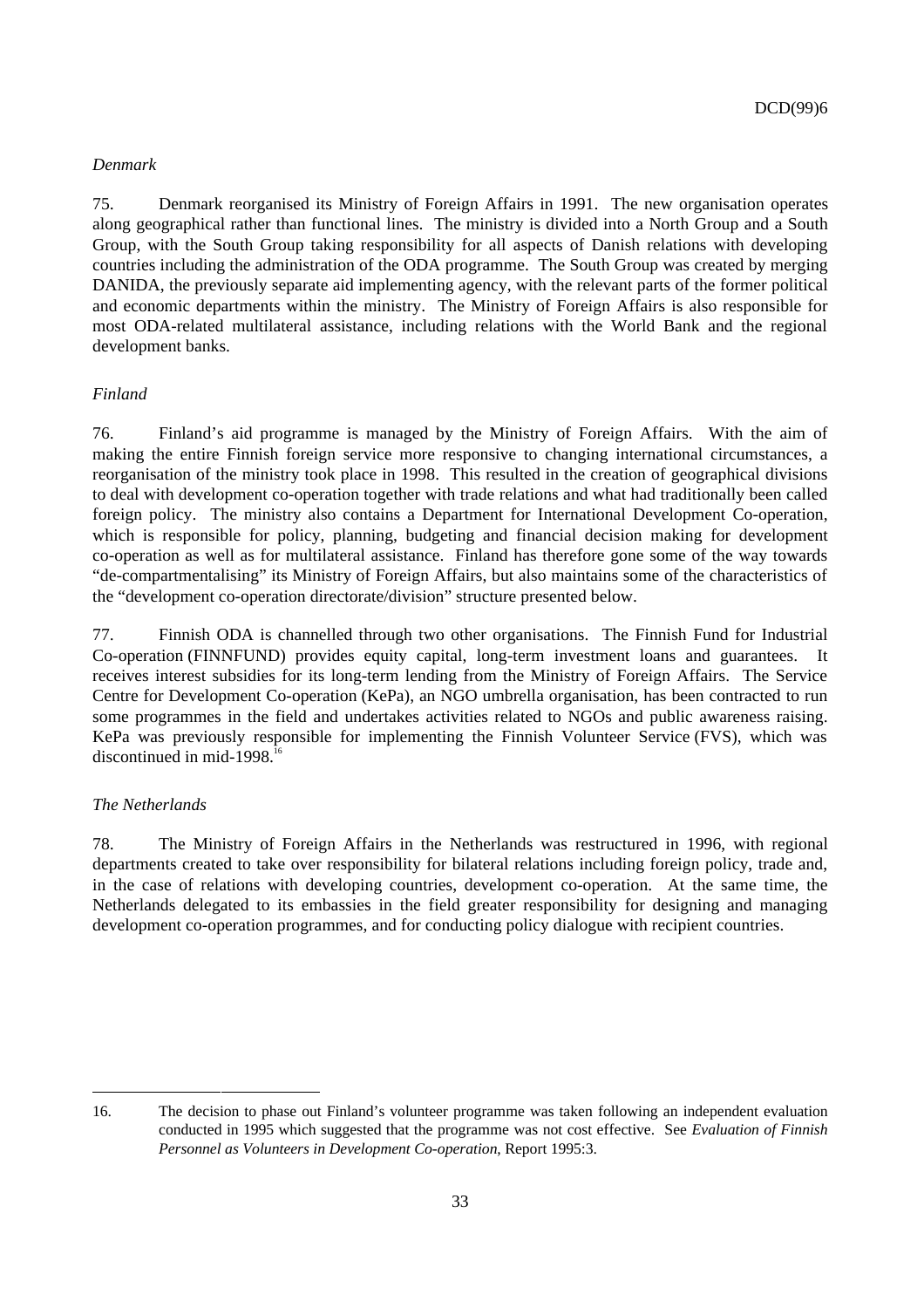## *5.2.2. Development co-operation directorate/division*



79. Among some DAC Members, the structure adopted for aid management is a Directorate or Division responsible for development co-operation located within the Ministry of Foreign Affairs. This structure is found in Ireland, New Zealand and Switzerland, and was the structure found in Finland prior to the recent restructuring. Currently, Belgium and Italy also have such a structure but, in both cases, reforms announced but still under consideration propose the creation of an independent implementing agency. If these reforms are implemented, the structures found in Belgium and Italy will fall into the category "policy ministry with separate implementing agency", the next category listed below.

## *Belgium*

80. Aid management in Belgium is undergoing restructuring. Currently, the development co-operation programme is managed by the General Administration for Development Co-operation (AGCD) in the Ministry of Foreign Affairs, Foreign Trade and Development Co-operation. Plans have been made to reorganise this Administration and to create an independent implementing agency for bilateral aid.

## *Ireland*

81. In Ireland, bilateral and most multilateral development co-operation is managed by the Development Co-operation Division (DCD) within the Department of Foreign Affairs. Ireland's Agency for Personal Service Overseas (APSO) manages Ireland's volunteer programme, but also provides skilled personnel for Irish technical co-operation projects. The National Committee for Development Education (NCDE) encourages and supports development education activities.

## *Italy*

82. Italy currently operates its programme under the Ministry of Foreign Affairs, with a Directorate-General for Development Co-operation (DGCS). The *Reform Bill of Italian Development Co-operation* was tabled in Parliament in 1998. The centre-piece of this reform is the establishment of a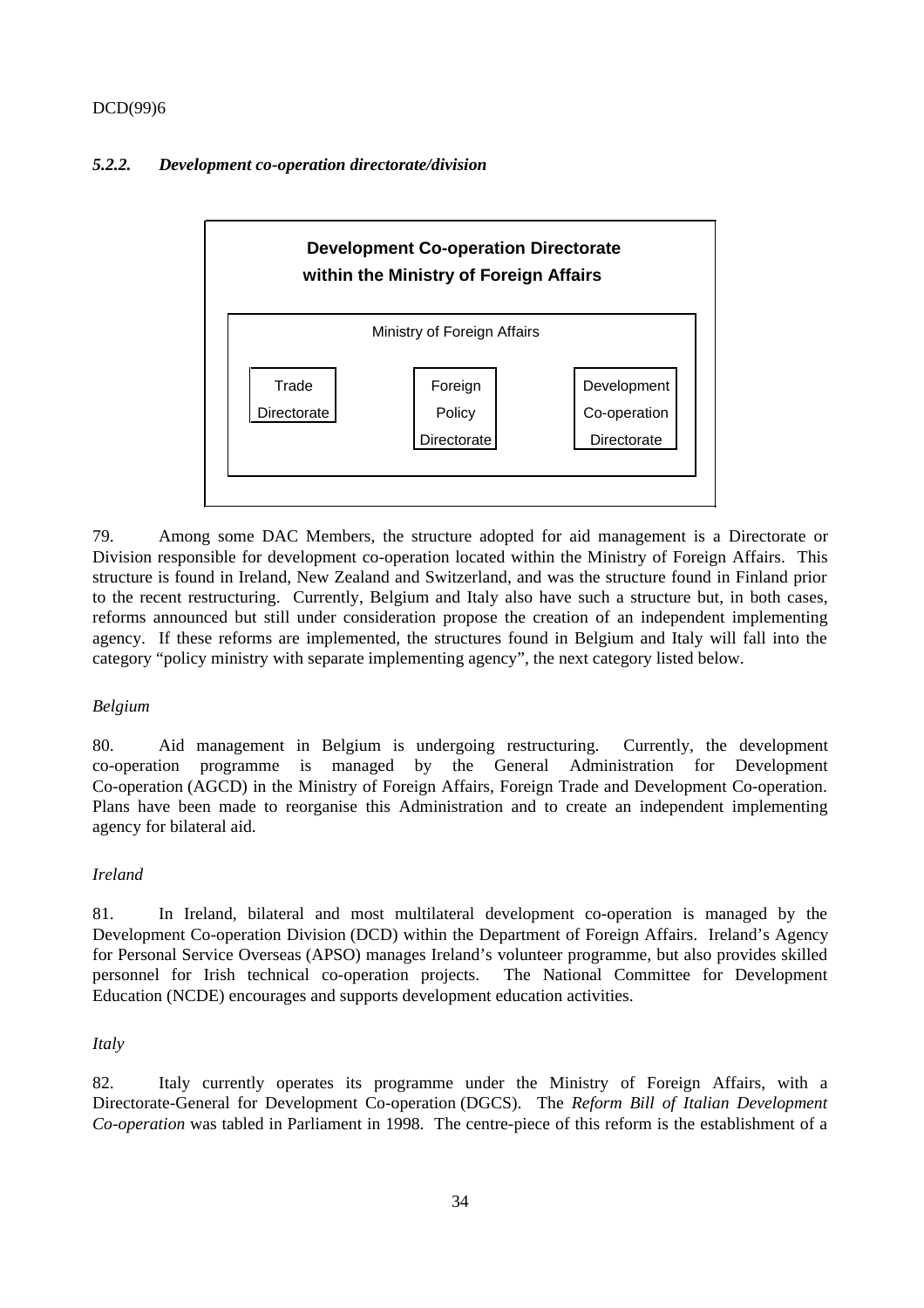new agency to take responsibility for implementing aid programmes planned and negotiated by the Ministry of Foreign Affairs. The Treasury supervises relations with the multilateral development banks.

#### *New Zealand*

83. In New Zealand, overall co-ordination and aid implementation is primarily the responsibility of the Development Co-operation Division (DEV), a division within Ministry of Foreign Affairs and Trade. DEV oversees both bilateral and multilateral assistance.

#### *Switzerland*

84. The Swiss Agency for Development and Co-operation (SDC), a Directorate in the Federal Department of Foreign Affairs, is the main aid planning and implementing body in Switzerland. The SDC is responsible for technical co-operation, financial co-operation and humanitarian aid, some three-quarters of Swiss ODA. The remainder of the programme is handled by the Federal Office for Foreign Economic Affairs (FOFEA) in the Federal Department of Economic Affairs. FOFEA is responsible for economic aid and aims to encourage policy reforms which will induce trade and private sector development. Both the SDC and the FOFEA are involved with Switzerland's multilateral aid programme and assistance to transition countries.

### *5.2.3. Policy ministry with separate implementing agency*



85. Another model has aid policy guidance as the responsibility of a lead Ministry -- the Ministry of Foreign Affairs or the Ministry of Development Co-operation -- with bilateral aid implementation entrusted to one or more separate agencies. This model is found in Germany, Luxembourg, Norway and Sweden. The aid management systems proposed for Belgium and Italy (see above) also conform to this model.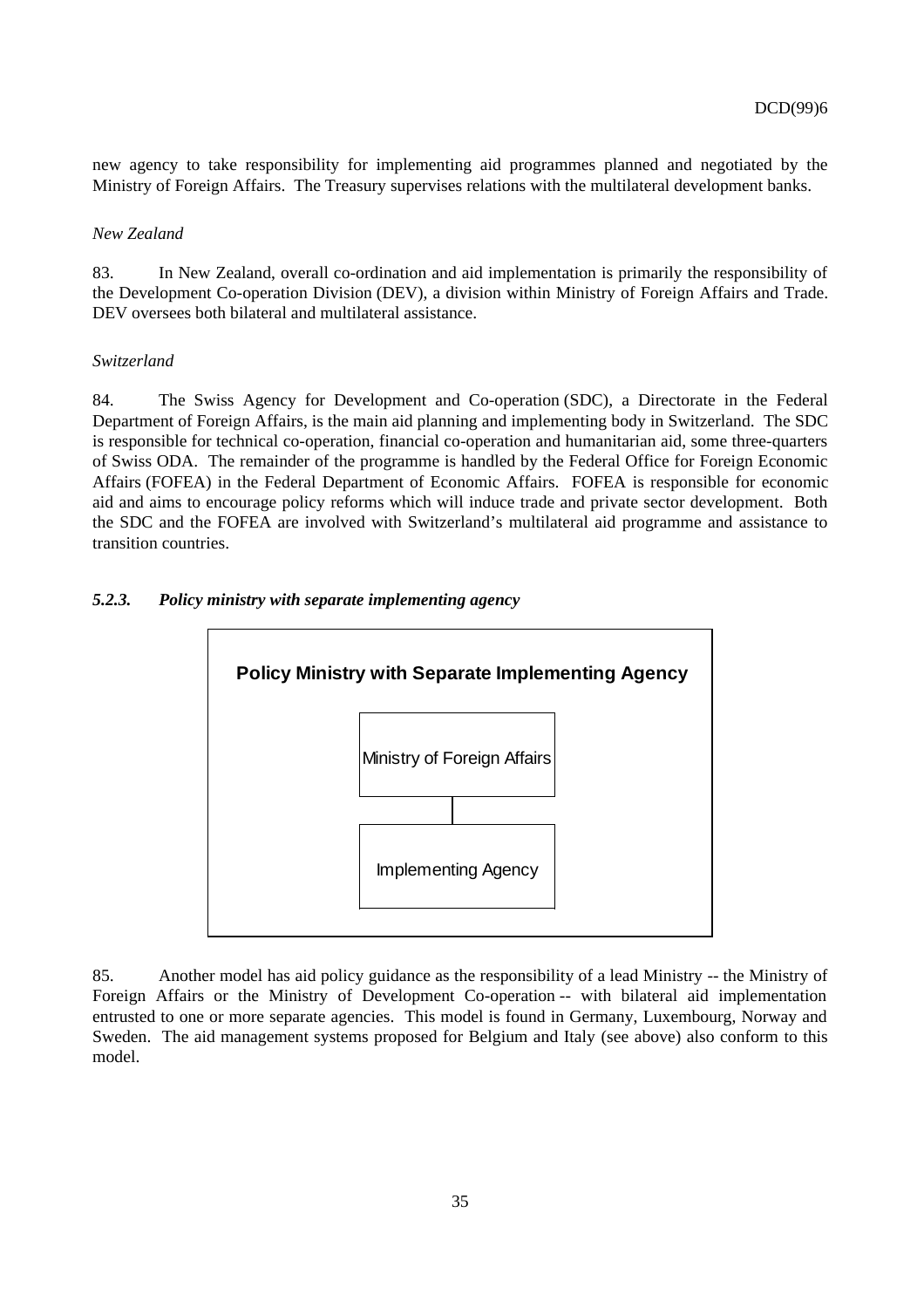## *Germany*

86. In Germany, aid policy guidance, both bilateral and multilateral, is the responsibility of the Federal Ministry for Economic Co-operation and Development (BMZ). As the Federal Foreign Office (AA) is responsible for overall German foreign relations, the BMZ and AA jointly elaborate development co-operation principles and programmes and co-operate closely on implementation.

87. Aid implementation in Germany is handled by a range of autonomous agencies. Germany's main bilateral aid channels are the Bank for Reconstruction (KfW), which carries out financial co-operation, loans and a somewhat smaller grants programme as part of the overall financial co-operation framework, and the Agency for Technical Co-operation (GTZ), which implements technical co-operation. A number of smaller semi-public agencies are also involved in the German aid programme:

- the German Development Service (DED) administers the German volunteers programme;
- the German Foundation for International Development (DSE) and the Carl Duisberg Gesellschaft (CDG) offer advanced training courses to specialists and executive personnel from developing and transition countries; and
- the German Institute for Development Policy (DIE) provides post-graduate training for development professionals, undertakes research on development policy issues and provides consultancy services based on its research.

## *Luxembourg*

88. In Luxembourg, the Co-operation Division of the Ministry of Foreign Affairs, Trade and Co-operation is responsible for development aid matters, both multilateral and bilateral. Luxembourg's bilateral projects, which are all in the form of grants, are implemented by a company set up under private law, "Lux-Development". Lux-Development works closely with the government in identifying projects, but has a large degree of freedom of action when implementing them.

### *Norway*

89. In relations between Norway and developing countries, both bilaterally and through multilateral agencies, the Norwegian Ministry of Foreign Affairs has overall responsibility for foreign policy, trade and development assistance matters. Subordinate to the Ministry is an executing agency, the Norwegian Agency for Development Co-operation (NORAD), which implements Norway's bilateral development co-operation.

### *Sweden*

90. In Sweden, the Ministry of Foreign Affairs has overall responsibility for the policy direction of Swedish development co-operation, both multilateral and bilateral. This includes assistance channelled through UN agencies, the World Bank, regional development banks and the European Union. Under the Ministry of Foreign Affairs, the Swedish International Development Co-operation Agency is the executing agency for bilateral development co-operation. Following a comprehensive organisational reform in 1995, five development agencies were merged into the new Sida: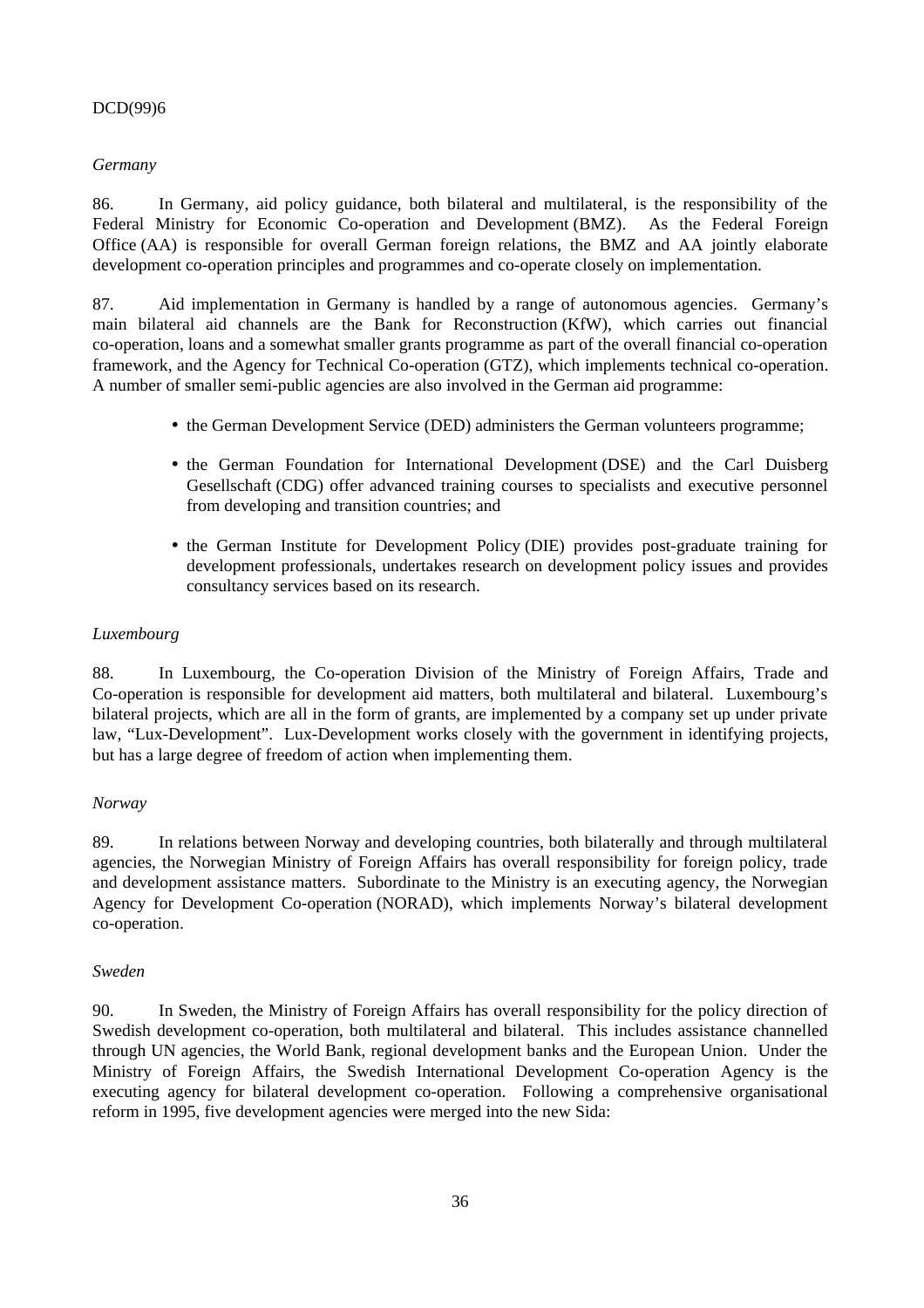- the Swedish International Development Authority (SIDA), which concentrated its efforts on the poorest developing countries;
- the Swedish Agency for International Technical and Economic Co-operation (BITS), which had responsibilities for aid activities outside of Sweden's core programme countries;
- the Swedish Agency for Research Co-operation in Developing Countries (SAREC), whose activities included research co-operation and support to international research programmes;
- the Swedish International Enterprise Development Corporation (Swedecorp), which contributed to private sector development through the transfer of know-how as well as trade and investment promotion; and
- the Swedish Centre for Education in International Development (Sandö), which conducted training courses for aid workers as well as the general public.

# *5.2.4. Autonomous aid agency or ministry*



91. Another structure adopted by some DAC Member countries is to give an autonomous agency or ministry broad responsibilities in both aid policy and implementation. This model is found in Australia, Canada, the United Kingdom and the United States.

### *Australia*

92. The management and administration of Australia's aid programme is the responsibility of the Australian Agency for International Development (AusAID), an administratively autonomous agency within the Foreign Affairs and Trade ministerial portfolio. With the aim of improving Australia's ability to deliver a responsive and outward-looking aid programme focused on results, AusAID underwent a major restructuring in 1998. Australia's relations with the multilateral development banks are co-ordinated by the Treasury.

93. Australia's aid programme also finances the Australian Centre for International Agricultural Research (ACIAR), which aims to improve food security and reduce poverty by mobilising Australia's research capacity to help solve agricultural research problems of developing countries.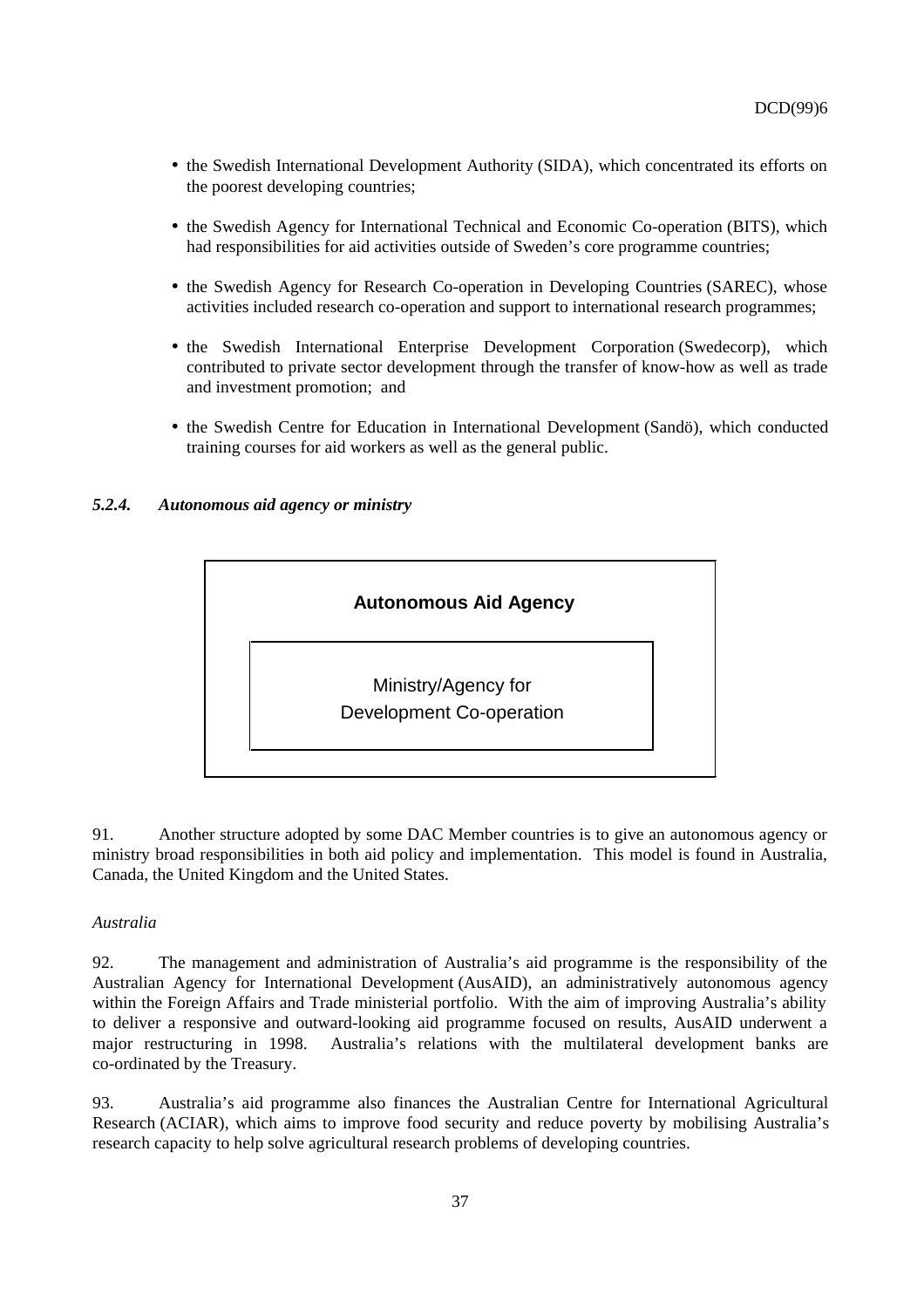## *Canada*

94. The Canadian International Development Agency is the lead government organisation responsible for Canada's development co-operation. CIDA is an administratively autonomous agency within the Foreign Affairs and International Trade ministerial portfolio. It has a broad mandate for both bilateral and multilateral aid (except for the World Bank, which is the responsibility of the Department of Finance, and some UN programmes, which are the responsibility of the Ministry of Foreign Affairs and International Trade).

95. Canada has created an autonomous research body, the International Development Research Centre (IDRC), which initiates, encourages, supports and conducts research into the problems of the developing regions of the world. Canada has also established the International Centre for Human Rights and Democratic Development (ICHRDD) which supports the promotion, development and strengthening of democratic and human rights institutions and programmes.

## *The United Kingdom*

96. The British Government elected in May 1997 created the Department for International Development, placed under the ministerial responsibility of a cabinet-level Secretary of State, to administer Britain's bilateral and multilateral development co-operation programme. The Department for International Development (DFID) replaced the former Overseas Development Administration (ODA), which was part of the portfolio responsibilities of the Secretary of State for Foreign and Commonwealth Affairs. Britain consequently now has separate Departments for aid and foreign relations, each reporting to a cabinet-ranking minister.

97. Britain's aid effort also assists other countries to develop their economies by helping them create long-term self-sustainable businesses. Through the Commonwealth Development Corporation (CDC), Britain provides long-term financing and assists in structuring business proposals, providing management for industrial companies and manages funds for third-party investors.

# *The United States*

98. The United States Agency for International Development is the main instrument of the United States' bilateral aid effort. USAID is an independent agency and has primary responsibility for promoting sustainable development, providing humanitarian assistance on a bilateral basis and managing bilateral aid programmes and activities. The United States' aid programme is also channelled through the Treasury (for multilateral development banks), the State Department (for UN programmes and some refugee and humanitarian programmes) and the Peace Corps (for the volunteer programme). Food aid is budgeted by the Agriculture Department but, for the most part, managed and implemented by USAID. A draft reorganisation bill for the State Department, supported by the current administration, would keep USAID as an independent agency but in future it would report directly to the Secretary of State, rather than the President, as in the past.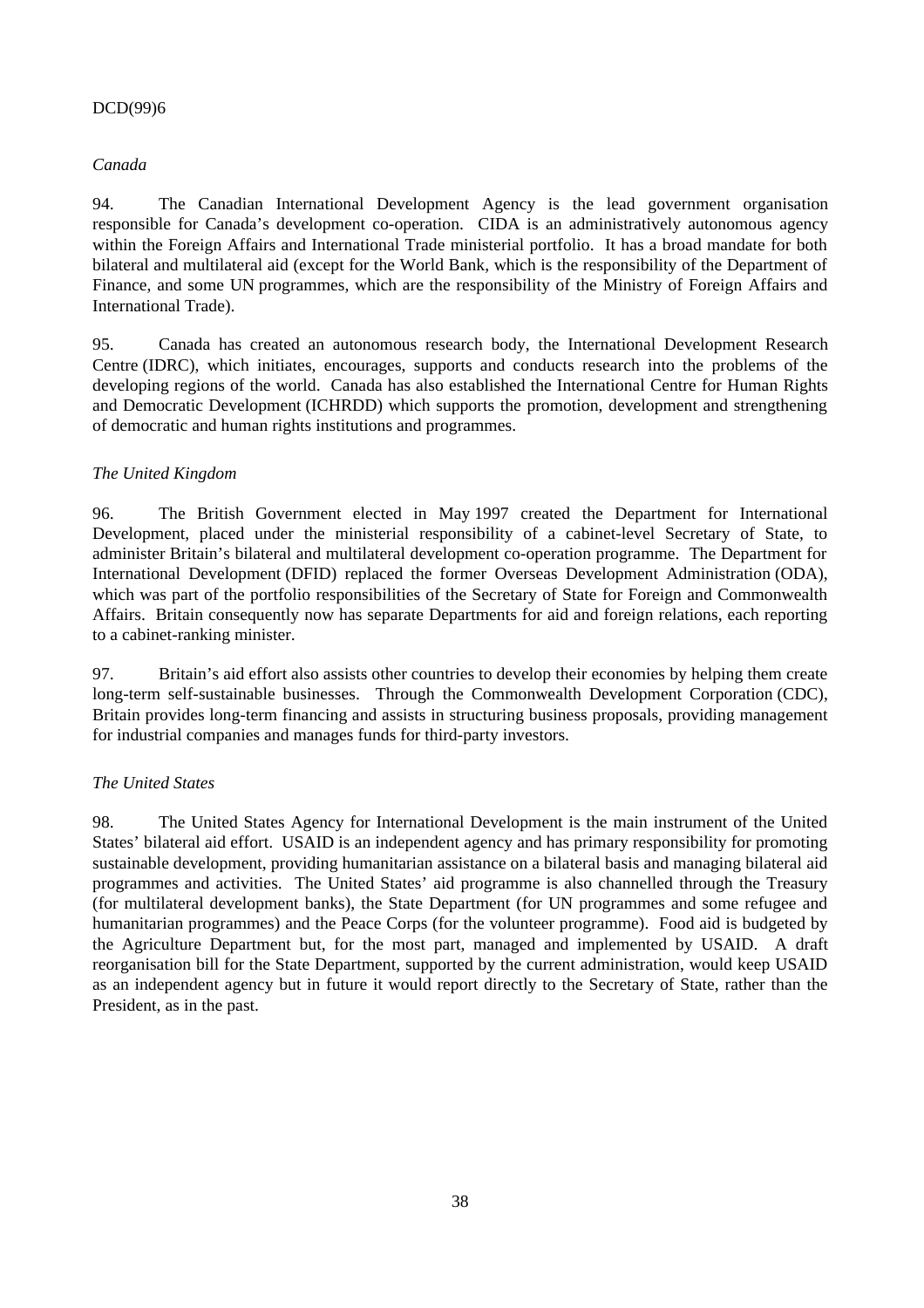## *5.2.5. Multiple ministries*



99. In the remaining DAC Members, a range of ministries is involved with development co-operation with each taking responsibility for a particular aspect of the programme. In some cases, implementation is entrusted to independent executing agencies. With such a structure, a greater-than-normal effort needs to be made to ensure co-ordination among the various entities involved and coherence of the policies they pursue. A multiple ministry structure is found in Austria, the European Commission, Japan, France, Portugal and Spain.

### *Austria*

100. The Department of Development Co-operation (DDC) in the Federal Ministry of Foreign Affairs is formally charged with overall co-ordination of Austria's aid policy and manages bilateral project and programme grants, a major part of the scholarship programme, a small loan scheme and contributions to some of the UN programmes. However, this constitutes only a small share of Austria's ODA, less than one fifth in recent years. The largest part is administered by the Federal Ministry of Finance, which is in charge of contributions to multilateral development banks, debt forgiveness and concessional export credits. Aid for refugees during their first year in the country, another large component of the programme, is administered by the Ministry of the Interior. The Federal Chancellery administers projects in Albania, Bosnia and Herzegovina, and the Federal Republic of Yugoslavia, the Ministry of Science and Research is involved with the scholarship programme and the Minister of Agriculture with food aid and funding for the World Food Programme.

### *The European Community*

101. The European Community's aid programme is managed principally by three Directorates-General (DGs) of the European Commission:

- DG VIII implements the European Development Fund (EDF), which has a special budget under an overall international agreement (the Lomé Convention) and focuses on 69 African, Caribbean and Pacific (ACP) countries and South Africa;
- DG IB implements the aid programme to Asian, Latin American and Mediterranean (ALA-MED) countries; and
- DG 1A administers the programme for Central and Eastern European countries and the new independent States of the former Soviet Union (known as TACIS and PHARE).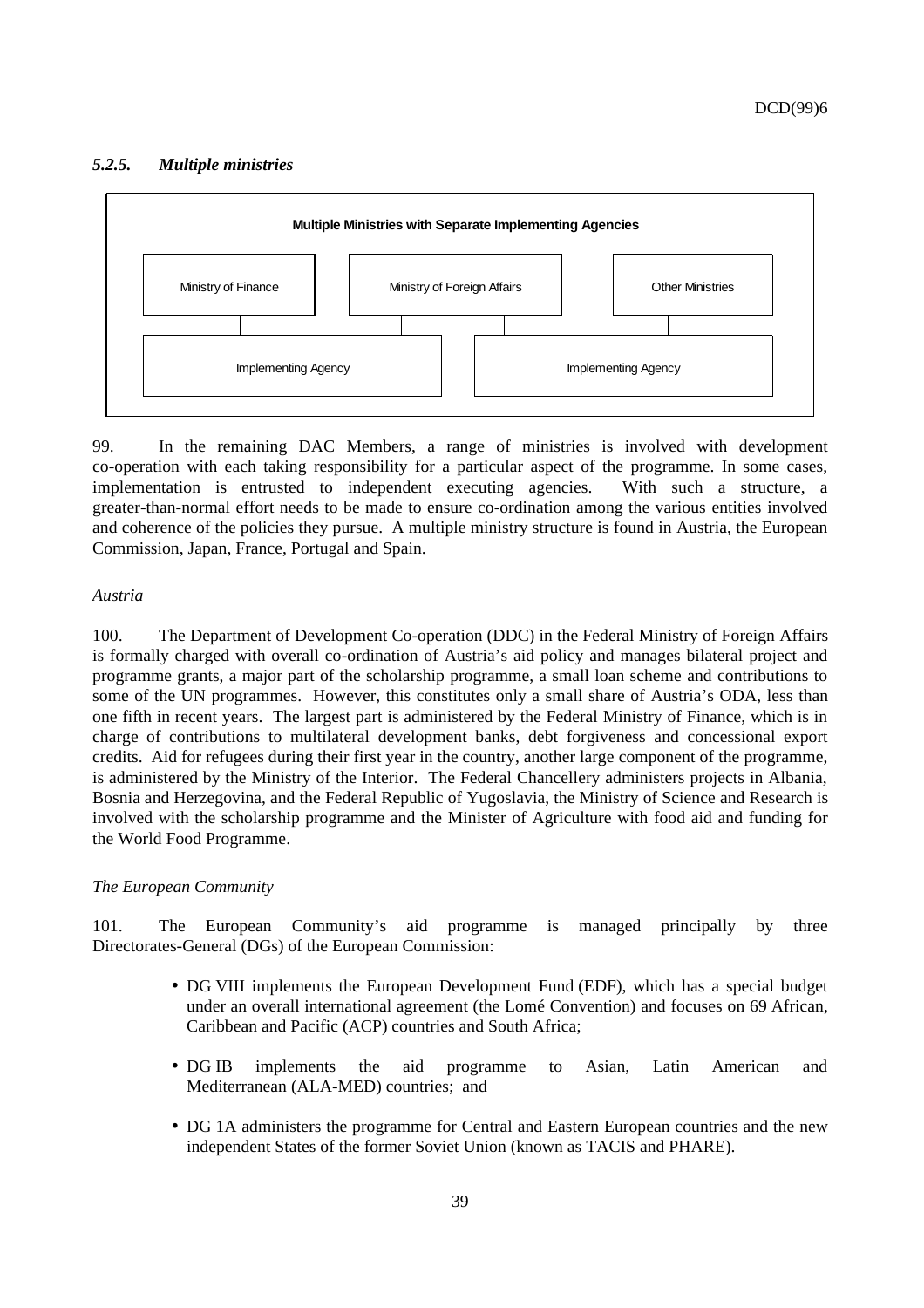102. A reform of the Commission's aid management structure occurred in 1998 with the establishment of a "Common Service" to take over management of the implementation phases of EC aid. This work was previously handled by the Directorates-General with external relations responsibilities.

103. Two other entities contribute to the overall European Community development effort. The European Community Humanitarian Office (ECHO) manages humanitarian and emergency assistance while a portion of the EC programme is also channelled through the European Investment Bank (EIB), which provides interest-rate subsidies and risk capital.

## *France*

104. Following reforms made in 1998, France's aid management system now includes:

- the Treasury Directorate of the Ministry of Economic Affairs, Finance and Industry, responsible for investment project funding (both loans and grants), aid for structural adjustment and the multilateral development banks;
- the Ministry of Foreign Affairs, Co-operation and the Francophonie, responsible for technical co-operation, food aid, emergency aid and UN programmes; and
- the French Agency for Development (AFD) -- previously known as the French Development Fund (CFD) -- which became the principle implementing agency for French ODA.

105. Bilateral French aid is now concentrated in a "priority zone of solidarity" consisting of more than 50 African, francophone and other ACP countries.

106. A number of other ministries also participate in France's aid effort in fields related to their specific area of expertise. These other ministries include National Education, Research, Agriculture and Public Works. France's ODA to its overseas territories is the responsibility of a separate Secretariat of State within the Ministry of Home Affairs.

# *Japan*

107. In Japan, the Economic Co-operation Bureau of the Ministry of Foreign Affairs plays a central role in policy and management of grant aid and technical co-operation. Policies on loans are formulated by the Ministry of Foreign Affairs in consultation with the Ministry of Finance, the Ministry of International Trade and Industry, and the Economic Planning Agency. Some 14 other ministries and agencies receive ODA budget allocations, in particular the ministries of Education, Agriculture, Health and Welfare, and Labour. The Ministries of Finance and Foreign Affairs are responsible for relations with the multilateral development banks.

108. Japan has two main implementing agencies for its bilateral ODA. The Japan International Co-operation Agency (JICA) manages the technical co-operation and volunteers programmes and is involved with the implementation of grant-funded projects. JICA is under the supervision of the Ministry of Foreign Affairs. The Overseas Economic Co-operation Fund (OECF) provides ODA loans and private sector investment finance.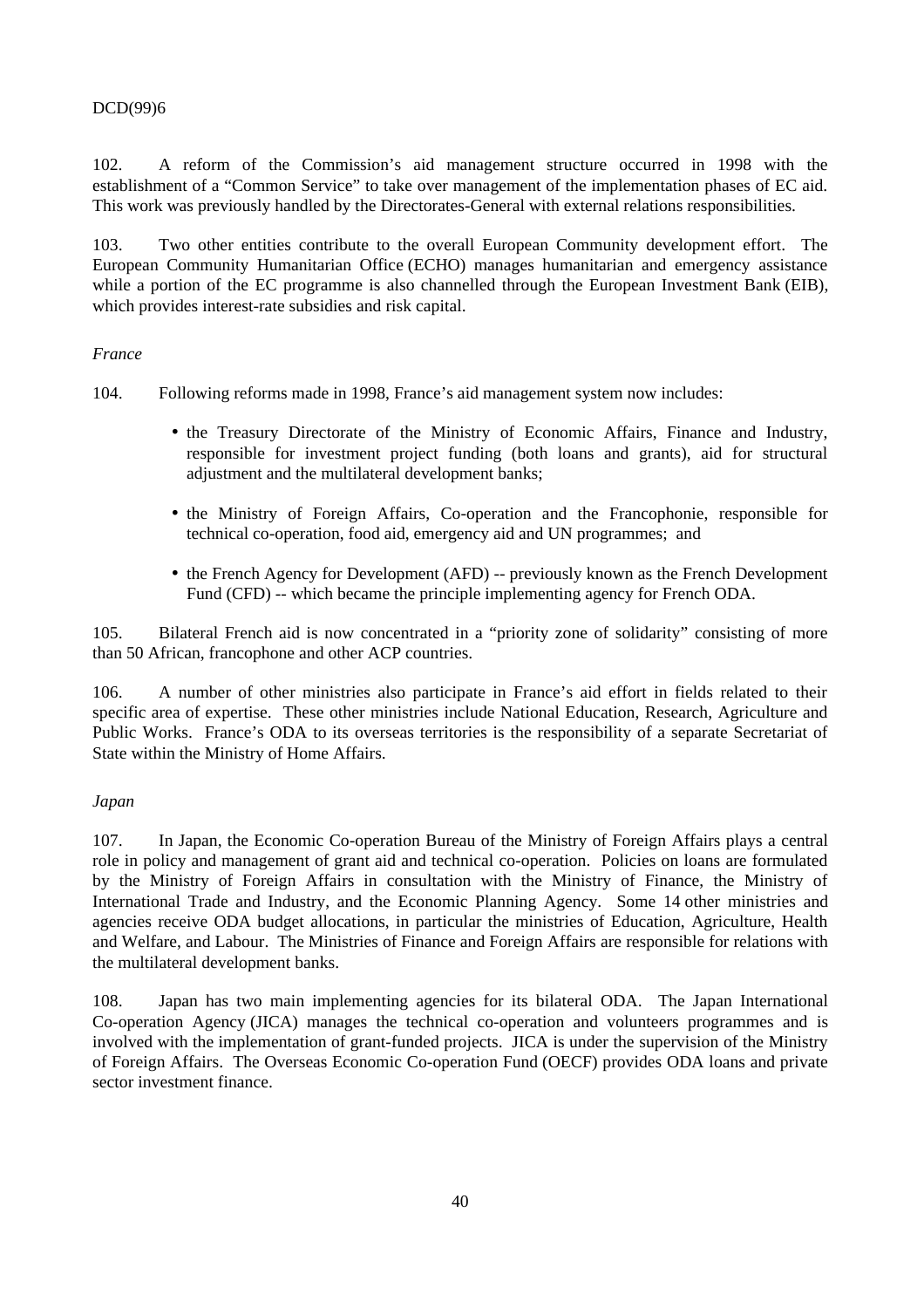109. Non-concessional loans, i.e. loans not sufficiently concessional to qualify for recording as ODA, are handled by the Export-Import Bank of Japan (JEXIM). The Japanese Cabinet decided in 1995 to merge OECF and JEXIM.

# *Portugal*

110. In Portugal, ODA is provided by several ministries and other institutions. With effect from 1999, when the government approves the overall budget it also approves the integrated budget for development co-operation, defining the allocation for each ministry and secretariat of state involved with the aid programme.

111. The Institute for Portuguese Co-operation (ICP) ensures the planning, co-ordination, monitoring and evaluation of development co-operation as an integrated part of Portuguese foreign policy. The ICP reports to the Ministry of Foreign Affairs, but has administrative and financial autonomy.

112. The Ministry of Finance is in charge of the vast majority of Portuguese ODA. The Ministry of Finance deals with financial assistance (both bilateral and multilateral), grants for budget support and technical co-operation related to its areas of expertise. The Economic Co-operation Fund (FCE), which is financed by the Ministry of Finance but under the responsibility of both the Ministries of Finance and Foreign Affairs, promotes Portuguese investments and business interests in developing countries. Among the other institutions involved with the aid programme are the Ministries of Planning, Youth, Employment and Social Security and some municipalities.

## *Spain*

113. The Ministry of Economy and Finance plays a large role in Spain's aid programme. This ministry is responsible for more than half of Spain's ODA and manages a soft loan scheme [the Development Aid Fund (FAD)], debt matters and contributions to multilateral development banks and the European Development Fund. Within the Ministry of Foreign Affairs, the Secretariat of State for International Co-operation and Latin America (SECIPI) manages a considerably smaller, but growing, share of ODA. SECIPI funds the Spanish Agency for International Co-operation (AECI) -- the primary operational unit for Spain's aid activities -- as well as a grant scheme and UN contributions. Other ministries and regional authorities also provide ODA.

114. Two inter-ministerial committees exist to co-ordinate the various instruments of the Spanish programme. The Inter-ministerial Commission for International Co-operation (CICI) has representatives from twelve ministries and meets twice a year to discuss the annual plan of aid activities to be carried out and their funding. The Inter-ministerial FAD Commission, with representatives from several ministries, meets monthly to consider proposals for FAD credits, following which it forwards recommendations to the Council of Ministers for approval.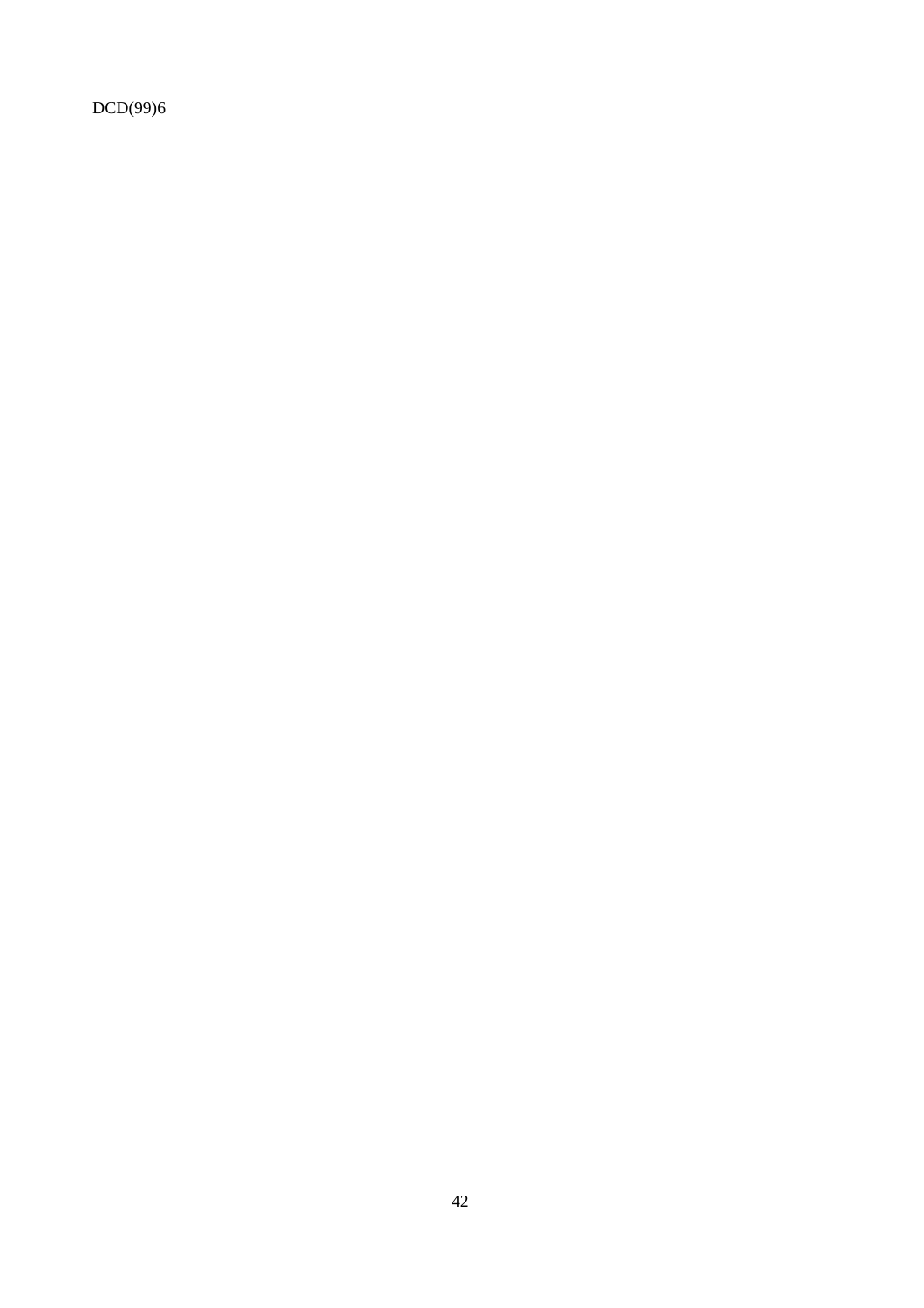## **CHAPTER 6**

#### **ORGANISATIONAL FRAMEWORKS: MANAGEMENT STRUCTURES AND ISSUES**

115. As mentioned previously, the organisational framework of DAC Members' aid management systems vary and those systems have a strong tendency to evolve and adapt to changing international circumstances. Similarly, the organisational structure of aid agencies and other aid-related bodies also vary and evolve. A number of basic issues concerning internal structures are discussed in this chapter, including:

- whether to adopt a geographic or functional approach;
- how to structure management systems for technical and capital assistance;
- the use of specialised units, for example, to promote particular issues or handle certain subject matters;
- decentralisation and the strength and responsibilities of donors' representation in the field;
- the extent to which parts of the aid programme can be contracted out to external service providers; and
- the management of aid agencies' human resources.

There are no right or wrong responses to these questions and the same response may work better in one national context than another. These questions do, however, merit consideration as well as reassessment from time to time.

#### **6.1. Geographic vs. functional approach**

116. Aid administrations have had to deal with the question of whether aid should be country-specific, in which case a geographical focus predominates, or whether it should be implemented along functional or sectoral lines (such as education, health, population, infrastructure, agriculture, private sector development, etc.). At various times, agencies have been organised on either geographic or functional lines or a mix of the two.

117. Giving more weight to a geographical focus enhances the prospects of better co-ordinated and more coherent country strategies. On the other hand, the geographic approach has drawbacks, too. It may be more vulnerable to political pressures and, by giving relatively less power to technicians, there could be some loss of professional acumen in the choice and design of projects. There could also be more pressure to "help" particular countries, for example, by insisting less on technical discipline.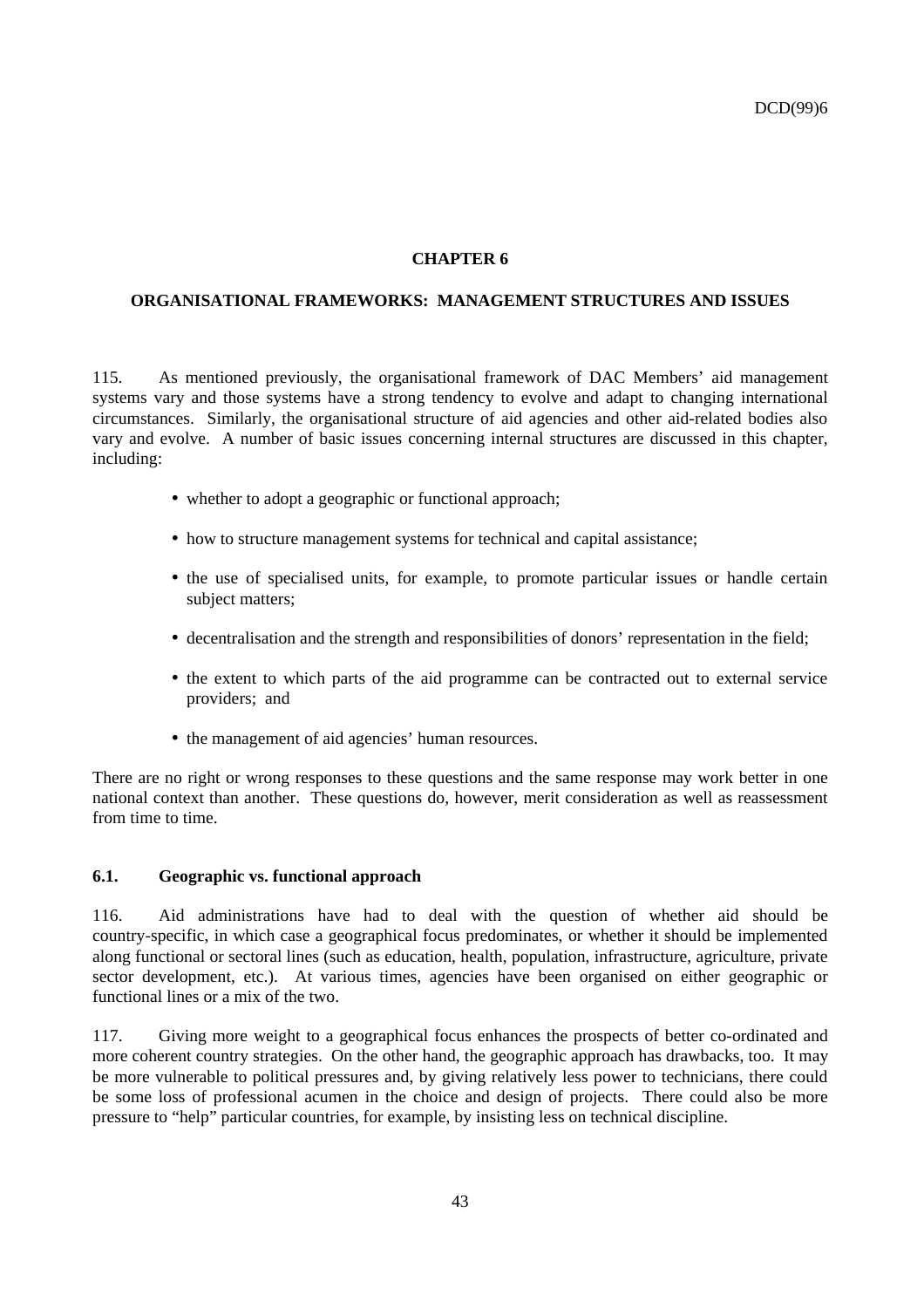118. Giving primacy to a functional or sectoral organisation puts technicians in the driver's seat, which has some positive aspects. There can then be a good sharing of technical expertise across experience in different countries and a premium is placed on technical analysis of development problems. Under the functional approach, there is, however, a tendency for technicians to assume major responsibilities for projects, which may make it difficult to maintain a coherent country strategy.

119. Most aid agencies now combine elements of both a geographic and functional focus to form a hybrid structure, with a definite tendency towards putting the geographic office in the driver's seat. Sectoral or technical inputs are then provided as needed. This reflects the increased attention of donors on country programming to guide all efforts in a given recipient country. It also reflects a shift in recent years from project assistance to more programme aid, and aid planned and provided on a sectoral basis.

#### *An example: Sweden*

When the Swedish International Development Co-operation Agency was created in 1995 from the merger of five previously separate entities, a matrix structure was adopted with four "staff" departments (Administration, Policy, Evaluation and Internal Audit, and Information), three geographic departments (Africa, Asia and Latin America) and five sector departments (Democracy and Social Development, Infrastructure and Economic Co-operation, Natural Resources and the Environment, Research Co-operation, and Co-operation with NGOs and Humanitarian Assistance). Sida also has an integrated Central and Eastern Europe Department, with both country desk officers and sector specialists.

## **6.2. Capital and technical assistance**

120. Another issue for aid administrations is how to manage the provision of capital assistance (infrastructure or "hardware") as opposed to technical co-operation (technical assistance or "software", know-how, training), which may be investment-related or free-standing. Some DAC Members have separate organisations for capital assistance and technical co-operation while other donors entrust the main aid agency to provide both capital and technical assistance. Programme assistance or financial assistance may be provided by either type of organisation.

121. A certain logic exists for having separate organisations for hardware and software, based on two premises. First, capital assistance is often for revenue producing entities and so could be serviced by loans. A bank-like structure or fund, able to take a rate-of-return approach, is therefore well adapted. On the other hand, technical co-operation, which is not revenue producing, has typically been funded by grants. Second, the skills required to elaborate, plan and implement capital assistance projects are different from those required for technical co-operation. On the other hand, the existence of separate capital and technical assistance organisations does not facilitate the emergence of the new types of aid programmes being pursued in many developing countries, for example sector-wide approaches in areas such as agriculture, education and health, or social development programmes.

122. The line between these two types of organisations has become increasingly blurred and problems, such as co-ordination difficulties, can arise from this division of labour. Capital projects often require technical co-operation inputs, and *vice versa*. For example, feasibility studies are sometimes prepared with technical co-operation, but their destination may be a capital assistance project. As a result, capital assistance agencies are now also providing some software, and technical co-operation institutions are also providing some hardware.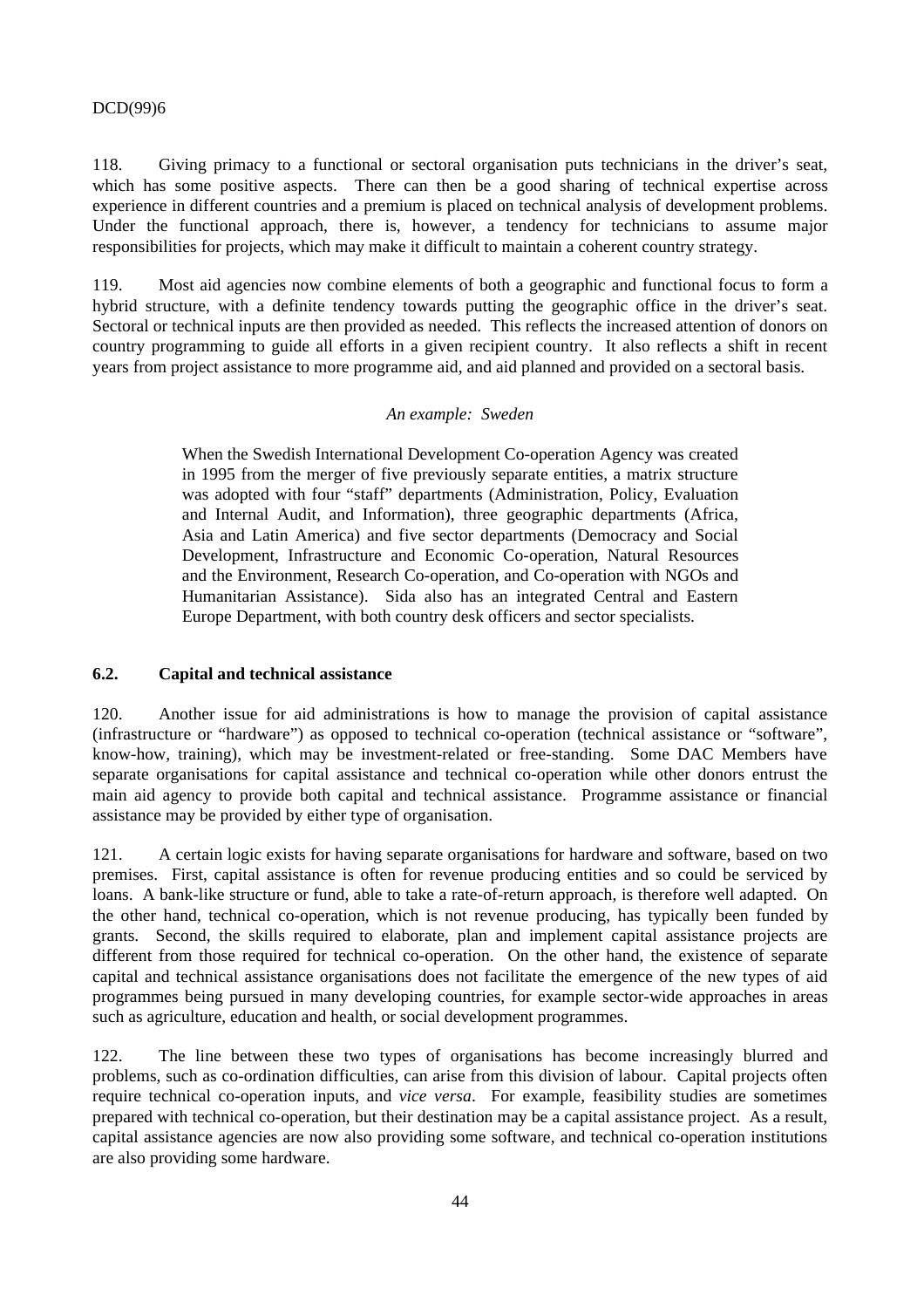## *An example: Germany*

The main channel for Germany's technical assistance is the Agency for Technical Co-operation (GTZ). Capital assistance is exclusively administered by the Bank for Reconstruction (KfW), which also finances some project-related technical assistance to its counterparts. Co-operation between the KfW and GTZ has been increasing in recent years at the country and sectoral levels and on individual projects, with each institution contributing its specific know-how. At the end of 1996, 142 projects were jointly supported in 58 countries, mostly in the areas of resource protection, primary health care, basic education and rural water supplies. In the future, co-operation will be even closer following the opening of KfW field offices which will share premises with GTZ. Although closer co-operation between two institutions with different instruments and procedures poses some challenges, the degree of overlap now between capital and technical assistance is such that KfW and GTZ are bound to develop even closer links.

123. The same type of problem can arise within an agency or ministry with separate divisions or organisational units in charge of different functions, including capital assistance and technical co-operation. Some observers believe that taking a geographic approach and placing primary responsibility with country desks helps to overcome this problem, since programmes can be built more readily around a country strategy. All inputs and technical expertise are brought to bear as and when needed and co-ordinated around the strategy. This tends to give focus to the programme, reduces the possibility of overlap and facilitates the co-ordination role of the recipient country.

### **6.3. Specialised units**

124. Aid administrations have found it useful, if not necessary, to establish distinct units to focus on particular aspects of their programme. For example, one organisational principle derived from DAC discussions indicates the need for a special unit, independent of project managers, to carry out the evaluation and audit functions. This is necessary so that evaluations and audits can be conducted with impartiality and candour.

125. Experience suggests that in order for new development issues to take root within an aid organisation, such issues need to be specifically delegated to a specialised unit which can play an advocacy role within the system. When no one is assigned specific responsibility for these issues, they may fail to receive the support they need, either in individual project designs or in free-standing projects. New subject areas -- for example participatory development, good governance and human rights -- may also call for particular skills and sometimes these capacities are grouped in specialised organisational units.

126. Cross-cutting issues, such as gender equality, environment and participatory development and good governance, are often entrusted to a specialised unit. In DAC Member aid organisations, many of these issues have now taken root and are a "mainstreamed" component of the programme as a whole. Once issues have been mainstreamed and the associated specialised unit has successfully completed its task, the question then arises whether to disband this unit. In some cases, and in relation to important issues such as gender equality, some aid agencies have preferred to maintain a specialised unit to monitor activities and play an oversight role.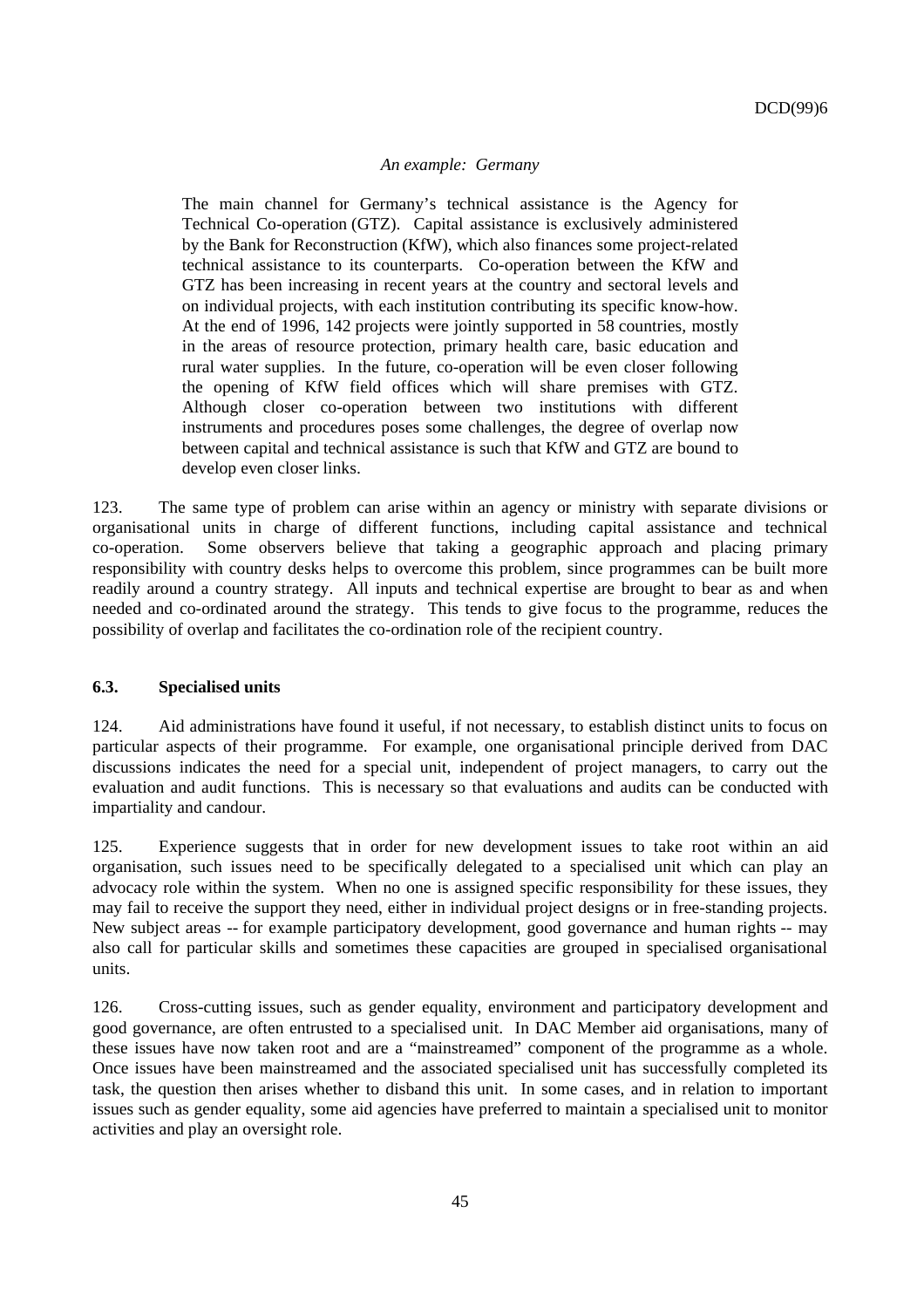127. The elaboration or design of projects is a special discipline calling for both technical inputs and, equally important, an overall, generalist view to synthesise technical aspects (organisational, financial, economic, social, engineering) so that the project will be coherent. This suggests the need for special project design skills. Some agencies recognise this as a special discipline in its own right and build this factor into their organisational structure. Other concerns, such as procurement and contracting of goods and services, legal, administration, training, public relations and development education, also need to be included in the system and are often housed in specialised units.

#### **6.4. Donor representation in recipient countries**

128. Aid representatives posted in the field may have extensive authority or be little more than letter drops to pass information. Most commonly among DAC Members, field representation consists of one or two aid representatives, not always aid professionals, integrated into the diplomatic mission in major recipient countries. These staff may work part-time on aid issues, carrying out other duties as well. These staff can also be responsible for aid matters in neighbouring countries without resident aid representatives. Managing partnerships in the field is a challenge for all donors. This is all the more so when donors -- and this applies in particular to smaller donors -- have limited representation in recipient countries.

- 129. At least two other models of field representation are found among DAC Members:
	- special missions or offices with more substantial aid staffs, for example:
		- − Australia has a large aid office in Papua New Guinea, its largest aid recipient;
		- − Denmark has special missions in India and Tanzania;
		- − the EC has delegations in many recipient countries;
		- − Ireland has strengthened its aid management capacity in priority countries with the appointment of Programme Officers;
		- − Spain has set up technical co-operation offices in most countries that receive significant amounts of grant aid;
		- − Switzerland has ten co-ordination or liaison offices in the field; and
		- − in 1998, the United States had 72 USAID Missions world-wide, (down from 101 in 1993); and
	- regional missions with a high degree of autonomy covering several recipient countries. USAID has at various times had large regional missions both providing field management and services to other field offices (e.g. the Regional Economic Development Services [REDSOs] in Africa).

#### *An example: The United Kingdom*

The United Kingdom has devolved the majority of its overseas operations to offices in the field. These offices operate with a significant delegation of authority, which helps promote dialogue with recipient countries and build the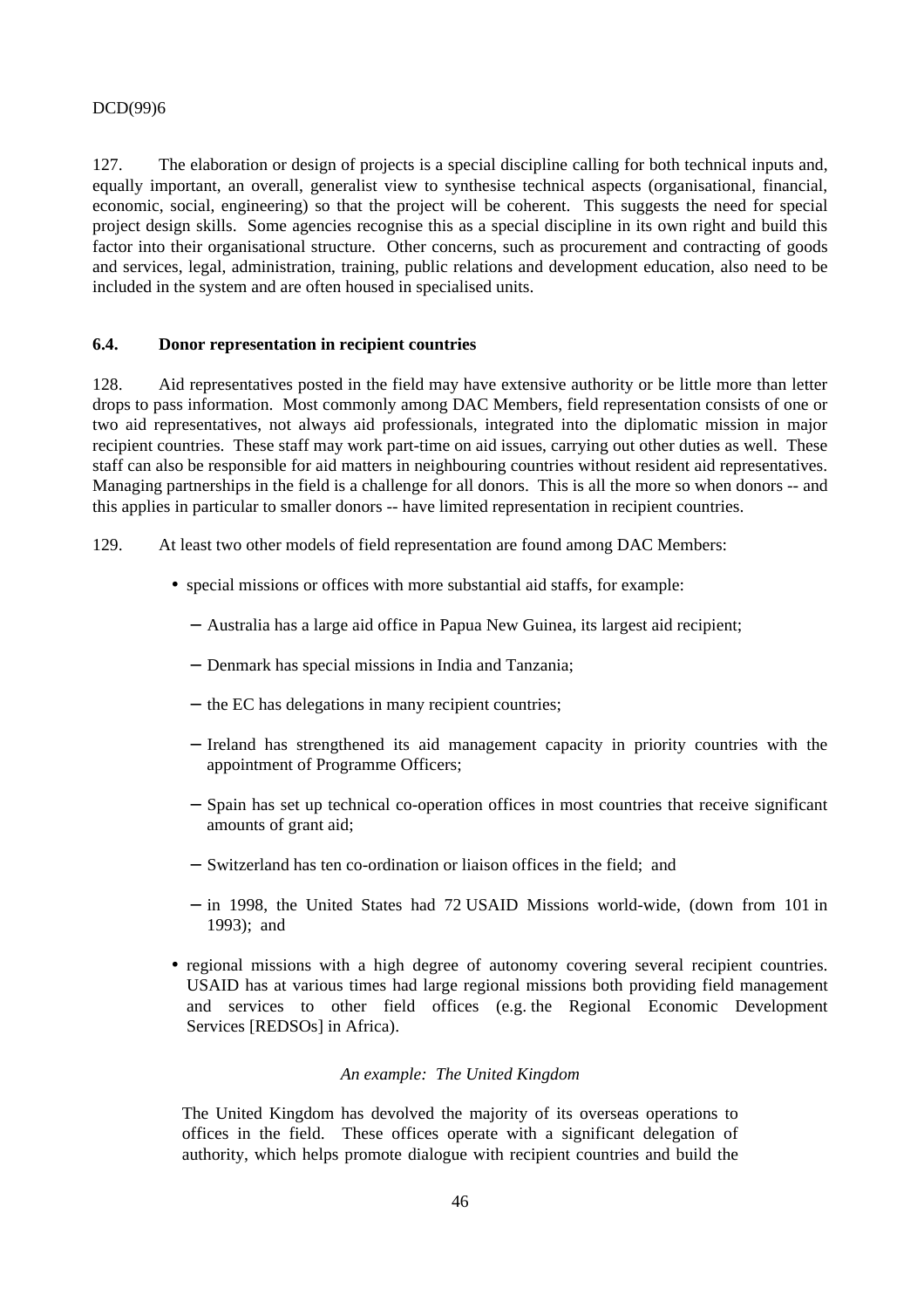partnerships necessary for effective development co-operation programmes. Six overseas offices with regional responsibilities, known as "British Development Divisions", are located in:

- Barbados (for the Caribbean);
- Fiji (for the Pacific);
- Kenya (for East Africa);
- South Africa (for Southern Africa);
- Thailand (for South-East Asia); and
- Zimbabwe (for Central Africa).

"Development Assistance Management Offices" with country responsibilities are found in Bangladesh and India. Programmes to other parts of the world are managed from London.

130. The pros and cons of decentralisation have long been debated. Current opinion favours a strong, competent in-country capacity as a means of improving development partnerships. The DAC has endorsed the idea that co-ordination in-country may be improved by donors' own delegation of decision-making authority from headquarters to field missions.

#### *Decentralisation*

131. Decentralisation ensures the availability of a dedicated team. If it is large enough, it can be composed of multi-disciplinary professionals. The field usually provides a better climate for teamwork and better country or regional focus. A team in the field can eliminate the duplication between advisors and administrators by using advisors as project managers. Most importantly, a strong presence in the recipient country with on-the-spot authority facilitates the aid process, in particular, dialogue and partnership with the recipient country and aid co-ordination with other donors. While it also provides field staff with a better environment for understanding local cultural and political realities, donors are wary of having their representatives in the field co-opted by the local government or placed under pressure.

### *Centralisation*

132. Retaining a centralised system in headquarters also has advantages. It can provide a sense of objectivity, because of the distance between decision making and the field, although this advantage is counter-balanced by the risk of being "out of touch". It can facilitate high-level and even ministerial concern and greater political involvement. More staff support can be guaranteed, which liberates senior staff for strategic work, and it can allow access to the wider range of specialist advice found in headquarters. Finally, costs are lower and there are no staff posting problems, although head-office staff may need to accept to travel extensively as part of their normal work.

#### **6.5. Contracting-out and external implementation**

133. However large an aid administration may be, it cannot do everything and some tasks are inevitably contracted out. The issue for an aid administration is to determine how far the process of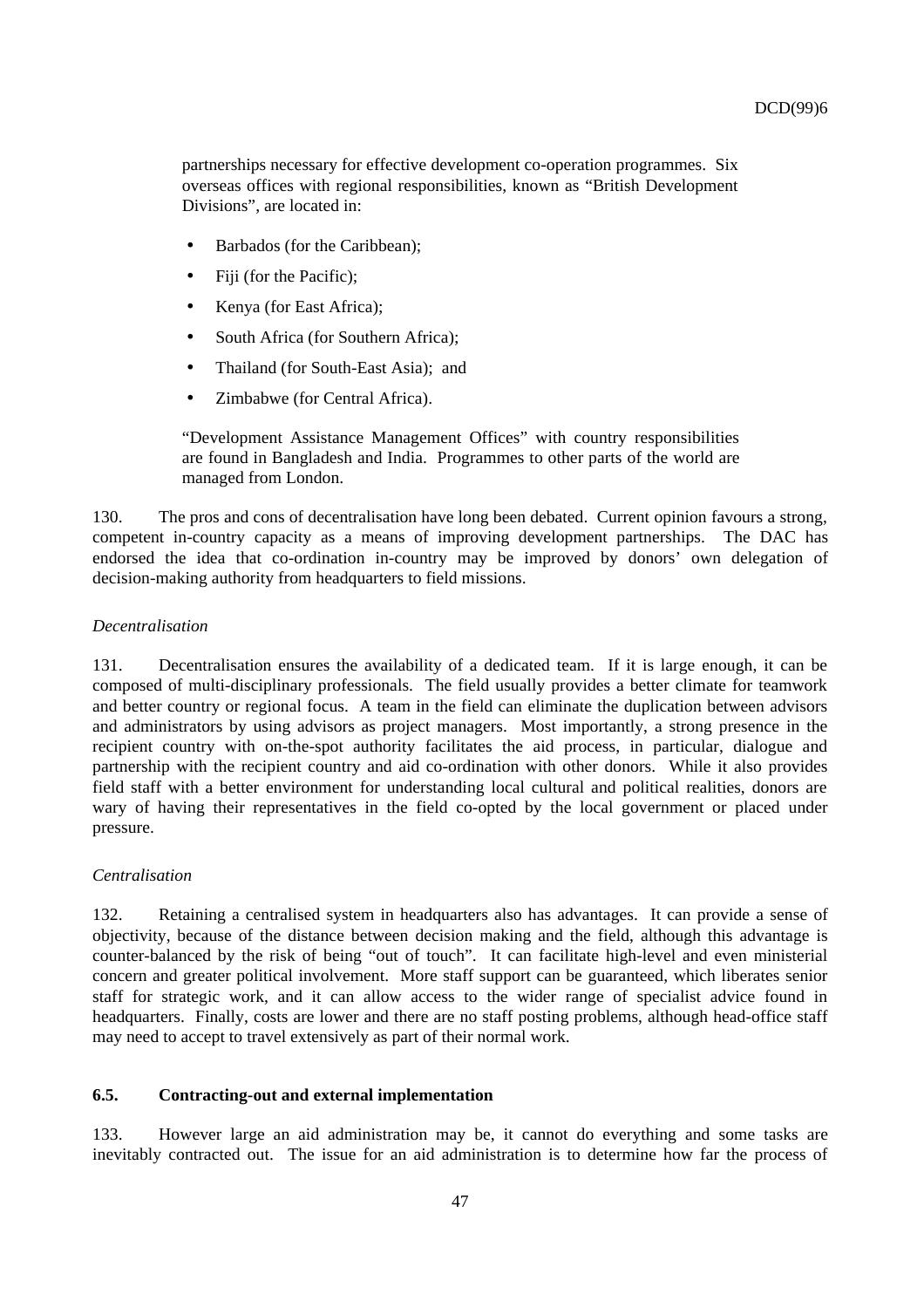-

contracting out can be taken, i.e., distinguish those aspects of the programme which could be contracted out from core activities which should not be. There must also be a capacity within aid administrations to do the contracting-out and to manage the work of contractors.

134. Members of the DAC differ in the degree to which they use and rely on external resources and the tasks which are contracted out. Many donors use "in-house" staff to undertake project identification, development and appraisal work and occasionally use outside expertise to supplement this capacity when required. Negotiations with recipient governments on commitments must be done by "in-house" staff, On the other hand, consultant firms are often contracted to carry out major feasibility studies and to supervise project implementation. Some donors now rely quite heavily on contracted services to both manage and implement their programmes.

### *An example: Austria*

In most DAC Members, statistical work, including reporting data to the DAC, is carried out within the lead aid agency. In Austria, however, this task has been contracted out to a private foundation, the Austrian Foundation for Development Research (ÖFSE). This foundation produces an annual report on Austria's development co-operation programme and compiles data for submission to the DAC, through the Federal Ministry of Foreign Affairs.

135. The Public Management Service of the OECD has produced a set of Guidelines which identify a series of key success factors for achieving the benefits of contracting out (see Box  $3^{17}$ ). While not designed exclusively for aid agencies, several factors are of particular relevance for aid managers:

- Service requirements should be specified in terms of outcomes and outputs, not inputs. This means that specifying *what* the activity is, not *how* the activity is to be performed. Operational flexibility is essential for the contractor to be innovative in performing the activity, and thereby securing efficiency gains. These outcomes or outputs should be specified as fully as possible, and include appropriate service quality measures.
- Contracting out an activity does not diminish, in any way, the responsibility of the organisation for the performance of the service. This is especially relevant when that service is being provided to a third party.
- The organisation should regularly and formally monitor the performance of the contractor to ensure that the performance standards stated in the contract are fulfilled. When performance information originates from the contractor, it should be audited to ensure its accuracy.
- Competitive supplier markets are key to achieving the benefits of contracting out. The government should foster competitive markets by recognising that its contracting out practices can play a major role in the development of markets for the relevant services.
- Organisations that contract out activities need to maintain their knowledge of the market and their technical knowledge of the activity. This is imperative in order to be able to communicate with the contractor on equal terms, and to be in a position to effectively tender the activity again. This is especially relevant in the case of contracting out complex activities.

<sup>17.</sup> The *PUMA Best Practice Guidelines for Contracting Out Government Services* are available on the Internet at: *http://www.oecd.org/puma/mgmtres/cards.htm#cgs97*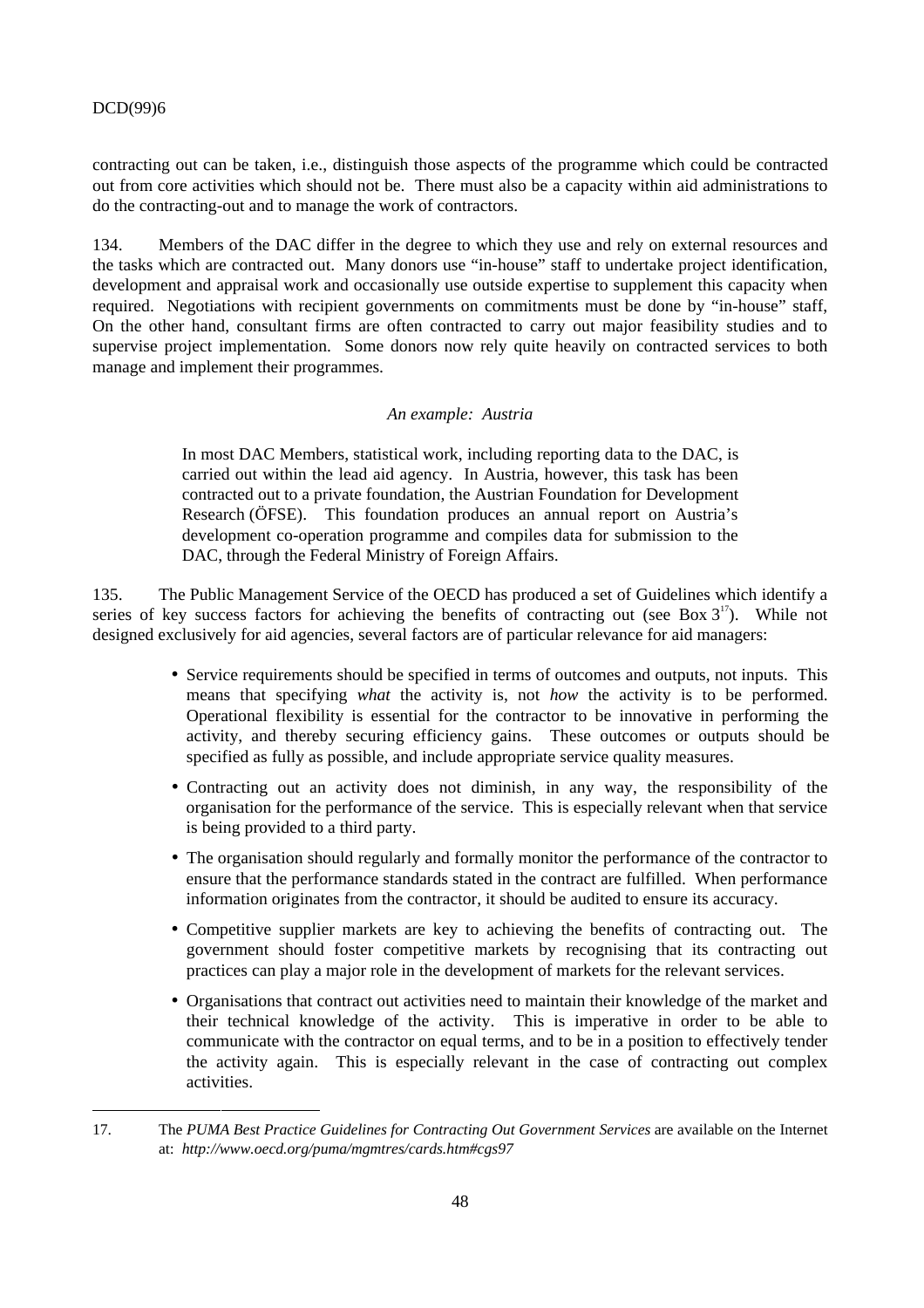## Box 3. **Best Practice Guidelines for Contracting Out Government Services**

At the 1996 Meeting of the OECD's Public Management Committee, a series of *Best Practice Guidelines for Contracting Out Government Services* were approved. The purpose of these Guidelines is not to identify which activities should be contracted out, but rather to identify best practices for evaluating whether government services should be contracted out and how the process can best be managed once the decision to contact out has been made.

Under eight headings, these Guidelines identify the key success factors for achieving the benefits of contracting out. The eight headings are:

- secure top management involvement and encourage re-engineering;
- focus on staff issues;
- specify service requirements in terms of outcomes or outputs;
- monitor performance and foster co-operative relationships;
- ensure valid comparisons;
- evaluate in-house bids:
- foster competitive markets; and
- develop and maintain the necessary skills.

#### **6.6. Human resources**

### *The employment basis for aid agency staff*

136. DAC Members staff their aid agencies in various ways. Numerous factors explain this variation, such as differences in the structure of national governments, how aid agencies fit into that structure, the size and type of aid programme managed, the degree the programme is contracted out and the employment basis and mobility of staff.

137. In some DAC Member aid agencies, staff are civil servants recruited and promoted through general selection procedures. These staff are employed by the national government and their careers are expected to encompass responsibilities in a number of areas, perhaps spanning several ministries. In these circumstances, staff are prized for their generalist skills, adaptability and ability to oversee and monitor the implementation of aid programmes. This situation occurs particularly with ministries responsible for development co-operation or, for example, when career diplomats are involved in managing DAC Members' aid programmes.

138. In other DAC Member aid agencies, staff are hired directly by the agency itself, sometimes on fixed-term contracts, to perform particular tasks or provide specialist expertise. Such situations appear to be more common when aid is managed through specialised implementing agencies. In these circumstances, staff are prized for their technical expertise and the experience they can bring to the organisation. Neither the aid agency, nor the staff members themselves, may be looking for a long-term professional association and staff have primary responsibility for managing their own careers.

139. Each system has advantages and disadvantages. Smaller programmes cannot always offer unlimited scope for people to pursue a career and reach high levels of responsibility. Consequently, they may well benefit from a flexible staffing system which does not raise employees' expectations unrealistically high and which enables staff to leave and return to the aid programme as their careers unfold. On the other hand, larger aid programmes managed by an autonomous aid administration may be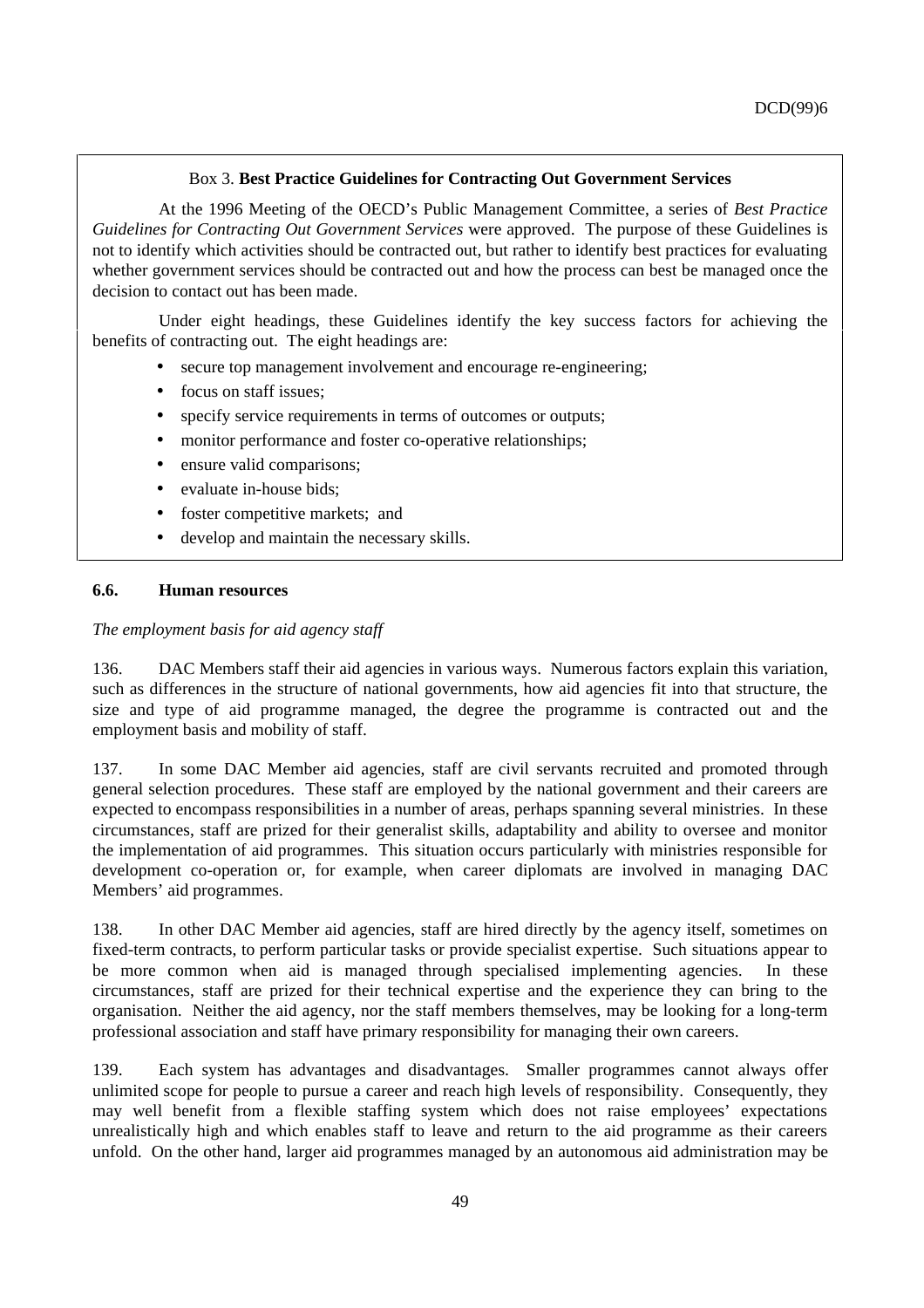able to offer their staff a challenging, varied and rewarding working environment, with the potential to reach high levels of responsibility, and may need to make efforts to retain a core group of experienced and dedicated staff within the aid agency.

140. The employment basis for aid agency staff is often determined by the way the DAC Members' public sector is structured and managed, and aid managers may have little control over how staff are employed. This can be regrettable, as ideally the nature of the aid programme should determine the organisational structure and employment basis for staff, and not *vice versa*. Clearly, an aid programme which relies overly on generalists with limited experience will be different in nature from one managed by career development specialists.

141. Another factor of relevance for aid agencies is that staffing requirements for development co-operation have changed and are likely to continue changing in the future. When reliance is placed on staff employed with civil service conditions, aid agencies need to ensure that their training activities are sufficiently well developed so that their generalist staff remain informed and up-to-date. In such circumstances, agencies will also inevitably need to contract in short-term expertise and will need a budget and efficient structures in place for this. Employing experts on a contract basis enables aid agencies to up-date and renew their selection criteria to ensure that the staff they hire have the range of skills needed. For example, there has been growing demand for people with skills in social and institutional development to advise on programme management. Similarly, the skills required of technical assistance staff now place more emphasis on facilitating knowledge acquisition by counterparts. The success of such an approach is predicated on the assumption that there will usually be an abundant supply of experts available with up-to-date knowledge and experience.

## *Size of aid administrations*

142. The number of staff that aid management requires is difficult to estimate or to compare, even in rough terms, as different DAC Members have different oversight and management requirements and styles. Each uses a variety of staff from different sources (aid agencies, diplomatic services, technical ministries, consultants, third-country nationals and locals) to manage their aid programmes and drawing the line as to who to count as part of aid management or administration is hazardous.

### *Professionalism, training and career prospects*

143. An aid management system is only as good as its people and no such system could function properly unless staff can be upgraded, trained, motivated and well-informed. The stronger and more dedicated the staff, the better chance it has to resist undue political and commercial pressures.

144. One of the best ways of upgrading the effectiveness and professionalism of staff is to institute a training programme. Many aspects of aid management are specialised so that a subject called "development studies" broadly encompasses the kind of training required. This can range from language, economics, financial analysis, gender analysis and country studies to the tools required for project and programme design, implementation and analysis. A unit or directorate in the system should be charged with the training function.

145. It is desirable for development co-operation staff to have attractive career paths open to them. Many DAC Members whose aid programme is closely attached to the Ministry of Foreign Affairs, such as Ireland, New Zealand and Norway, are able to provide some of their staff with career opportunities equal to those in other disciplines employed in the Ministry. Another motivating factor is sufficient opportunities, for those staff who so wish, to go on field postings on several occasions during their career.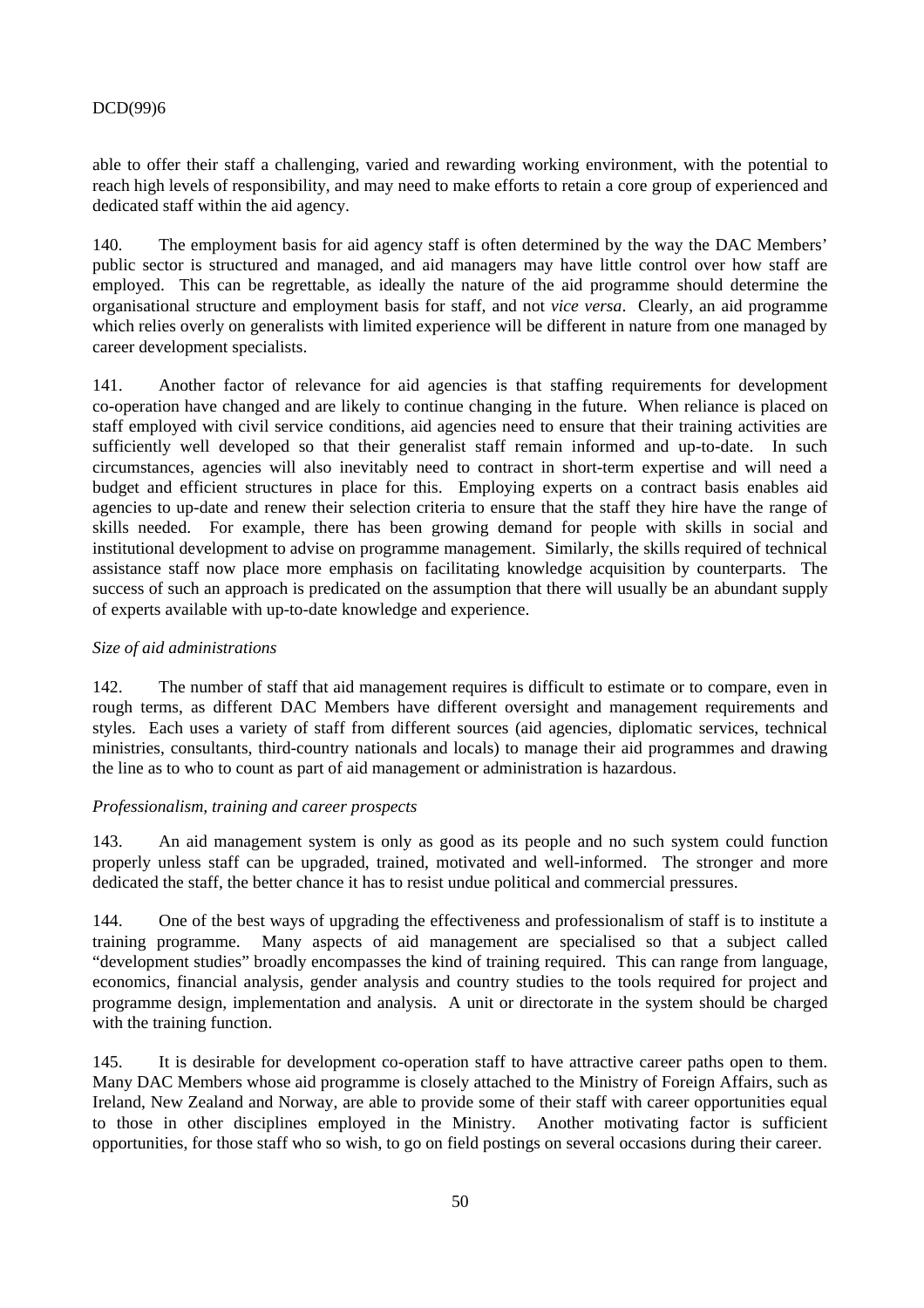# **CHAPTER 7**

# **ORGANISATIONAL FRAMEWORKS: THE INTERNATIONAL LEVEL**

### **7.1. The importance of partnership and aid co-ordination**

-

146. Development co-operation is a complex, multi-dimensional business involving a wide range of people from different backgrounds and with different expectations. There are risks, but the potential gains can be considerable. It is clear that development co-operation has been most successful when the people and institutions of developing countries have made sustained efforts to help themselves. To ensure the effectiveness of aid, therefore, people in developing countries must be "owners" of their development policies and programmes. This is why donors promote the establishment of "partnerships", with local actors progressively taking the lead while external partners back their efforts to assure greater responsibility for their own development process.

147. Ensuring the effectiveness of aid also requires good co-ordination of external assistance. Aid coming from many sources and subject to different regulations and policies has the potential for creating confusion and overlap. The DAC has made aid co-ordination a central concern from its inception in the early 1960s and clearly took the position, in 1986, that the central responsibility for aid co-ordination lies with each recipient government (see Box  $4^{18}$ ).

148. Donors must consequently try to facilitate co-operation with recipient governments and other donors. Doing this effectively is a challenge because of differing policies, procedures, budgets, timing and other factors such as rivalries, disagreement over approaches and sometimes unwillingness of recipient governments to co-ordinate donors.

149. Many aid agencies are now taking a more explicit and systematic approach to co-operation arrangements and techniques based on ownership and participation by the authorities and civil societies of developing countries themselves. Aid agencies are also paying more attention to co-ordination and harmonisation of donor practices in-country, including through the decentralisation of decision-making authority to field offices. In parallel, some developing countries have begun, in varying degrees, to exercise their own leadership in producing their strategies and in co-ordinating with their external partners. All the same, much needs to be done to help many developing countries strengthen their capacities to set the development agenda, design and implement appropriate policies and programmes, and lead the co-ordination process. In general, external aid partners need to gear themselves better to support these changes.

<sup>18.</sup> Box 4 summarises the essential elements of the *Guiding Principles for Aid Co-ordination with Developing Countries* which were adopted by the DAC, meeting at the level of Development Co-operation Ministers and Heads of Aid Agencies, in 1986.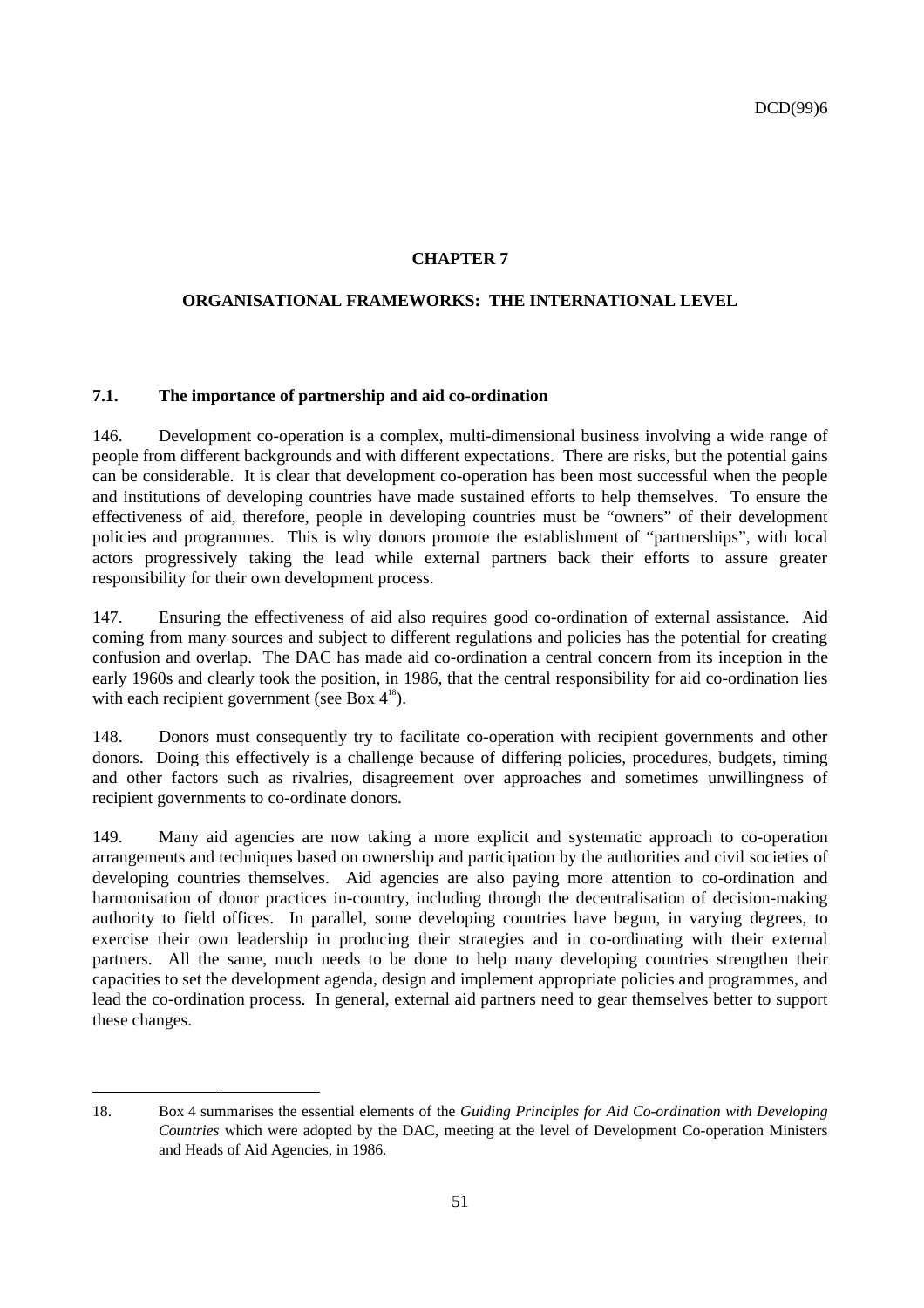-

# Box 4. **Guiding Principles for Aid Co-ordination with Developing Countries**

The DAC *Guiding Principles for Aid Co-ordination with Developing Countries* incorporate the following essential elements:

- Central responsibility for aid co-ordination lies with each recipient government.
- Developing countries need well designed policies and carefully appraised investment and expenditure programmes for effective and co-ordinated use of both their national and external resources.
- There is a need for aid agencies to help developing countries strengthen their analytical and management capacity to design and implement effective policies and programmes.
- There is a need for continuing discipline by both recipients and donors in adhering to carefully appraised and productive investment programmes. Such programmes will provide a particularly useful basis for aid allocations if they have been the subject of careful review and discussion with donors with the help and advice of the international financial institutions. They are a good basis for aid co-ordination.
- There is a need for close co-operation between recipient governments and the multilateral lead agencies but the processes of consultation and co-ordination should provide an opportunity for bilateral donors to express their views during the formative stages of policy and programme consultations between recipients and the international agencies.
- Full and frank exchanges of pertinent information on on-going and planned activities among donors, and between donors and recipients, are essential to the successful co-ordination and effective use of aid.
- There is a need to strengthen aid co-ordination at the local (i.e. recipient country capital) level, and to establish stronger links between central and local co-ordination arrangements. Central co-ordination arrangements should give the lead to local and sectoral co-ordination, *inter alia*, by identifying issues to be addressed at the local/sectoral level. Policy dialogue should be an intrinsic element of aid co-ordination at the local/sectoral level. Recipient governments should be at the centre of the process.
- Effective participation both in the policy dialogue and in aid programming at the local level will be facilitated by the presence of policy-oriented staff stationed in recipient countries in which individual Members have major aid interest.

150. As part of the DAC's continuing work aimed at effective implementation of the development partnerships strategy, a Forum of Development Partners, with involvement from developing country representatives, was convened in January 1998 to address some key implementation issues relating to ownership and donor procedures. The Forum was held back-to-back with the Committee's Senior Level Meeting. At this latter meeting, an eleven-point working checklist was agreed to guide efforts towards improving partnerships and simplifying and harmonising donor procedures (See Box  $5<sup>19</sup>$ ).

151. The DAC recognises that it can be difficult and complex for donors to adjust their procedures to those of host countries, even in those cases where sufficiently strong local procedures are already in place. Nonetheless, DAC Members are proceeding by flexibly adapting their policies in a small number of experiments to work through the problems encountered, test the feasibility and benefits of change and share good practice.

<sup>19.</sup> This checklist is also available on the Internet at: *http://www.oecd.org/dac/htm/strength.htm*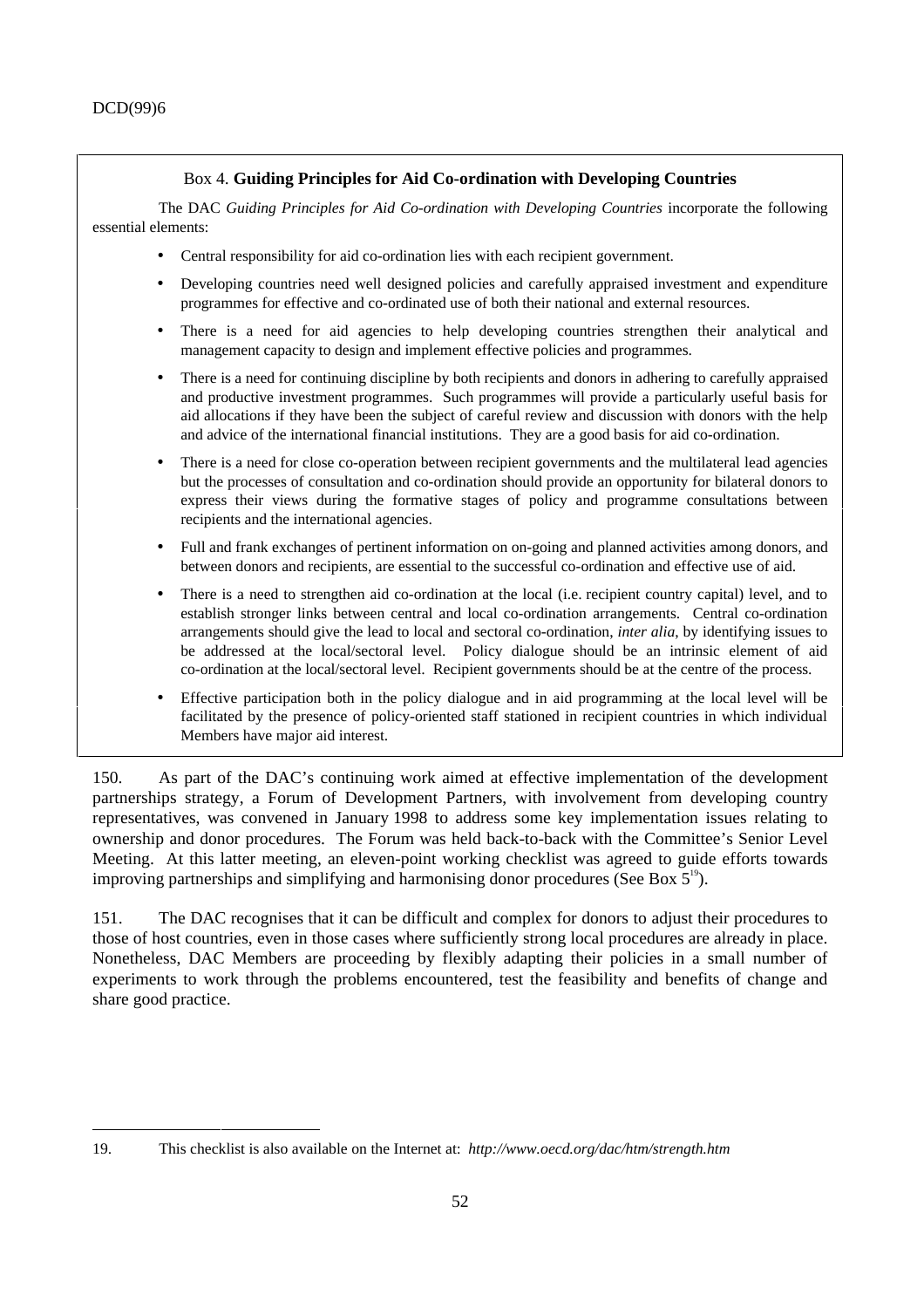# Box 5. **Strengthening Development Partnerships**

#### **A Working Checklist**

1. Donors should encourage recipient partners to formulate their own development strategies -- setting out the local priorities, plans and instruments for implementing such strategies. This process should systematically involve civil society, as well as consultation with external partners. Where such locally-owned strategies are compatible with internationally-agreed goals, donors should work to implement their aid programmes in a co-ordinated manner on the basis of such locally-owned strategies and accept their discipline.

2. Donors should stimulate and help strengthen recipient partner led co-ordination of development co-operation. The capacity for local co-ordination (which can and should also strengthen the international process) may be improved by donors' own delegation of decision-making authority from headquarters to field missions. At the international level, the possible advantages and disadvantages of organising Consultative Group (and Round Table) meetings in the capitals of the recipient partners concerned, should be further tested in practice.

3. Transparency of donor and recipient partner interests and mutual trust should be increased through continuous dialogue, both informal and through systematic work on themes and sectors through standing sub-groups, preferably led by the host government.

4. External partners should agree in principle to adjust more to local procedures, where necessary helping recipient countries to bring their procedures and management capacities up to international standards. There may be useful DAC roles in identifying best practices and helping organise pilot exercises to move toward the simplification and harmonisation of procedures.

5. Practices involving tied aid are prominently identified among procedures that can impair local ownership and capacity-building, with substantial economic and credibility costs. The proposal for a DAC Recommendation to start with untying aid to least-developed countries could be a step toward improved partnerships in this area, yielding additional tangible benefits for partners from competitive bidding and from local procurement.

6. Donors share the objective of ending the proliferation of projects and providing their aid increasingly in forms of programme and budget assistance to support the country's strategic priorities for development. To this end, they need to help strengthen partner countries' capacities to manage such aid, and further test the various approaches and conditions under which they can pool their contributions in country funds for major sectors or key goals, e.g. poverty eradication. The integration of aid spending into the overall budget context may require donors to manage their own significant inputs differently to help strengthen local revenue pools.

7. There is a widely felt need to support local capacity building by changing the existing modalities for providing technical co-operation, which often appears expensive and excessive, hampering true ownership and the use and development of local capacities.

8. The practices of joint monitoring and evaluation of development programmes by donor and recipient partners should be further developed and applied, with a view to learning together the lessons of achievements and failures.

9. Improving the coherence between external partners' development co-operation policies and their other policies (such as those affecting trade and investment) affecting recipient partners is clearly seen as increasingly important to help the developing countries concerned move toward reduced dependence on aid.

10. Innovative ways of financing should be constructed so as to have ODA play catalytic and leverage roles in generating and attracting other forms of domestic and foreign investment; the roles of grants, loans, forms of support for the local private sector, and "matching" contributions by beneficiaries merit further careful assessment and coherent policies.

11. External partners should continue to help lessen the debt burden of recipient partners; in this context, among others, the modality of various types of "debt swaps" should be considered.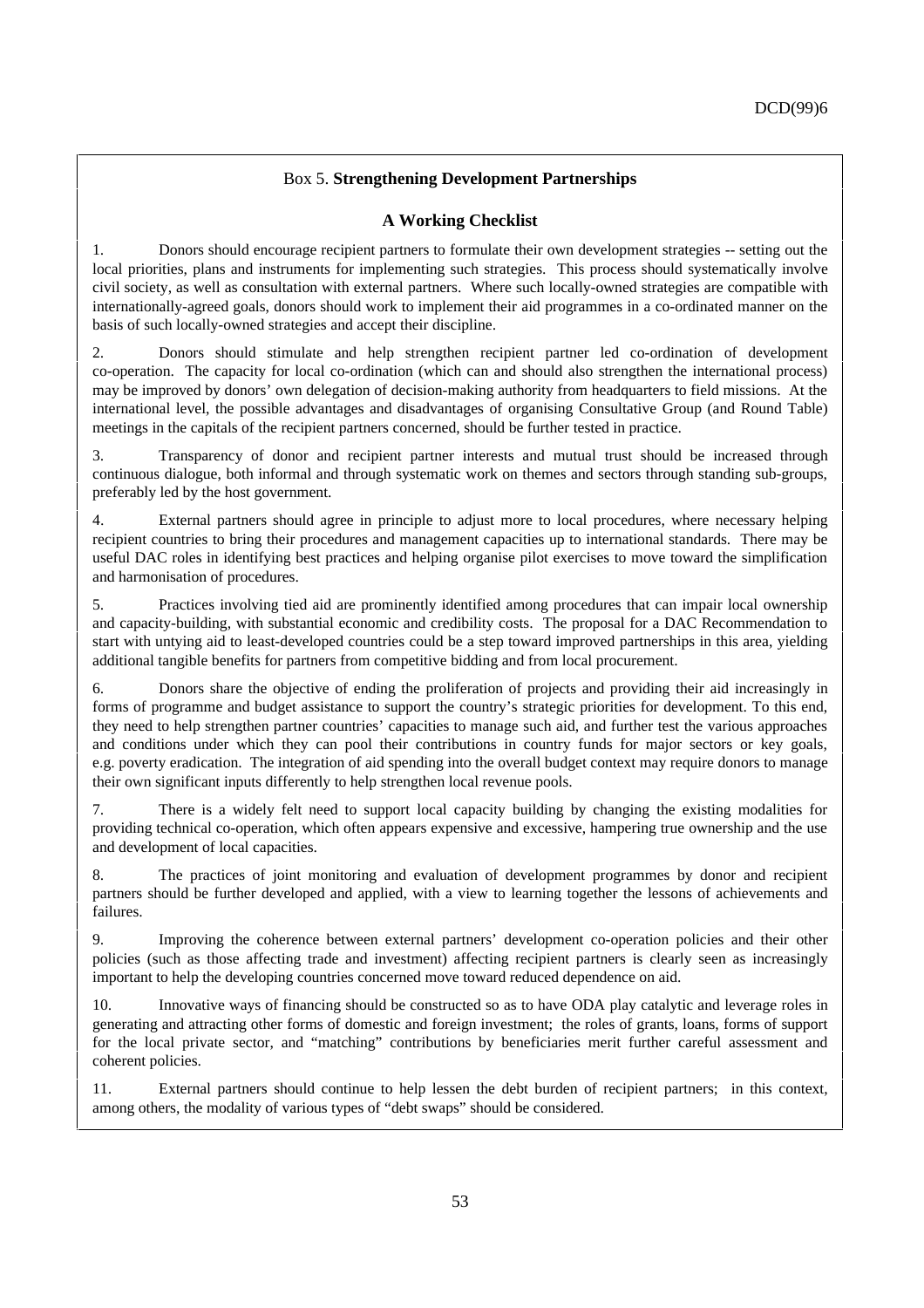# **7.2. Mechanisms for partnership and aid co-ordination**

## *7.2.1. Co-ordination mechanisms*

152. Annual or biannual Consultative Group (CG) meetings, organised by the World Bank, and Round Tables, sponsored by the United Nations Development Programme (UNDP), have for many years been the principal formal mechanisms for dialogue between donors and recipient governments and co-ordination of donors' activities. These meetings may be supplemented by more frequent meetings of formal or informal groups established in-country to co-ordinate donors' activities in specific sectors and, in some cases, liaise with recipient government authorities. Other fora also exist with a regional focus, such as the Special Programme of Assistance for Africa (SPA), or a sectoral focus, such as the Consultative Group on International Agricultural Research (CGIAR). The DAC has been another forum for its Members to co-ordinate activities, especially at the policy level. Member States of the European Union are now more formally consulting each other and co-ordinating their aid programmes.

153. Participating in these various fora requires preparation and staff time on behalf of donors, at headquarters and in the field. Aid managers must realise that such co-ordination is an increasingly important part of their work and aid agencies should recognise and reward those staff who make significant contributions in this area.

## *World Bank Consultative Group meetings*

154. The World Bank sponsored its first Consultative Group meetings in 1963. The principle aims of the Consultative Group meetings are to promote policy dialogue between donors and an individual recipient country and to mobilise resources in support of its development. One of the primary functions of these meetings has been the pledging of commitments by donors to fill a recipient country's identified financing requirements and discussion of general economic and development questions. In recent years, discussions have centred increasingly on both sectoral planning and issues relating to governance and participatory development. CG meetings are chaired by the World Bank, often the relevant Country Director, and have mostly been held at the World Bank office in Paris. Some CG meetings for Latin American countries have been held in Washington while those for some Asian and Pacific countries have taken place in Tokyo. CG meetings are now increasingly being organised in-country, which enables broader local participation, including from members of parliament, the private sector, civil society and NGOs.

### *UNDP Round Tables*

155. The UNDP's key instrument for policy dialogue and resource mobilisation in the least-developed countries is the Round Table. These meetings started in the early 1970s and grew out of individual recipient country's own efforts, with support from the UNDP, to discuss aid requirements with the donor community. Consequently, and in contrast to Consultative Group meetings, Round Tables are led by the recipient government. The UNDP monitors Round Tables closely to ensure that the meetings are results-oriented and that pledges are followed up. The Round Table mechanism consists of a conference held every two years, usually in Geneva, which addresses broad, long-term development issues requiring technical and financial support from donors. Sectoral Round Tables are convened in-country as the need arises. In recent years, participation in Round Tables has expanded to include representatives from the private sector and NGOs, with more emphasis being placed on resource mobilisation.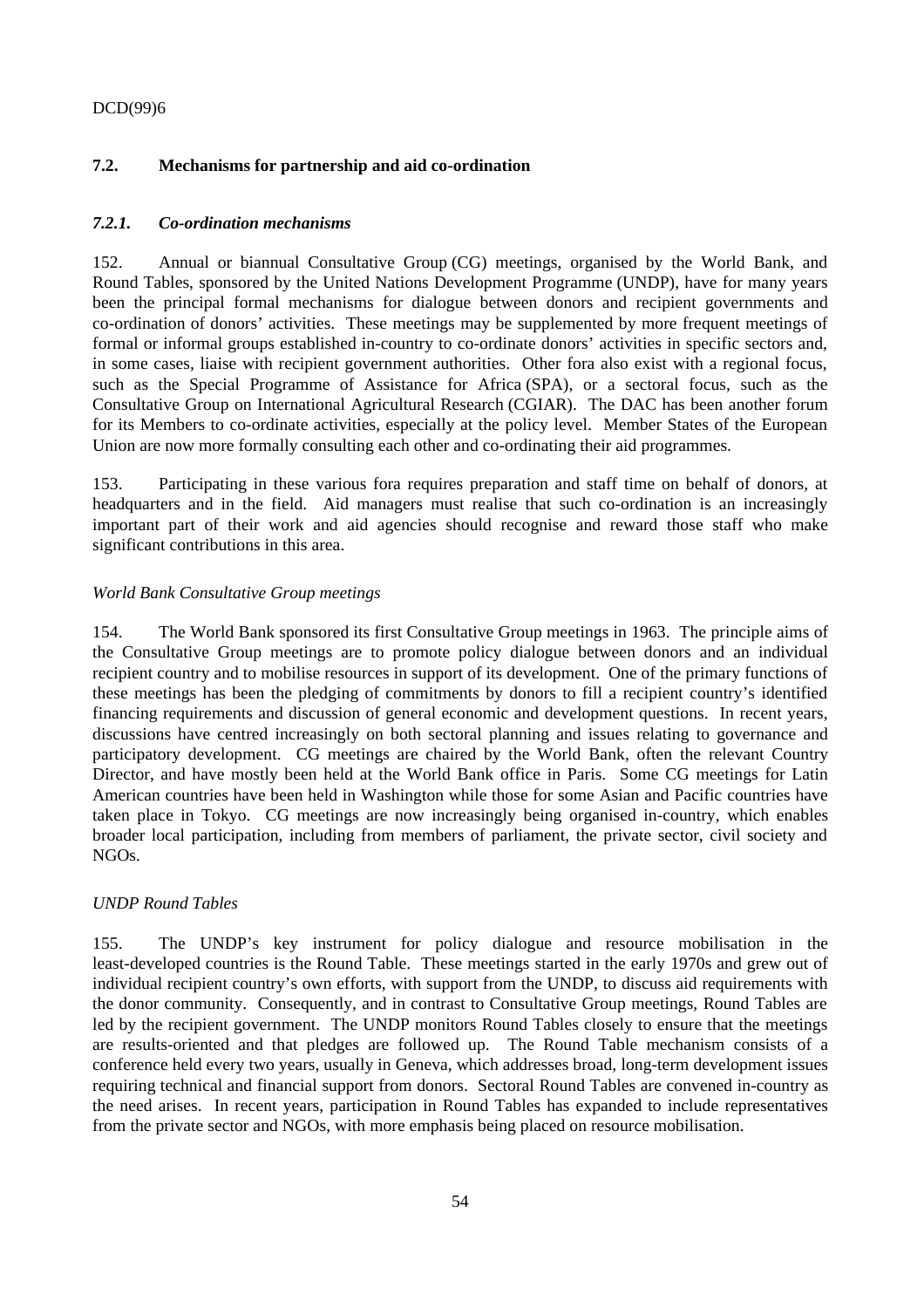# *Special Programme of Assistance for Africa*

156. The World Bank's Special Programme of Assistance for Africa was established in 1987 and has been one of the most important fora for the co-ordination of aid to sub-Saharan Africa. Its objectives are to mobilise adequate and timely financing in support of countries undertaking economic reforms and to improve the effectiveness of donor assistance. The agenda of the SPA has evolved to include the developmental context of economic reform with the formation of working groups on particular themes to support this. The SPA has also begun to explore ways of improving the design, sequencing and implementation of economic reform programmes in order to promote greater local "ownership" and strengthen impact.

## *The Consultative Group on International Agricultural Research*

157. The Consultative Group on International Agricultural Research was established in 1971. It is an informal association of public- and private-sector organisations from both developed and developing countries. The CGIAR is structured as a network of 16 international agricultural research centres that specialise in strategic and applied research on agriculture, food policy and natural resources management. The Group's mission is to contribute through research to sustainable agriculture for food security in developing countries. The CGIAR is co-sponsored by the UN's Food and Agriculture Organisation (FAO), the UNDP, the United Nations Environment Programme (UNEP) and the World  $Rank<sup>20</sup>$ 

## *Development Assistance Committee*

-

158. The major bilateral donors work together in the DAC to increase the effectiveness of their common effort to support sustainable development. Through this work, the DAC plays an important policy co-ordination role among its Members. The DAC undertakes four principal types of activities:

- the adoption of authoritative policy guidance<sup>21</sup>;
- the conducting of periodic critical peer reviews of Members' development co-operation policies and programmes;
- the provision of a forum for dialogue to exchange experience and build international consensus on policy and management issues of interest to Members; and
- the publication of statistics and reports on aid and other resource flows to developing and transition countries.

Further information on the functioning of the DAC is presented in a pamphlet entitled *How the OECD's Development Assistance Committee Works.*<sup>22</sup>

<sup>20.</sup> Further information on the activities of the Consultative Group on International Agriculture Research is available on the Internet at: *http://www.cgiar.org/*

<sup>21 .</sup> DAC Guidelines adopted prior to 1992 were published that year in a compilation entitled *Development Assistance Manual: DAC Principles for Effective Aid* (also known as the *DAC Manual*), while Guidelines adopted subsequently have been published individually.

<sup>22.</sup> Available on the Internet at: *http://www.oecd.org/dac/htm/hdw.htm*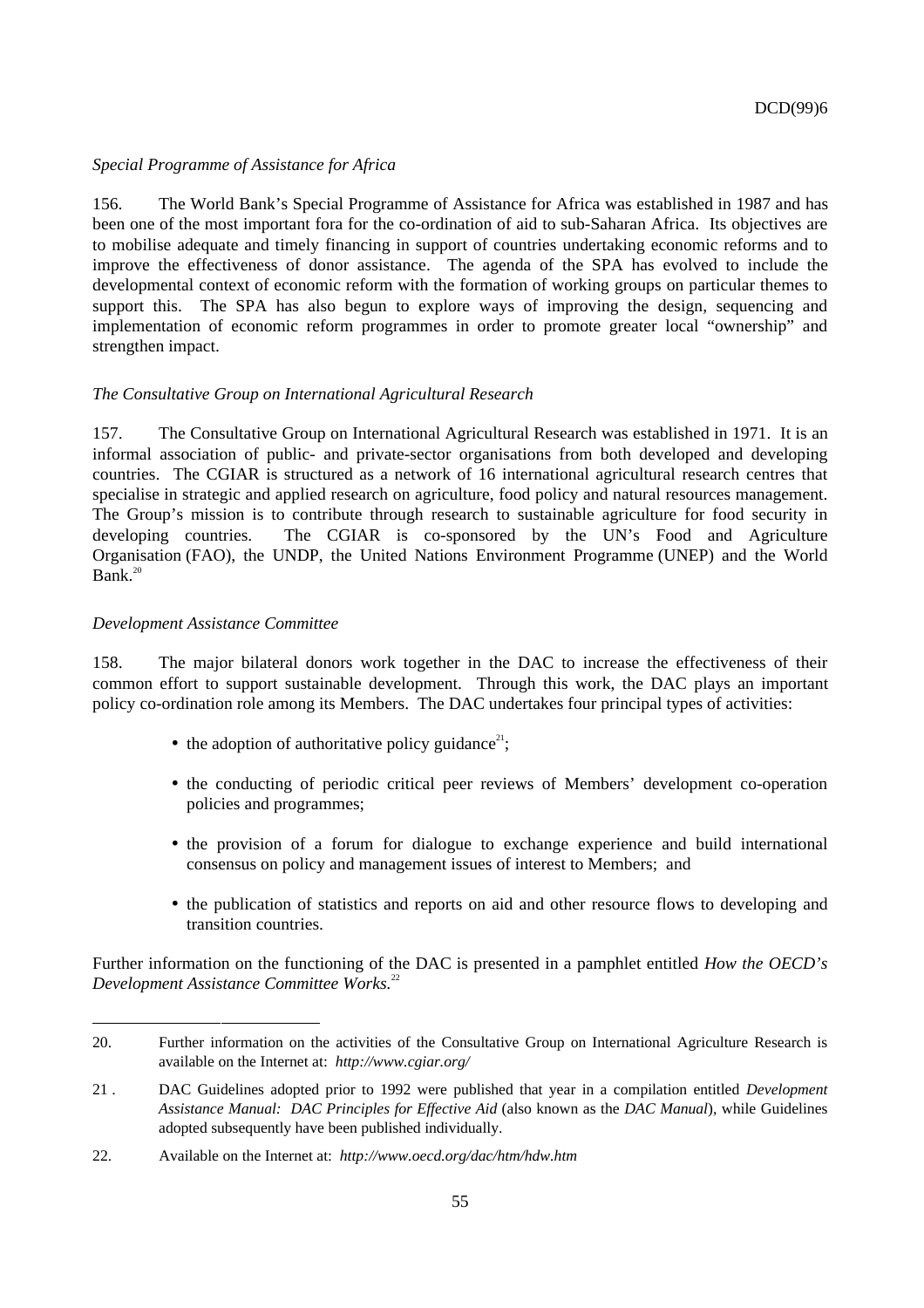## *The European Union*

159. Fourteen of the 21 DAC Member countries are also Member States of the European Union. The 1993 Maastricht Treaty on European Union stipulates that the European Commission and EU Member States must co-ordinate their policies on development co-operation and consult each other on their aid programmes. To put this requirement into effect, work to improve co-ordination between the Commission and Member States on policy issues and operational matters has been continuing. Co-ordination is now occurring at several levels, for example, between the aid missions of EU Member States in recipient countries, between the headquarters of EU Member States' aid agencies in capitals, and between EU Member States' development co-operation ministers, meeting as the Development Council.

## *7.2.2. Aid co-ordination at project and programme levels*

160. When implementing their development co-operation activities, donors can co-operate in a variety of ways on projects and programmes:

- **Cofinancing** involves the co-operative financing of projects by two or more donors, although normally each donor retains control of its own financing. Donors sometimes provide cofinancing in support of World Bank projects.
- **Joint financing** involves the pooling of resources of several bilateral or multilateral donors with one usually taking the leadership, including for procurement.
- **Parallel financing** is the provision of aid in direct support of the same general project by two or more donors. Different donors may finance separate physical components or units of a project or finance complementary projects within the same sector or geographic region. They may co-operate over time with one donor doing the master plan, another a feasibility study and another execution. One may provide infrastructure and another technical co-operation.
- **Multi-bi projects** refers to a case where a bilateral donor makes a special financial contribution to a project administered by a multilateral agency. The bilateral donor's contribution is exclusively financial and involves no administrative or executive responsibilities (multi-bi projects are usually financed in collaboration with UN agencies).
- **Associate experts** programmes arise where donors place staff at the disposal of a multilateral agency, with costs borne by the bilateral donor.
- **Integrated experts** programmes exist where experts are placed at the service of a government by different donors.
- *Ad hoc* **collaboration** between donors takes place within the framework of an inter-governmental body or regional organisation.
- **Donor groups**, such as the Nordic countries (Denmark, Finland, Iceland, Norway and Sweden) finance projects in co-operation or through a joint institution (i.e. the Nordic Development Fund); and other groups -- such as the "like-minded group" which can include Belgium, Canada, Denmark, Finland, the Netherlands, Norway, Sweden -- discuss general approaches to development co-operation.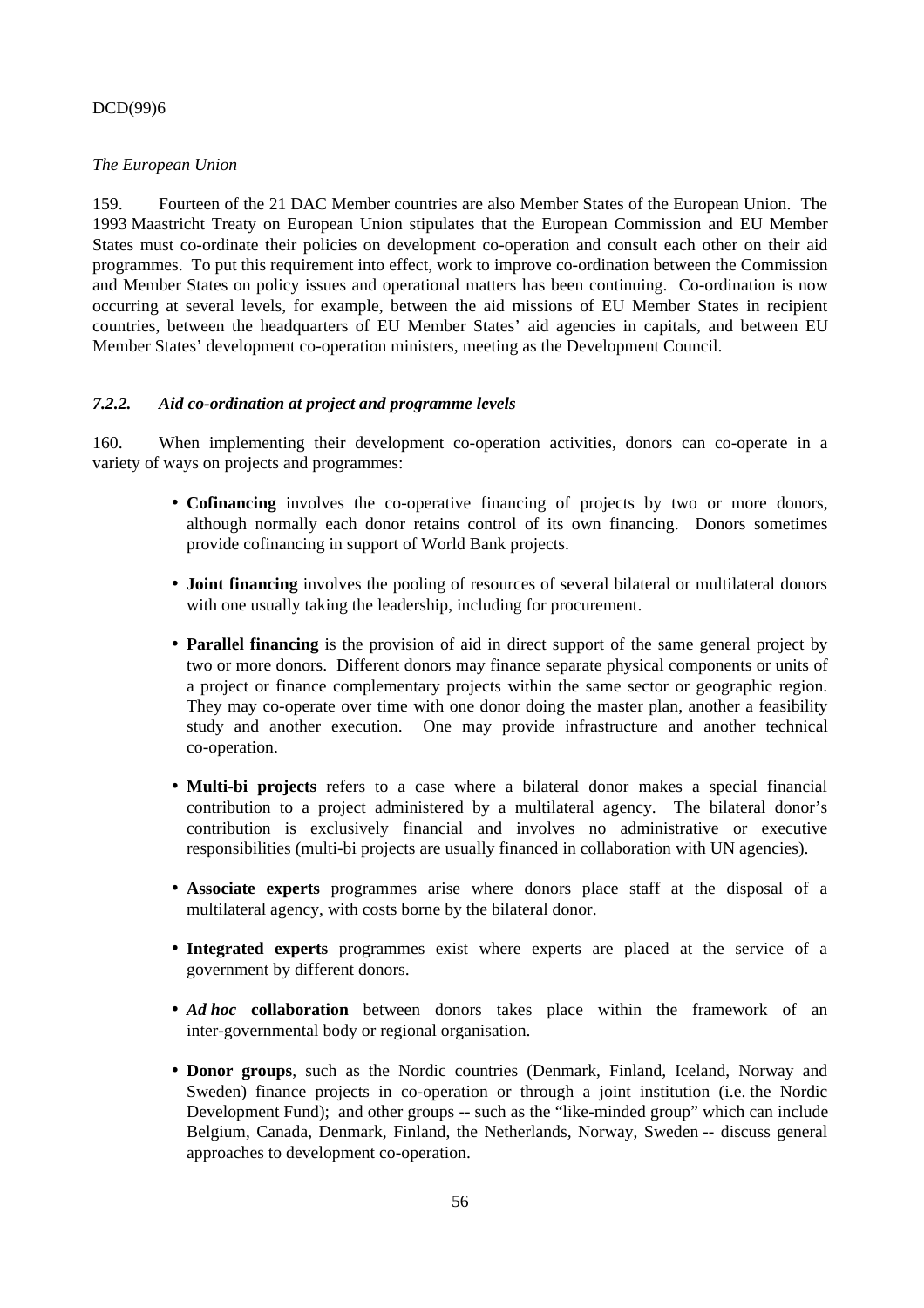• **Joint evaluations** are often launched by two or more donors, sometimes of a multilateral programme.

# *7.2.3. Review of the international aid system in Mali*

-

161. With the objective of determining how the principles of partnership, co-ordination and local ownership were being applied in a particular country, the DAC launched, in 1996, a review of the international aid system in Mali. This pilot exercise, undertaken in collaboration with Malian authorities, examined how donors collectively interact with Malian institutions and how their interventions impact on the overall ability of Malian authorities to manage aid effectively. The review also gained insights into how the relationship was perceived from the Malian perspective, by government and administration, NGOs, other parts of civil society and project/programme beneficiaries. Another objective was to determine what concrete improvements might be called for to improve the impact of aid on the well-being of the Malian population, with generic lessons for other partner countries.

162. A provisional report<sup>23</sup> found that there was a noticeable difference between the assessed effectiveness of aid projects in Mali and improvements in the well-being of most Malians. The analysis of the institutional environment highlighted the shortcomings of the aid system, such as the absence of any national structure to manage and co-ordinate aid effectively and a high degree of saturation in terms of the number of procedures and instruments used by donors. The analysis of socio-economic trends showed that human development progress and poverty reduction had not been commensurate with the resources allocated to development.

163. A meeting was convened in March 1998 by the two Malian Ministers most directly involved with the review which allowed development partners to review progress, findings to date and proposals for possible action. These consultations confirmed that there was a need and an opportunity to improve both the functioning of the international aid system in Mali and the impact of development projects and programmes on the living conditions of the majority of Malians. Specific proposals for future action were agreed at the meeting (see Box 6).

164. A number of actions are now taking place as part of the follow-up to the review. A consultative process involving the donor community, Malian authorities and civil society representatives has been initiated. A joint Malian/Donor Commission has been established to lead and monitor overall improvements in the functioning of the international aid system. Donors have begun to plan joint evaluations, in Mali as well as in some other countries. A follow-up work programme has been agreed covering three areas: clarifying and simplifying Malian arrangements for managing and co-ordinating aid; harmonising donor procedures and practices; and establishing mechanisms for co-ordinating and prioritising development activities accessible to all major actors. The OECD, through the Club du Sahel, and the UNDP are jointly monitoring developments on the ground and are committed to facilitating the process by bringing any key obstacles to the reform process to the attention of decision makers, on both the Malian and donor sides.

<sup>23.</sup> The provisional report on the review of the international aid system in Mali is being up-dated before being published during 1999.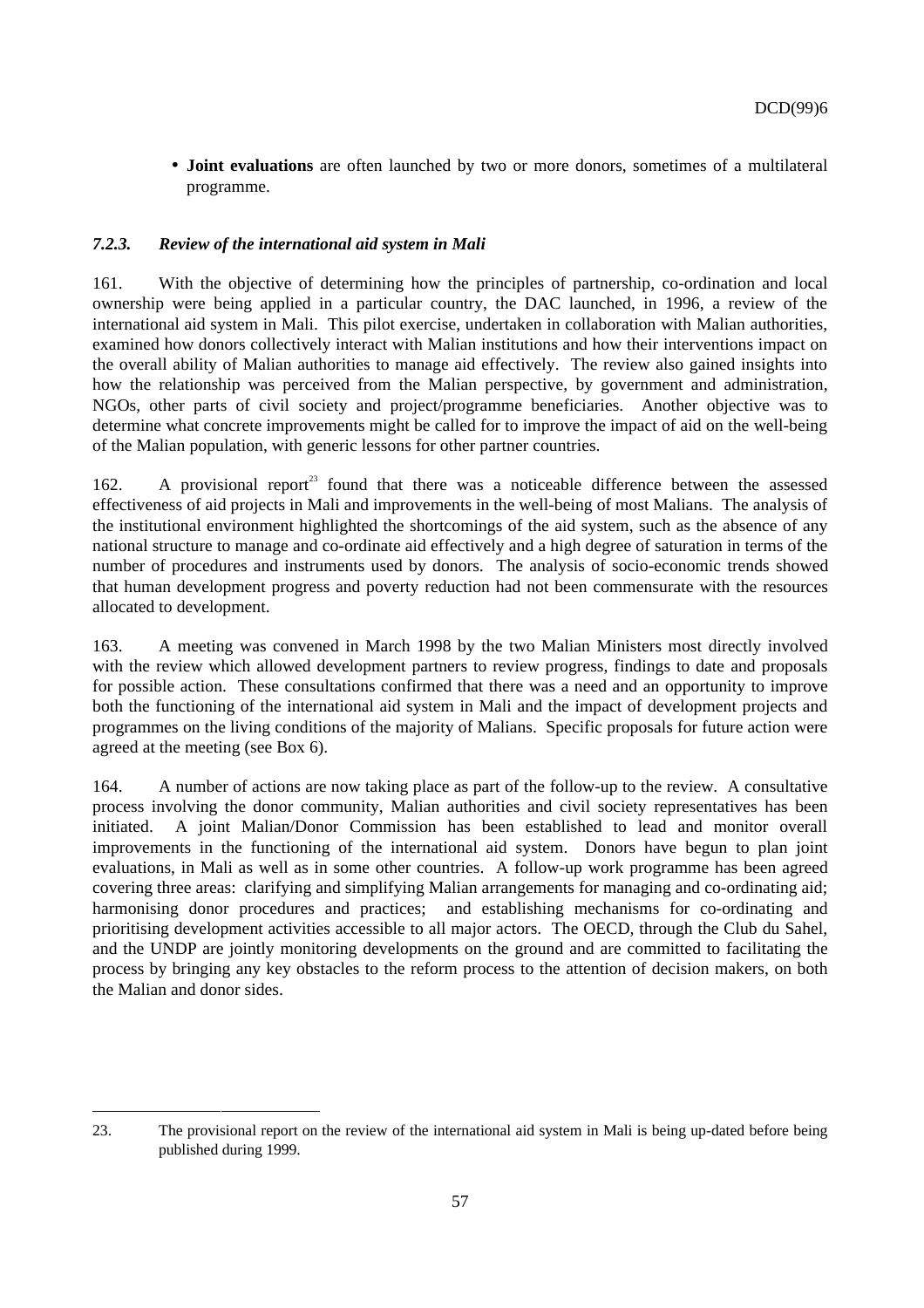# Box 6. **Mali Aid Review Proposals from a Consultation Meeting in Paris, March 1998**

#### **A. Operational principles for the change process**

A set of operational principles were discussed as a possible underpinning for the change process. They are as follows:

- The joint effort to improve the international aid system is in support of Mali's own development strategies and efforts. The aid system should always be seen as a supportive mechanism, and not as an end in itself.
- An in-country mechanism, including key Malian ministries and major donors, should be created to monitor reforms and deal with any obstacles that may arise.
- During a pilot phase (i.e. 18 months) both sides would agree to adapt or temporarily waive certain procedures that hinder local ownership, co-ordination and management of aid-funded activities. The objective would be to harmonize along the lines of national procedures but ones which meet internationally acceptable accountability standards.
- In the spirit of partnership, changes would be made on both sides and a strong element of reciprocity built into the pace of change.
- The system can only become more effective if subject to monitoring of indicators of results -- the new working set of agreed core indicators for development progress, together with Mali's identification of its top priority indicators, should help guide this effort. The indicators to assess aid contributions need to be further developed.
- The reform of the international aid system should be monitored periodically at high level in order to draw out generic lessons and sustain the political commitment to change. This could take place during regularly scheduled international meetings (UNDP Round Table meetings, Bank-Fund Annual meetings, DAC Senior Level and High Level meetings).

#### **B. Proposed immediate steps to carry forward the process**

#### **On the Malian Side**

- Initiate an annual process of ranking national development priorities consistent with a medium-term budgetary framework that is discussed in the presence of all sectoral ministers and interested donors.
- Confirm budgetary counterpart contributions for all projects and programmes.
- Consolidate and disseminate information on aid to the general public in various forms.
- Agree to systematically audit projects and programmes and make audit reports public.
- Identify key positions in the administration essential for taking leadership in aid co-ordination and management.
- Define terms of reference and recruit personnel for the key positions identified above.
- Establish a plan for reinforcing institutions including specific inputs expected from the donor community.
- Stabilize key personnel assignments for integrating NGOs into the international aid system.

#### **On the Donor Side**

- On a pilot basis, waive practices that create distortions and onerous administrative burdens on national procedures (procurement tying and requiring tax exemptions on aid-financed equipment and services were promptly identified).
- Regularly provide information to the authorities on aid uses and amounts by type of expenditure.
- Agree to timely disbursements of funds once agreed requirements have been met.
- Agree to assure sufficient representation and delegation of authority within Mali as well as adequate capacity to pursue experimental approaches.
- Provide support as requested to the key positions and structures during a transition period while the government achieves necessary changes through civil service reform.
- Stabilize field personnel during the experimentation period.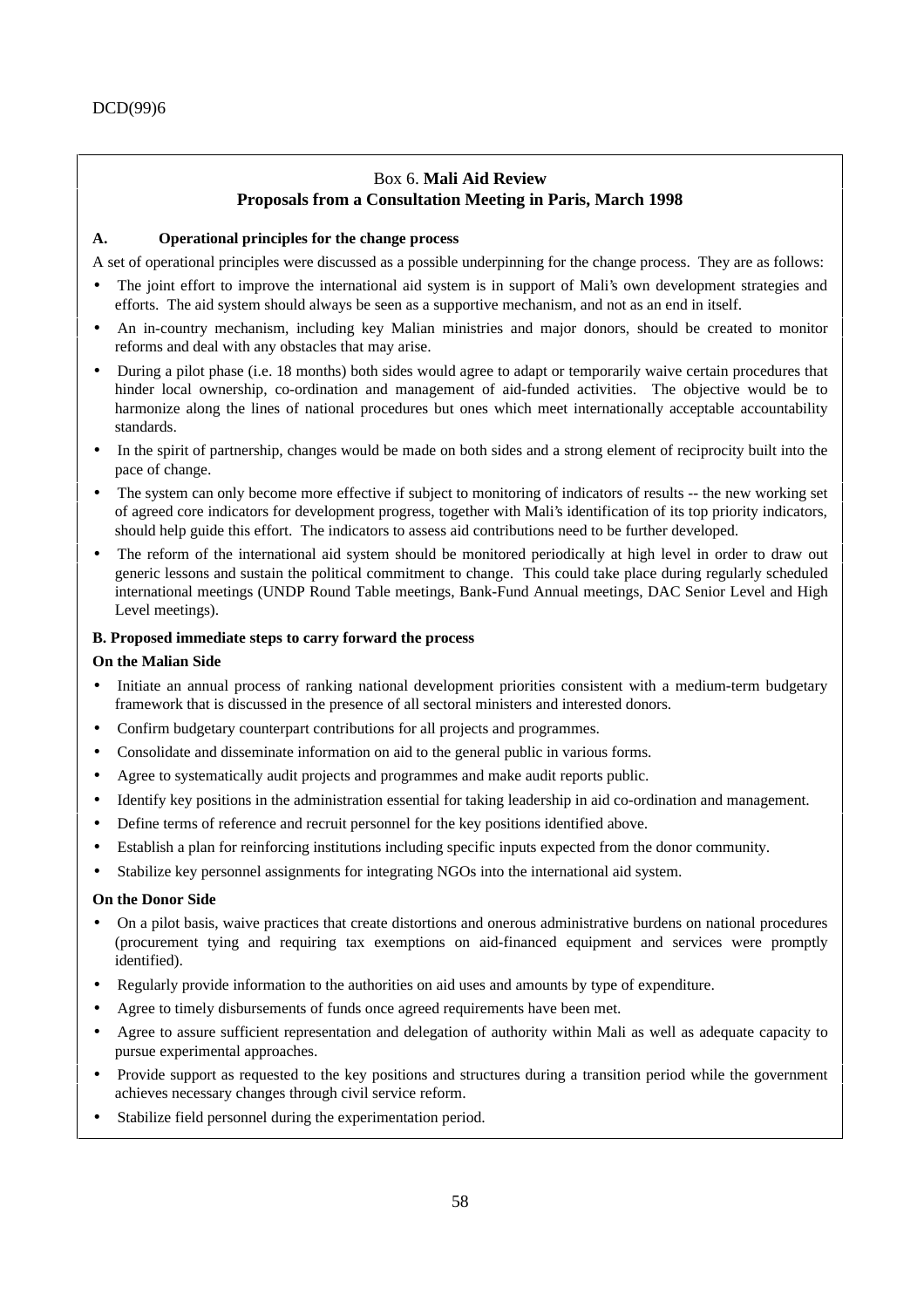### *7.2.4. Other actions to improve partnerships and aid co-ordination*

165. Closer co-operation among donors to improve partnerships and aid co-ordination is also taking place in other contexts. Pilot efforts and special initiatives to explore complementarities and create synergies have been occurring in a large number of developing countries (see Appendix V). For aid managers stationed in the field, participating in these exercises is important for advancing the development partnership strategy, but there is also a risk that aid managers may need to spend large amounts of time fulfilling requests for information on their activities, particularly in those recipient countries included in several of these targeting efforts. Some of these pilots and initiatives are:

- The **World Bank's Comprehensive Development Framework (CDF)** focuses on a holistic approach to development with the country "in the driver's seat" and with strong partnerships among donors, the private sector and civil society. The approach seeks to put the social, structural and human aspects of development on a par with the more traditional macroeconomic analysis of countries. The CDF is being implemented in more than a dozen recipients over a "pilot" period of 18 months. Implementation will vary from country to country, depending on where the country lies in the spectrum of economic and social development, and on the stakeholders involved. The World Bank will not be involved in all aspects of implementation of the development framework and other donors may be well placed to provide support in those areas where they have a comparative advantage.<sup>24</sup>
- The **United Nations Development Assistance Framework (UNDAF)** aims to present UN programmes in 18 countries as part of a single framework with common objectives and time frames. These frameworks are formulated by the UN team in-country in partnership with local authorities and in close collaboration with stakeholders. In drawing up these frameworks, the UN had to make strategic decisions on its comparative advantage, based on an awareness of other donors' activities in the same country. Following a review of these pilot efforts, the decision has been taken to extend this programme to all countries by 2001.
- Through the **Integrated Framework for Trade-Related Assistance to Least-Developed Countries**, six multilateral institutions are assisting least-developed countries meet their identified needs for technical assistance in the area of trade capacity development. Initially, the six agencies [the World Trade Organisation (WTO), the United Nations Conference on Trade and Development (UNCTAD), the International Trade Centre (ITC), World Bank, UNDP and IMF] identify those needs which they can satisfy, either individually or in collaboration with others. Other donors are subsequently invited to fill any remaining gaps.<sup>25</sup>
- Donors represented in the Economic Management Working Group of the World Bank's **Special Programme of Assistance for Africa** have agreed to make a co-ordinated effort to harmonize and streamline their administrative and procedural requirements and, to this end, are moving towards common implementation arrangements for designated sector programmes in five African countries. These efforts are being carried out in close co-ordination with recipient governments.

-

<sup>24 .</sup> More information on the Comprehensive Development Framework is available on the Internet at: *http://www.worldbank.org/cdf/*

<sup>25.</sup> More information on the Integrated Framework is available on the Internet at: *http://www.ldcs.org/*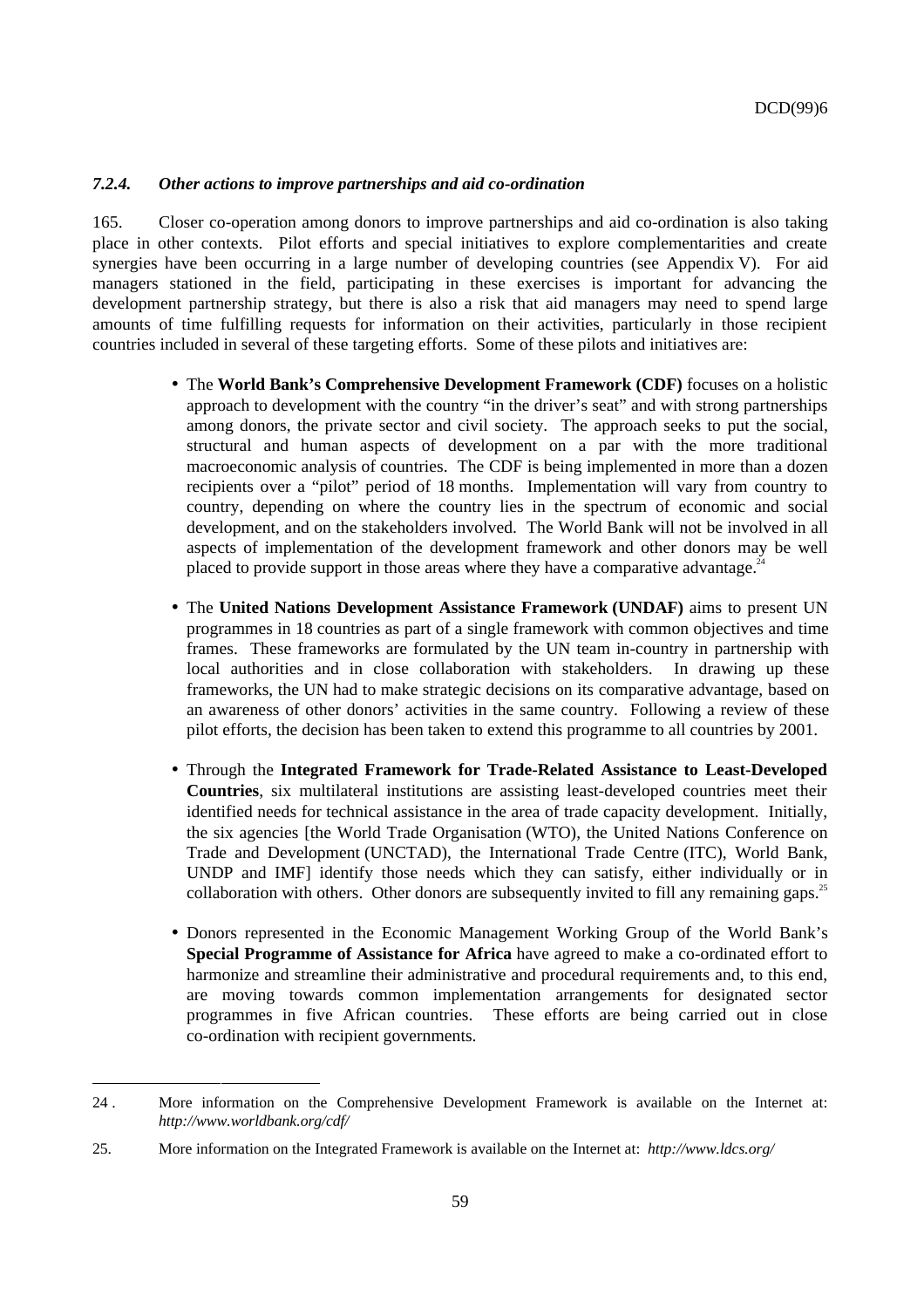- The **European Commission** conducted pilot programmes in six countries between 1994 and 1997 with the aim of improving **operational co-ordination** between the Commission and EU Member States. These pilots resulted in the adoption, in 1998, of guidelines for operational co-ordination.
- **DAC Members** are undertaking a series of pilots to **improve governance**. Lead donors in each of eight countries are promoting dialogue and improved collaboration between donors and the government on issues of good governance and participatory development.
- The **IMF and World Bank** have launched a pilot programme in six countries to improve collaboration so as to deliver programmes that better integrate macroeconomic policies, structural reforms and social concerns.
- The **African Development Bank and World Bank** have launched a pilot programme in three African countries to promote better co-operation at the country level in up-stream work, such as country assessments and expenditure reviews, and portfolio management.

### **7.3. Planning and implementation of bilateral assistance**

166. The preparation and implementation of development co-operation activities involves tasks which donors must carry out with recipient country authorities or the people who are the ultimate target group or beneficiaries. These tasks include consultation on country programmes, identification and screening of projects, project design -- including participation of the beneficiaries themselves so that they will have ownership of the project -- monitoring, implementation, administrative support, technical co-operation inputs and evaluation of the project. Some DAC Members, for instance Japan, also provide "aftercare" or follow-up after a project has been implemented. A number of DAC Members are now making efforts to move away from providing assistance in the form of a wide range of varied projects towards an approach where aid is provided through integrated sector programmes in the context of jointly-negotiated, multi-year country programmes.

167. Members of the DAC adopt different methods for liaising with people in the recipient country. Some rely on their diplomatic representation in the country, who may be supplemented by assigned aid staff. Others have separate aid offices or missions with varying degrees of authority. Still another manner of working with local authorities is to dispatch missions from headquarters to the field to identify and negotiate programmes.

168. Bilateral development co-operation is usually extended on the basis of a general government-to-government agreement. These agreements set out the framework for co-operation and sometimes specify the status that aid staff will receive, immunities and respective obligations of both parties. These agreements are not usually considered "commitments" or obligation of funds, in the DAC sense or in a legal sense, and usually require subsequent agreements on individual projects and programmes, which become the actual commitments.

169. To give substance to these general agreements, donors and recipients often organise annual meetings, or mixed commissions, to consider the future planning of activities on a one-year or multi-year basis. The minutes of these meetings may constitute an indicative programme, which may then be signed. Subsequent agreements on individual projects and activities are usually signed to define them and make the agreement binding. These usually refer to, or incorporate by reference, information on the project, procurement procedures, restrictions, rules on bidding, respective contributions, privileges and immunities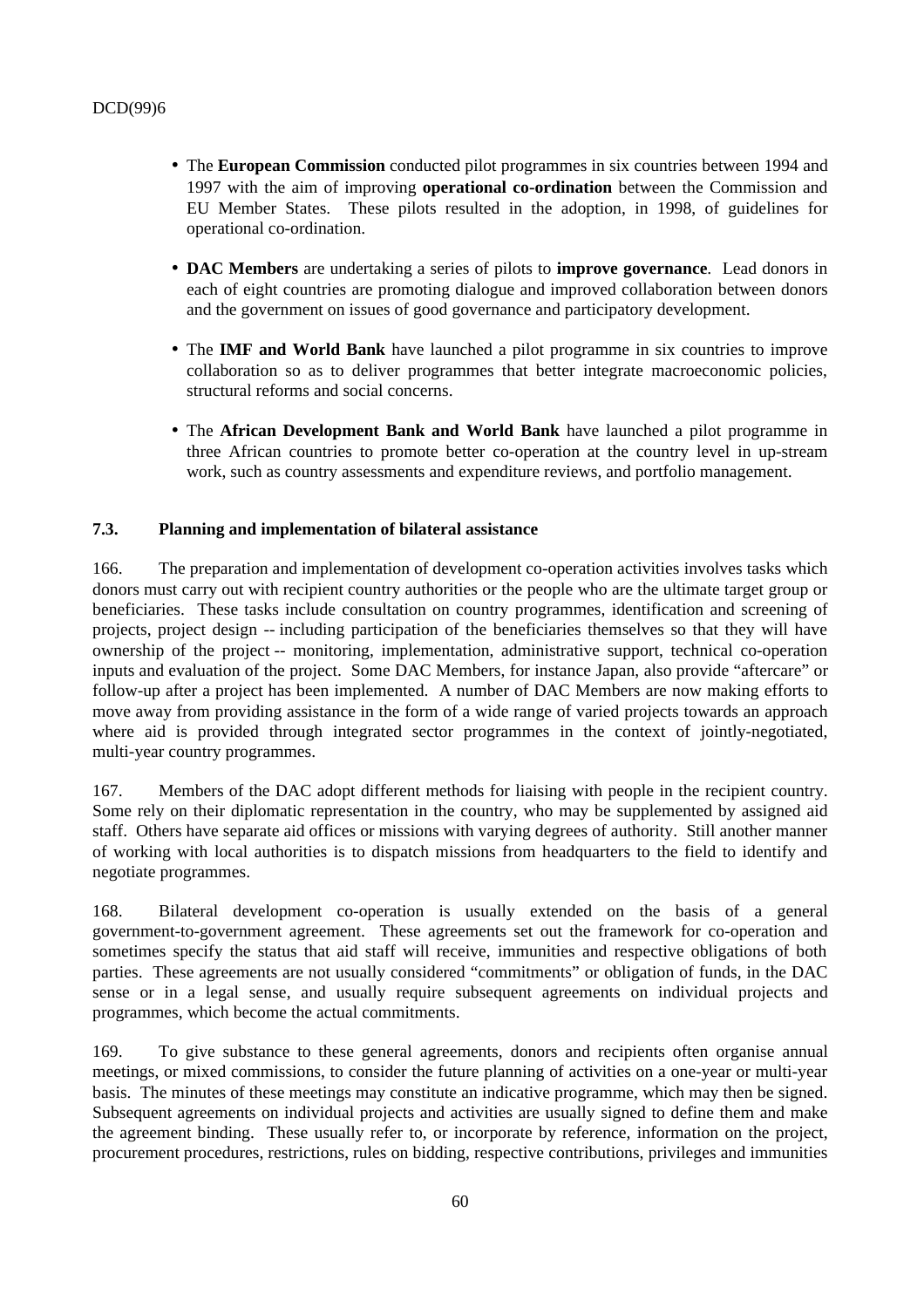(usually goods and services imported are immune from identifiable taxes) and procedures to be followed. In addition, where aid is provided as a loan, the financial terms and conditions are also specified, including the times for payment of interest and repayment of principal.

170. Technical co-operation agreements may be similar to other types of agreements, but exemptions and privileges are particularly important. The recipient government is often required to provide counterparts and local costs for offices, transport or housing. Counterparts are often trained under the project, either in-country, in the donor country or sometimes in a third country. These projects are often considered management intensive as they require considerable staff time to design and implement.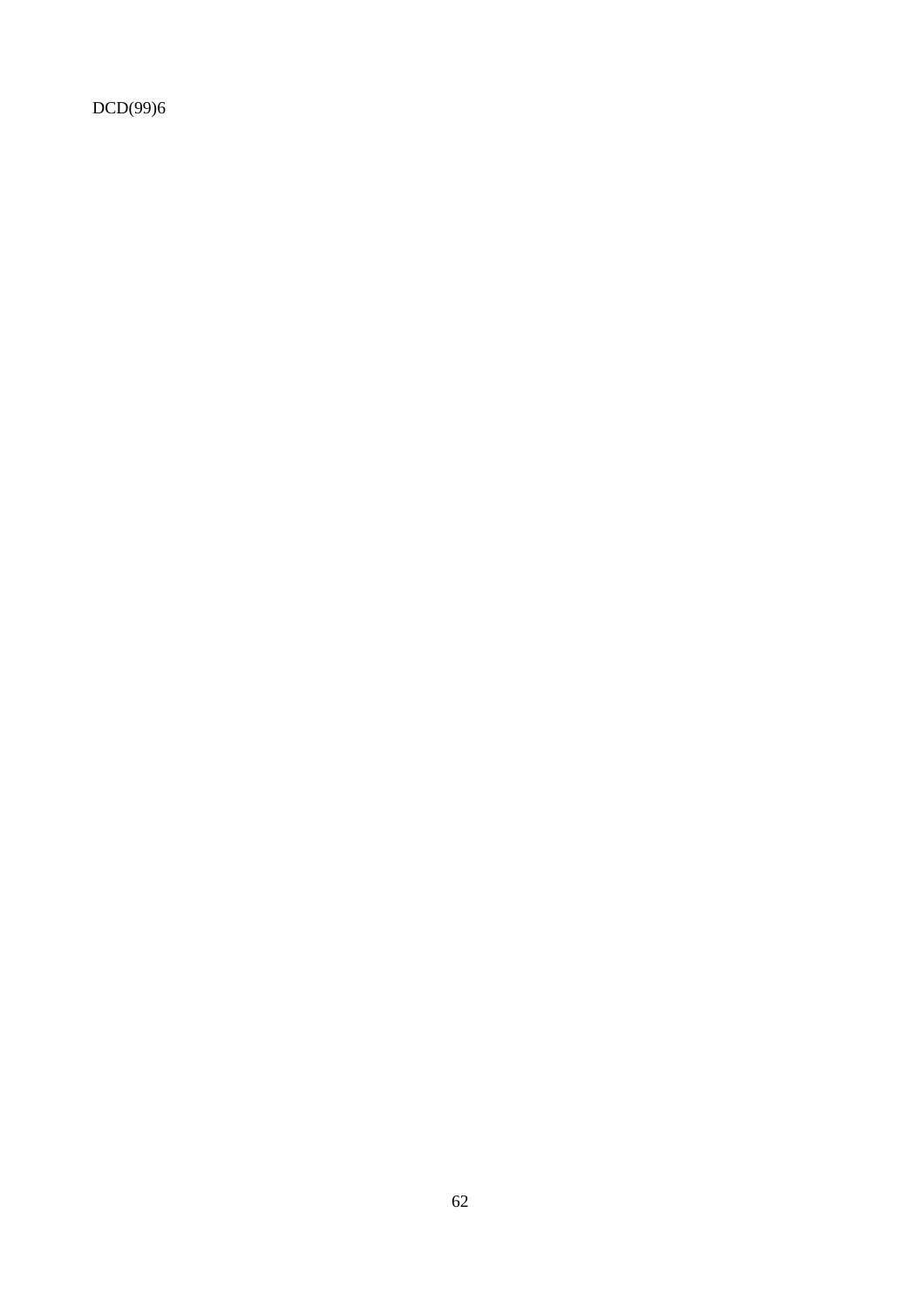## **CHAPTER 8**

#### **SOURCES OF FUNDS -- FUNDING DEVELOPMENT**

171. Today, DAC Members primarily fund their aid programmes through annual appropriations voted by their national Parliament. In some cases, these funds are supplemented from other sources, such as repayments from earlier lending, borrowings on the capital market, national lotteries, or aid from local or regional governments.

#### **8.1. National budget allocations**

172. Aid budgets or appropriations are voted by national parliaments for the forthcoming fiscal year on the basis of government proposals. Such budgets have the force of law and are sometimes used to define the main features of the development co-operation programme. Normally these budgets are sufficiently general to allow governments some flexibility in the allocation of aid, although parliaments may give more precise indications, in terms of geographic allocation, aid volume for individual recipient countries or regions, or particular uses.

173. Funds for multilateral and bilateral assistance are usually appropriated separately as it is typically the Ministry of Finance which is responsible for international financial institutions, not the lead aid agency. Food aid funds are also sometimes appropriated separately. In DAC Members where several ministries are involved with bilateral development co-operation, such as France and Spain, there may be no "aid budget" as such, as each ministry funds its aid activities from its own resources.

#### *Pressures to commit and disburse funds*

174. One of the perennial questions about aid management is how to reconcile the long-term nature of development co-operation, calling for multi-year planning horizons, with the normal practice of aid appropriations lapsing each year. In most DAC Members, general government fiscal procedures require that funds appropriated in a given year be disbursed within that year. As a consequence, development agencies operate under considerable pressure to obligate and disburse funds. This cycle imposes rigidities that must be reconciled by aid managers with their programme operations. The "obligate and disburse" syndrome tends to push aid managers into rapid action, sometimes excessively rapid, making it difficult to take the time to design and implement projects at the ideal pace needed for development countries to absorb them. The budget process makes great demands on staff time in aid administrations, including senior officials.

### *Multi-year programming and unused funds*

175. Although unused budget funds usually lapse, special provisions exist in some countries to avoid this problem or to carry funds forward to the following year: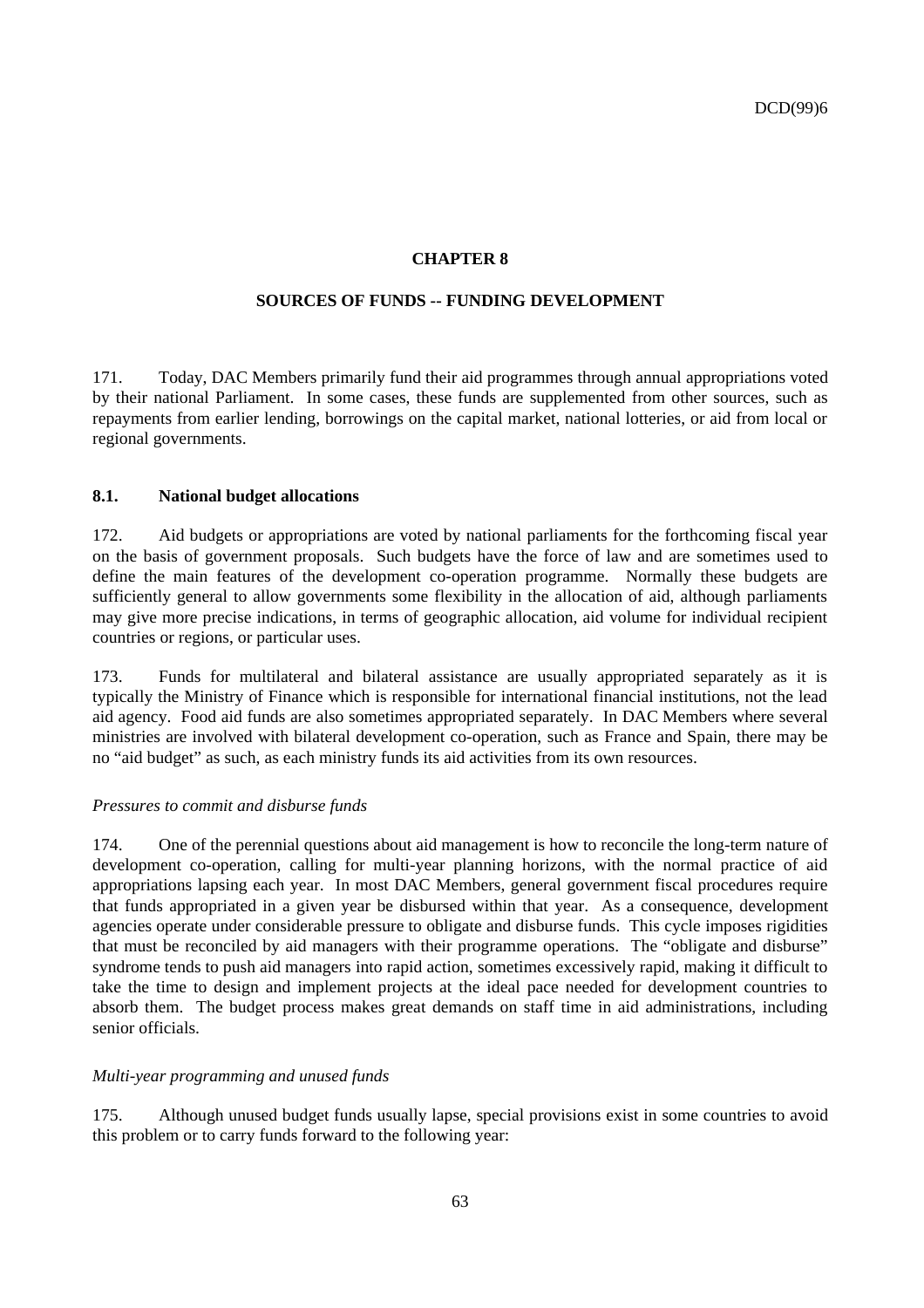- in Germany, for the major aid budget lines, forward planning is made possible through the use of "commitment authorisations" which form the basis for multi-year pledges with recipient countries or multilateral institutions;
- in New Zealand, the 1994 *Fiscal Responsibility Act* obliges the government to present three-year projections for each budget item, providing a degree of predictability in budget allocations which is beneficial for ensuring some continuity in aid planning and management;
- in Sweden, unspent funds for a particular recipient country are carried forward to the next year;
- in Switzerland, the Federal Assembly passes on major portions of the aid budget in multi-year frameworks staggered over several years;
- the United States generally operates on a commitment basis, whereby funds appropriated must be committed during the fiscal year in question but can be disbursed over a period of years; in some cases, the Congress has also provided multi-year appropriations;
- bank-like institutions, such as those operating in France, Germany and Japan, also generally operate on a commitment basis, with disbursements occurring over a period of years; and
- aid channelled through a development fund -- [the French Assistance and Co-operation Fund (FAC), the Portuguese Economic Co-operation Fund (FCE) or the Spanish Development Aid Fund (FAD)] -- may remain available beyond the current fiscal year.

176. One unique example is the Development Co-operation Fund of Luxembourg. This fund is not subject to the annual budgetary appropriation principle and allows considerable administrative flexibility. Amounts outstanding at the close of one financial year can be carried over.

### *Disbursements and pipelines*

177. Related to the appropriation of funds is the issue of the disbursement rate of those funds. It tends to be easier to elaborate and authorise projects than to implement them. Numerous problems can intervene as project implementation unfolds. For example, aid managers may find it hard to recruit staff, local government clearances may be slow coming through and technical problems may arise. When project implementation slows up or halts, funds remain unspent and this is referred to as the project pipeline.

178. If a number of projects or programmes accumulate pipelines, then an entire ministry or agency may have a large amount of money unspent, which could raise questions about why it is necessary to appropriate more money. Pipeline analysis may help to indicate that projects are encountering difficulties and, at the macro level, indicate general implementation difficulties being experienced by an agency.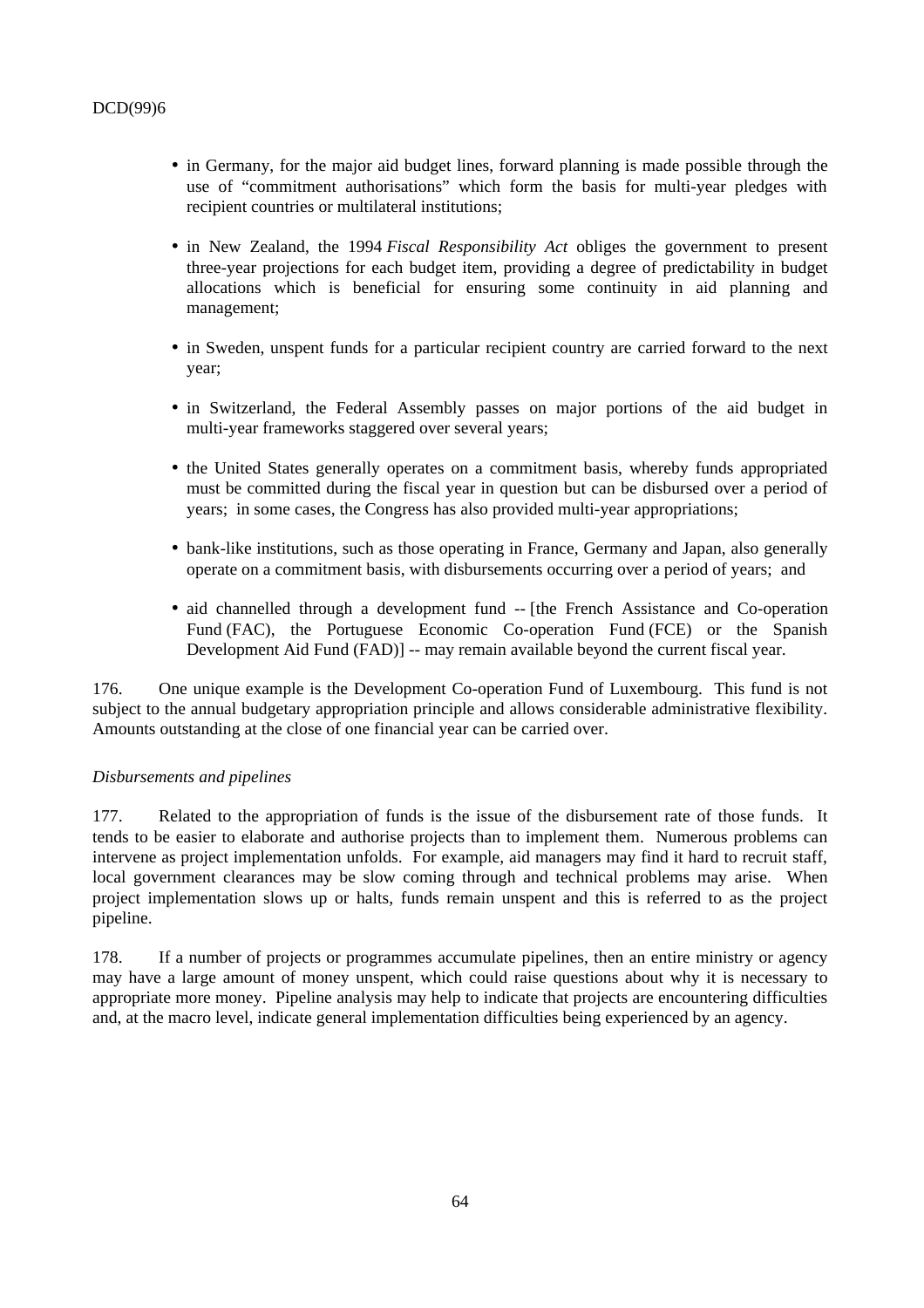## **8.2 Other sources of funds**

### *8.2.1. Amortization and interest payments*

179. Another source of aid funding for many donors is the receipt of repayments of principal (amortization) and payment of interest from earlier lending. This source is only relevant for donors who have, or had, substantial loan programmes. The general practice regarding amortization and interest payments is that they are returned to the treasury or the general government budget, however, there are increasingly exceptions to this general practice:

- in Japan, amortizations and interest payments are available to OECF;
- in the United Kingdom, amortization receipts are not paid into a separate account but added to the net aid programme; and
- in the United States, the Congress at various times has authorised the Administration to apply amortization payments to the aid programme.

Whether the use of these amortizations for new aid programmes constitutes an "additional" resource is unclear. Parliaments know about these resources and may tend to vote lower aid budgets than otherwise because of these funds.

#### *8.2.2. Borrowings*

180. In the past, borrowings from capital markets or the central bank were used by several DAC Members as a source of financing for their aid programmes (for instance Austria for concessional lending to multilateral development banks, Italy, the Netherlands and Sweden for capital subscriptions to the World Bank). These practices have now been discontinued.

181. Today, borrowings are still used to a small degree by some DAC Members:

- in Austria, borrowings from capital markets are made in conjunction with ODA-financed official export credits;
- the French Agency for Development draws part of its resources from capital markets;
- in Germany, "mixed financing" and "composite financing" schemes exist whereby the KfW combines funds from the aid budget with its own funds raised on capital markets to finance loans for large infrastructure and industrial projects;
- in Japan, loans extended by OECF are partially funded by borrowings from the postal savings and pensions funds, with the difference between repayments received and the cost of borrowings made up by appropriated funds; and
- in the United Kingdom, the Commonwealth Development Corporation partially funds its activities by borrowing from capital markets.

182. Multilateral development banks (the World Bank and regional development banks) derive a substantial part of their lending resources from capital markets.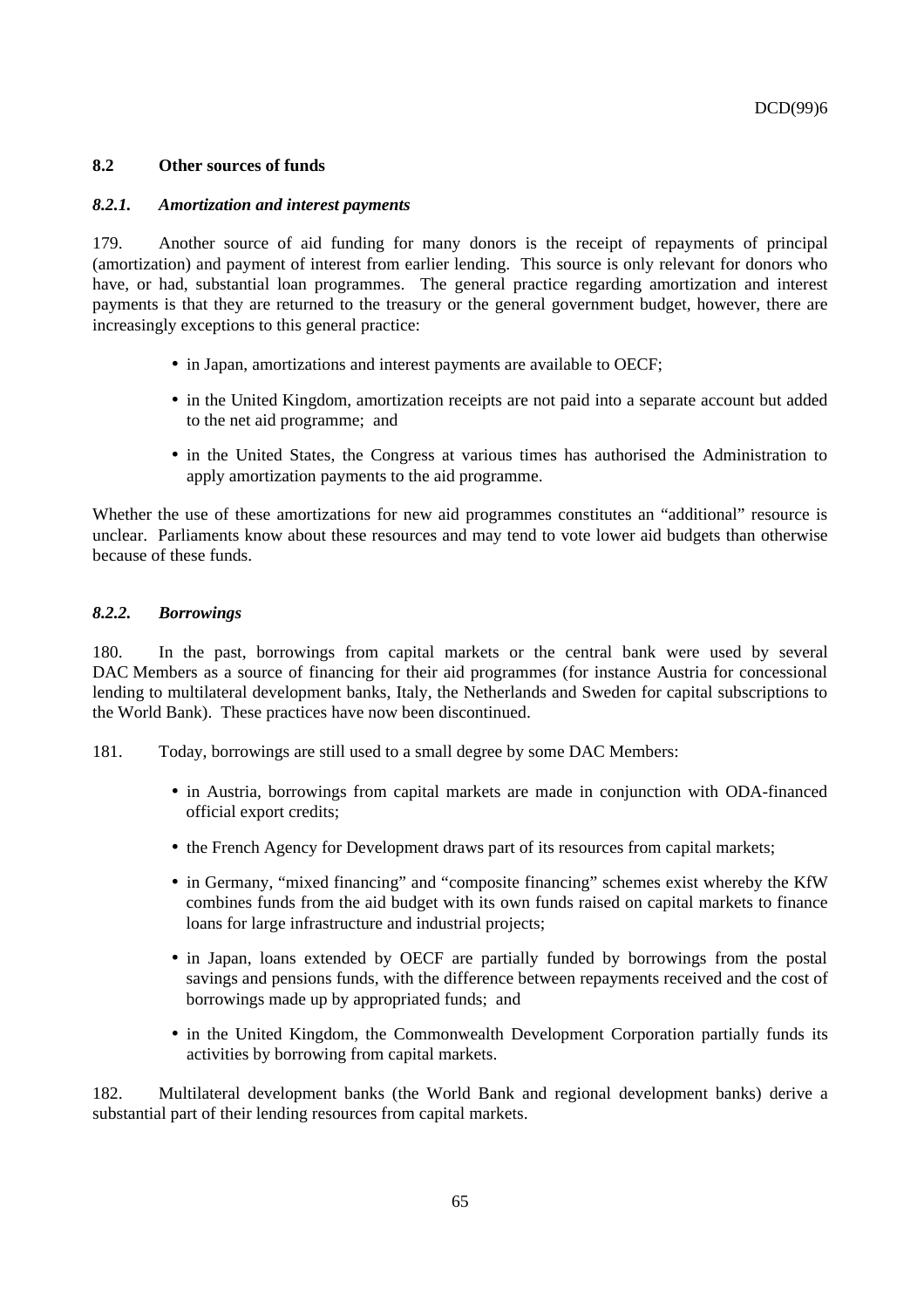## *8.2.3. Local and regional governments*

183. Increasingly in many DAC Member countries, aid activities are also being undertaken and financed by local and regional authorities, such as state/regional governments and municipalities:

- the Austrian Federal Länder and local authorities provide around 2 per cent of total ODA;
- Canadian Provinces contribute approximately 1 per cent of total ODA, funding some humanitarian assistance, scholarships and support through NGOs;
- in France, "decentralised co-operation" (i.e. co-operation between French local governments and their counterparts in developing countries) aims to help local authorities in developing countries discharge their administrative and financial responsibilities and is supported by the national aid programme, which finances 50 per cent of the total costs of actions initiated by French local authorities;
- the German Federal Länder contribute about 7 per cent of total ODA, although most of this corresponds to the imputed cost of educating students from developing countries in Germany; and
- the Spanish government attaches increasing importance to "decentralised co-operation" through the autonomous regions and municipalities which currently contribute more than 10 per cent of total ODA, principally by providing funding for activities by NGOs and other non-profit entities.

## *8.2.4. Lotteries and privatisations*

184. Some DAC Members have used other means to fund their ODA programmes, including money raised through lotteries and the proceeds from privatisations.

### *An example: Belgium*

In Belgium, complementary resources for development assistance are raised in the national lottery. In the wake of the famine which hit Ethiopia, Sudan and the Sahel in the early 1980s, the Belgian Parliament passed legislation authorising the government to commit a share of money raised in the national lottery (BF 10 billion) to a Survival Fund for the Third World. The Fund's purpose is to combat hunger, malnutrition and under-development in countries threatened by hunger. Projects financed by the Survival Fund are implemented jointly with multilateral organisations and NGOs.

# *An example: The United Kingdom*

The British Commonwealth Development Corporation is scheduled to be partially privatised in 1999 with the government intending to sell off a 60 per cent share. As a private company, the CDC will be able to borrow on more commercial terms, without its loans affecting the government's public sector borrowing requirement. Initial plans are for proceeds from the sale to go to DFID to fund aid projects.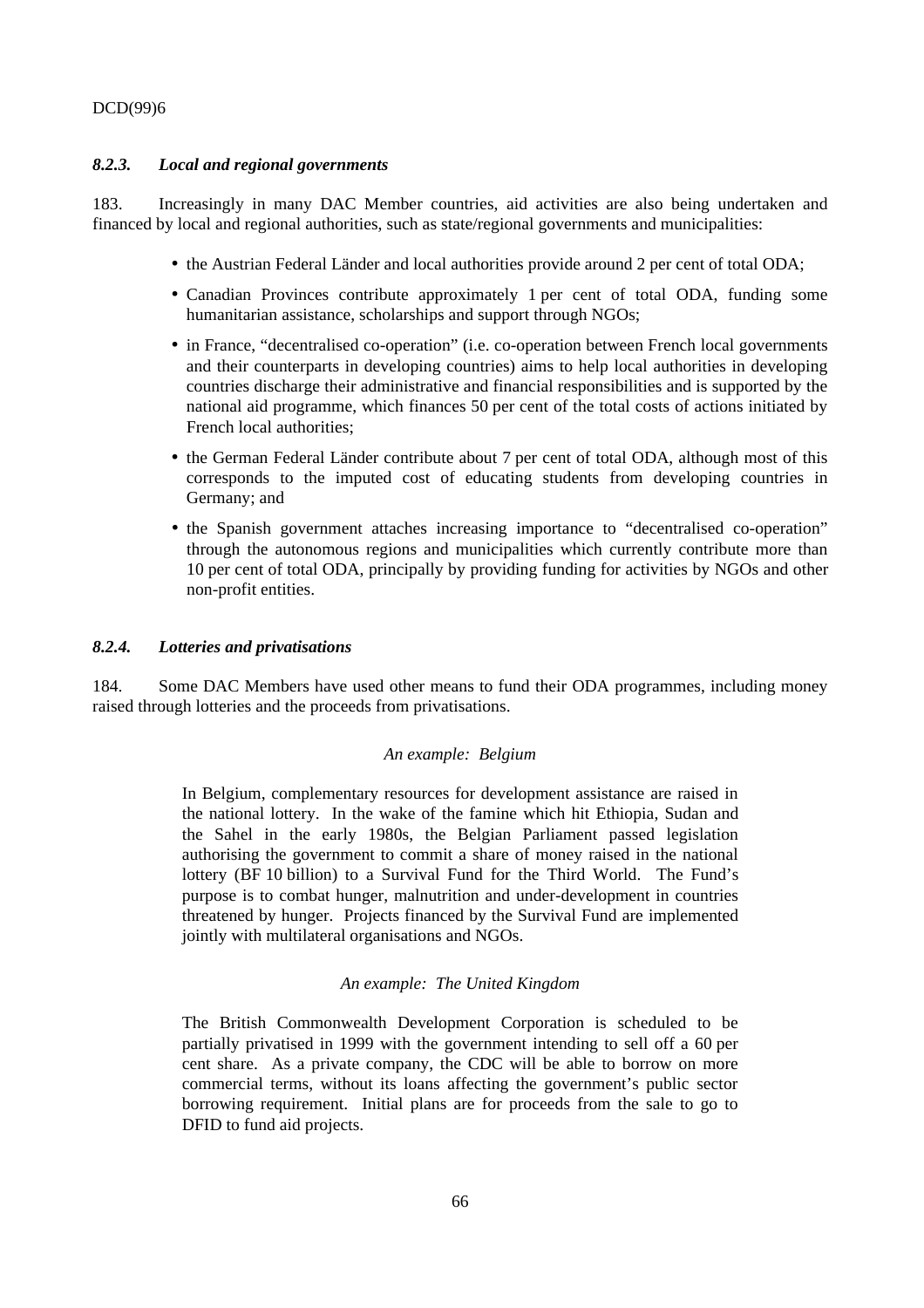## **CHAPTER 9**

# **ALLOCATION OF FUNDS -- LAYING THE FOUNDATIONS FOR A SUSTAINABLE REDUCTION IN POVERTY**

# **9.1. Sustainable poverty reduction: an ongoing task that impinges on aid management**

185. About 30 per cent of the population in developing countries -- some 1.3 billion people -- live in extreme poverty and their numbers are increasing. This contributes to insecurity and an unbalanced world. DAC Members have committed themselves in the development partnership strategy to pursuing actions aimed at achieving a substantial and sustained reduction in the number of people living in extreme poverty through efforts to improve economic, social and political conditions in developing countries. To implement this commitment, DAC Members are both pursuing efforts to operationalise effective poverty reduction strategies while also supporting other actions which will impact strongly on the reduction of poverty. These other actions relate to cross-cutting issues -- such as gender equality, environmental sustainability and good governance -- as well as other important areas such as the development of the private sector in developing countries.

186. In 1999, the DAC, through its Informal Network on Poverty Reduction, produced the broadest study undertaken to date on donors' policies and practices concerning poverty reduction. Generally, the study found that donors' determination to pursue poverty reduction is greater than ever, that efforts to work with partner governments and the poor themselves are increasing and that donors are using more participatory approaches and undertaking more gender analysis.

187. At the same time, the study found that donors need to adopt more systematic approaches to poverty reduction, sharpen the focus of their activities and share good practices more widely. There are differences between donors in how they conceptualise poverty and in strategies to adopt for poverty reduction. This work is ongoing with the aim of producing a set of Good Practice guidelines. Some of the major points that emerged from the study were:

- No DAC Member proposes that poverty reduction can occur sustainability without economic growth. Thus, economic growth is a necessary precondition for poverty reduction but to generate benefits for poor people within an acceptable timescale, growth must be "pro-poor" or "broad-based" to ensure a wide distribution of the benefits of economic growth.
- An explicit commitment to poverty reduction is one way of assessing the depth of an aid agency's commitment.
- Donors need to make links between their operational objectives and poverty reduction processes.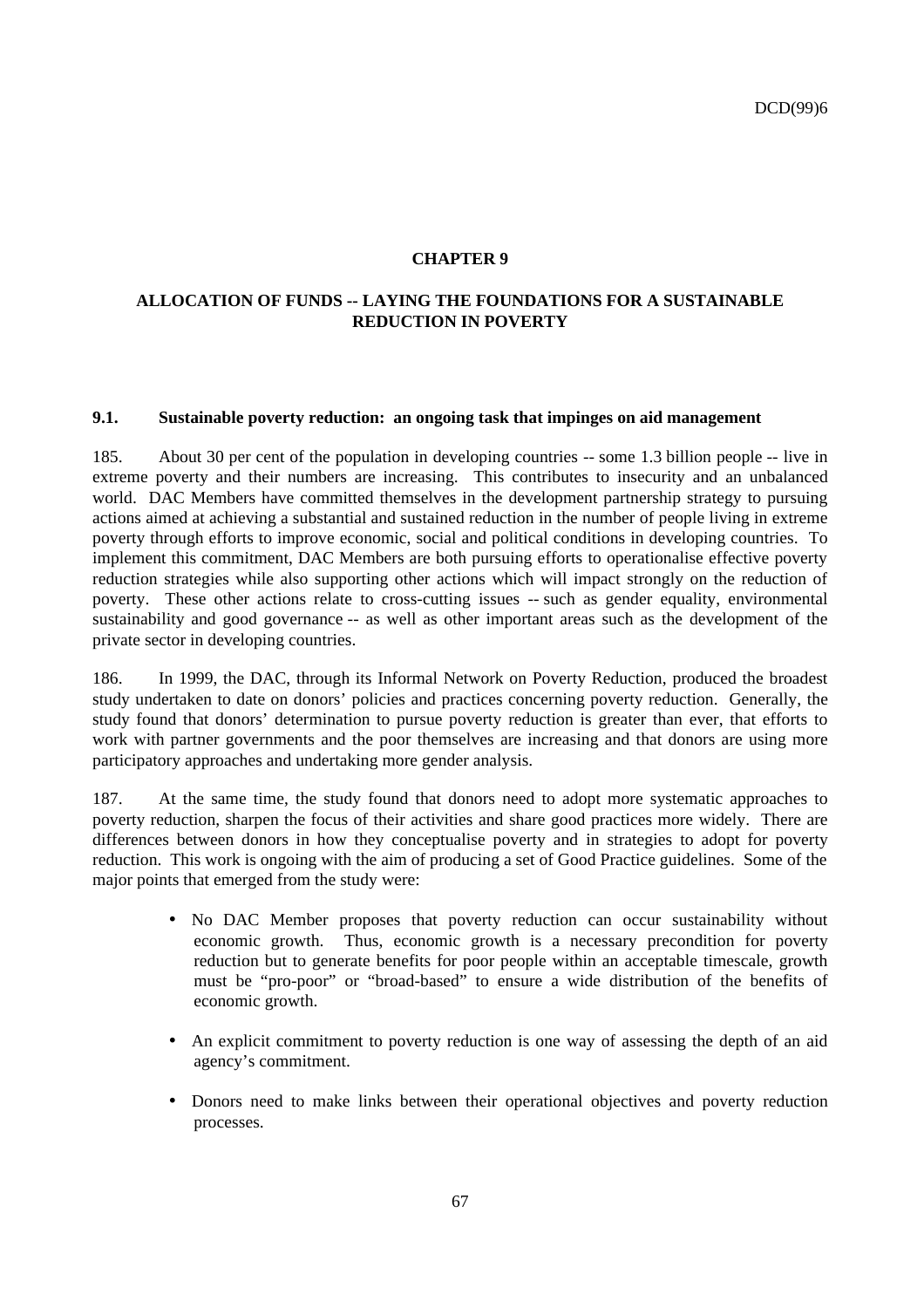- The conceptualisation of poverty embraces definitions of poverty, an understanding of the causes and processes of poverty and an identification of poor groups within society.
- Definitions of poverty are multi-dimensional (income and consumption, basic needs, access to assets, dignity, autonomy and social inclusion, political freedom and security, equality, e.g. gender, ethnicity). A range of indicators can be used to asses poverty (e.g. the UNDP's Human Poverty and Human Development indices).
- Linking poverty definitions to concrete actions to address causal factors is key to operationalising poverty reduction goals and policies effectively.
- The conceptual framework applied to a specific country setting determines what to do (for example, whether to build rural schools, support nutritional supplements, provide training to microenterprise, promote primary health care or strengthen reproductive health capacity).

188. An agency's conception of poverty will thus influence its organisation structure, its choice of funding instruments/channels and the staffing profile for addressing it. The DAC Informal Network's study has shown that it is hard to know what share of aid agencies' spending promotes poverty reduction and to agree on plausible links between spending and benefits for the poor. Donor country programmes need greater accountability against performance (by mainstreaming poverty reduction in country assistance strategies). There is patchy evidence about what works in poverty reduction in developing countries, but a recognition that participatory approaches and sound gender analysis can contribute positively. Attaining sustainable poverty reduction will continue to be one of the major preoccupations of aid managers.

### **9.2. Cross-cutting and other important areas for poverty reduction**

189. DAC Members are increasingly focussing their programmes on a range of cross-cutting and other concerns of importance for poverty reduction or are now integrating these concerns more systematically into the design and implementation of their programmes. These areas include gender equality, environmental sustainability, participatory development and good governance, health and population, education, conflict prevention, private sector development and enhancing developing countries' trade capacities. In recent years, the DAC has produced Guidelines to help co-ordinate and orient Members' policies and programmes in many of these areas.

190. To manage these aspects of their aid programme, donors have typically established a specialised unit or provided access to some form of resident expertise. The mandates of these units can be wide-ranging and include policy and instrument development, the provision of advice for both bilateral and multilateral projects and programmes, and participation in, or co-ordination of, inputs on an *ad hoc* basis in response to relevant initiatives.

191. Cross-cutting issues, such as gender equality, may be pursued by specific and highly-targeted donor actions but it is potentially more effective for these concerns to be "mainstreamed" and addressed through all development co-operation activities and channels, including policy dialogue with recipient country authorities and emergency assistance. The challenge for aid agencies is to take cross-cutting issues into account at the beginning of the planning process and to establish structures and approaches conducive to systematic mainstreaming at the operational level. Training programmes can play a large part in improving staff commitment to cross-cutting issues in geographic branches, advisory units,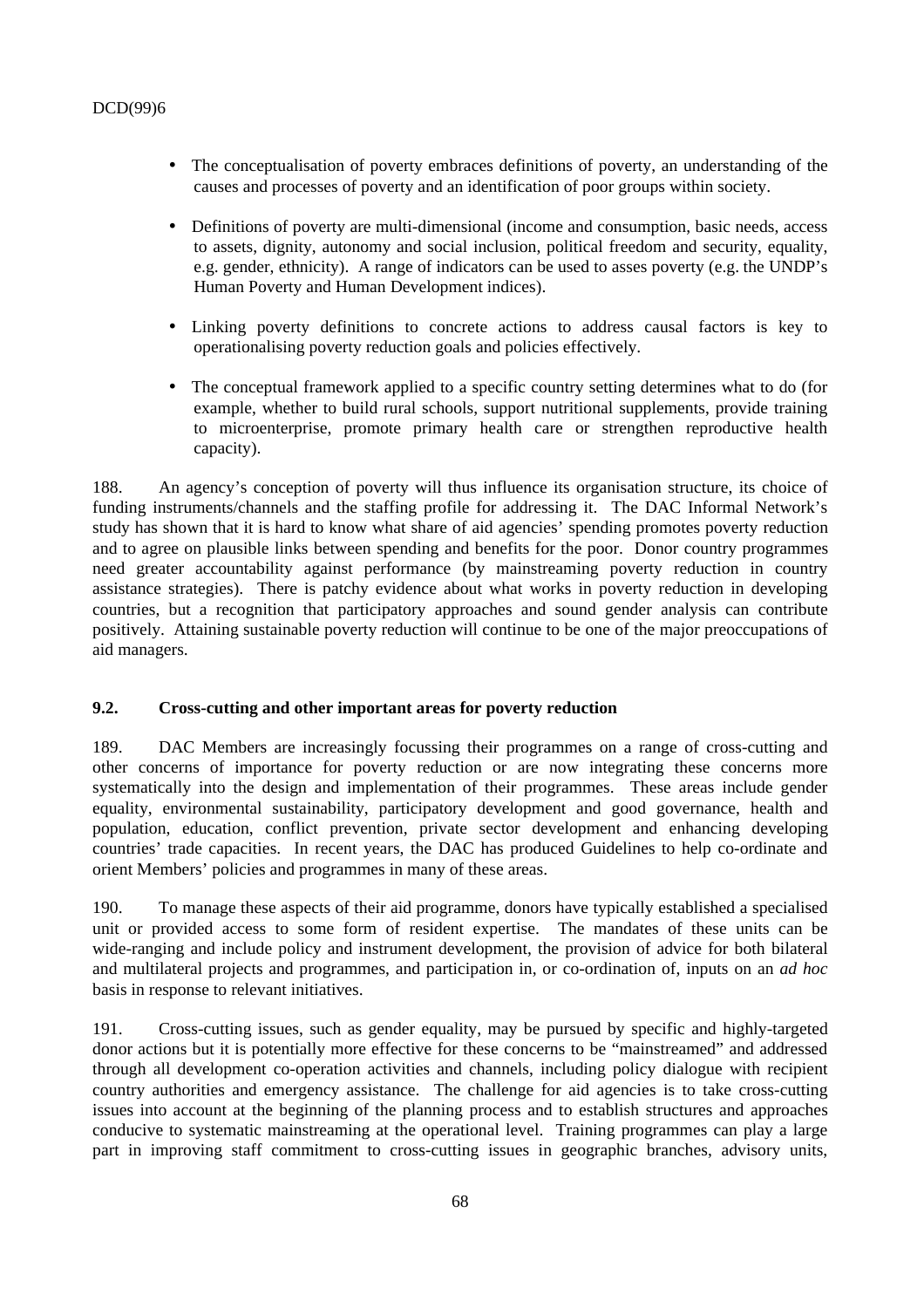management and the field. Donors also need to ensure that NGOs and other external service providers and implementing organisations are aware of and take full account of these cross-cutting issues in their work as part of the aid programme. Awareness of and sensitivity for cross-cutting issues should be included in the terms of reference for external service providers.

192. Another method used by many DAC Members is to use dedicated funding mechanisms to provide targeted support for particular initiatives, urgent actions or exemplary projects in areas related to poverty reduction. Examples of such dedicated funds are:

- the Canadian Peacebuilding Fund, a rapid-response mechanism to support urgent peace initiatives;
- the French Fund for the Global Environment, whose eligibility criteria are modelled on those of the Global Environment Facility (GEF) and which is targeted at exemplary projects;
- New Zealand's Commonwealth Good Governance Programme, which was launched after the 1995 Auckland Commonwealth Heads of Government Meeting and aims to promote political accountability, reliable and equitable legal frameworks, bureaucratic transparency, and effective and efficient public sector management; and
- a special allocation in the Norwegian aid budget which must primarily be used to integrate women's and gender-equality perspectives with ordinary development co-operation.

## *9.2.1. Gender equality*

-

193. Full development cannot be achieved unless women, and the resources they represent, are integrated into the development process. Investment in gender equality and the full involvement of women in all aspects of society is vital for improving the economic, social and political conditions necessary for sustained poverty reduction. It is also important for enhancing the effectiveness of aid.

194. Members of the DAC have long recognised that the overall objective of sustainable development is only attainable when the needs of both women and men are fully recognised in the planning and implementation of projects and programmes. This point was acknowledged in the DAC's 1983 *Guiding Principles to Aid Agencies for Supporting the Role of Women in Development*, which were subsequently revised in 1989 and re-released as the *Guiding Principles for Women in Development.26* These Principles served as a useful instrument for advancing gender issues in DAC Members' aid programmes.

195. However, recognising that the adoption of gender equality as a strategic objective for sustainable, people-centred development implied a more comprehensive approach, the DAC endorsed a new policy statement in 1995 entitled *Gender Equality: Moving Towards Sustainable, People-Centred Development.*<sup>27</sup> To provide Members with directions to help them implement this statement, the DAC approved in 1998 *Guidelines for Gender Equality and Women's Empowerment in Development Co-operation*28 (see Box 7) to replace the 1989 *Guiding Principles for Women in Development*. In the

<sup>26.</sup> The 1989 *Guiding Principles for Women in Development* are included in *Development Assistance Manual: DAC Principles for Effective Aid*.

<sup>27.</sup> *Gender Equality: Moving Towards Sustainable, People-Centred Development* was endorsed by the DAC, meeting at the level of Development Co-operation Ministers and Heads of Aid Agencies, in May 1995. It is available on the Internet at: *http://www.oecd.org/dac/htm/gender.htm*

<sup>28.</sup> Available on the Internet at: *http://www.oecd.org/dac/htm/pubs/p-gender.htm*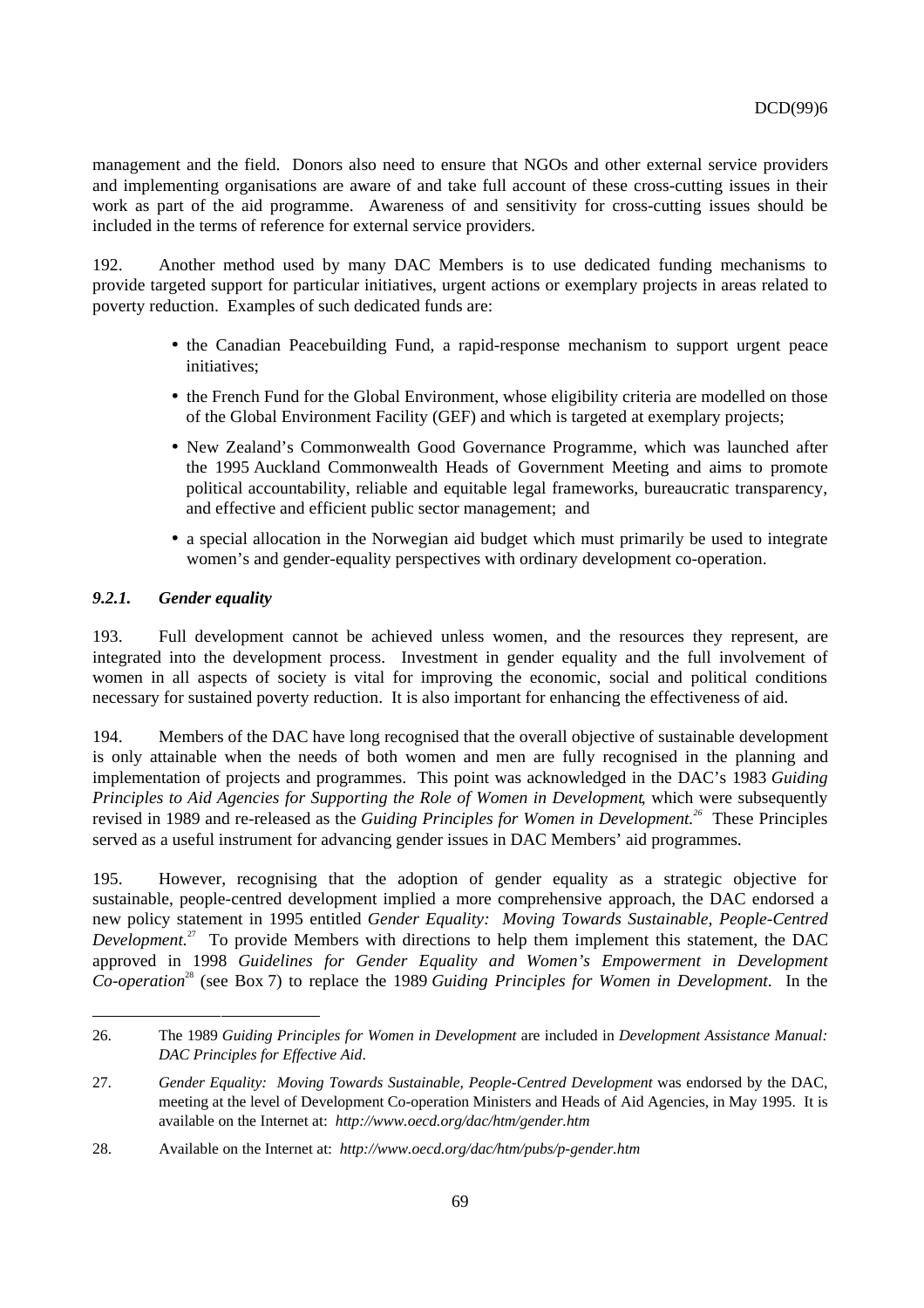-

course of preparing these Guidelines, the authors developed a valuable collection of resource materials which they compiled into a separate publication, the *DAC Source Book on Concepts and Approaches Linked to Gender Equality.*<sup>29</sup>

## Box 7. **DAC Guidelines for Gender Equality and Women's Empowerment in Development Co-operation**

The DAC's *Guidelines for Gender Equality and Women's Empowerment in Development Co-operation* are designed to inform approaches for official development co-operation with developing and transition countries. They build on achievements and experience to date and reflect changes in both the priorities and mechanisms of development co-operation. Major new emphases include:

- a shift in emphasis from women as a target group to *gender equality as a development objective*;
- an emphasis on *mainstreaming* gender-equality issues into policy formulation, planning and evaluation, and decision-making procedures;
- the establishment of effective partnerships with local authorities, civil societies and external partners to secure *locally-owned* strategies in this field; and
- an emphasis on the *supportive role of DAC Members* in advocating the implementation of international agreements.

The Guidelines explore two primary areas: methods of development co-operation and internal equality strategies. They discuss a selected number of development approaches and illustrate how gender-equality concerns can be mainstreamed. They illustrate the relevance of gender equality across different programming options and reinforce the argument that gender equality is relevant not only in projects, but in **all** co-operation activities and channels including policy dialogue, reinforcing institutions and emergency assistance.

The Guidelines are based on a partnership approach that emphasizes leadership by partner governments and local actors. One of the responsibilities of DAC Members in development partnerships is to ensure that there is sufficient capacity on gender equality and women's empowerment. The Guidelines highlight four major areas for donors' attention:

- **leadership and accountability --** strong, consistent leadership is critical to effective policy implementation;
- **staff competence and specialist support --** recognition of the varied skills required to work with a mainstreaming strategy including generalist skills and specialist units;
- **institutional procedures and methodologies --** gender analysis is most effective when it is an integrated aspect of policy, planning, monitoring and evaluation processes, rather than a separate activity;
- **monitoring: goals, indicators and impacts --** goals, measurable targets and strategies are essential for DAC Members, at both the overall institutional level and within all specific projects and programmes.

<sup>29.</sup> Available on the Internet at: *http://www.oecd.org/dac/htm/pubs/p-gendsr.htm*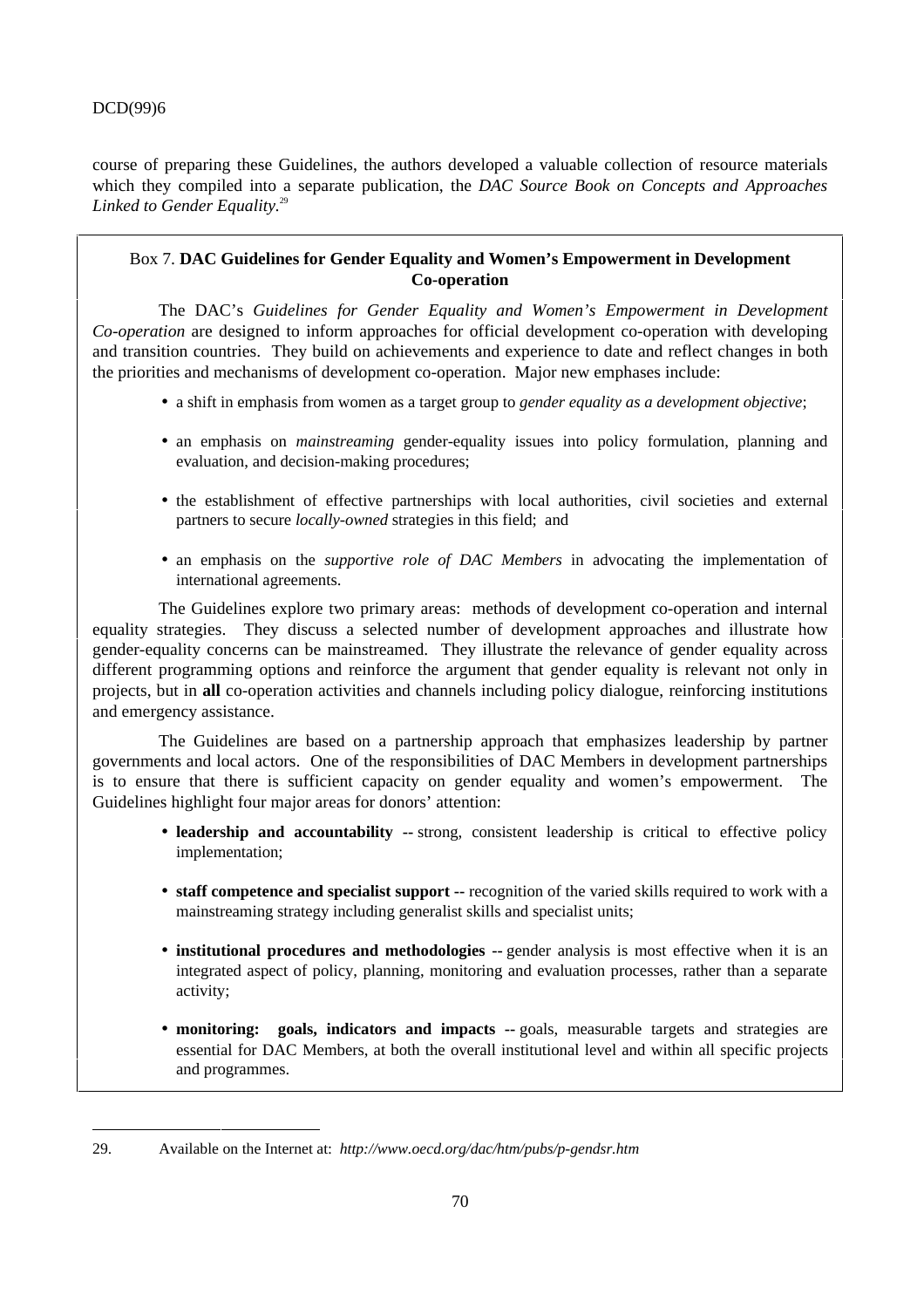# *9.2.2. Environmental sustainability*

196. The linkages between poverty reduction and environmental sustainability take a variety of forms as many types of environmental degradation -- such as water and air pollution, soil erosion and declines in soil fertility -- affect the poor disproportionately. The capacity of a society to manage its resources in a sustainable way and reconcile the needs of different users in an equitable and peaceful manner is a critical factor in the success of strategies to reduce poverty.

197. Poverty is also a major cause of environmental degradation in developing countries as poor people may have no option but to over-use available environmental resources. The imperative of protecting the environmental resource base for the benefit of today's and future generations is thus, in itself, a compelling reason for economic and social development aimed at poverty reduction. Without major action, irreparable damage could be done to the resource base and natural environment in many developing countries.

198. Donor agencies require staff and technical expertise to establish policies and to design and screen projects and programmes for environmental soundness.

199. The DAC has identified contributing to environmentally-sound and sustainable development as a central task for development co-operation in the 1990s. As it is essential that the environment becomes a concern that is fully integrated and taken into account in the aid and development planning process, DAC Members established in 1992 a set of *Good Practices for Environmental Impact Assessment of Development Projects* (see Box 8<sup>30</sup>). These Good Practices were the first in a series the DAC has now produced of *Guidelines on Environment and Aid,* designed to help policy-makers as well as practitioners in donor agencies and developing countries devise strategies to address serious environmental concerns. This series also aims at assisting DAC Members to improve and co-ordinate policies which will integrate development and environment imperatives.

200. As regards the environmental assessment of development projects, DAC Members agree there is a need to avoid duplication of effort, to reduce procedural incompatibilities, to develop more efficient and effective procedures and to share knowledge, information and data. The DAC consequently set up a task force to address these issues. The results and recommendations of the task force's work are published in a report entitled *Coherence in Environmental Assessment: Practical Guidance on Environmental Assessment for Development Co-operation Projects.31* The report contains framework terms of reference which outline the main components to be covered in environmental assessments, comprehensive guidelines of the main procedural requirements for sound environmental impact assessments and a summary of the policies and procedures of 19 DAC Members which allow a comparison of the procedural requirements of different Members and highlight some of the main differences across different donor agencies.

-

<sup>30.</sup> Box 8 presents the main elements of the *Good Practices for Environmental Impact Assessment of Development Projects*. The full set of these and other Guidelines in the series *Guidelines on Environment and Aid* are available on the Internet at: *http://www.oecd.org/dac/htm/pubs/p-envg.htm*

<sup>31 .</sup> Available on the Internet at: *http://www.oecd.org/dac/htm/pubs/p-coh2.htm*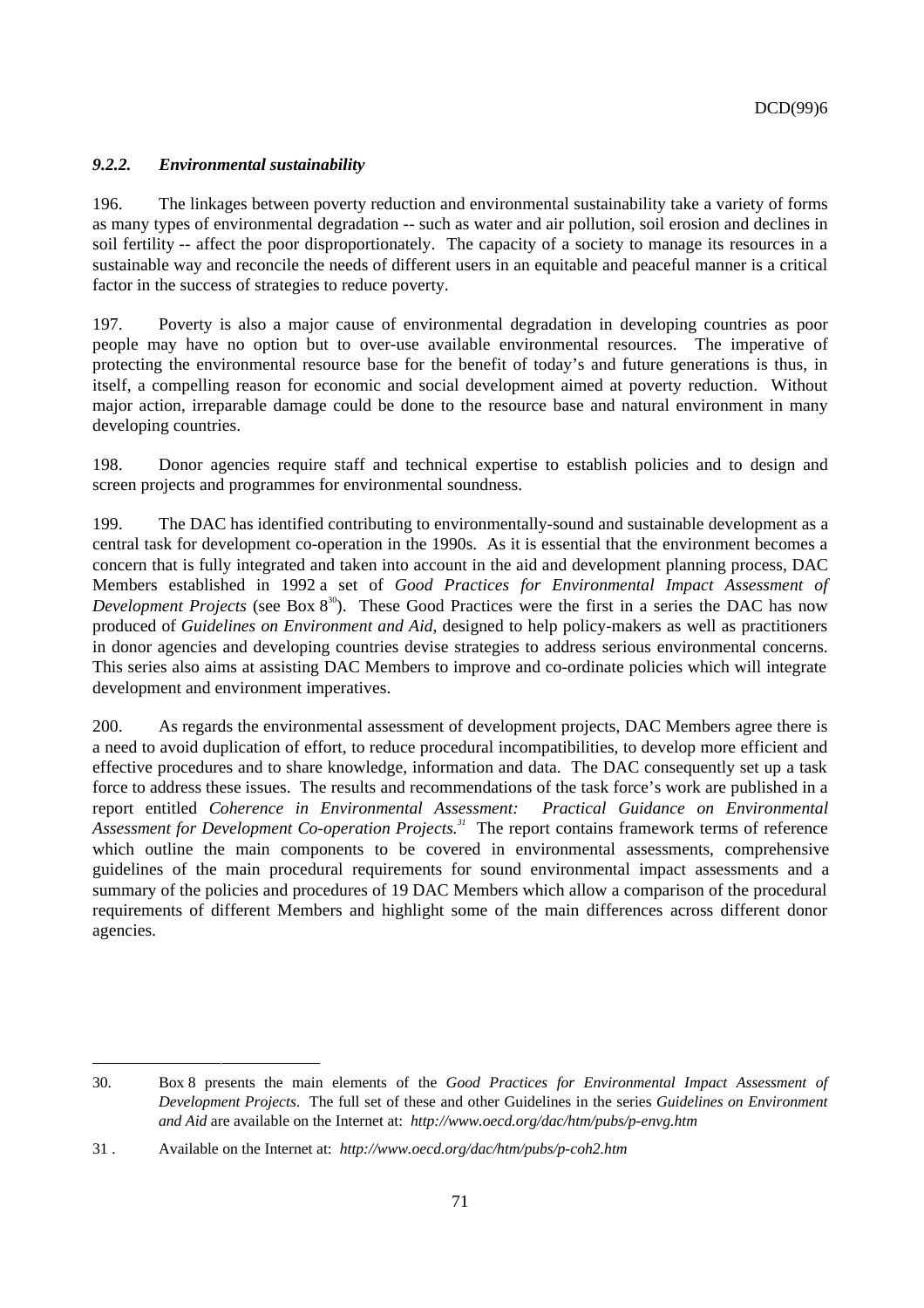-

## Box 8. **Good Practices for Environmental Impact Assessment (EIA) of Development Projects**

It is essential that environment becomes a concern that is fully integrated in the aid and planning process. The following main elements have been identified:

- Environmental aspects must be fully integrated in project selection, design and implementation and the administrative responsibilities for the environmental aspects of assisted projects should be clearly determined.
- The EIA must be conducted, together with screening and scoping, at least for the projects identified by the 1985 OECD Council Recommendation<sup>32</sup>.
- The EIA should address all the expected effects on human health, the natural environment and property as well as social effects, particularly gender specific and special group needs, resettlement and impacts on indigenous people resulting from environmental changes.
- The EIA should consider alternative project designs (including the "non-action" alternative) as well as required mitigation and monitoring measures.
- In conducting EIA of projects, donors should use the standards that will achieve the minimum level of "acceptable", non-mitigable negative effects and maximise the positive effects.
- The utility and relevance of the EIA depend critically on the availability of Country Environmental Surveys and Strategies (on which the DAC has established a companion set of "good practices").
- Active arrangements including access to information should be made wherever possible to obtain the views of the affected indigenous population on projects which could have significant environmental effects.
- The EIA should enable a clear statement of significant beneficial and adverse environmental and related social effects and risks of the project to be made.
- Off-site effects, including transboundary, delayed and cumulative effects, should be assessed.
- The governments of developing countries bear the ultimate responsibility for the state of the environment in their respective countries and for the design of the development projects. However, when transboundary and international issues affect the environment situation in developing countries, the governments causing these problems should bear the responsibility for solving these environmental problems in the respective developing countries.

# *9.2.3. Participatory development and good governance*

201. It is now generally recognised that there is a vital connection between open, democratic and accountable systems of governance and the respect for human rights on the one hand, and the ability to achieve sustained economic and social development on the other. This connection is so fundamental that participatory development and good governance must be central concerns in the allocation and design of development assistance. The DAC first acknowledged the existence of this vital connection in 1989 and DAC Members have committed themselves in the development partnerships strategy to support work towards more accountable, transparent and participatory societies in developing countries.

<sup>32.</sup> The 1985 OECD Council Recommendation on Environmental Assessment of Development Assistance Projects and Programmes states that "development assistance projects and programmes which, because of their nature, size and/or location, could significantly affect the environment, should be assessed at as early a stage as possible and to an appropriate degree from an environmental standpoint".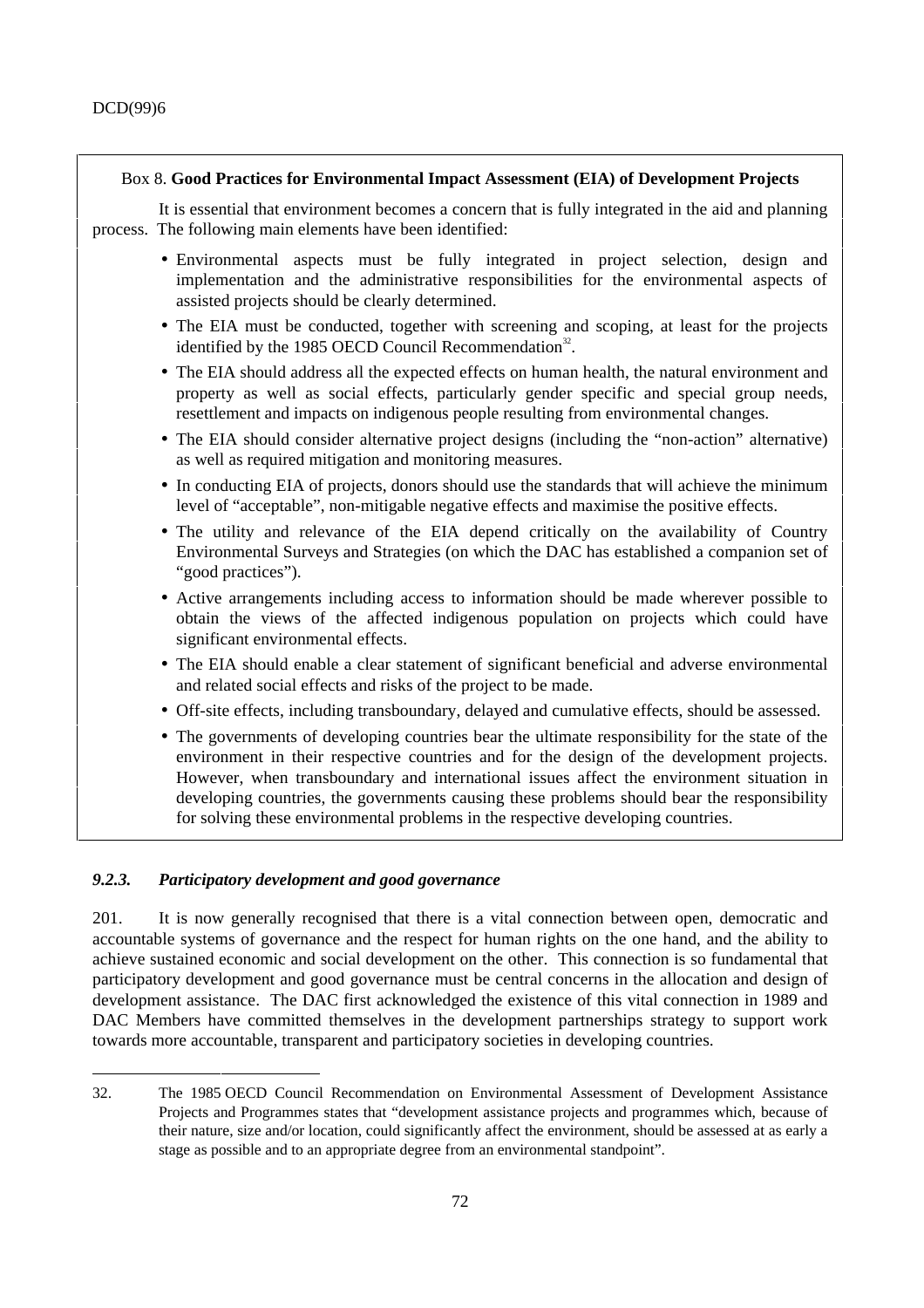202. The donor community can contribute in many ways to encouraging participatory development and improving governance in developing and transition countries, including through their actions to support democracy and protect human rights.

203. Participatory development can be encouraged, in the short-term, through the design and implementation of aid programmes and projects and, in the long-term, by working towards "education for all" and the emergence of a vigorous civil society.

204. Efforts to improve governance -- in particular supporting the rule of law, improving public sector management, controlling corruption and reducing excessive military expenditure -- are among the most sensitive, complex and difficult areas of development and need to develop from strong domestic roots and sustained internal momentum in order to take hold. Effective support for locally-owned processes requires sophisticated analytical and process-facilitation skills from personnel in aid agencies, especially field personnel.

205. Members of the DAC approved in 1993 a set of *Orientations on Participatory Development and Good Governance* (see Box 9<sup>33</sup>), reflecting their common thinking on "principles and approaches" and "areas for action" in pursuit of these shared objectives, particularly through development co-operation efforts. These Orientations took account of current "best practice" in assistance and in so doing offered some agreed interim guidance for all concerned with assistance and with policy dialogues to advance these goals.

206. In 1993, the DAC also established an Ad Hoc Working Group on Participatory Development and Good Governance, which prepared a two-part final report<sup>34</sup> on completion of its three-year mandate. Part I of the final report sets out the main results of this Group's work and includes an agreed policy note on in-country co-ordination and a related guidance note on possible first steps for donors. Part II contains summaries, as prepared by the OECD Secretariat, of the discussions on the main themes taken up in several thematic workshops organised jointly with the Development Centre of the OECD. Over the same period and in parallel, the DAC Expert Group on Aid Evaluation formed a Steering Committee which organised surveys of evaluation results and lessons learnt in a number of relevant areas: legal systems, public sector management, decentralisation, human rights and participation. This work has now been published in *Evaluation of Programmes Promoting Participatory Development and Good Governance: Synthesis Report.*<sup>35</sup>

-

<sup>33.</sup> Box 9 presents the major elements of the *Orientations on Participatory Development and Good Governance* which were adopted by the DAC, meeting at the level of Development Co-operation Ministers and Heads of Aid Agencies, in November 1993.

<sup>34.</sup> Available on the Internet at: *http://www.oecd.org/dac/htm/pubs/p-pdgg.htm*

<sup>35.</sup> Available on the Internet at: *http://www.oecd.org/dac/htm/pubs/p-pdggev.htm*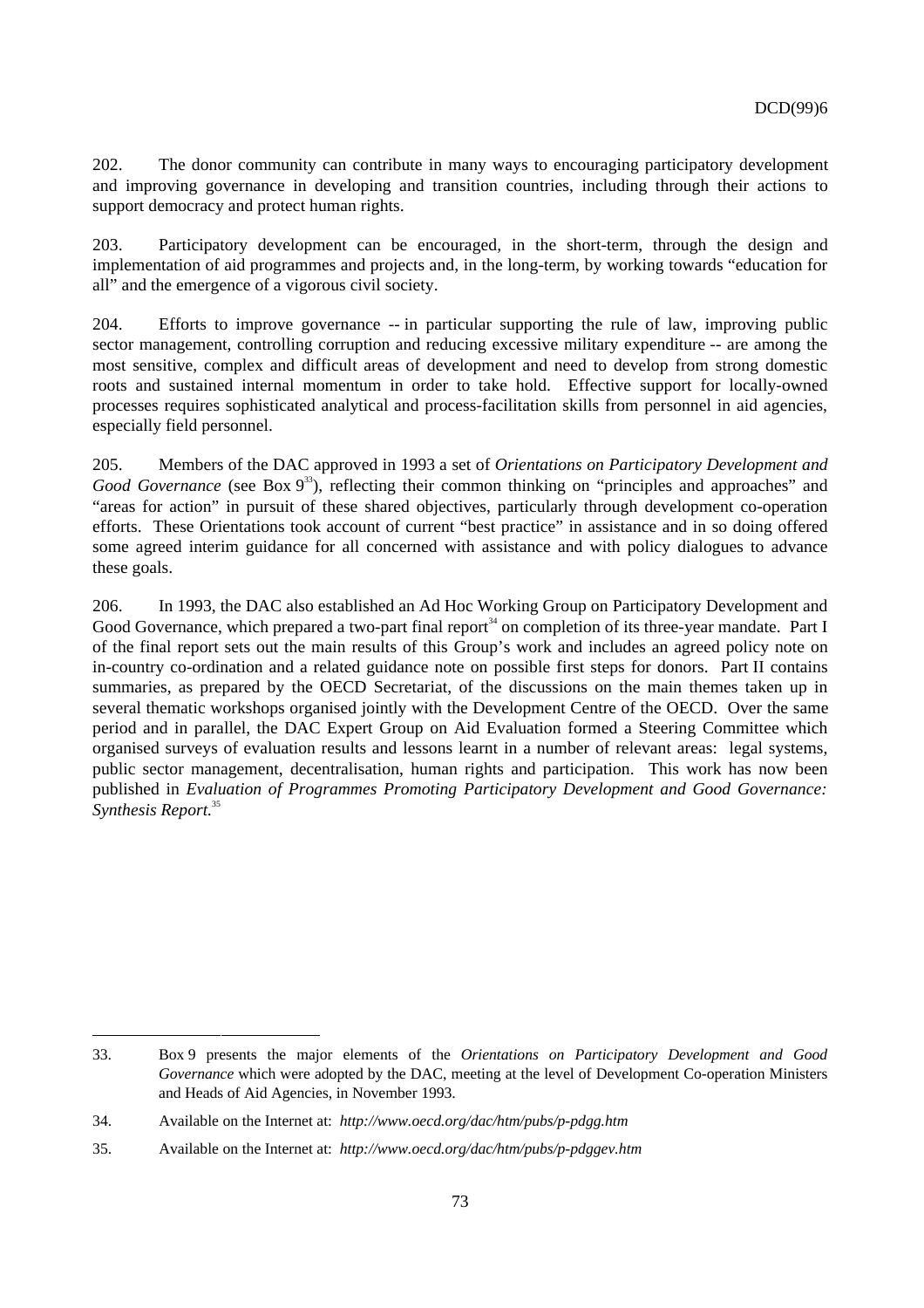#### Box 9. **DAC Orientations on Participatory Development and Good Governance**

DAC Members have identified a large range of avenues for working with developing country partners in the areas of participatory development and good governance, on the basis of a common commitment to broadly-based economic development and building upon the realisation of the potential inherent in all human beings.

#### **Participatory Development**

- Foster participatory development by helping developing countries improve their human resources through programmes which provide affordable, effective, and sustainable education and training services for all people.
- Support institutions and mechanisms which facilitate the empowerment of all people, including low-income populations and women, to enable them to become agents of their own development and contribute to the emergence of strong civil societies.
- Provide support for decentralisation programmes, and enhance people participation at local levels, through the support of grass-roots organisations and groups.
- Sensitise recipient decision makers and aid agency staff to facilitate the adoption of participatory approaches and responsive government.
- Involve all project stake-holders in project design, implementation, monitoring, and evaluation.

#### **Democratisation**

- DAC Members will assist democratisation, which they see as a broad, on-going process requiring a comprehensive understanding of each country's specific socio-economic and cultural context. Support will include:
	- ⇒ helping build and strengthen pluralistic civil societies and independent professional media;
	- $\Rightarrow$  helping improve the functioning of representative political institutions and supporting electoral processes in their various stages; and
	- ⇒ helping to secure the rights of women to education, land tenure and family planning services, and strengthening their decision-making in civil society and the political process.

#### **Good Governance**

#### *The Rule of Law*

• Help strengthen the rule of law by providing assistance to improve and reinforce the legal, judicial, and law enforcement systems, and ensure their effective application in all parts of the country and at all levels of society.

#### *Public Sector Management*

- Strengthen public sector management and transparency/accountability *inter alia* by helping to:
	- $\Rightarrow$  improve accounting practices;
	- ⇒ improve budgeting and public expenditure management; and
	- ⇒ reform civil services.

#### *Corruption*

• Help control corruption through supporting anti-corruption strategies to reduce the opportunities for corrupt practices and encourage and facilitate the exposure of corrupt practices, including by the media.

#### *Military Expenditure*

• Encouraging the reduction of excessive military expenditures by helping to ensure transparency and proper control in military budgeting, to develop effective and efficient security strategies and to implement reductions in the size of military forces.

#### **Human Rights**

- Encourage and support the promotion and defence of human rights and adherence by developing countries to internationally agreed principles and standards and to the Vienna Declaration.
- Strengthen education on human rights, support human rights groups in developing countries and the development of free media.

#### **Coherence**

• DAC Members will seek to improve policy coherence within their governments in relevant areas since such coherence is essential for the effectiveness and credibility of a donor country's stance on participatory development and good governance.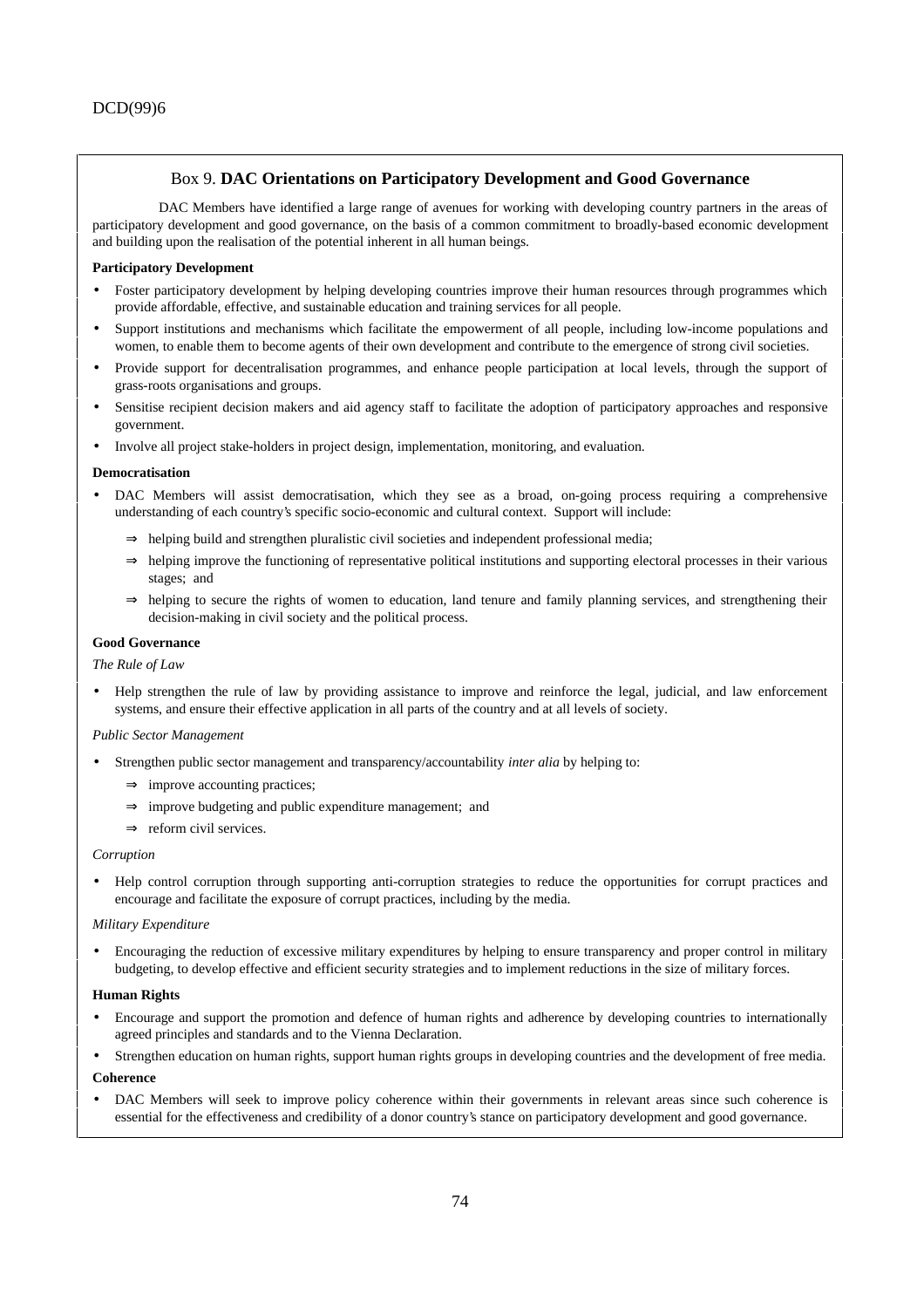# *9.2.4. Conflict, peace and development*

207. Humanitarian aid is not enough in countries in conflict, efforts are also needed to address the causes of those conflicts. Many of the underlying causes of violent conflict can be traced to the failings of economic and political governance, particularly during periods or rapid socio-economic change. Helping strengthen the capacity of a society to manage conflict without violence must consequently be seen as a foundation for sustainable development and an important element of poverty reduction strategies.

208. Development assistance will have the most impact in conflict prevention when it is designed and timed to address the root causes of violent conflicts, as well as the precipitating factors, in ways that are relevant to local circumstances. These may include the imbalance of opportunities within societies, the lack of effective and legitimate government, or the absence of mechanisms for the peaceful conciliation of differing interests within society at the local, national and regional levels.

209. Members of the DAC have focused on the growing demands, and opportunities, for development co-operation to contribute more pro-actively to conflict prevention and post-conflict rehabilitation and reconstruction and in 1995 adopted *Guidelines on Conflict, Peace and Development Co-operation* (see Box 10<sup>36</sup>). These Guidelines represented the DAC's collective view and commitment on basic changes in the ways in which the international community responds to the need for conflict prevention and peacebuilding.

# *9.2.5. Private sector development*

-

210. Enterprise-based economic growth is essential for decisive reductions in poverty over time. Private sector development promotes efficient economic growth and development and is a source of wealth, dynamism, competitiveness and knowledge. Beyond its economic merits, however, lie compelling social and political attributes that enhance the contribution private sector development can make more generally to sustainable development. Most importantly from a poverty reduction perspective, the jobs and income created by private enterprises can be an important means of helping people lift themselves out of poverty and can lead to a more equitable diffusion of the benefits of economic growth to more people.

211. The DAC sees a clear need for a vigorous private sector in developing countries which takes primary responsibility for the production of goods and services. To foster more coherent and effective international co-operation to help developing countries enjoy the benefits of more open and dynamic market-based economies, the DAC approved in 1994 a set of *Orientations for Development Co-operation in Support of Private Sector Development* (see Box 11*<sup>37</sup>*).

<sup>36.</sup> Box 10 presents suggested key conflict-prevention actions for donors to take as described in the *Guidelines on Conflict, Peace and Development Co-operation*. These Guidelines were adopted by the DAC, meeting at the level of Development Co-operation Ministers and Heads of Aid Agencies, on 5-6 May 1997 and are available on the Internet at: *http://www.oecd.org/dac/htm/pubs/p-cpdc.htm*

<sup>37.</sup> Box 11 presents a donor checklist of operational approaches to policies and programmes from the DAC *Orientations for Development Co-operation in Support of Private Sector Development*. These Orientations were approved by the DAC, meeting at the level of Senior Officials, in June 1994 and are available on the Internet at: *http://www.oecd.org/dac/htm/pubs/p-dcgsps.htm*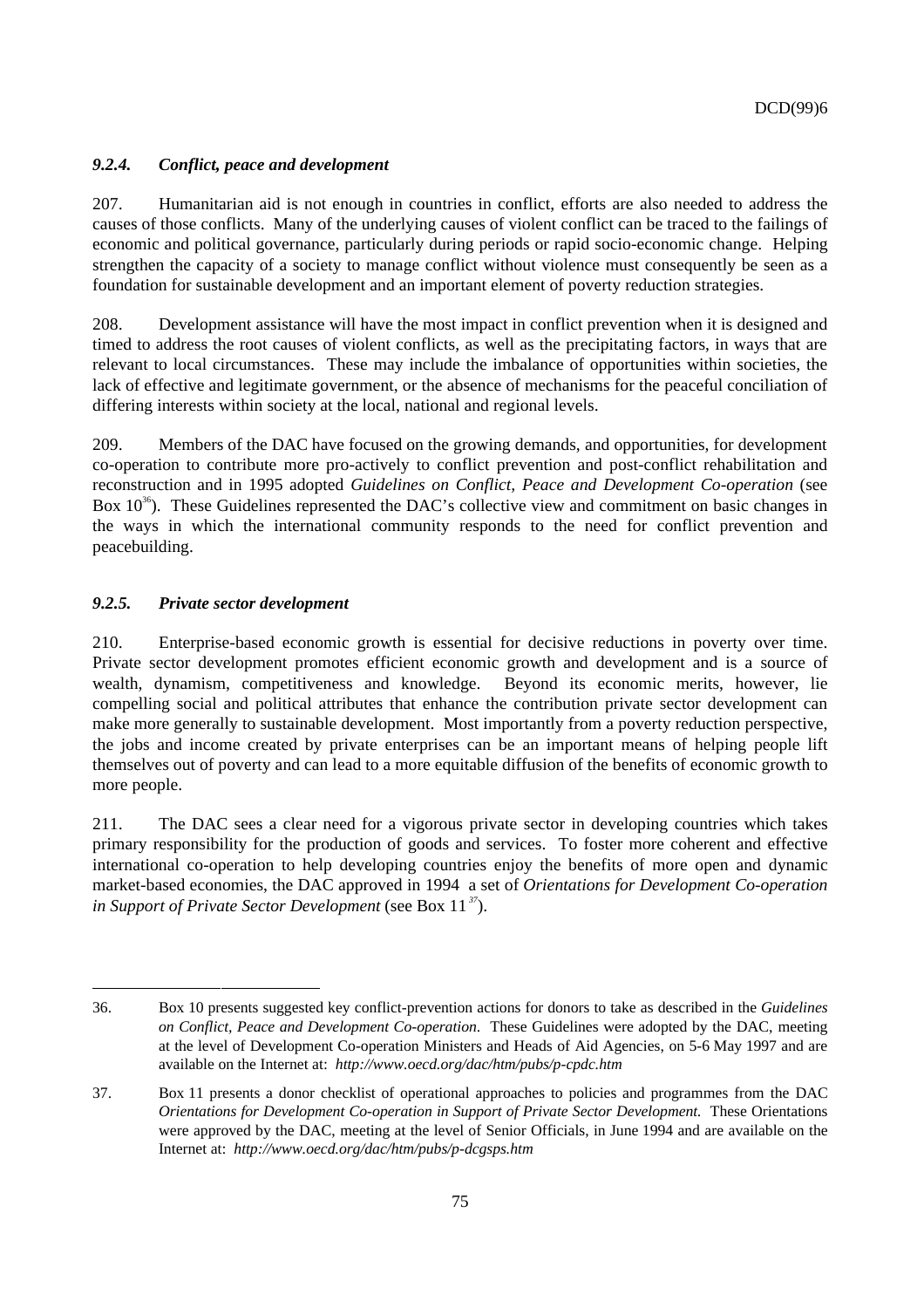## Box 10. **DAC Guidelines on Conflict, Peace and Development Co-operation**

#### **Key actions needed**

The DAC *Guidelines on Conflict, Peace and Development* represent Members' collective view and commitment on basic changes in the ways in which the international community responds to the need for conflict prevention and peacebuilding. Drawing upon the many detailed points addressed in these Guidelines, DAC Members would emphasize the following ways in which development co-operation can better respond in the future:

- Recognise structural stability as a foundation for sustainable development and help advance public understanding of peacebuilding and conflict prevention objectives and strategies as explicit parts of co-operation programmes.
- Strengthen our agencies' means to analyse risks and causes of violent conflicts in partner countries at an early stage, and to identify opportunities for aid efforts to help address these root causes. The overriding objective of this work is to enhance the capacities of partner-countries themselves -- civil society and government at all levels -- for peacebuilding and conflict prevention.
- Work with colleagues within our governments to ensure that all our policies -- including in the areas of security, political and economic relations, human rights, environment and development co-operation -are coherent in fostering structural stability and the prevention of violent conflict. This includes support for the provisions of cease-fire agreements, UN arms embargoes, and work to help prevent illegal arms supplies from fuelling conflicts. Harmonized and responsible behaviour with respect to the supply of military goods, especially the supply of small arms, is critical in these situations. Our dialogues with partner countries should promote similar coherence on their part.
- Strive for greater coherence and transparency in conflict prevention initiatives and responses to conflict and complex emergencies by the international community. This involves early warning that is more closely linked to decision-making and better organised and co-ordinated among the various multilateral, regional, bilateral and non-governmental actors. Wherever possible, a shared analysis should lead to agreed strategic frameworks for action and to agreed responsibilities for leadership in co-ordination, taking into account the local, national, regional and international context.
- Encourage and support initiatives by countries from regions or sub-regions where conflicts or tensions are emerging. This should aim to help them to better contribute to conflict prevention and resolution, building on the critical mediation and facilitation roles which they may be in a position to play.
- Seek to reduce institutional, budgetary and functional barriers between relief assistance, rehabilitation and development co-operation planning, that can produce contradictions, gaps and obstacles to well co-ordinated assistance. Reform of the economic and social sectors of the United Nations system -- working with the political, military and humanitarian arms and the international financial institutions - must in future strengthen the synergies in the total international response.
- Work in the appropriate fora for internationally agreed and adhered to performance standards and principles for humanitarian and rehabilitation activities that govern the operating methods of implementing agencies (inter-governmental, governmental and non-governmental).
- Act on the need for responsive procedures for resource mobilisation and delivery in crisis situations while maintaining essential accountability. This includes building capacity for crisis management and crisis resolution as well as ensuring that assistance does not contribute to prolonging the conflict.
- Encourage efforts to promote open and participatory dialogue and strengthened capacity to meet security needs at reduced levels of military expenditures, including through strengthened capacity for the effective exercise of civil authority over military forces.
- Monitor and evaluate performance in the areas of assistance for peacebuilding and conflict prevention, and continue our work, including through the DAC, to refine and amplify best practices in these fields of vital importance for sustainable development.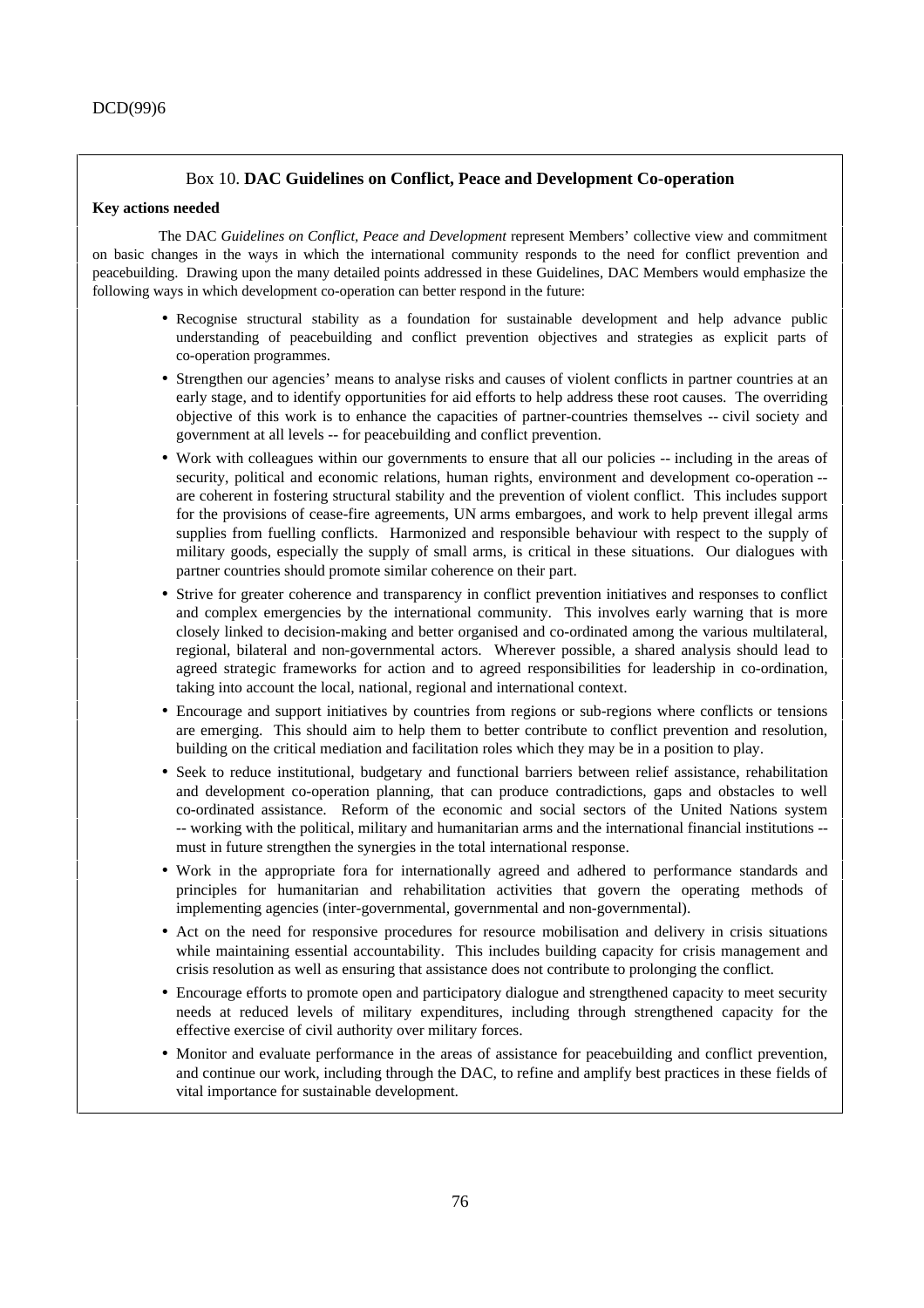#### Box 11. **DAC Orientations for Development Co-operation in Support of Private Sector Development**

The magnitude of the task of promoting private enterprise in the developing world calls for pro-active and co-ordinated donor efforts operating on a variety of fronts and at all stages of the aid cycle from preparation to evaluation, including feedback. Together, these factors call for new ways of designing development assistance programmes, delivering resources and organising donor agencies in order to carry out this work.

The following fundamental orientations guiding overall donor approaches to private sector development are distilled from the collective experience of the donor community. Donors agree:

- to promote *agency-wide awareness* of how private sector development can be incorporated across the full range of aid agency activities;
- to structure assistance efforts in ways that will *build up indigenous systems* that support entrepreneurs and facilitate resource flows throughout the economy;
- to base country-level private sector development strategies on an *accurate and timely diagnostic survey* **--** carried out either singly or jointly with other donors -- of private sector constraints and needs;
- to identify key gaps or bottlenecks where donor interventions can have *catalytic impact***,** setting in train similar forces spontaneously generated *in situ*;
- while recognising the innovative function of pilot projects, to nevertheless focus increasingly on ways to *scale up* assistance efforts from a local to a national level by drawing on existing institutional networks and financial systems;
- to channel assistance where feasible through self-help groups and, in that respect, *help individuals organise themselves* into groups through which they can collaborate with one another for mutual benefit, solicit public assistance, and influence public policies;
- to rely on local financial systems for intermediating financial resources to enterprises where they are solvent and viable; to strengthen weaker local financial systems so that ultimately they can intermediate donor resources efficiently; to *structure credit operations such that interest rates to end-users are positive in real terms and provide for cost recovery by efficient financial intermediaries*;and to focus on extending effective systems for delivering credit to groups underserved by existing markets;
- to *bear in mind that much can be done with limited capital* if funds are leveraged (i.e. revolving funds, guarantees) and are targeted at measures or initiatives that *address the causes of market failure*;
- to *ensure that direct lending to individual enterprises does not compromise the objective of developing indigenous domestic financial intermediation systems*;
- to foster the creation and strengthening of *business linkages and enterprise networks* **--** for companies of all sizes within and among developing countries, including on a regional basis, and between industrialised and developing countries;
- to *explore opportunities created by open trade and investment policies* to stimulate more diverse and competitive industries;
- to *provide assistance that is sustainable*, meaning assistance that will neither contribute to the degradation of the natural resource base nor result in donor dependency;
- to design and carry out assistance programmes and projects in ways that blend with *local customs, social mores and cultural dispositions*;
- to *"think global, act local"* by readying developing-country enterprises for the challenges of globalisation and by creating networks for the exchange of experience and lateral learning at the regional and global levels between institutions and authorities;
- to *avoid direct private sector development assistance where a hostile policy environment renders such assistance ineffective*;

and as regards micro-enterprise development:

- to provide resources to end-users on a *"wholesale"* (i.e. through intermediaries) not *"retail"* (i.e. directly) basis, and to adopt monitoring and control measures that maintain an acceptable balance between decentralisation and control;
- to *respond to local initiatives* and provide resources to satisfy needs as articulated by beneficiaries and in amounts that can be readily and efficiently absorbed.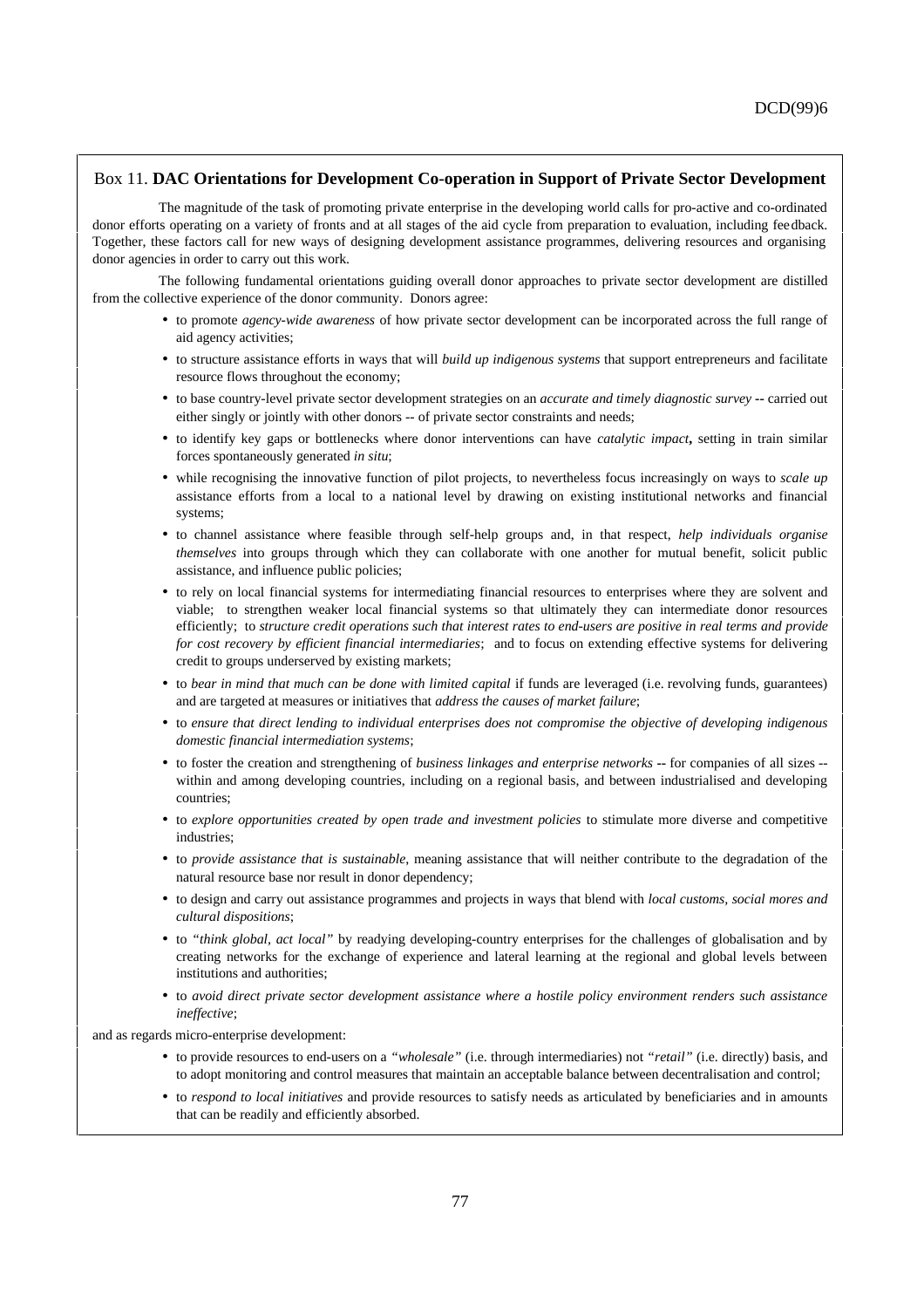-

# *9.2.6. Developing trade capacity*

212. Expanding developing countries' trade potential is an essential element of sustained poverty reduction and complements efforts to foster enterprise-based economic growth in developing countries. Development co-operation should play a vital role in helping developing countries unlock their trade potential and promote the kind of economic and political environment necessary for attracting investments, enhancing competitiveness and mobilising domestic and international resources. Aid can contribute to developing the capacity necessary in a wide range of areas which are essential for trade, such as support for private sector and infrastructure development, good governance and human resource development. These are fundamental aspects of development co-operation which can also underpin the successful integration of developing countries into the highly competitive world economy.

213. In response to a proposal made at the 1997 DAC Informal Experts Meeting on Capacity Development for Trade, the OECD produced an up-to-date and comprehensive survey<sup>38</sup> which provides a base for sharing experience, helping to identify gaps, improving aid co-ordination and enhancing responses to the trade-related needs of developing countries. The Survey is divided into two parts. Part I considers the trends in development assistance for trade development and looks to future directions, while Part II presents profiles of twenty DAC Members' trade-related activities.

<sup>38.</sup> See *Survey of DAC Members' Co-operation for Capacity Development in Trade*, available on the Internet at: *http://www.oecd.org/dac/htm/pubsfoc.htm*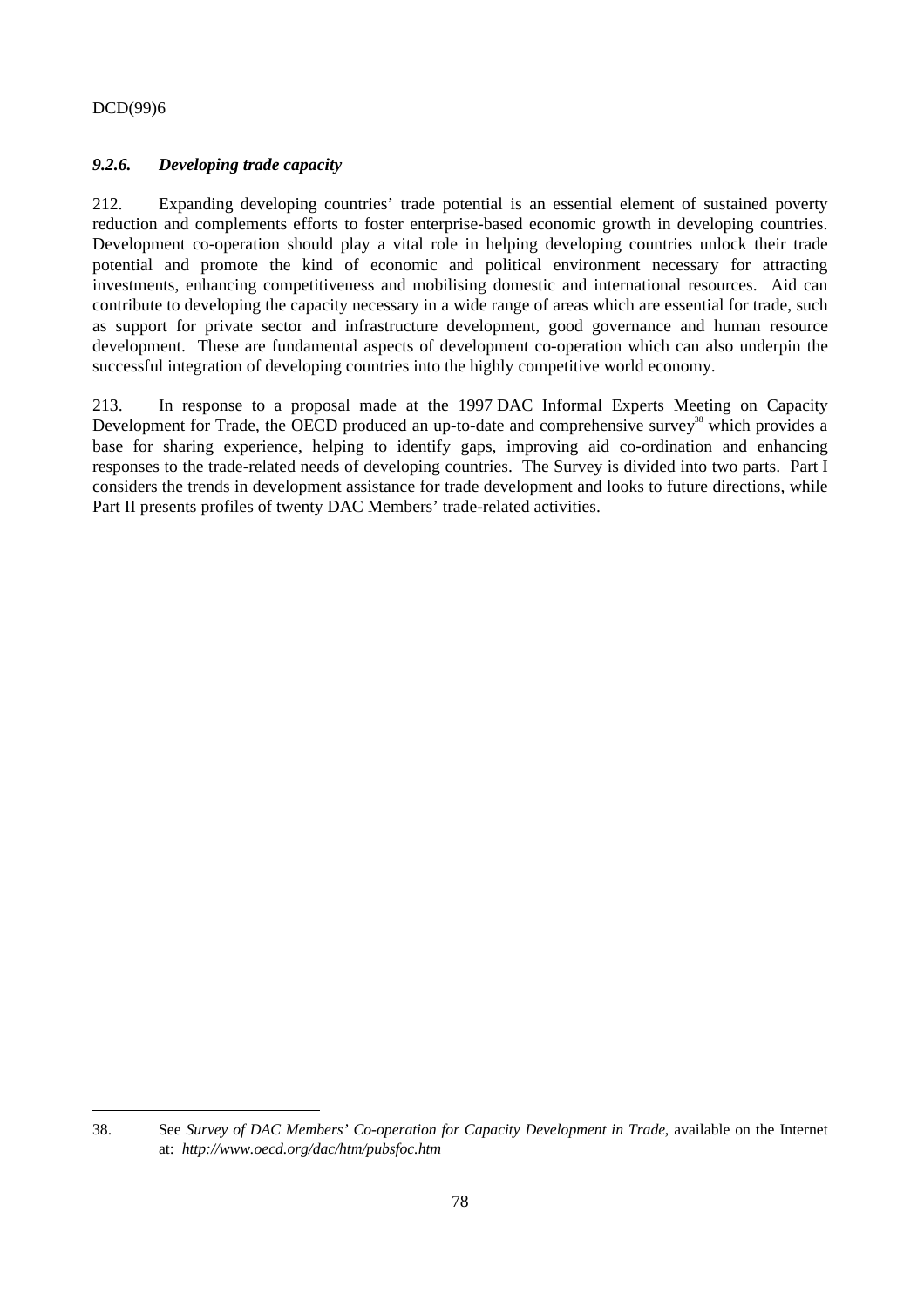# **CHAPTER 10**

# **ALLOCATION OF FUNDS -- CHOICES AND PRIORITIES**

214. One of the most difficult to understand aspects of development co-operation is how decisions are made about the distribution of aid, both the choice between bilateral and multilateral channels and the breakdown within each of those channels.

215. Contributions to multilateral agencies take the form of capital subscriptions, which governments are required to pay as part of their membership, and discretionary contributions to funds managed by multilateral institutions. The capital subscriptions component of donors' aid programmes are therefore fixed and normally requires no further decisions, as long as membership of the multilateral institution itself is not called into question. Donors have important decisions to make on how to distribute their aid among the remaining options, i.e. deciding the balance and comparative advantages of bilateral as opposed to multilateral assistance and deciding which multilateral development funds to support and to what extent. During periods when a donor's aid programme is increasing or decreasing substantially, strategic choices need to be made on how best to use available aid funds and the appropriate aid "mix".

216. Probably the strongest characteristic of aid distribution in the past has been that once a distribution pattern was established it tended to continue, as donors found it difficult to change aid patterns. However, in the aftermath of the break-up of the Soviet Bloc and the rise of consideration for human rights and democracy, donor behaviour is changing. Donors have become more likely to halt or reduce aid to governments held in disrespect than was the case previously, or in some cases for other reasons (e.g. excessive military expenditures).

## **10.1. The bilateral aid channel**

217. Aid administrations need to make several major decisions as regards their bilateral assistance: the geographic distribution, the form their aid will take and which sectors to focus on. Guidance on these choices may be contained in a donor's over-arching policy statement or aid legislation.

218. Usually, the basis for any decision on bilateral assistance, in principle, is a request from the recipient country. Upstream from this may be an extensive background about which of the nearly 190 developing and transition countries in the world a donor decides to co-operate with, based on historical connections, patterns of trade and private investment and ideas about which countries to assist (poorer countries, countries close to home, countries which make good use of aid, aid as part of a peace process, and so on). Dependent territories and former colonies have typically received substantial aid from metropolitan governments. Small recipient countries tend to receive more aid on a *per capita* basis than larger countries. Concentration by a donor on a region or cluster of priority countries is common practice.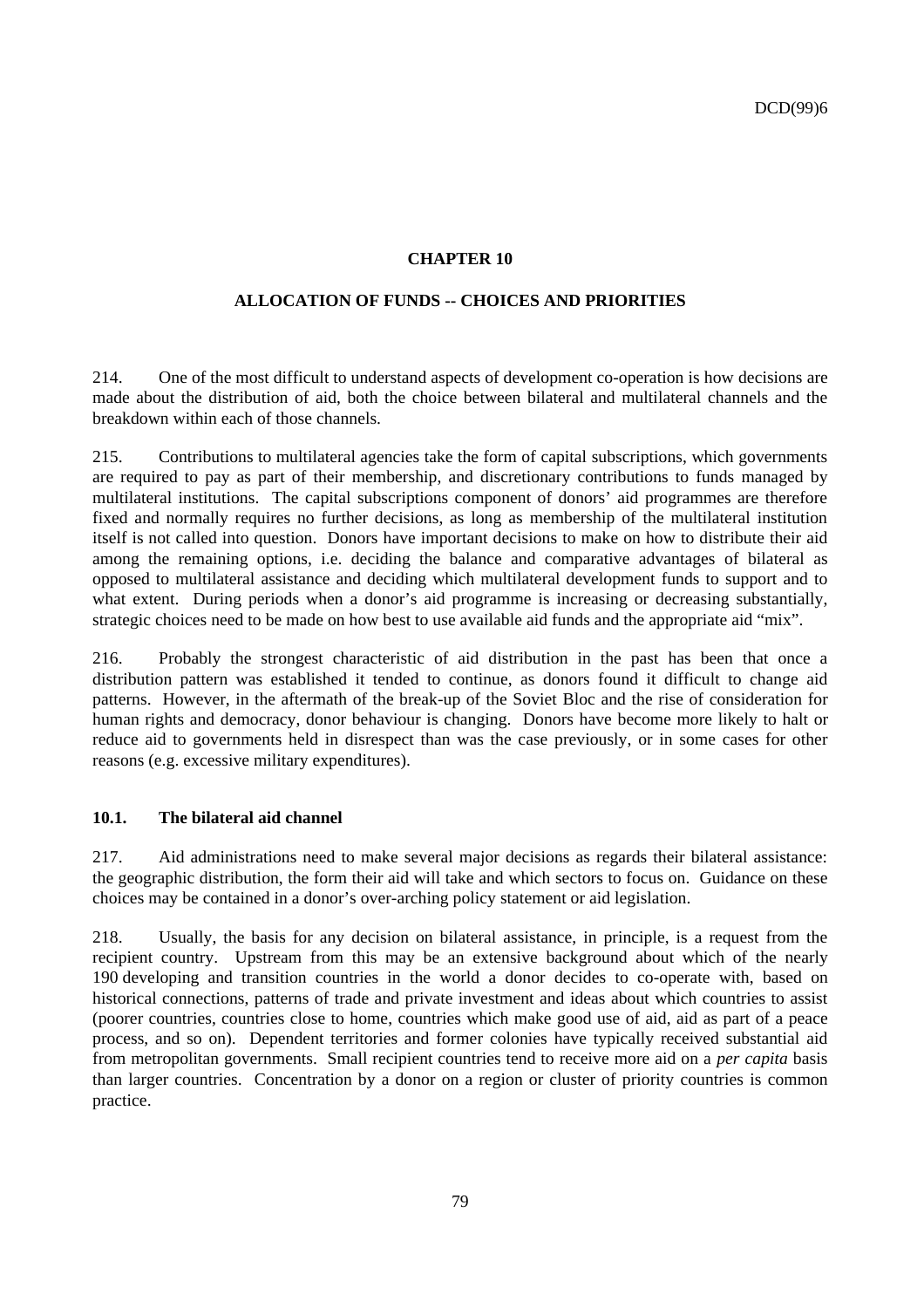1

219. Some donors have adopted policies to encourage regional co-operation. For example, the Netherlands started placing greater emphasis on regional programmes starting in 1991 while the EC has special regional programmes in many parts of the world. A chequered history of regional organisations, political problems and lack of commitment by members of some regional groupings have for some time discouraged donors from supporting regional programmes, particularly in Africa. The management of such programmes poses difficult problems due to rivalries, the difficulty of gaining consensus, problems with organising meetings and with communications, and as results are long-term.

220. The 1981 UN Conference on the Least-Developed Countries adopted a programme of action and target calling for donors to devote 0.15 per cent of their GNP to least-developed countries. This may have encouraged donors to direct more aid towards those countries and in particular to Africa, which has 33 of the 48 least-developed countries currently designated by the United Nations.

221. At the 1995 UN World Summit for Social Development in Copenhagen, governments from both developing and developed countries agreed that higher priority should be given to investment in basic social services, such as primary health care and education. Interested donors and recipients were encouraged to negotiate agreements under which 20 per cent of developing country budgets, and 20 per cent of aid flows, would be devoted to basic social services. Formal adoption by some DAC Members of the "20/20 Initiative" may have resulted in a realignment in the sectoral distribution of their aid programmes.

222. Some recent research on aid effectiveness has called for donors to exercise greater selectivity in the choice of their bilateral partners. For example, a report released by the World Bank in 1998 entitled Assessing Aid: What Works, What Doesn't and Why<sup>39</sup> found that aid had been most successful in reducing poverty in countries with sound economic management and robust government institutions. The report recommended concentrating aid where it can be most effective in reducing poverty, i.e. in low-income countries with sound economic management.

223. While such analyses identify real problems and choices in extreme cases, they have intrinsic limitations in capturing the situation in the majority of countries which fall into the intermediate area of "grey performance". These analyses rely on poor quality data of country aggregates and place undue emphasis on rates of return on investments. Also, their focus on country units is a debatable approach in some regional contexts, such as the Sahel. These studies trace problems of aid inefficiency to unsound policies and institutions, even though aid effectiveness and dependency problems are not just determined by demand side factors. Poor local ownership and sustainability are strongly related to failures in aid practices, methods and instruments, with their many supply driven priorities and fashions. Evidence is emerging as well that there may be other factors outside the control of national policy management which could have a greater long-term impact on economic growth and poverty reduction. For example, a 1998 study<sup>40</sup> found that various aspects of tropical geography, demography and public health are vitally important for economic growth, more so than economic policies and institutions.

<sup>39.</sup> Available on the Internet at: *http://www.worldbank.org/research/aid/aidtoc.htm*

<sup>40.</sup> See Brookings Papers on Economic Activity, 1998 *Geography, Demography and Economic Growth in Africa*, Bloom, D. E. and Sachs, J. D.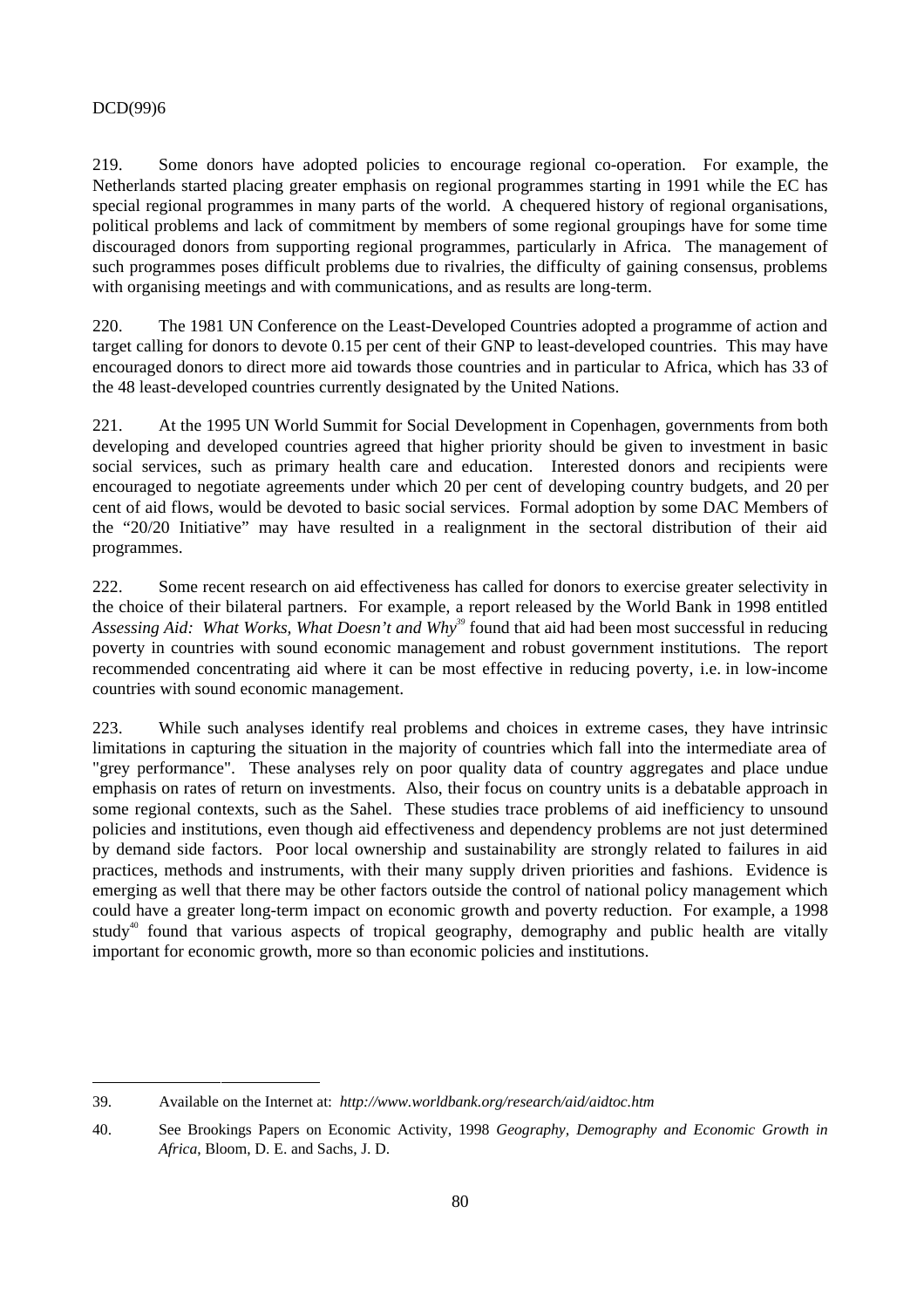## **10.2. The multilateral aid channel**

224. Donors generally find that multilateral assistance is a good means of extending the reach and scope of their bilateral assistance and that it plays an important complementary role.

225. Multilateral ODA contributions are channelled through a large number of institutions, the most important being:

- United Nations agencies, principally:
	- − the UN Development Programme;
	- − the UN Children's Fund (UNICEF);
	- − the World Food Programme (WFP); and
	- − the UN High Commissioner for Refugees (UNHCR);
- multilateral development banks, consisting of:
	- − the World Bank group, especially the International Development Association (IDA); and
	- − regional development banks, including the soft loan windows of the African Development Bank (AfDB), the Asian Development Bank (AsDB) and the Inter-American Development Bank (IDB); and
- for those DAC Members who are also Member States of the European Union, contributions to the European Development Fund (EDF).

226. Multilateral official aid contributions consist mainly of contributions to the European Bank for Reconstruction and Development (EBRD).

227. For those DAC Members who are also Member States of the European Union, their multilateral assistance also includes a share of disbursements by the EC financed from its own resources, allocated back to each Member State on a *pro rata* basis. EU Member States channel on average a total of approximately 18 per cent of their ODA through the EC.

228. For DAC purposes, aid contributions qualify for recording as multilateral assistance only if:

- they are made to an international institution whose members are governments and who conduct all or a significant part of their activities in favour of developing (or transition) countries;
- those contributions are pooled with other amounts received so that they lose their identity and become an integral part of the institution's financial assets; and
- the pooled contributions are disbursed at the institution's discretion.

Any ODA (or official aid) which fails this test for multilateral assistance is classified as bilateral, including multi-bi assistance (i.e. aid from bilateral donors which is used to provide supplementary funding for multilateral agency activities targeted on a country or region.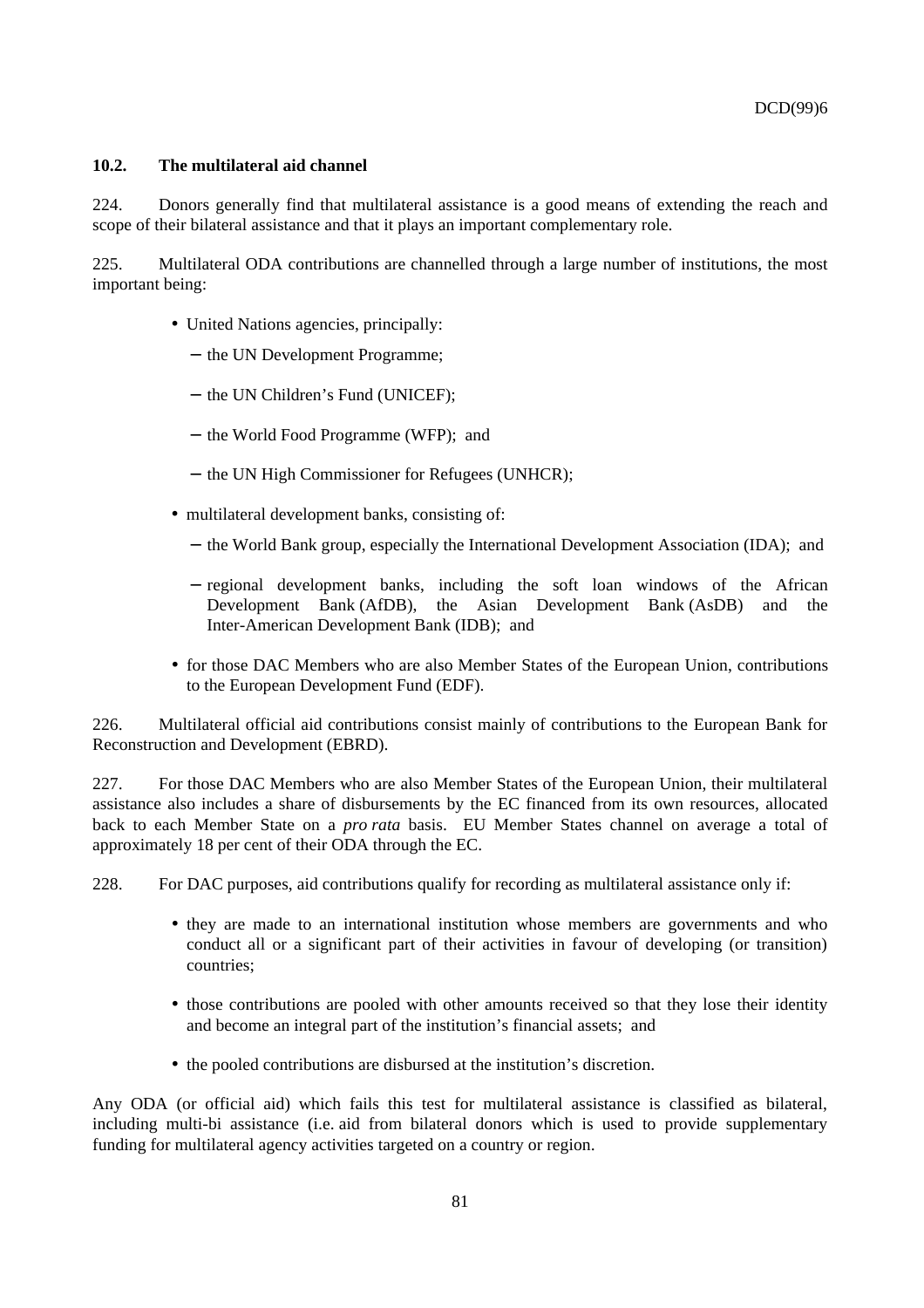229. Some donors have fixed an objective for the share of their aid programme to be channelled multilaterally. For instance, Ireland has committed itself to channelling one third of its aid through multilateral agencies. The German parliament requested some years ago that a ceiling of 30 per cent for multilateral contributions should be introduced in BMZ's budget. Norway has set itself a target of devoting 50 per cent of its total ODA to multilateral assistance. Monitoring attainment of these objectives is not always possible from DAC statistics as donors may include multi-bi assistance -- classified as bilateral assistance by the DAC -- as contributing towards meeting their multilateral target. This is the case with Norway.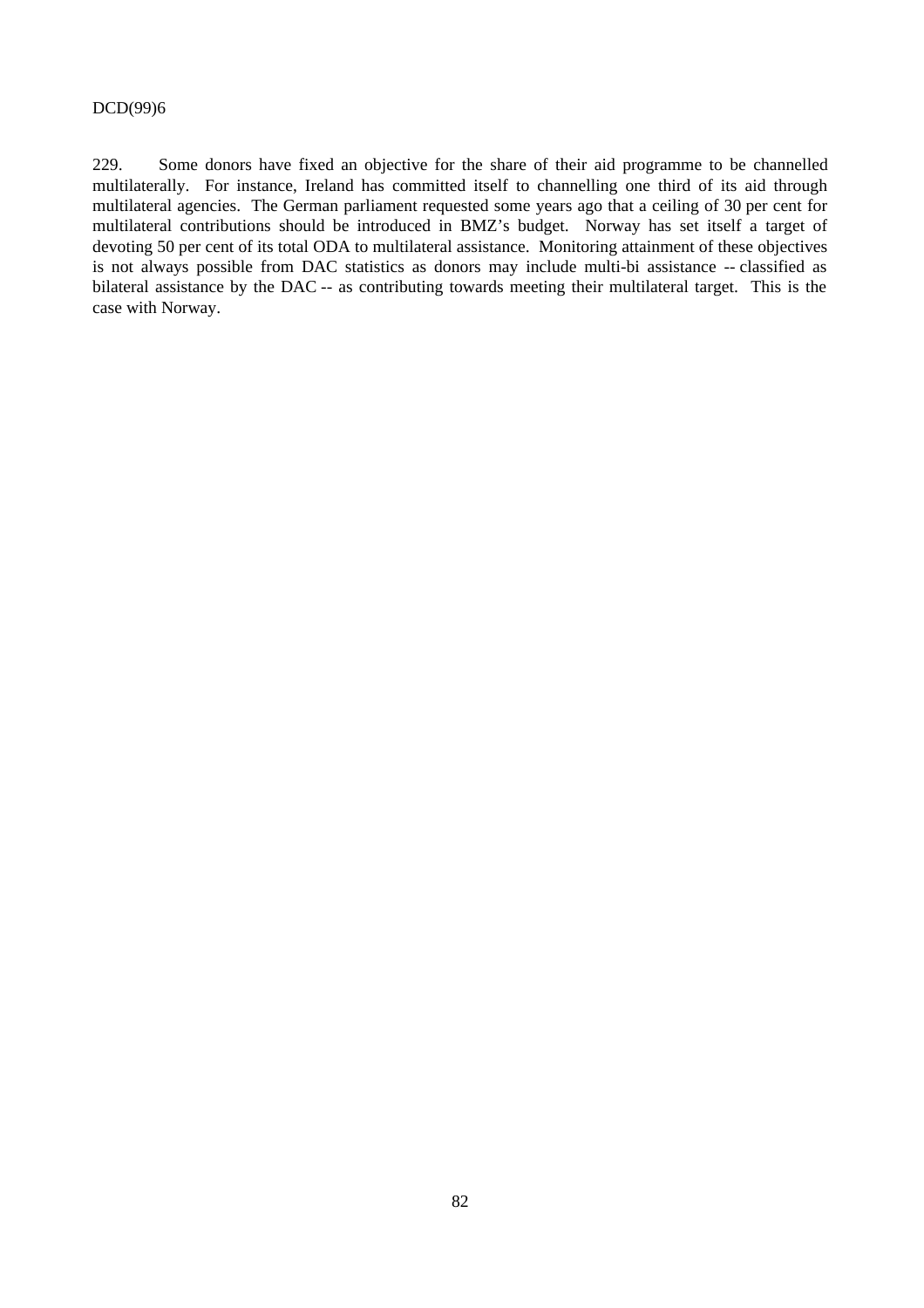# **CHAPTER 11**

# **ALLOCATION OF FUNDS -- THE BILATERAL CHANNEL**

230. The instruments of bilateral aid are various: project and programme aid, technical co-operation, associated financing, food aid, disaster relief, debt forgiveness and indirect assistance through NGOs and other civil society institutions. The DAC has produced statements of good practice on many forms of bilateral assistance which provide guidance for DAC Members in the management of their bilateral development co-operation programmes.

## **11.1. Project and programme aid**

1

231. While these two forms of aid are usually distinguishable, the dividing line between project and programme aid can waver and there are hybrid agreements combining elements of both. A project is a group of activities using resources to gain benefits and is the minimum investment which is economically and technically feasible. Capital project aid comprises investment schemes primarily designed to augment physical capital and may include contributions for local and recurrent costs. Programme assistance consists of all contributions made available to a recipient country for general development purposes, i.e. budget and balance-of-payments support and the financing of capital goods and commodities, not linked to specific project activities. Programme aid agreements are often based on a list of goods, either a positive or negative list.

232. Programme assistance has been discussed in the DAC and resulted in the drawing up of a set of Principles which focus on the basic matters to which both donors and recipients should pay attention in the provision of such aid. The essential elements of the DAC *Principles for Programme Assistance*<sup>41</sup> are presented in Box 12.

<sup>41.</sup> Box 12 presents the essential elements of the *Principles for Programme Assistance* which were adopted by the DAC, meeting at the level of Development Co-operation Ministers and Heads of Aid Agencies, in 1991. The full set of these principles is available in the *Development Assistance Manual: DAC Principles for Effective Aid*.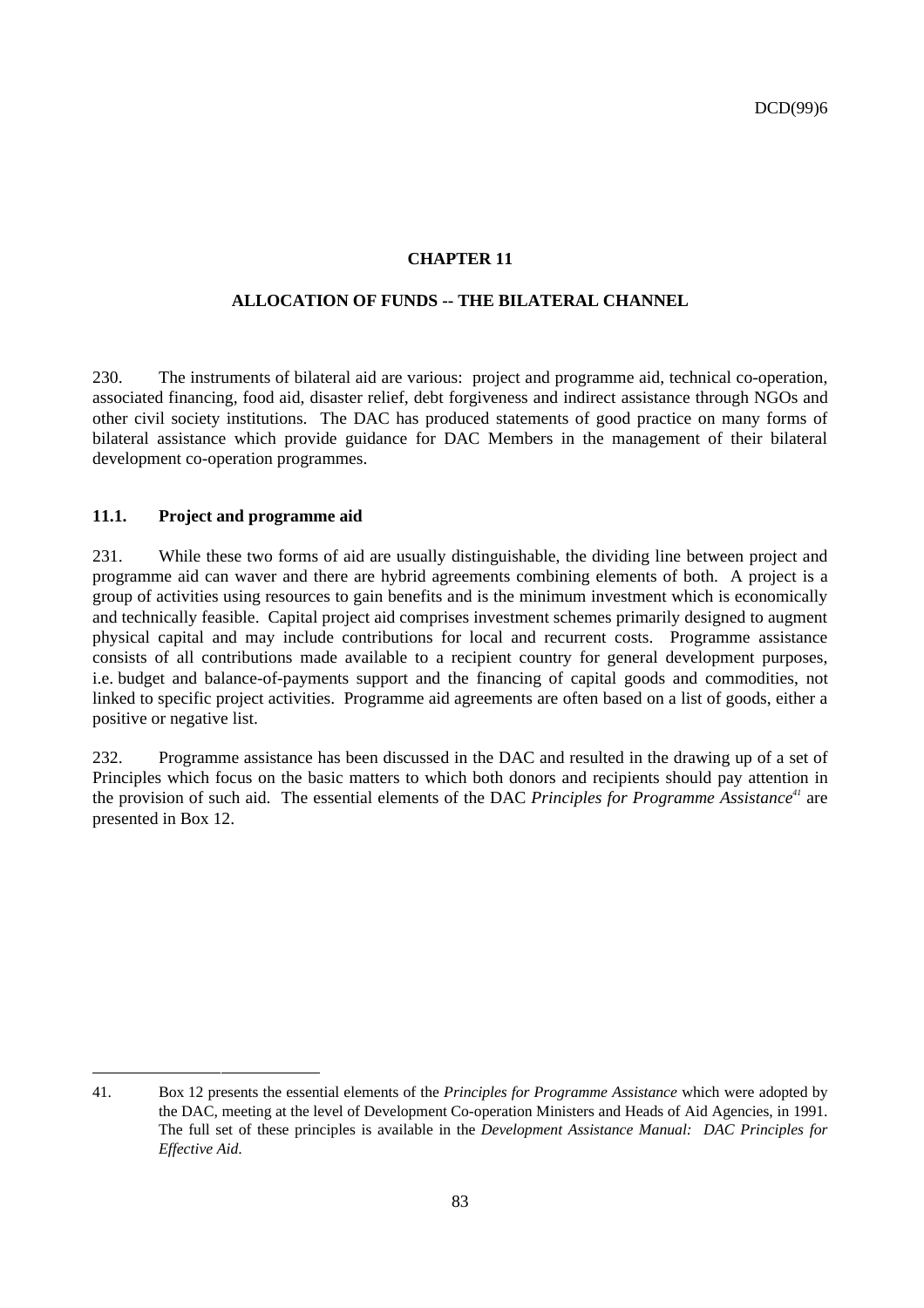#### Box 12. **Principles for Programme Assistance**

The DAC *Principles for Programme Assistance* incorporate the following essential elements:

- There is a continuing major role for programme assistance, incorporating the evolving lessons of experience and effectively linking broader social, political and economic policy concerns.
- Programme assistance and other aid instruments, such as technical co-operation and project financing for long-term investment, are complementary. All of these instruments have their specific contribution to make. It is essential that they are adapted to specific country situations and needs and are used in a co-ordinated, mutually reinforcing way.
- Developing countries themselves are ultimately responsible for determining and implementing their development programmes and policies and for the impact on their economies and people.
- Capacity-building for policy formulation and planning and implementation and the extension of substantial programme assistance must go hand-in-hand.
- Adequate safeguards and monitoring arrangements to ensure effective use of programme assistance, including, in the case of policy-related programme assistance, adherence to agreed policies, are essential for improved economic performance and are in the interests of recipients and donors alike.
- Programme assistance requires strongly co-ordinated approaches among the recipient country, bilateral donors and the relevant multilateral institutions.
- Policy dialogues on essential aspects of policy reform and structural adjustment must have a strong multilateral dimension. Bilateral policy dialogues need to be consistent with the orientations of the national policy frameworks and priorities as they have been reviewed in the international aid co-ordination arrangements. The core elements of economic policy reform and structural adjustment programmes include:
	- $\Rightarrow$  promoting market-oriented policies and a productive private sector;
	- $\Rightarrow$  liberalising and rationalising trade and exchange rate regimes and policies;
	- ⇒ following sound fiscal, monetary and financial policies and improving fiscal management and taxation systems; and
	- $\Rightarrow$  improving decision-making on public investment and the operation of key public services including health and education.
- Programme assistance, especially sector assistance, can contribute to the advancement of strategic policy concerns and objectives such as:
	- ⇒ promoting participatory development in all its economic, social and political dimensions;
	- $\Rightarrow$  improving the social impact of development assistance;
	- ⇒ strengthening human resources development through education;
	- $\Rightarrow$  strengthening the role of women in development;
	- $\Rightarrow$  contributing to environmental sustainability;
	- ⇒ encouraging the development of dynamic private sectors; and
	- ⇒ assisting regional co-operation and economic integration.
- A basic long-run objective of aid is to strengthen developing countries' administrative and eventually economic and financial self-reliance. As developing countries make progress in their basic policy environment and in strengthening their administrative capacity, it should be possible to reduce close donor involvement in implementation and to rely increasingly on national institutions and market mechanisms to allocate the resources made available through aid.
- Past experience shows that it is undesirable to provide programme assistance on a sustained basis in situations where policy and administrative environments are inadequate. While emergency assistance may sometimes be indispensable even in such situations, it should then be available only on a short-term basis and priority must be given to policy reform and institution-building efforts.
- Developing countries' own development efforts, including progress towards good governance and democratisation, mobilisation and improved use of resources including efforts to reduce excessive military expenditures should be an important consideration in the allocation of programme assistance among developing countries.
- Programme assistance, as other government-to-government aid, is inappropriate in situations of gross violations of internationally recognised human rights.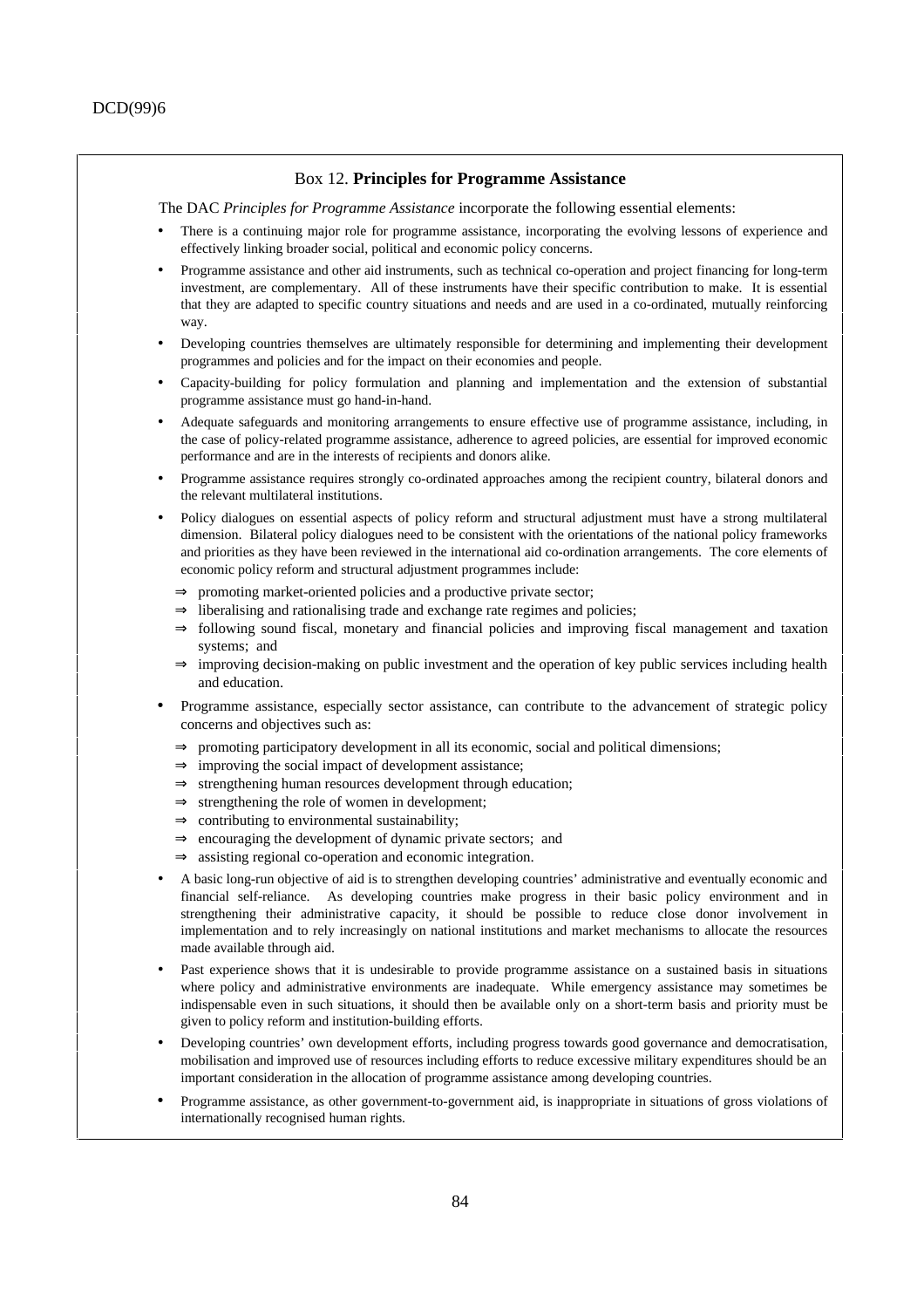# **11.2. Technical co-operation**

233. Technical co-operation encompasses the whole range of assistance activities related to training and education and has been one of the key tools of development assistance. A particularly important objective of technical co-operation is institutional development based on human resources development, i.e. to contribute to the strengthening and improved functioning of the many institutions essential for sustainable development through the effective management and operation of an economy and of society more generally -- from government ministries, local administrative structures, hospitals and schools to private enterprises. Human resources development is a pre-requisite for institution building. Capacity building for improved policy analysis and development management by the core government institutions is of special importance.

234. The main instruments of technical co-operation are providing access to training, the provision of expatriate and national experts (including volunteers), policy and technical advice, assistance in the preparation of surveys and studies, and contributions to science, research and technological development.

## *An example: Germany*

In comparison with the volunteer programmes managed by other DAC donors, volunteers from Germany are older -- on average 37 years of age -- and more experienced. German volunteers are required to have at least two years' practical working experience after the completion of their studies before they can apply for an assignment. On average they work three-and-a-half years in developing countries, mainly in the areas of agriculture, technical training, health, social work and small-scale business promotion. In 1996, Germany financed 1 000 volunteers in 42 countries, especially in Africa.

235. Where students are enrolled in a non-fee-charging educational system, or where fees do not cover the full cost of their education, an imputation can be recorded as ODA for the share of subsidies to the educational system representing the cost of educating students from aid recipient countries. For some donors, these imputed costs make up a large component of their ODA.

236. Two forms of technical co-operation may be distinguished:

- **Free-standing technical co-operation**: Activities financed by a donor whose primary purpose is to augment the level of knowledge, skills, technical know-how or productive aptitudes of the population of developing (or transition) countries, i.e. increasing their stock of human intellectual capital. These activities may occur in the recipient country, the donor country or a third country.
- **Investment-related technical co-operation**: Financing of services by a donor country with the primary purpose of contributing to the design and/or implementation of a project or programme aiming to increase the physical capital stock of the recipient country. These services include consulting services, technical support, the provision of know-how linked to the execution of an investment project and the contribution of the donor's own personnel to the actual implementation of the project (from managers, technicians, skilled labour, etc.).

237. Technical co-operation has had major beneficial impacts, such as the training of large numbers of recipient country nationals and the strengthening of many institutions throughout the developing world.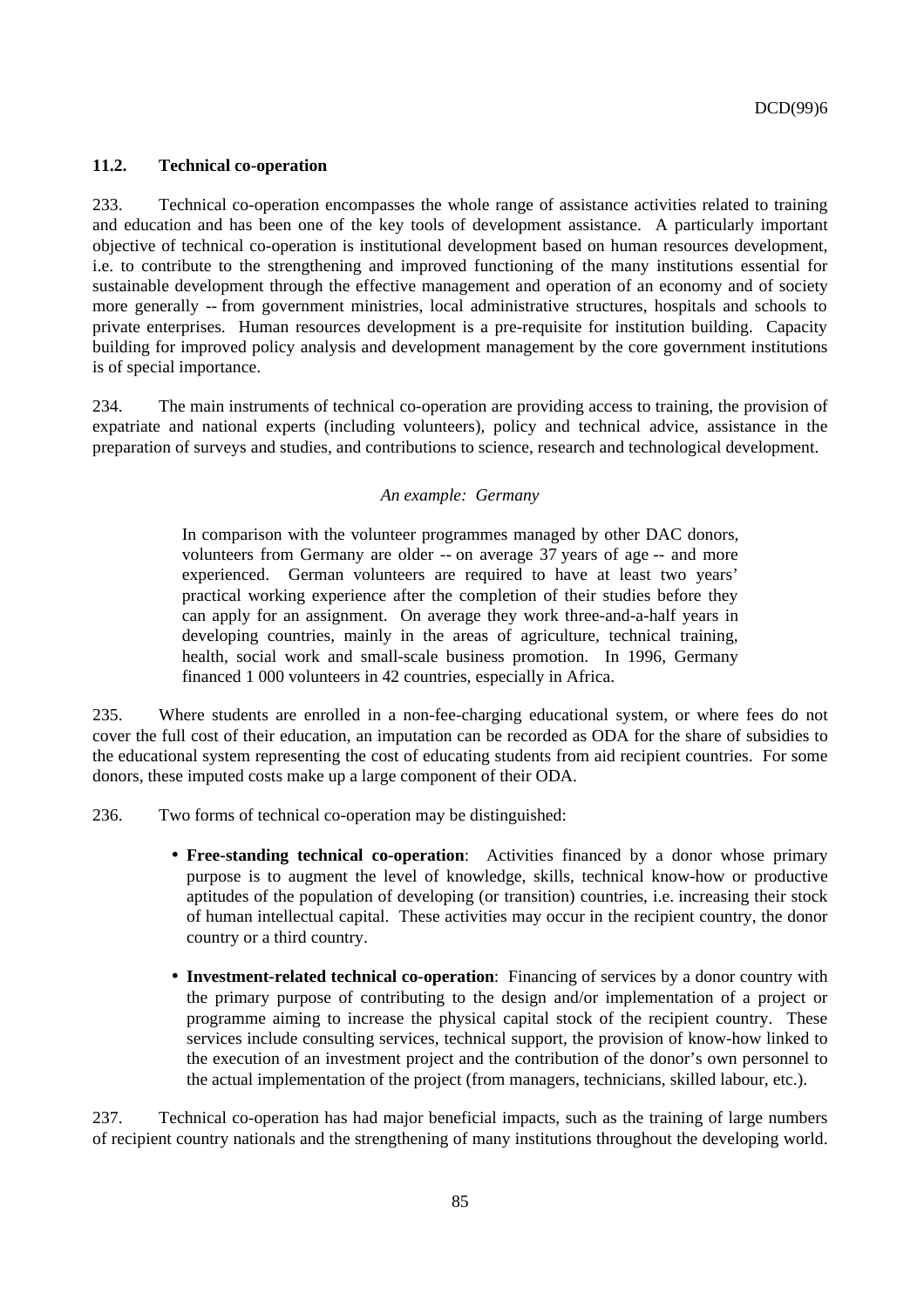-

At the same time, however, technical co-operation has become a problem in itself, with too many examples found of inadequate planning and management, lack of careful and realistic definitions of objectives, over-emphasis on project implementation requirements, over-reliance on expatriate experts and under-use of local expertise, and duplication and competition among donors.

238. As the needs for technical co-operation remain very large in many developing countries, the DAC adopted in 1991 a set of *Principles for New Orientations in Technical Co-operation* (see Box 13<sup>42</sup>) which seek to chart new directions for donors in order to find more effective ways of assisting recipient countries to develop their own long-term solutions to development problems.

## Box 13. **Principles for New Orientations in Technical Co-operation**

The DAC *Principles for New Orientations in Technical Co-operation*:

- set as strategic objectives of technical co-operation long-term capacity building in developing countries rather than immediate short-term performance improvement;
- put great emphasis on the central role of developing countries in the planning, design and management of technical co-operation;
- stress the essential importance for effective technical co-operation of improved planning in the context of co-ordinated support for sectoral objectives and policies and, in particular, use of a programme rather than a project-by-project approach;
- encourage "ownership" i.e. responsibility and control of technical co-operation programmes and projects at all stages by the intended beneficiaries through participatory approaches, including local NGO participation;
- emphasize the key importance for sustainable development and self-reliance of long-term institution-building, especially in the areas of policy analysis and development management;
- take into account the new recognition of private sector needs for technical co-operation;
- encourage greater use of local expertise and existing structures;
- define objectives in terms of outcomes to be achieved rather than inputs to be provided;
- stress the need to pay greater attention to the costs and cost effectiveness of technical co-operation activities.

239. The DAC has also articulated a set of basic orientations on capacity development in environment to act as a point of reference for aid donors in forming approaches to aid programming aimed at contributing to the enhancement in developing countries of capacities to address environmental issues in a sustainable manner. The 1995 DAC *Orientations for Donor Assistance to Capacity Development in Environment* (see Box 14<sup>43</sup>) build on and link with other DAC work so as to enhance synergies and reinforce co-ordination in aid policies.

<sup>42.</sup> Box 13 presents the salient features of the *Principles for New Orientations in Technical Co-operation* which were adopted by the DAC, meeting at the level of Development Co-operation Ministers and Heads of Aid Agencies, in 1991. The full set of these Principles is available in the *Development Assistance Manual: DAC Principles for Effective Aid*.

<sup>43.</sup> Box 14 sets out the basic orientations for capacity development in environment. The full set of these Orientations is available on the Internet at: *http://www.oecd.org/dac/htm/pubs/p-dcgsen.htm*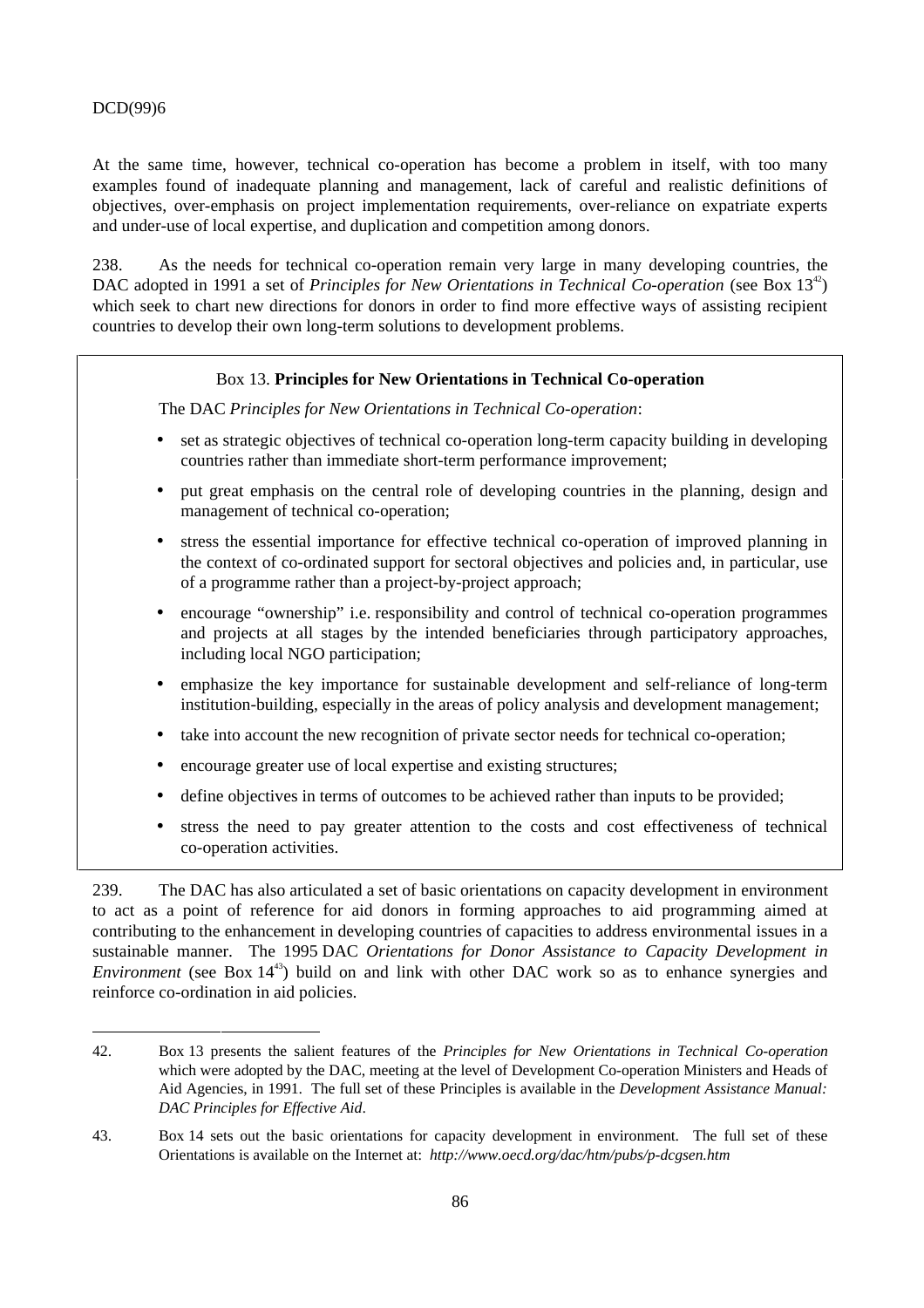# Box 14. **DAC Orientations for Donor Assistance to Capacity Development in Environment (CDE)**

## **Basic orientations for CDE**

The DAC sets out the basic orientations for the CDE approach within the framework of development co-operation as follows:

- CDE is based on promoting sound **environmental considerations and criteria** in the development process. These include maintaining and restoring biological and habitat diversity, the maintenance of essential environmental processes, the reduction of environmental pollution and damage, and the sustainable use of renewable resources. The CDE approach puts an emphasis on the cross sectoral relationships between all environmental media and not one in particular.
- **CDE is an integrative approach.** It is designed to assist development for human needs and economic progress, achieving both long-term environmental quality and productivity. It sets out to reinforce processes that lead to self-reliance, equity and justice in ways that enhance environmental management.
- **CDE is a multi-faceted process.** It includes, in a given context, consideration of the ethics, norms and culture that apply, including those generated by the various economic and technological sectors, the different public and private processes and functions that operate; the formal and informal institutions and organisations that exist; the different stakeholders in a particular environmental issue and the resources (human, economic, and natural) that are in play.
- **CDE is process oriented rather than product oriented.** It includes calling for a better balance between process and product, interactive or learning cycles, consultation with and participation of affected groups, adaptation to changing circumstances and great flexibility.
- **CDE is a systemic approach.** Any particular intervention will need to take account of the relationships and interactions that prevail in a given task. These may relate to the various actors involved, the functions they perform and the positions in an organisations hierarchy at macro, meso and micro levels. This should not imply a uniform approach to all problems but a consistent and synergistic approach.
- **The process of CDE belongs to and is driven by the community in which it is based.** Any external support involved will need to respect that jurisdictional framework. The process attempts to enhance collaborative behaviour and create new dialogues toward desired objectives rather than avoid them.
- **CDE strengthens institutional pluralism in civil society** through, for example, supporting professional associations, academics, advocacy groups, the media, entrepreneurs, trade unions, etc., as well as the various levels of government.
- **CDE must take gender issues fully into account** in all aspects and levels of development and implementation, recognising the specific role that women play in environmental resource management.
- **CDE must actively seek to develop** appropriate approaches to include all disadvantaged groups in society.
- **CDE is comprehensive** in terms of modalities. It will involve a variety of management techniques, analytical tools, incentives, and organisational structures for achieving a given policy objective.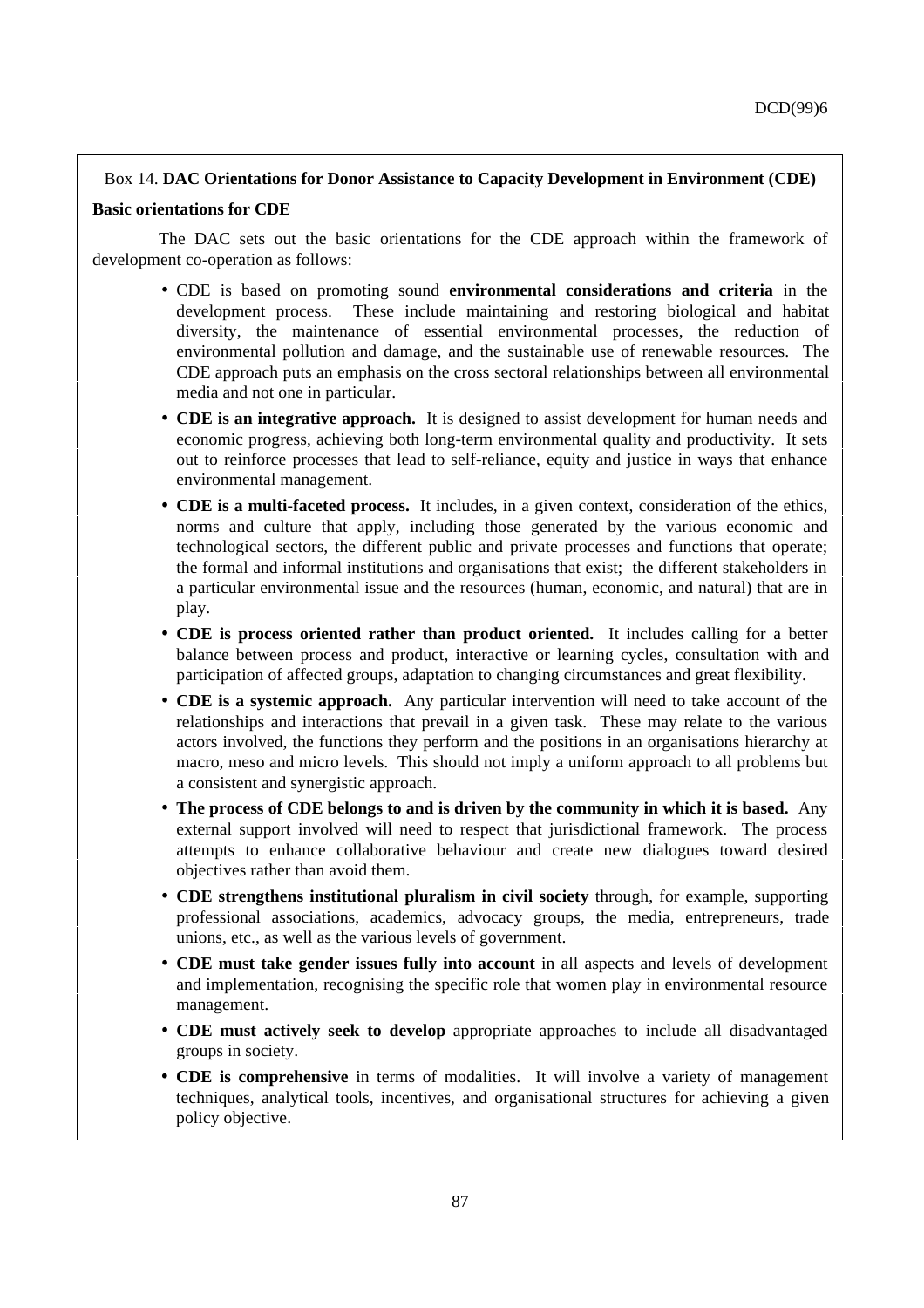-

240. In 1999, the DAC Working Party on Evaluation completed a major synthesis evaluation of capacity development in environment. The main finding of the study is a confirmation that a gap exists between the DAC's Orientations and the practical implementation of these principles, both in aid agencies and in partner countries. The study noted that although aid agencies still appear to be less effective in this area than in other types of aid activities, considerable progress has been made, notably in terms of the growing importance and mainstreaming of environmental issues. In developing countries, there remains a clear need to improve the efficiency, effectiveness and responsiveness of many environmental organisations.

# **11.3. Associated financing and tied aid**

241. Most DAC Members "associate" grants or loans from their aid programme with other non-concessional funds, such as export credits, to form financing packages. These packages are known variously as "mixed credits", "pre-mixed credits", "mixed financing", "joint financing" or "parallel financing".

242. The objective in creating associated financing packages is to increase financial flows to credit-worthy recipients for large development projects. However, the ministries or agencies administering development co-operation participate to differing degrees in project appraisal and decision-making in relation to associated financing. Since aid funds are used, it is important that the development objective inherent in aid is not lost sight of in the selection of projects to be funded with associated financing.

243. A characteristic of associated financing is that at least some of the package is "tied' to the procurement of goods and services in the donor country ("tied aid"), or the donor country and a restricted group of other countries, including substantially all recipient countries ("partially untied aid"). Under an agreement known as the Helsinki Package, and with the exception of loans to least-developed countries, a project that would be financially viable with commercial loans will not receive any tied or partially untied aid. This agreement was made to limit subsidies in commercial loans as well as curb the use of aid for commercial rather than developmental purposes.

244. Limiting trade and aid distortions from tied aid has been a shared concern of both the DAC and the Export Credit bodies of the OECD for some time. Discussions have focused primarily on efficiency and fairness among donors. Since the adoption of the 1992 Tied Aid Disciplines (see Box  $15<sup>44</sup>$ ), the DAC has explored ways to liberalise aid procurement regimes and align this sector with the general liberalisation trend of a wide range of government policies, including government procurement.

245. More recently and during dialogues with recipient countries on partnerships, tied aid has been identified as a problem not only in terms of efficiency, but also as an impediment to local ownership, a cause of distortion in developing countries' priorities and sometimes as an opening to corruption. DAC Members recognise that steps towards greater use of untied aid represents one of a wide range of efforts required to implement the development partnerships strategy. As a consequence, the DAC's Working Party on Financial Aspects of Development Assistance has been mandated to prepare a Recommendation on untying aid to least-developed countries, including relevant implementation issues.

<sup>44.</sup> Box 15 presents the essential provisions of the DAC's 1992 *New Measures in the Field of Tied Aid*. The full text is available in the *Development Assistance Manual: DAC Principles for Effective Aid*.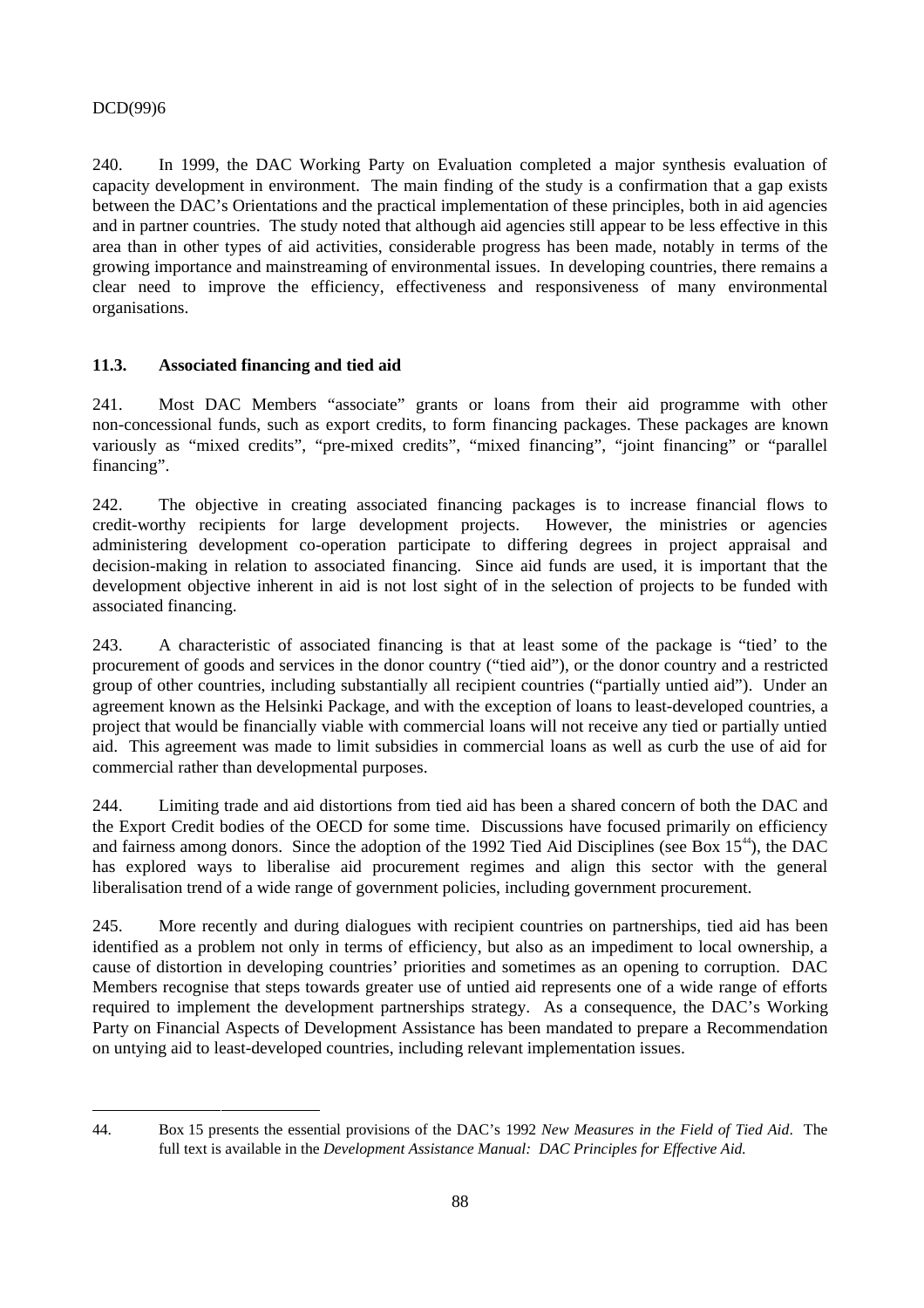# Box 15. **New Measures in the Field of Tied Aid**

In 1992, special disciplines were agreed by OECD Members for tied-aid credits (unless they are of very high concessionality) for commercially viable projects in better-off developing countries. The DAC's *New Measures in the Field of Tied Aid* incorporates the aid-relevant aspects of the agreement of the Participants to the Arrangement on Officially Supported Export Credits and has some additional development assistance-oriented provisions. Essentially they:

- limit the use of tied aid to countries and projects with little or no access to market finance;
- provide a checklist of considerations against which the development priority of projects or programmes should be assessed;
- set forth special provisions for mutual project appraisal and the use of international competitive bidding for large projects; and
- define procedural arrangements concerning notification, transparency, consultation and review of Member countries' practices.

## **11.4. Food aid and disaster relief**

246. Food aid and disaster relief are two specialised types of development aid that are often in the public eye. Both of these areas require special staff skills and procedures adapted to their particular needs.

## *Food aid*

247. Food aid is often associated with disasters, but not always. Developmental or programme food aid helps to fill the gap between domestic demand and the supply of food from domestic production and commercial imports. When this type of food aid replaces commercial imports, it provides balance-of-payments support as the foreign exchange that would have been used to pay for those imports is saved. When it is sold in the recipient country, which is usually the case, it generates local currency for development activities. Such food aid can also have an impact on domestic production incentives, consumption patterns and income distribution and aid agencies should, and usually do, devote staff and resources to programme food aid in ways that limit distortions. These need to be taken into account to ensure that the design and implementation of programmes are consistent with international agreements on food aid, especially the *Food Aid Convention*. The supply of food aid should also not be based on sustained over-production of food in donor countries.

## *Disaster relief*

248. The 1990s have seen an increase in disaster relief (in Somalia, Ethiopia, Haiti, Burundi, Rwanda, Zaire, former Yugoslavia, Kurds in Iraq, Cambodia, etc.). Many of these situations are complex, long-term, human-induced disasters that do not yield to quick solution. Disaster relief has always been a specialised type of development co-operation requiring quick response.

249. By agreement within the DAC, ODA for disaster relief can include assistance provided by donor countries in the first year after the arrival of a refugee from an aid recipient country. Costs for refugees have become a large component of some DAC Members' aid programmes.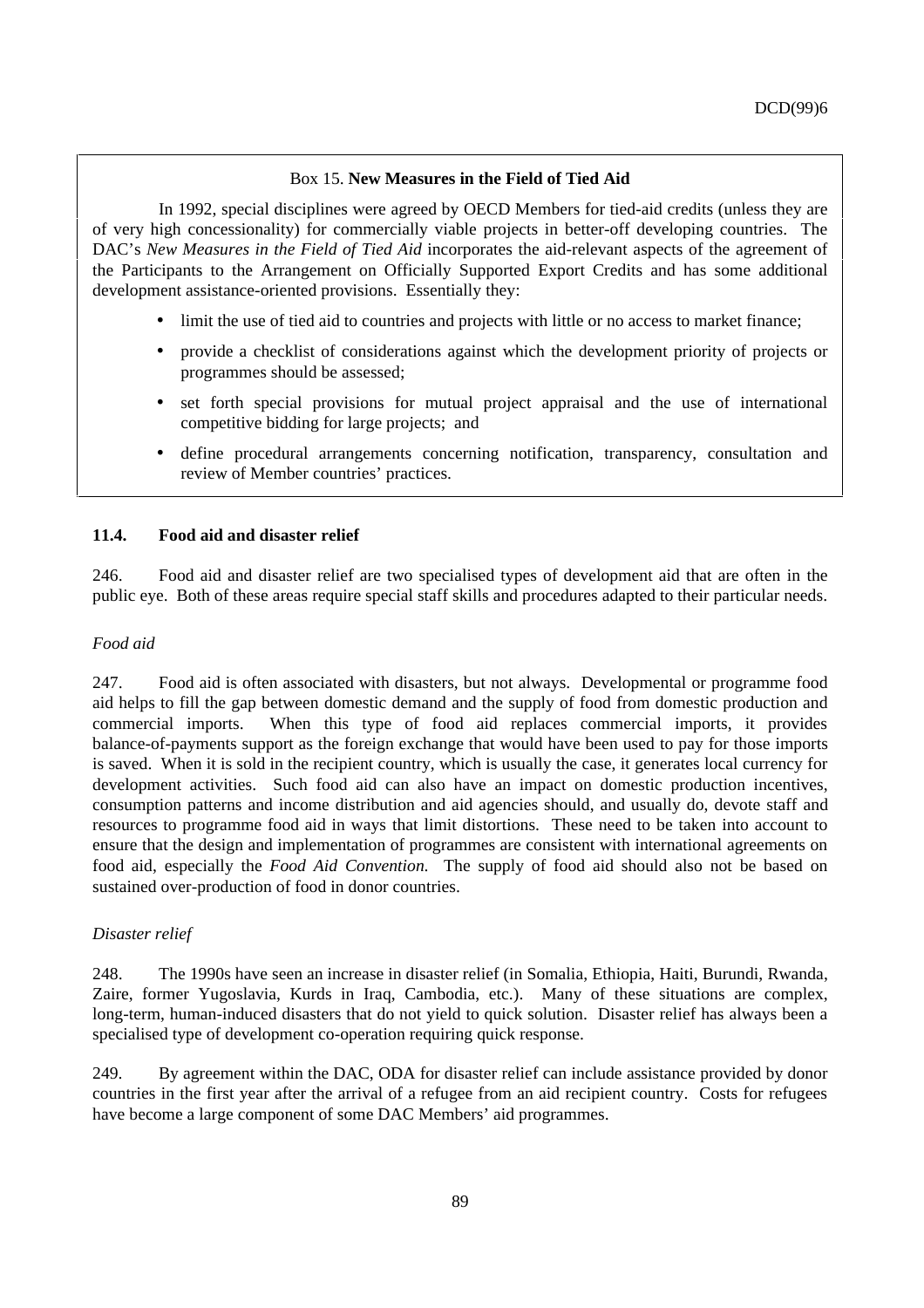-

# **11.5. Debt forgiveness and other actions relating to debt**

250. Actions by donors relating to debt owed to them from developing and transition countries can take many forms. Debt forgiveness consists of a creditor's renunciation, in agreement with the debtor country, of principal and interest owed to it. Debt rescheduling involves either revising the repayment schedule or extending a new refinancing loan. Other actions include the exchange of debt for equity or the exchange of debt for counterpart funds to be used for development purposes.

251. For many poor countries, an unsustainable debt burden is a major obstacle to economic and social development, particularly for countries also emerging from crises, disasters or war. For debt relief to have a positive effect, the countries concerned need to pursue policies conducive to sound economic growth.

252. Moves have been occurring in recent years, by both bilateral and multilateral creditors, acting unilaterally and collectively, to ease the debt burden of developing and transition countries. Bilateral creditors also work together in an informal association, known as the Paris Club, to co-ordinate the way they deal with the debt of developing countries.

## *An example: France*

France has unilaterally forgiven substantial amounts of debt owed to it, including:

- in 1989 and announced at the Francophone Summit in Dakar, the ODA and non-ODA debt owed by 35 least-developed countries in sub-Saharan Africa;
- in 1990 and announced at the Second UN Conference on the Least-Developed Countries held in Paris, the debt owed by seven other least-developed countries;
- in 1992 and announced at the Franco-African Summit in Libreville, a portion of the debt owed by four heavily-indebted countries in the African Financial Community Franc (CFA Franc) zone (Cameroon, Congo, Côte d'Ivoire and Gabon); and
- in 1994 and as a measure of accompaniment for the devaluation of the CFA Franc, the debt owed by the 10 low-income countries and half the debt owed by the four middle-income countries in the CFA Franc zone.

253. Recent collective action includes the Initiative for Heavily-Indebted Poor Countries (HIPC) launched in September 1996 by the World Bank and the IMF, in which bilateral and multilateral creditors contribute to bring the total debt burden of poor countries down to a sustainable level.<sup>45</sup>

<sup>45.</sup> More information on the HIPC Initiative is available on the Internet at: *http://www.worldbank.org/html/extdr/hipc.htm* and at: *http://www.imf.org/external/np/hipc/hipc.htm*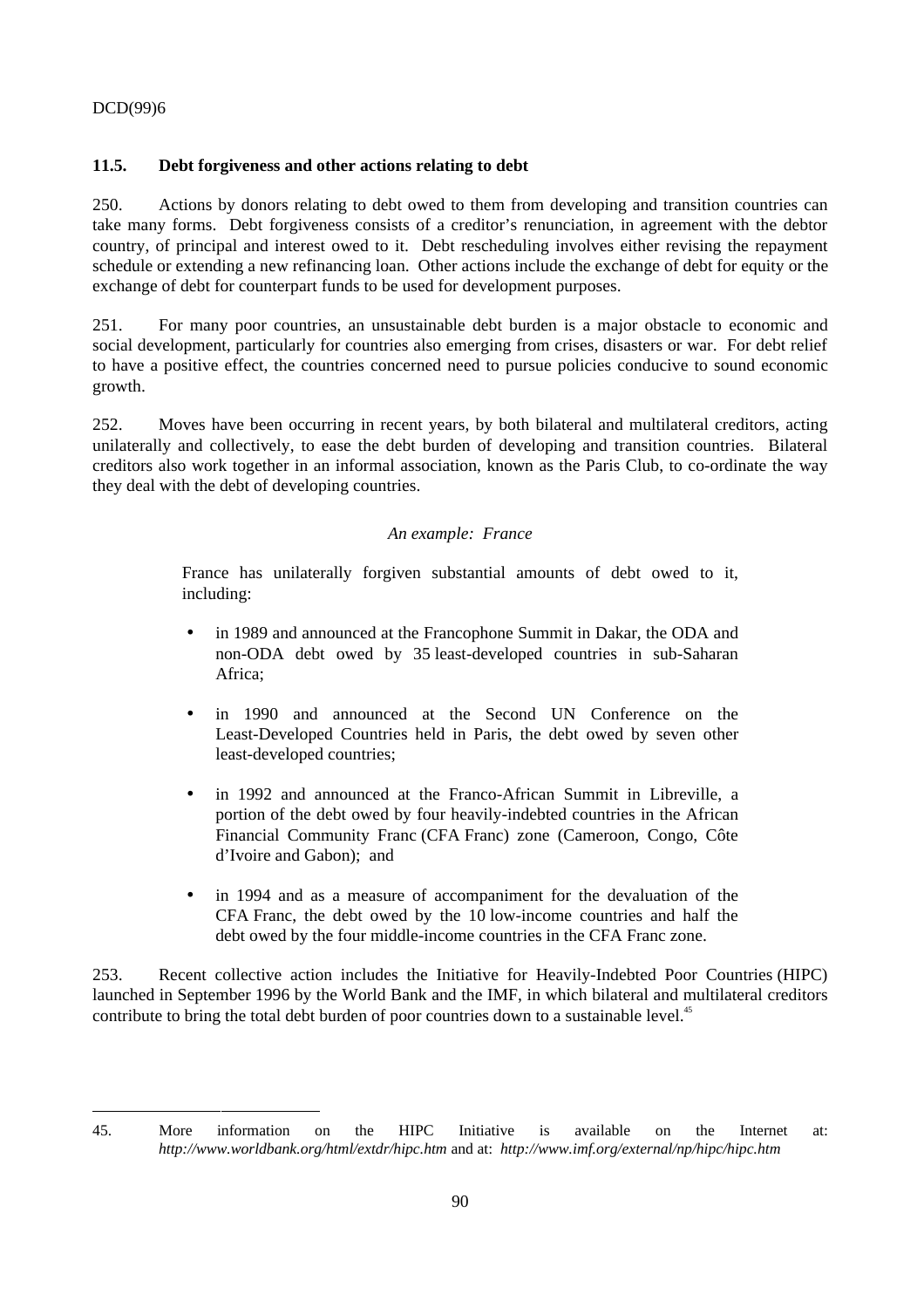#### **11.6. Indirect assistance: aid channelled through NGOs and other civil-society institutions**

254. Some donors make a distinction between direct and indirect assistance. Direct assistance is provided by the donor agency itself through its own mechanisms. Indirect assistance may take a number of forms, going through NGOs, universities, religious and church groups, professional associations, labour unions and co-operatives or other independent organisations outside the donor agency. NGOs are often important actors in DAC Members' development co-operation programmes.

255. To the extent that sustainable development calls for strengthening the relationship between government and civil society, NGOs have a particularly important role to play, and this includes NGOs in both developed and developing countries.

256. The need for collaboration between aid agencies and NGOs has long been recognised. All bilateral development co-operation agencies have had to learn how to work with NGOs and many have established special programmes for this purpose. Often aid agencies have set up special administrative units to deal with NGOs, and procedures for defining their relationships with NGOs and for the joint-funding of projects.

#### An example: Norway

Non-governmental organisations play a major role in implementing Norwegian aid, with nearly one quarter of Norway's ODA provided through more than 70 NGOs. Where an NGO is requested to implement particular aid activities, the projects are fully financed from the ODA budget. Otherwise, to ensure the commitment and active involvement of the organisations themselves, NGOs contribute 20 per cent of total costs. Funding for NGO activities is available through a range of mechanisms, including dedicated funds for the environment, gender equality, AIDS, emergency relief and humanitarian assistance, as well as the "NGO Grant" administered by the NGO Division within NORAD. The NGO Grant is regulated by guidelines which stipulate that organisations receiving funding are required to:

- promote sustainable development by strengthening or building institutions in recipient countries;
- provide basic social and economic services:
- encourage local support, recipient responsibility and sustainability;
- possess appropriate expertise in the areas in which they work;
- conduct activities which do not conflict with Norwegian foreign or development co-operation policies;
- possess administrative competence and capacity for follow-up, record-keeping and reporting; and
- disseminate information about their activities to maintain solidarity between Norwegians and the people in developing countries.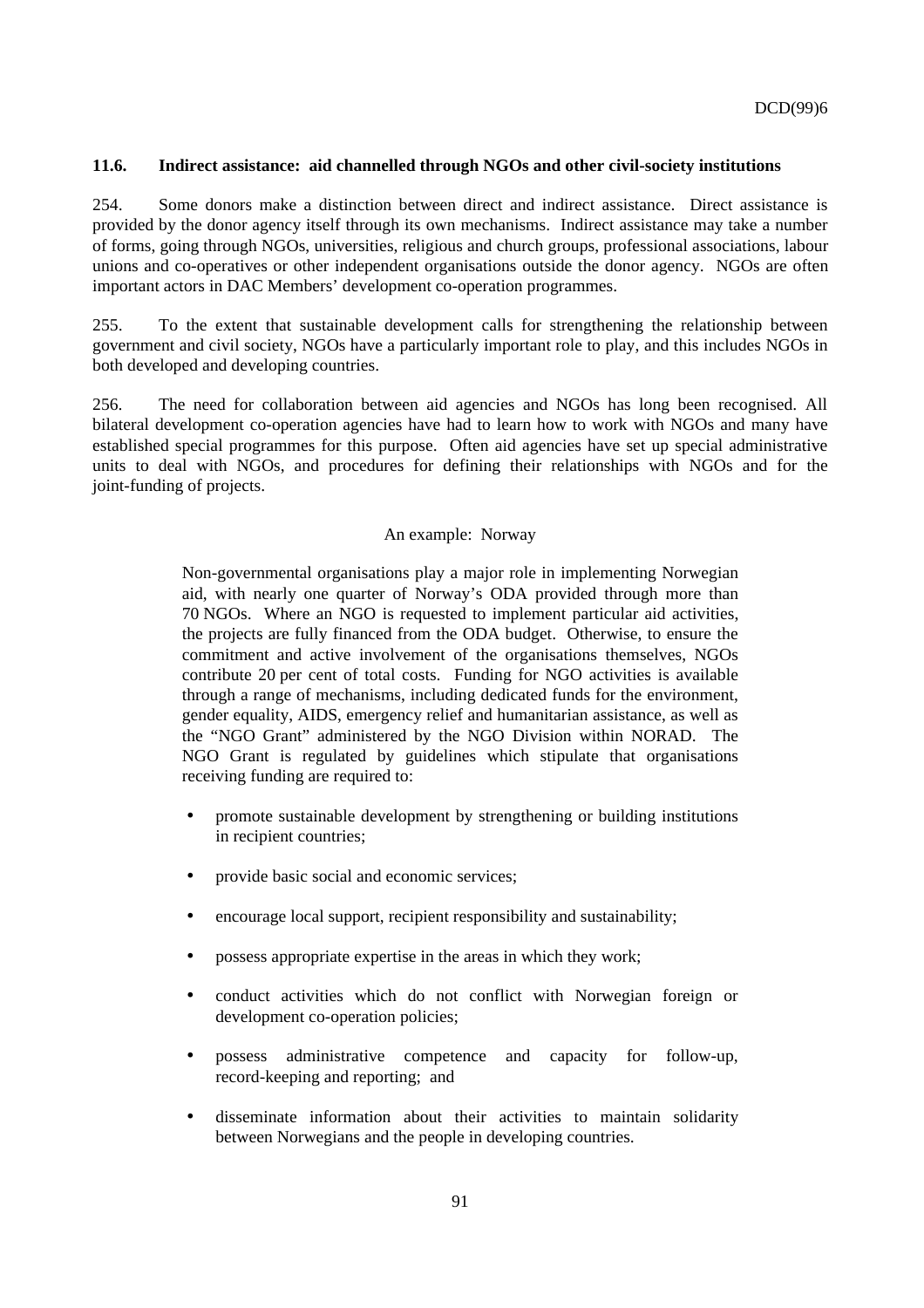Funds from the NGO Grant are normally provided for one year at a time and NORAD maintains three levels of co-operation with NGOs: single initiatives; framework agreements for projects; and framework agreements for NGO development programmes. NORAD currently has 18 framework agreements. These give considerable latitude to the NGO but also make greater demands in terms of the quality of aid they provide. Such agreements are usually drawn up for five years with objectives and strategies stated explicitly in the contract. A joint review is conducted during the course of the five-year period. Programme-based framework agreements require the NGO to have an overall conceptual basis for its development co-operation with clear objectives that enable NORAD to follow up on results.

257. The OECD's Development Centre published *Non-Governmental Organisations and Governments: Stakeholders for Development* in 1993, which, *inter alia*, analyses the relationship between donor agencies and development NGOs in 14 DAC Members. This work was subsequently up-dated and expanded to cover all DAC Members, with the results published in 1999 in a joint Development Centre/EARTHSCAN book entitled *Stakeholders: Government-NGO Partnerships for International Development*.

## *Evaluation of NGO activities*

-

258. As with several bilateral aid agencies, NGOs could improve the quality of their aid by ensuring that the evaluation function within their structures is working well. Many NGOs do not pay sufficient attention to results and evaluations, which limits their capacity to feedback on lessons learnt. There is also still a lack of reliable evidence on the impact of NGO projects and programmes, due to insufficient monitoring and base-line data, hasty evaluations and a focus on outputs rather than outcomes and broader impact.

259. An assessment<sup>46</sup> synthesising available evaluation experience with NGOs, prepared for the DAC's Expert Group on Aid Evaluation, found that more than 90 per cent of NGO projects had achieved their immediate objectives. However, impact on the poor varied, ranging from significant benefits to little clear-cut evidence of improvement. Most NGO projects were found to reach the poor, but often not the poorest, and were not sufficient in themselves for poor people to lift themselves out of poverty. A policy lesson coming from this assessment is that aid agencies should focus their indirect assistance on programmes which respond to well-articulated local needs and where beneficiaries are directly involved.

<sup>46.</sup> See *Searching for Impact and Methods: NGO Evaluation Synthesis Study*, Report 1997:2, Ministry of Foreign Affairs of Finland.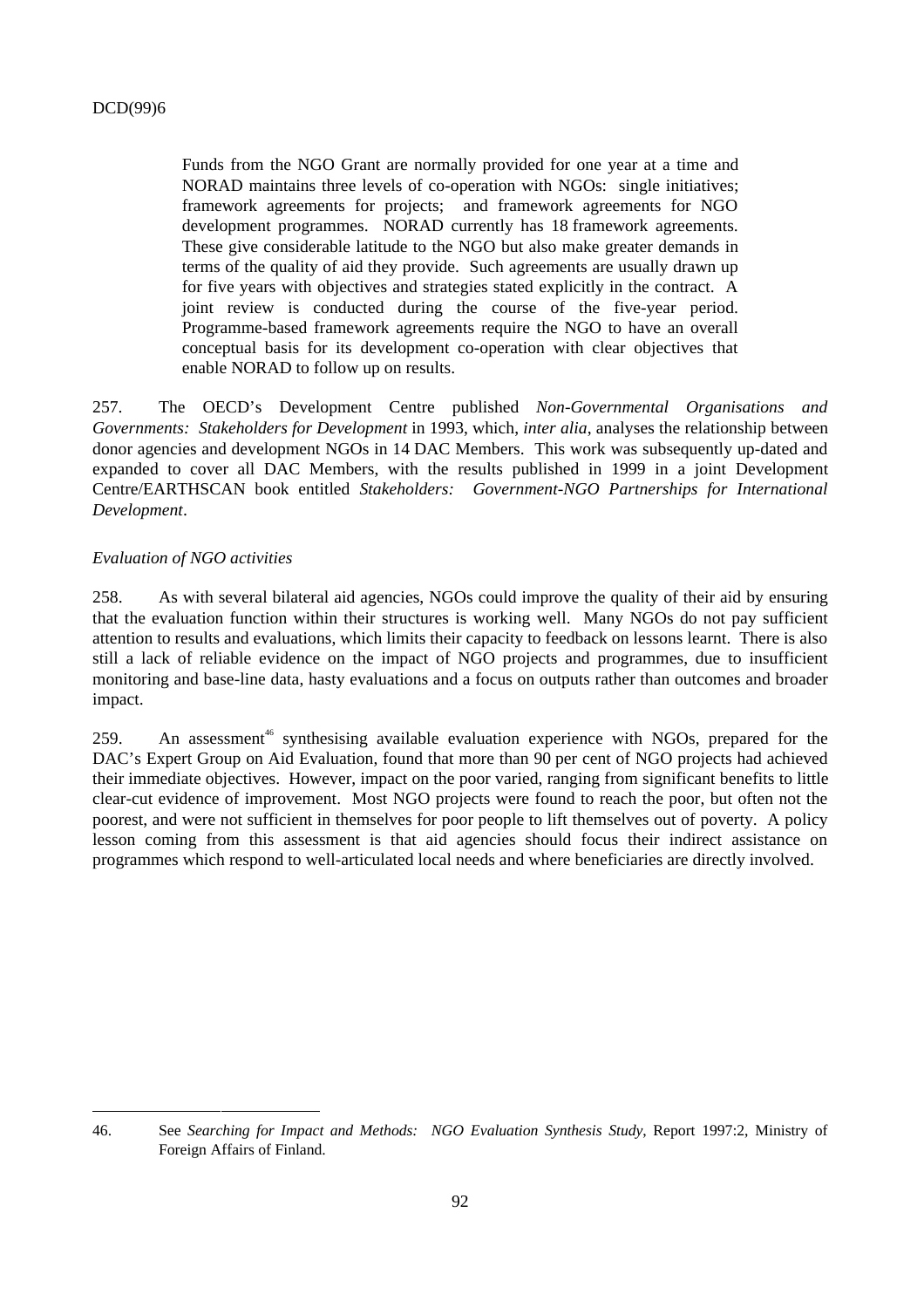## **CHAPTER 12**

## **PROJECT IMPLEMENTATION**

#### **12.1. Project cycle management**

-

260. The stages of project preparation are somewhat arbitrary. The following is an outline:

- **Country or sectoral strategy (country approach or sector programme).** Projects are not prepared in a vacuum. Some sort of country approach or sector framework should exist. If not, some country and sectoral investigation is needed, starting with the national development plan or policies of the recipient government. National development plans are not of equal value and cannot always be taken at face value. Independent analysis and investigation is necessary.
- **Project identification.** The preferred way is for the host country to identify the project and prepare preliminary project ideas within the context of national and sectoral policies. The DAC *Principles for Project Appraisal* (see Box 16<sup>47</sup>) state that the recipient is responsible for project identification, design and implementation. However, donor experience shows an activist approach is needed to select good projects and that competition for good projects may occur. Ideally, donors would like to select from an array of possible projects and choose the best ones.
- **Project preparation.** Collection of information, surveys, pre-feasibility and feasibility studies are the preparatory background for project appraisal or design.
- **Project design or appraisal.** This involves the collection and assembling of information and the preparation of the project document or appraisal report used by the donor as the basis for project approval.
- **Agreement.** This inter-governmental agreement specifies the conditions, whether the aid is in the form of a loan or a grant and, if there is no general agreement between the countries, sets up the framework for co-operation.
- **Procurement or tendering.** Goods and services will be purchased through issuance of a call for bids, tender or other procurement methods agreed by the parties.

<sup>47.</sup> Box 16 presents the essential elements of the *Principles for Project Appraisal* which were approved by the DAC, meeting at the level of Development Co-operation Ministers and Heads of Aid Agencies, in 1988. The full text is available in the *Development Assistance Manual: DAC Principles for Effective Aid*.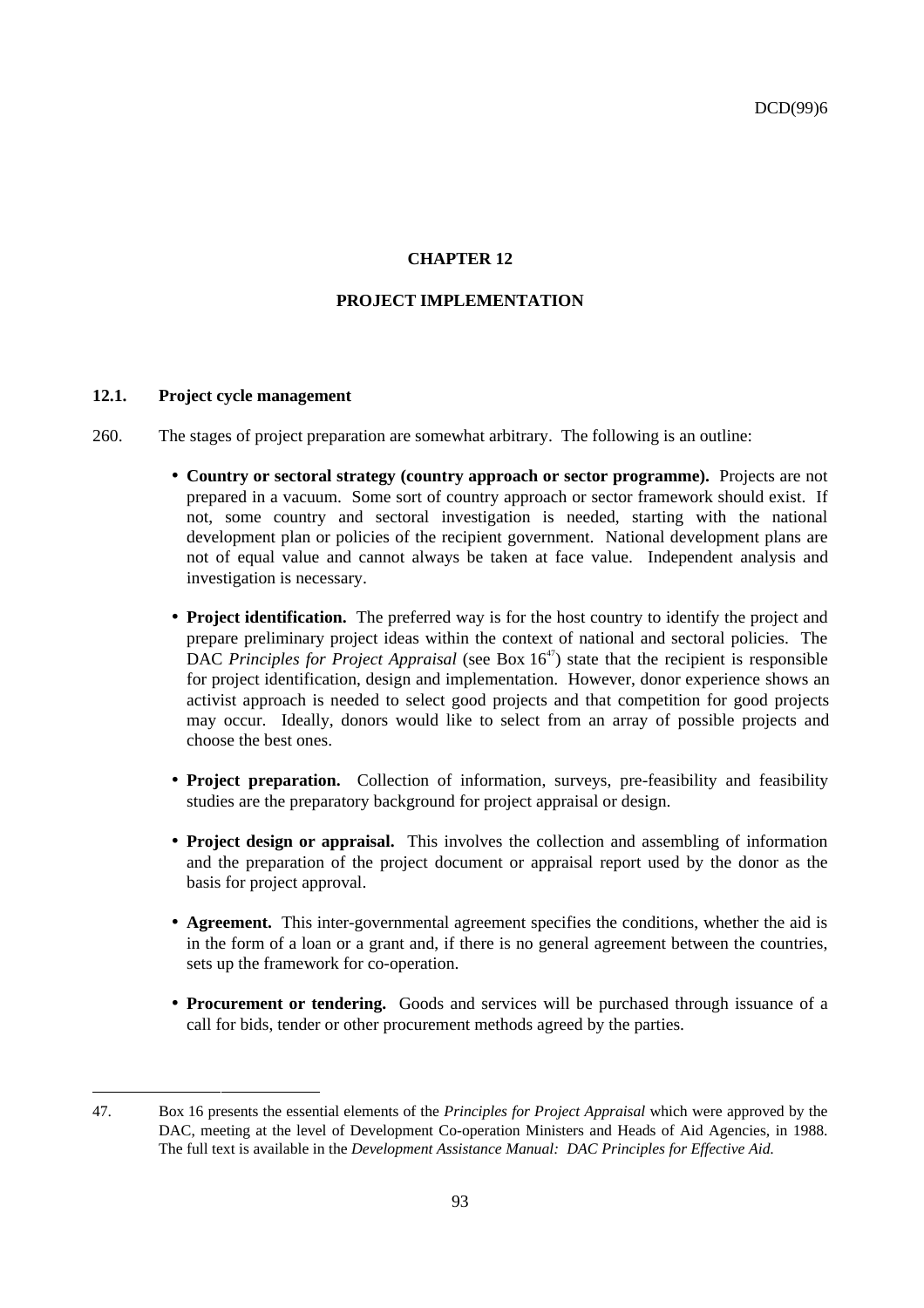- **Implementation.** This is the process by which the project is executed, including annual work plans, periodic progress reports and other types of reports (financial, technical and supervision).
- **Project completion, phasing-out or handing over.** This step is the conclusion of the donor-assisted portion of the project.
- **Evaluation.** This may occur during implementation, mid-term, prior to launching a new phase or *ex post* to determine the impact, the success or failure of the project and its sustainability. It can provide the basis for corrective actions.
- **Post-project assistance or "aftercare".** Some donors make provision to re-visit projects to fix problems or to assure sustainability.

The mere enumeration of the above project stages illustrates that aid management requires trained staff organised to carry out certain responsibilities. Each step calls for both technical and general staff, trained and able to carry out the function.

## Box 16. **DAC Principles for Project Appraisal**

The DAC *Principles for Project Appraisal* incorporate the following essential elements:

- Better investment management and resource use in developing countries are essential for more satisfactory economic and social development. Project survival and viability can be improved through greater rigour in project selection, clearer and more realistic setting of objectives, greater care in design and preparation, fuller involvement of target groups in design and implementation and quicker adjustment when problems are identified. Donors are ready to work together with recipients to ensure acceptable standards of rigour and developmental effectiveness in project selection and preparation.
- The initial selection of projects should be consistent with well conceived sectoral programmes and strategies of the recipient countries. The broader policy framework in which projects operate must be such as to facilitate their success.
- Close consultation between donor, recipient government and affected communities in the formulation of objectives and the appraisal of projects is necessary to ensure that the project responds to the recipient community's needs and that relevant managerial, social and environmental requirements are taken into account in project design.
- The sustainability of projects id determined by a range of factors -- including economic soundness, project design corresponding to the managerial, technical and financial capacity of recipients, compatibility with socio-cultural conditions and, last but not least, environmental sustainability -- all of which must be considered at the appraisal and design stage to ensure project success. It is not in the recipient's interest to proceed with projects which are likely to produce minimal benefits in the short run and to be non-sustainable or non-replicable in the long run.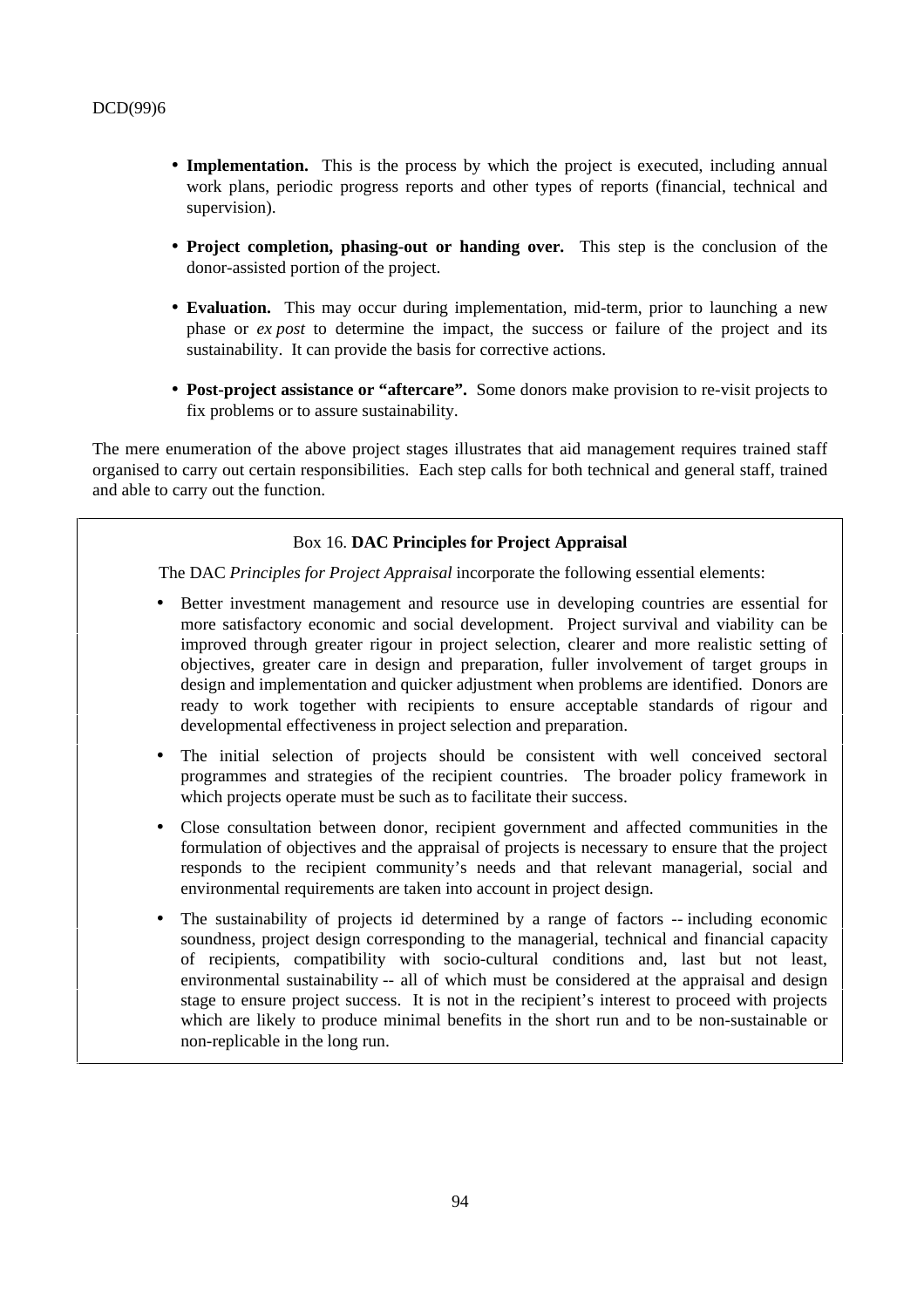# **12.2. Local-cost financing**

261. The policy of financing foreign costs and local costs, in theory, has been for recipient countries to cover local costs while donors cover foreign exchange costs. The idea behind this practice was that the recipient country should demonstrate a measure of self-help and participate in the cost of the project for its own benefit. Agreeing to cover local costs seemed a logical dividing line. Moreover, scarce ODA funds should be devoted to off-shore costs. Experience has shown, however, that projects were often stalled by failure of recipient countries to provide local costs and, in the case of poorer countries, they had difficulty doing so. Donors have greatly relaxed their practices on this and now often cover local costs. It has been suggested that agreeing to cover local costs might be an indicator of a donor's willingness to finance poverty oriented projects, since these types of projects might have a higher local cost content. The *DAC Principles for Project Appraisal* suggests that donors may wish to consider covering local costs to ensure project completion. Moreover, donor flexibility in financing local costs helps to ensure that project design is not biased towards import-intensive techniques.

# **12.3. Recurrent costs**

262. Donors and recipient countries have often failed to consider the issue of recurrent costs when designing projects. If these costs are neglected, projects will not be sustainable. It was a rule of thumb that donors would not finance recurrent costs because development co-operation should be used for spurring development, not for substituting for essential functions in a society. Drawing the line between funding the initial stages of a project or helping a project to reach cruising speed and funding recurrent costs on a long-term basis may not be easy in all cases. This is a subject that has developed considerable literature, originally spearheaded by the OECD's Club du Sahel<sup>48</sup>, with the main lesson being that recurrent-cost analysis should be made during project design.

# **12.4. Counterpart funds**

263. Sometimes counterpart funds (i.e. funds which are generated from the sale of commodities provided by a donor, such as food aid or other types of imports, or from debt relief) are set aside to support the local costs of projects, or otherwise entered into the recipient country's budget for development activities. The management of counterpart funds, and their economic impact, has been a subject of considerable study. The *DAC Principles for Programme Assistance* suggest that donors should avoid earmarking counterpart funds for particular projects, but rather have them put in the general budget of the recipient country.<sup>49</sup>

## **12.5. Procurement modalities**

-

264. There are two modes of contracting -- host country and donor. Under the former mode, the host country, using its own contracting procedures, calls for bids and contracts for goods and services using the funds provided by the donor. The host government procedures may be adjusted due to the fact that donor funds are used and certain donor procedures must be met. The host country mode is virtually standard procedure for loans on the theory that the funds belong to the host country which should be entitled to

<sup>48.</sup> See OECD, Club du Sahel, *An Experiment in International Co-operation*, Paris, 1984.

<sup>49.</sup> See also *Counterpart Funds and Development*, IDS Bulletin, Vol. 23, No. 2, April 1992.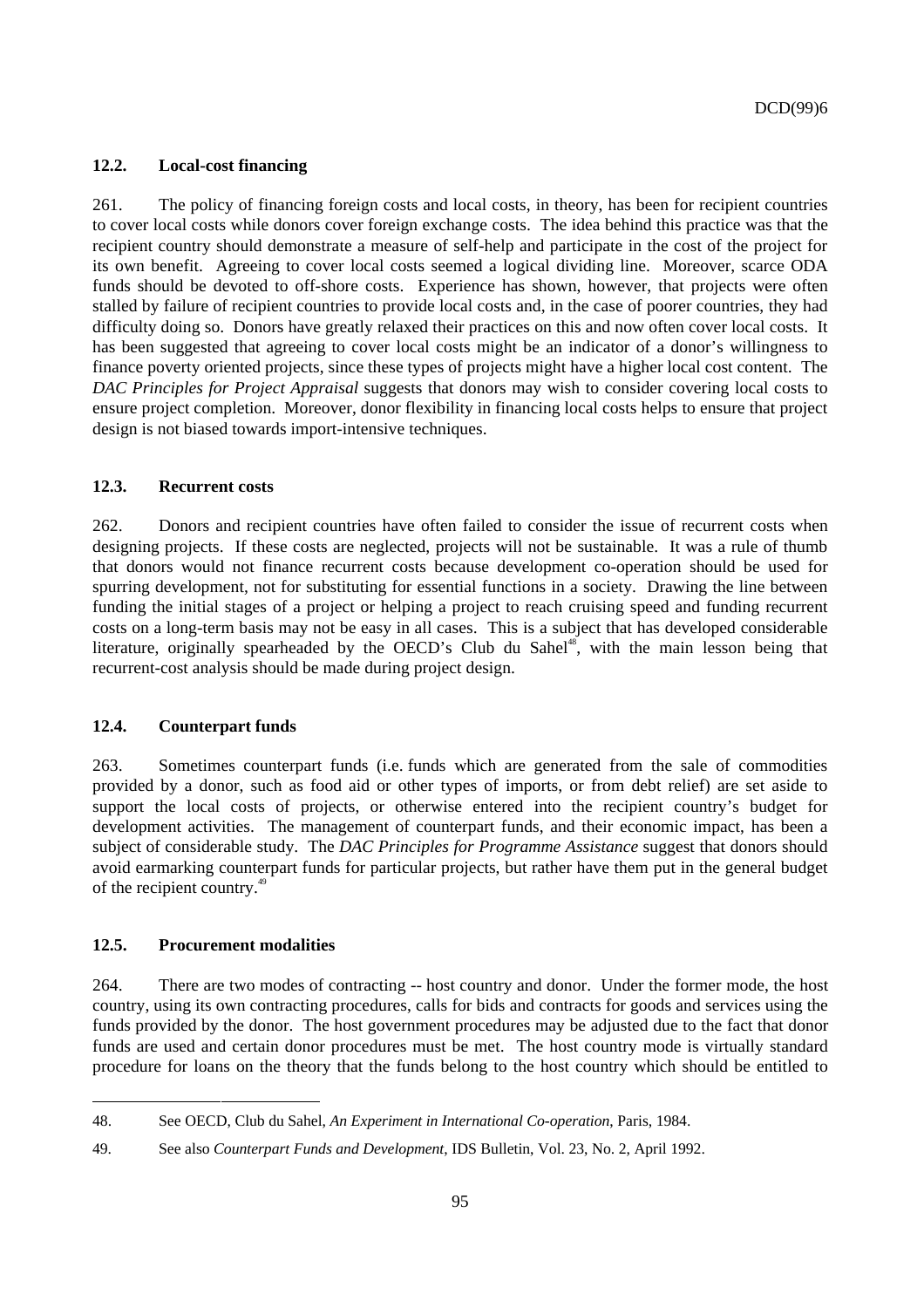-

contract according to its own procedures. Host country contracting may also be used for grants. When the donor contracts out, there is usually agreement on the terms of reference or procurement and the description of whatever is being procured, but the donor does the contracting directly with suppliers.

265. Considerable debate has taken place about the relative merit of these two modes of contracting and procurement and the DAC has approved a set of Good Procurement Practices for Official Development Assistance (see Box  $17^{50}$ ). Some argue that having the host country do the procurement is part and parcel of the aid process. Further, the host country is more likely to own the project if it does the contracting. There is also less likelihood of a misunderstanding on exactly what is being provided. The argument for donor procurement is that it is sometimes faster and more efficient, there may be less opportunity for corruption, the donor can control the funds more closely, and, if the aid is tied, procurement is facilitated.

# Box 17. **Good Procurement Practices for Official Development Assistance**

Procurement is an important aspect of aid management with significant effects on the efficiency of the use of aid resources. Major advantages can be gained if procurement of aid financed goods and services is permitted from sources that are internationally competitive. However, since most Member countries feel obliged to tie large parts of their bilateral aid to procurement from the donor country or permit only partial untying, it is useful to develop and apply procurement practices that promote the efficient use of tied aid funds.

The DAC's *Good Procurement Practices for Official Development Assistance*:

- stress transparency in rules of procurement and in information of individual supply contracts;
- encourage use of international competitive bidding (ICB) and spell out (in an annex) minimum conditions for effective ICB;
- describe practices and conditions for other procurement methods; and
- urge the application of minimum procurement standards by recipients and offer assistance in strengthening recipients' administrative capacity in this regard.

<sup>50.</sup> Box 17 presents the essential elements of the *Good Procurement Practices for Official Development Assistance* which were approved by the DAC, meeting at the level of Development Co-operation Ministers and Heads of Aid Agencies, in 1986. The full text is available in the *Development Assistance Manual: DAC Principles for Effective Aid*.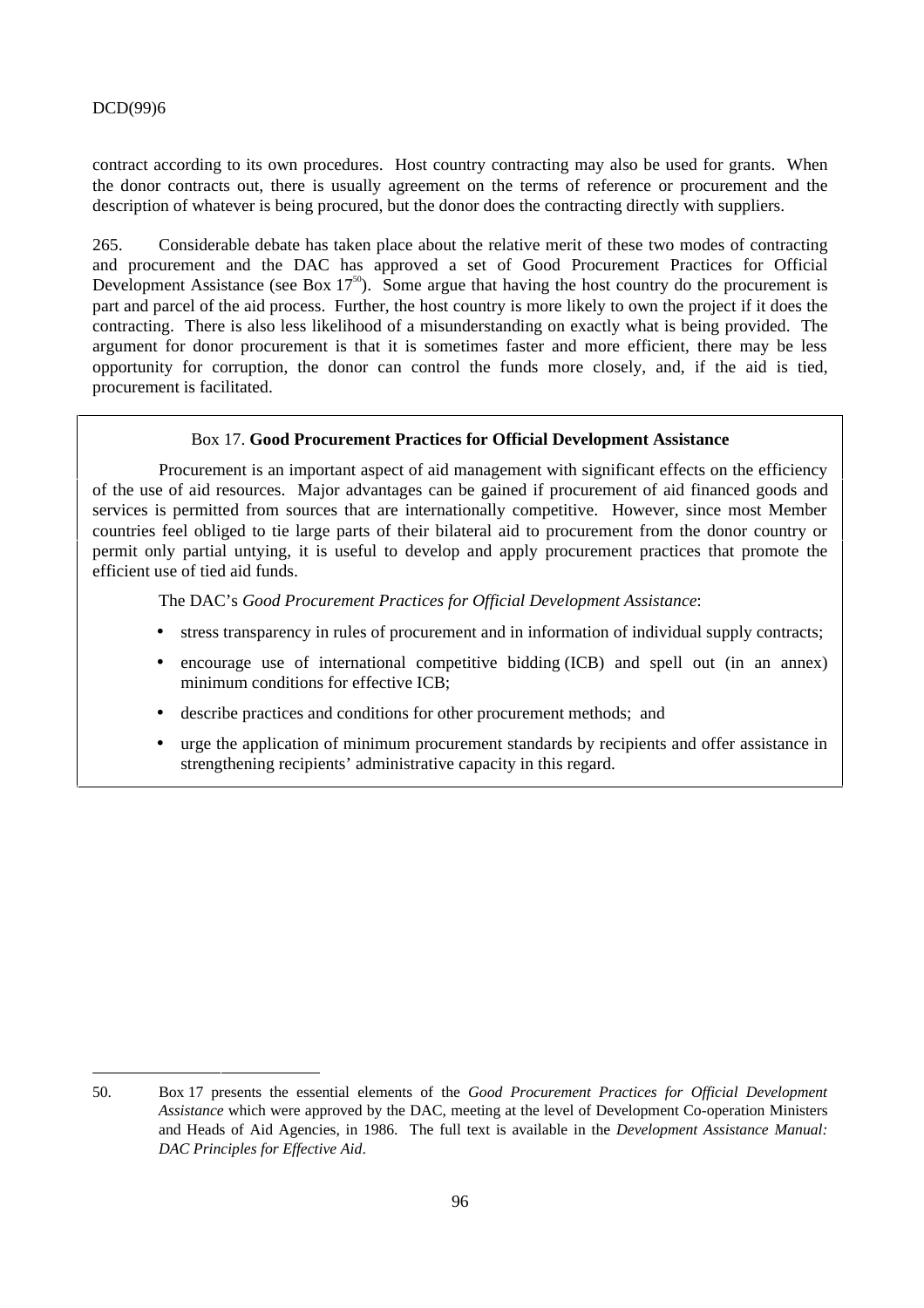#### **CHAPTER 13**

## **EVALUATION: RELEVANCE, EFFICIENCY, EFFECTIVENESS AND RESULTS**

#### **13.1. Managing for results in the public sector**

266. Governments today face stringent requirements from the public to demonstrate value for money from the full range of public services they provide. These requirements apply to aid agencies and ministries of foreign affairs, just as they do to other parts of the administration. Among DAC Members, governments are moving at different speeds towards public management systems which are more results-oriented and sufficiently transparent to enable both the monitoring of progress towards meeting stated objectives and the independent assessment of results achieved.

#### *An example: New Zealand*

Reforms to public sector management in New Zealand mean that the government now purchases specific outputs from ministries under contract. In the case of aid, the government purchases the specific output "Management of New Zealand's official development assistance" from the Ministry of Foreign Affairs and Trade, under a contract negotiated with the Permanent Secretary of the Ministry. Appropriations for New Zealand's ODA contribute to achieving five of the Ministry's nine outcomes -- most notably "continued support for economic and social development, especially in countries of the South Pacific and Asian region" -- which in turn contribute to achieving the government's strategic results, one of which is "maintaining or enhancing key bilateral and multilateral economic relationships". Details are published of the government's strategic results, the Ministry of Foreign Affairs and Trade's outcomes and outputs, and the linkages between these.

#### **13.2. Managing for results in aid agencies**

267. Some of the current reforms to public management systems are not altogether new to DAC aid agencies. These reforms apply at the level of the organisation the techniques of monitoring, evaluating and reporting which have been applied to development co-operation projects for decades. At the same time, traditional aid evaluations have been expanding in focus in recent years to cover not just projects but entire programmes, sectors, countries or priority areas. In many DAC aid agencies, pressures have consequently been coming simultaneously from both inside and outside the organisation to change management practices in favour of a more results-oriented approach. This has led, in some instances, to a new management culture in aid agencies which attaches greater value to the identification of expected results, the use of indicators to monitor performance and the reporting of results obtained.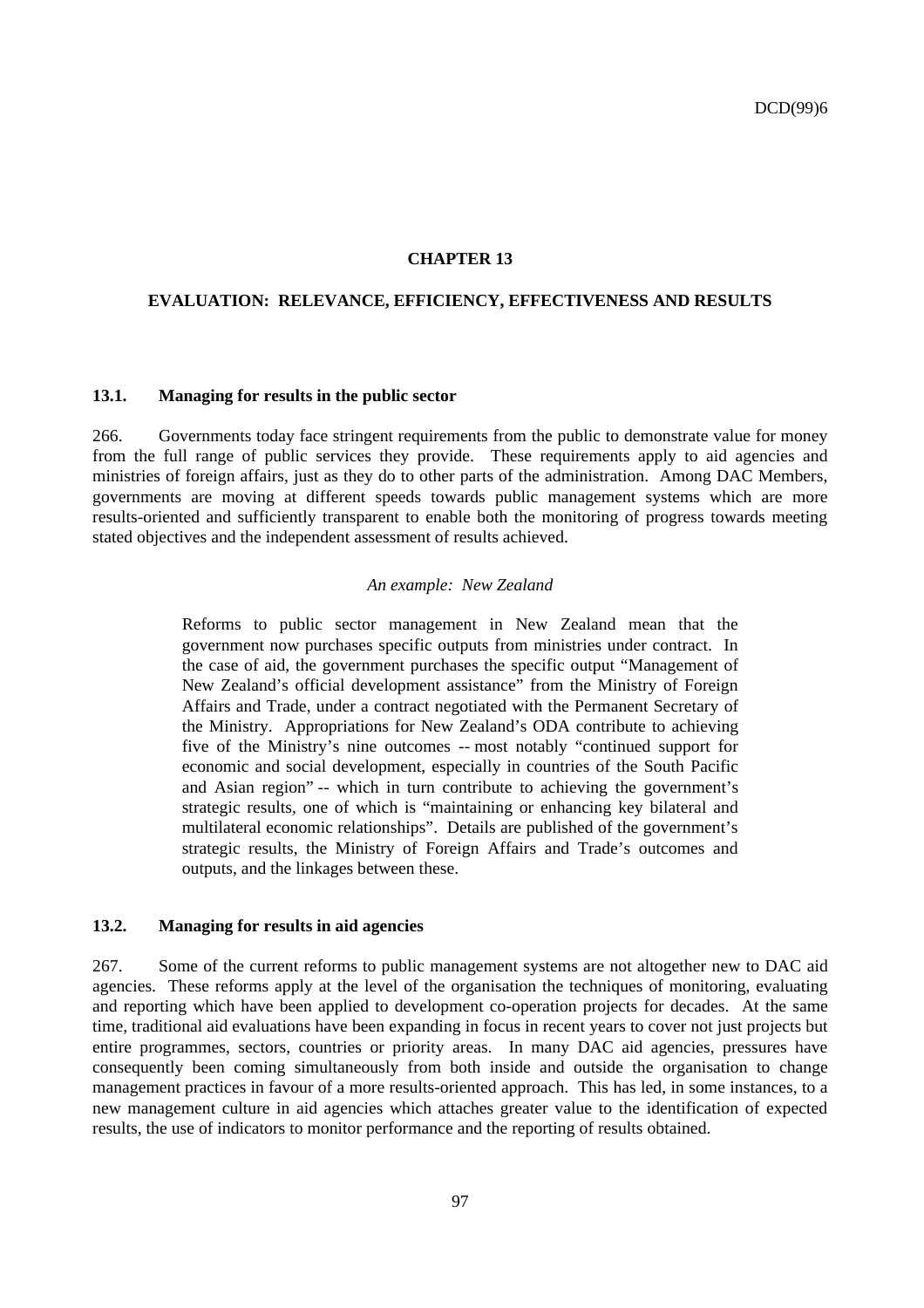1

268. Several aid agencies are introducing results-based management systems in the broader context of reforms in the public sector. In the United Kingdom, for instance, the Department for International Development has introduced a portfolio management system organised around the Department's objectives and results. Similar approaches are emerging in Australia, Canada, Switzerland and the United States.

#### *An example: Canada*

One of the aims of the *Getting Government Right<sup>51</sup>* initiative in Canada is to sharpen the public sector's accountability for results and increase the transparency of information provided to Parliament and the Canadian people. Since 1997, each department or agency has been required to submit two complementary documents to Parliament each year: a *Report on Plans and Priorities*, for the upcoming financial year, and a *Performance Report*, which subsequently reports performance against those previously presented plans. Like other Canadian government departments and agencies, the Canadian International Development Agency has tabled these two documents in Parliament since 1997.<sup>52</sup> CIDA's annual *Report on Plans and Priorities* and *Performance Report* are an exemplary effort by a Member of the DAC to sharpen its focus on results at the agency level and to increase transparency.

269. Managing and accounting for results remains, nonetheless, a difficult and complex task. Even those DAC Members which have made the most progress towards adopting a results-based management approach are still working to refine and perfect their systems. In particular, much still needs to be accomplished in the areas of recording and generating the information needed to monitor progress and report on achievements. In the specific case of development co-operation, there are also difficulties associated with isolating those results in developing countries which are attributable to particular aid-financed activities. Another area where further work is needed is the capacity to report results achieved against costs incurred. In order to determine the true cost of government services, some DAC Members have adopted accrual accounting for all parts of their public sector.

270. In August 1996, the Office of Evaluation and Strategic Planning (OESP) of the UNDP and the Department of Evaluation and Internal Audit of the Swedish International Development Co-operation Agency commenced a joint review of performance measurement systems in selected public sector bodies and aid agencies. The aim was to learn from others before elaborating proposals for improving their own performance measurement and management systems. As the lessons learnt could be of benefit to others in the development community, a report was published in connection with this review entitled *Measuring & Managing Results: Lessons for Development Co-operation*. The review noted that a basic dilemma for aid agencies is their dependence on results being achieved by their client countries. Aid agencies also face the double challenge of having to introduce effective internal performance management in parallel with sustainable systems in their client countries. The important lessons learnt during the review are summarised in three groups -- institutional, operational and methodological issues:

<sup>51.</sup> Available on the Internet at: *http://www.tbs-sct.gc.ca/report/govrev/Gfce.html*

<sup>52.</sup> Copies of CIDA's annual *Report on Plans and Priorities* and *Performance Report* are available on the CIDA Internet site: *http://www.acdi-cida.gc.ca/index.htm*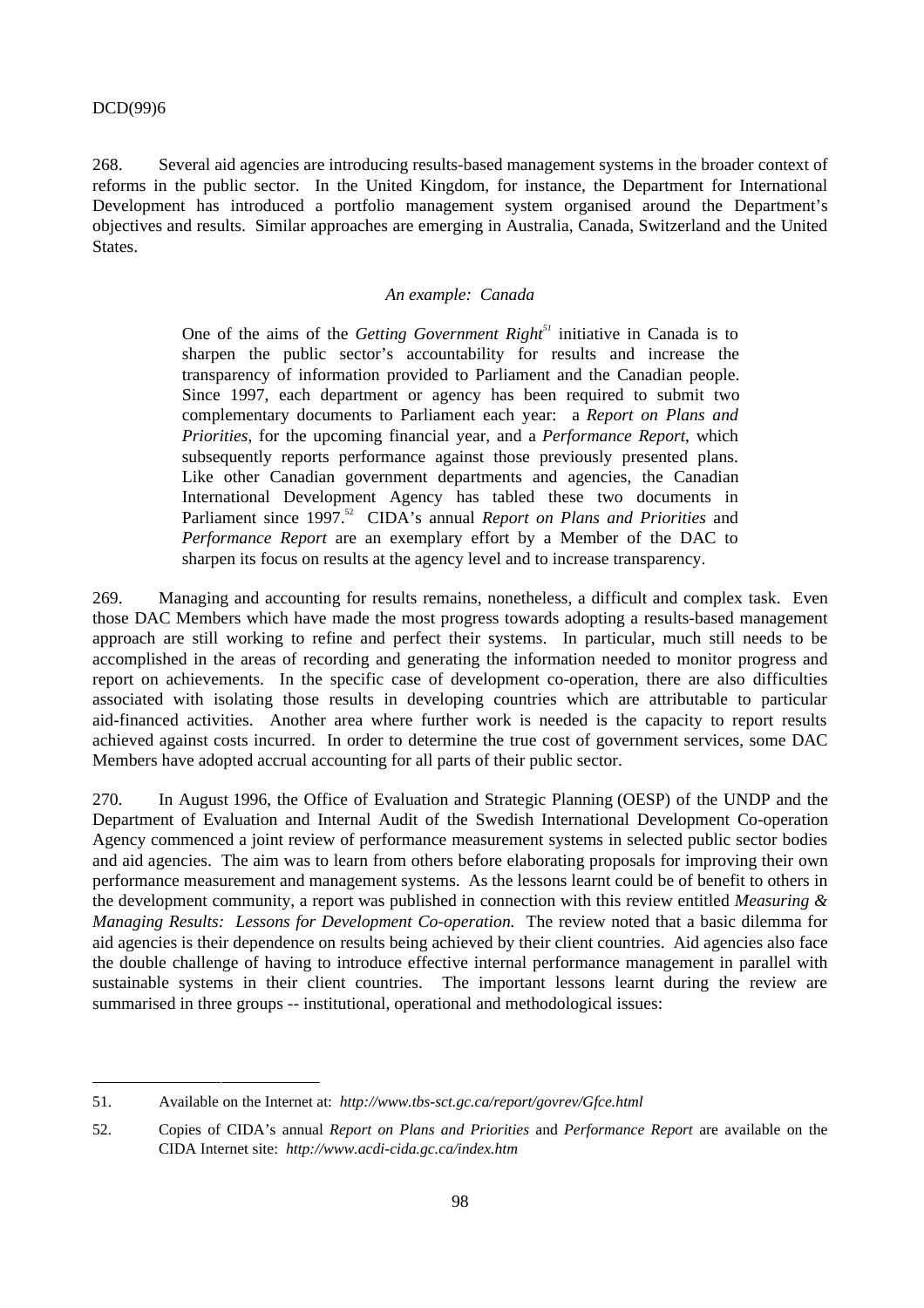- institutional issues:
	- review existing systems and learn from past efforts;
	- lead from a central office located at a senior level in the bureaucracy;
	- stimulate demand at all levels by identifying potential benefits;
	- − persevere -- results will take time; and
	- involve top management;
- operational issues:
	- budgetary pressure helps to keep staff focused on efficiency issues;
	- budgetary stability provides the environment in which management can function;
	- − performance contracting unites objectives, choice of indicators, devolution of responsibilities and accountability; and
	- training is needed at start-up and to support methodology development; and
- methodological issues:
	- use the logical framework to help to set realistic, specific and measurable objectives;
	- − performance budgeting improves accountability by linking budgets to results rather than to inputs;
	- − transparent, published reporting helps to promote understanding of the difficulties of outcome accountability; and
	- auditing and evaluation are essential components of performance management and help to tackle the difficulty of measuring outcomes.

## **13.3. The evaluation function within aid agencies**

271. As with many other aspects of aid management, the environment in which evaluators operate in DAC Members' aid agencies is changing. Recent changes include major reorganisations of aid agencies or restructurings of donors' overall aid management systems, a widening in the focus of evaluations -- to consider not just projects but particular sectors, cross-cutting themes, countries/regions and programme priorities -- and stronger pressures to provide more evidence of the results and impact of development assistance. Other reforms currently underway in many DAC Member aid agencies aim to strengthen reporting systems, improve performance measurement, increase transparency and provide timely and user-friendly feedback on lessons learnt.

272. Improving the effectiveness of aid is one of the basic mandates of the DAC, as stated in the Committee's 1961 *Resolution on Common Aid Effort*. Evaluation is a valuable tool for increasing aid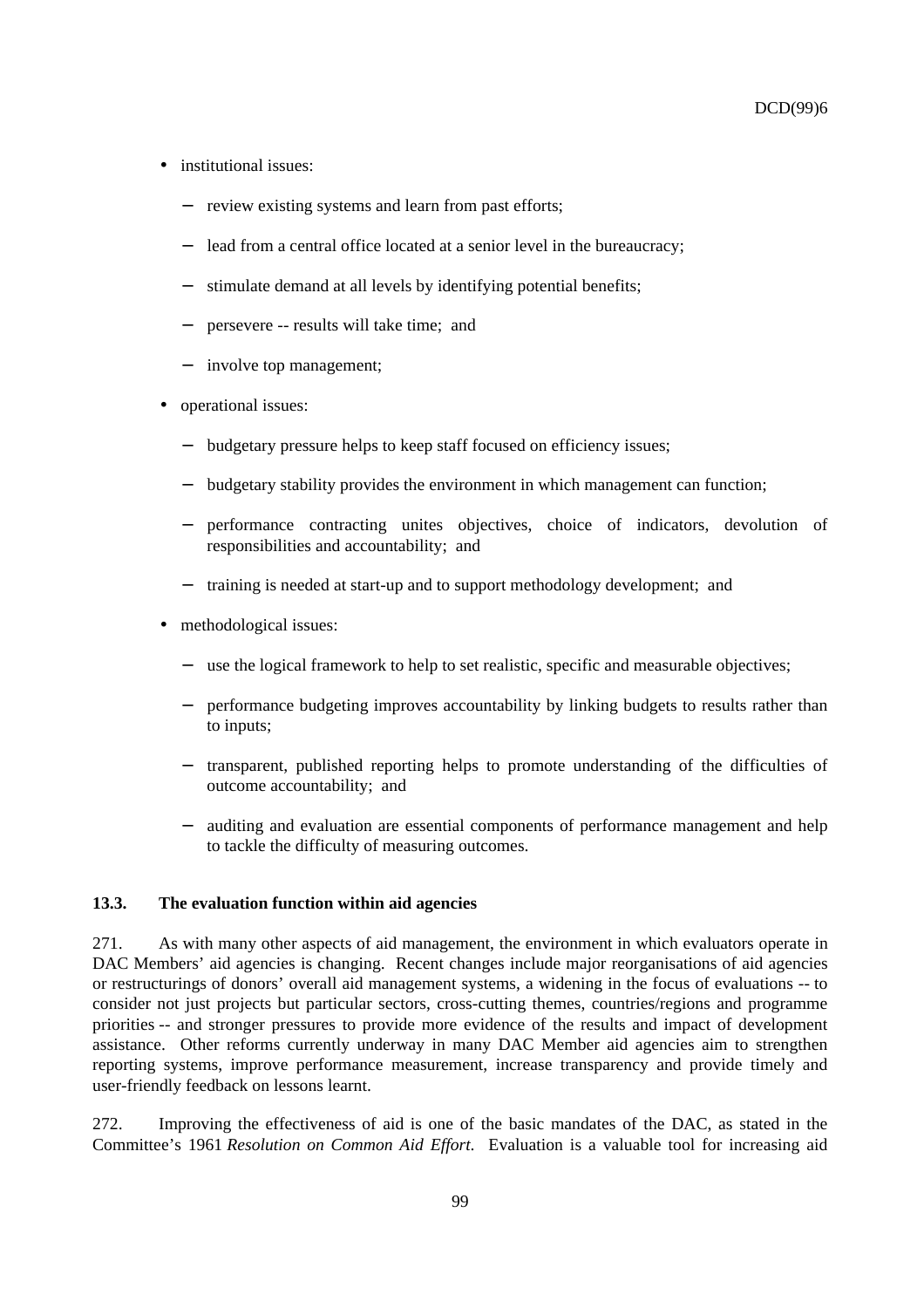effectiveness and improving results. As part of its on-going work to improve aid effectiveness and strengthen the value-added by evaluation, the DAC adopted a set of *Principles for Evaluation of Development Assistance* in 1991 (see Box 18<sup>53</sup>).

# Box 18. **Principles for Evaluation of Development Assistance**

Aid evaluation plays an essential role in efforts to enhance the quality of development co-operation. The DAC *Principles for Evaluation of Development Assistance* incorporate the following essential elements:

- Aid agencies should have an evaluation policy with clearly established guidelines and methods and with a clear definition of its role and responsibilities and its place in institutional aid structure.
- The evaluation process should be impartial and independent from the process concerned with policy-making, and the delivery and management of development assistance.
- The evaluation process must be as open as possible with the results made widely available.
- For evaluations to be useful, they must be put into practice. Feedback to both policy-makers and operational staff is essential.
- Partnership with recipients and donor co-operation in aid evaluation are both essential; they are an important aspect of recipient institution-building and of aid co-ordination and may reduce administrative burdens on recipients.
- Aid evaluation and its requirements must be an integral part of aid planning from the start. Clear identification of the objectives which an aid activity is to achieve is an essential prerequisite for objective evaluation.

273. A review in 1997 of DAC Members' experience with the application of the 1991 Principles, based on both a self-assessment by evaluators and the experience of users of evaluations, found that Members fell into three main groupings:

- around half of the DAC have established central evaluation operations and are broadly in compliance with the DAC Principles;
- for around one third of DAC Members, their compliance has deteriorated or their capacity to comply is limited, owing to organisational shifts and lack of management support and resources for evaluation work; and
- the remaining DAC Members have little or no structured evaluation systems and capacities or are just beginning to develop them.

274. As regards the involvement of recipients/beneficiaries in evaluations, the review found that most DAC Members' compliance is deficient. Unfortunately, there seem to be a number of factors which impede successful application of this principle. In the broader context of efforts to implement the

<sup>-</sup>53. Box 18 summarises the essential elements of the *Principles for Evaluation of Development Assistance* which were adopted by the DAC, meeting at the level of Development Co-operation Ministers and Heads of Aid Agencies, in December 1991.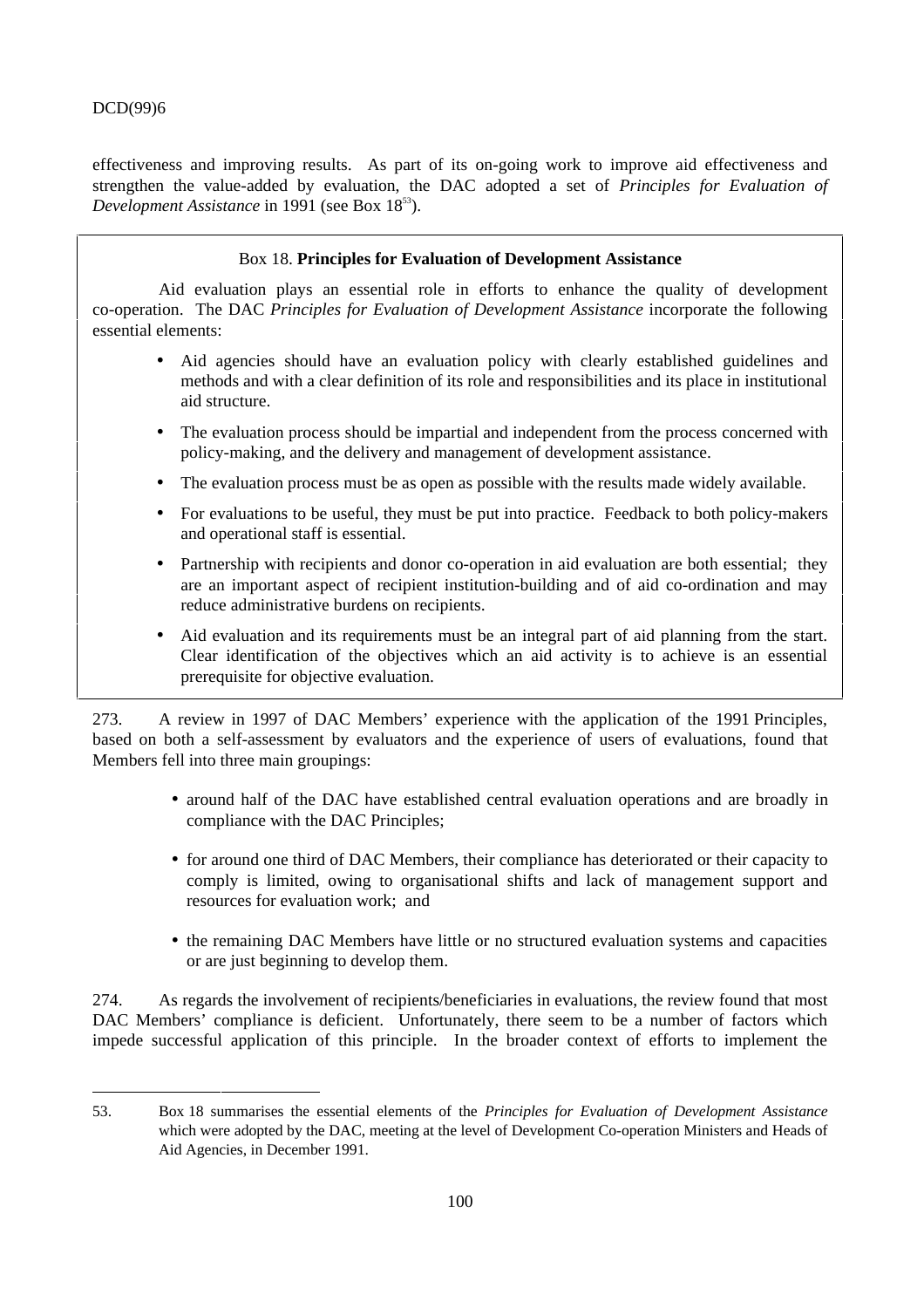development partnerships strategy and build local capacity, aid agencies need to make efforts to address this identified weakness in their evaluation systems.

275. The review also found that evaluations have proved most useful for policy makers and aid administrators when they are closely related to current and future programme interests, and in situations where they provide opportunities for participation of those who make use of the evaluations in programme design and recommendations. These effects tend to be optimal when evaluations are timely, to-the-point and presented in a format that is succinct and readable.

276. Members of the DAC recognise that the evaluation function needs a certain amount of independence and should not be mixed in with programme or operational units. While it is often placed in a separate unit in the organisational structure, reporting directly to a high level manager within the aid agency, strict compliance with the DAC Principles would have the evaluation function reporting to a governing board, programme oversight body, the minister or Parliament. Such a structure is found in some multilateral aid agencies but only a few bilateral donors.

## *An example: Belgium*

Reforms in 1998 to the Belgian aid system resulted in the creation of a new structure and higher profile for the evaluation function. Since that time, the evaluation unit has been independent from the minister responsible for development co-operation and the aid policy and implementation functions. The head of the unit is appointed for an non-renewable term of five years, after which he or she may not be re-appointed to the aid administration or the Ministry for Foreign Affairs. The responsibilities of the new evaluation unit include preparing an annual evaluation report for submission to Parliament, which is subsequently discussed with the minister responsible for development co-operation and the aid administration.

# **13.4. Evaluating aid projects and programmes**

277. All aid projects and programmes should have objectives against which they can be evaluated and aid managers must be accountable for the relevance, effectiveness and efficiency of their interventions.

278. Relevance is concerned with assessing whether the project is in line with local needs and priorities (as well as with donor policy). In evaluating the relevance of a programme or project, it is useful to consider the following questions:

- To what extent are the objectives of the programme still relevant?
- Are the activities and outputs of the programme consistent with the overall goal and the attainment of the objectives? and
- Are the activities and outputs of the programme consistent with the intended impacts and effects?

279. Effectiveness measures the extent to which the activity achieves its purpose, or whether this can be expected to happen on the basis of the outputs. Timeliness is implicit within the criteria of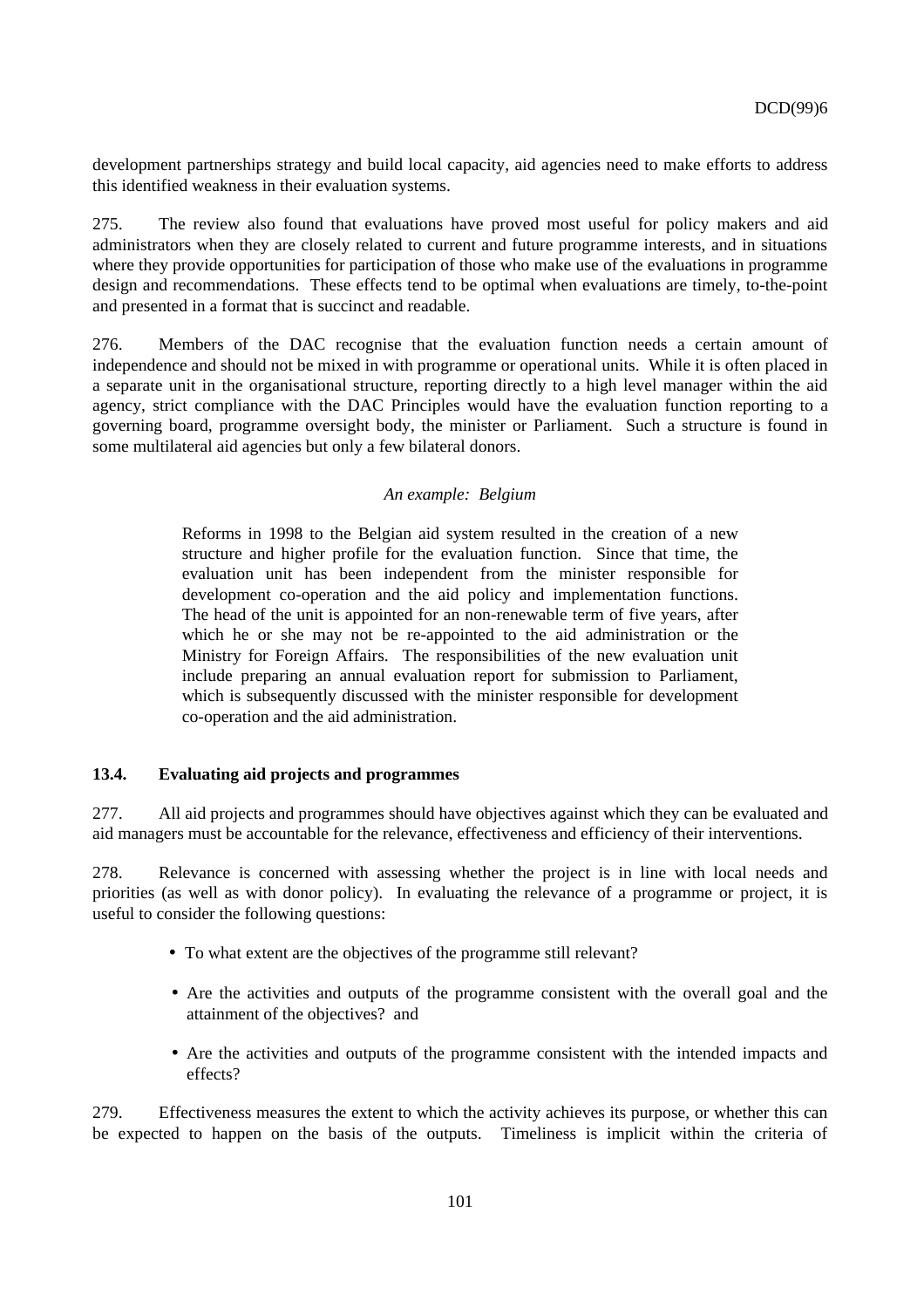effectiveness. In evaluating the effectiveness of a programme or project, it is useful to consider the following questions:

- To what extent were the objectives achieved or are likely to be achieved? and
- What were the major facts influencing the achievement or non-achievement of the objectives?

280. Efficiency measures the outputs -- qualitative and quantitative -- in relation to inputs. This generally requires comparing alternative approaches to achieving the same outputs to see whether the most efficient process has been used. In evaluating the efficiency of a programme or project, it is useful to consider the following questions:

- Were activities cost-efficient?
- Were objectives achieved timely and at least cost? and
- Was the programme or project implemented in the most efficient way compared to alternative ways?

281. Aid managers should also be able to demonstrate measurable results and impact against stated objectives. The impact of aid interventions should consider direct effects -- the immediate costs and benefits, indirect effects -- the benefits unleashed by the project, as well as the multiplier effects -- increases in the use of the economy's capacity generated by a rise in demand.

282. While independent evaluations are incontestably an important part of aid agencies' management systems and invaluable for providing feedback on lessons learnt, independent evaluations should be accompanied by, and go hand-in-hand with, a process whereby the people in charge of operations self-evaluate their country programmes and projects. Operational staff in aid agencies should be encouraged to take a keen interest in results on the ground and assessments of past performance. Aid agencies should reward staff who take such an interest.

## *An example: The Netherlands*

The Netherlands has a particularly strong central evaluation system and regularly assesses the results of its aid, both at the policy and project/programme levels. Assessment of aid policies, including geographical and sectoral priorities, is the task of the Policy and Operations Evaluation Department, an independent support service within the Ministry of Foreign Affairs with its own resources. These reports are submitted to Parliament, accompanied by comments from the Minister for Development Co-operation, and are published. In addition, approximately 200 project/programme evaluations are carried out annually by, or on behalf of, the operational departments in the ministry, which are not published. With the delegation of aid management responsibilities to field posts, Dutch missions in recipient countries are now responsible and accountable for end-of-project evaluations, although there are some concerns about the quality of some of these evaluations.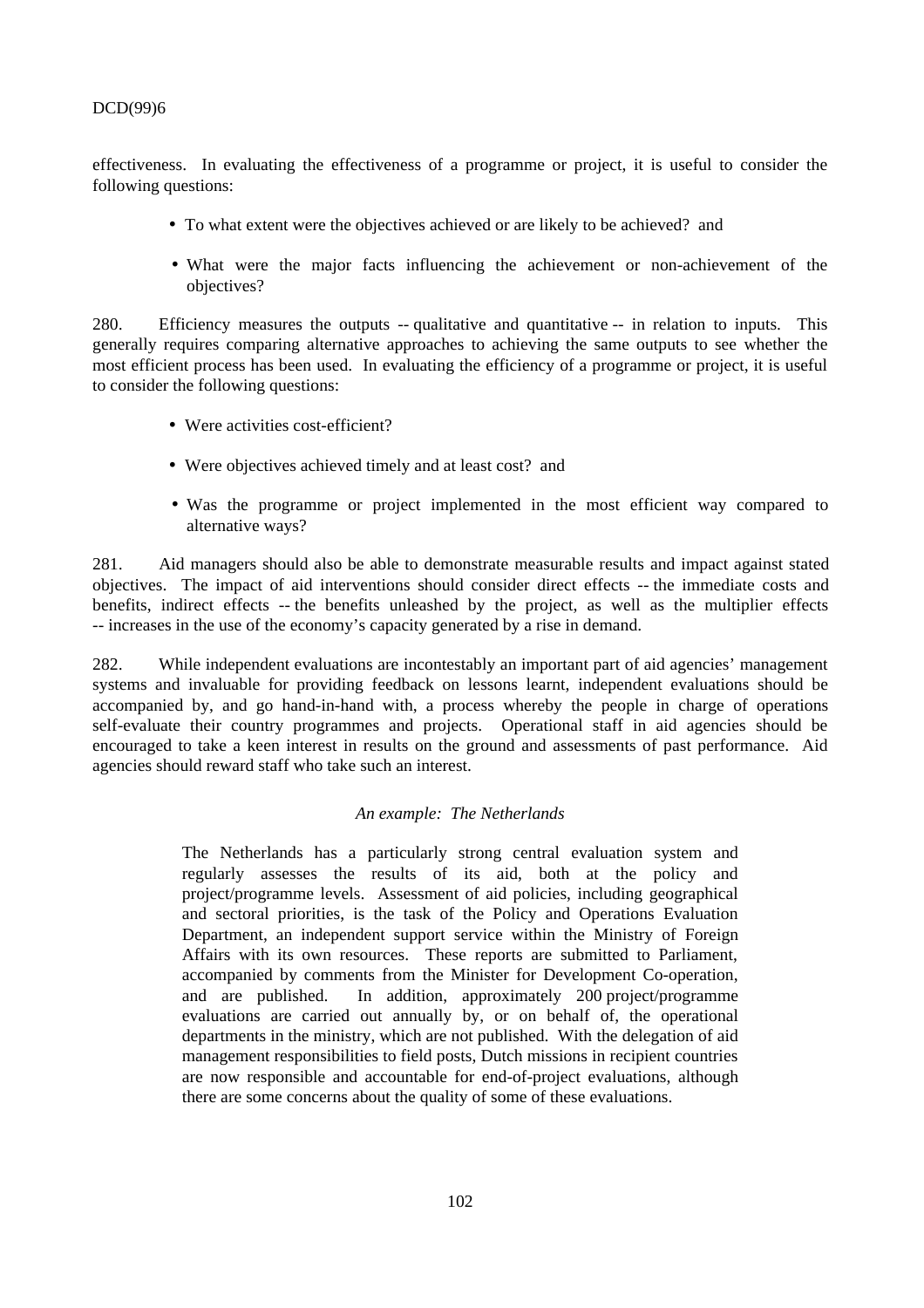#### **CHAPTER 14**

## **MONITORING AND INDEPENDENT REVIEW OF THE AID PROGRAMME**

#### **14.1. Monitoring by Parliament**

283. As the public's elected representatives, parliamentarians are responsible for monitoring the management and implementation of aid programmes and may be involved in the formulation or review of general aid policy orientations. The role of parliamentarians in DAC Members' aid programmes varies. Some Members have relatively active parliaments in relation to development co-operation where there are hearings, studies and lengthy debates. Government authorities in these countries are particularly attentive to the input from Parliament. However, the role of Parliament in most DAC Members is quite modest with governments making decisions on development co-operation and proposing budgets in a process that often receives little parliamentary study or debate.

#### *An example: The United States*

In the United States, Congress plays an important role in debating the aid programme, studying foreign assistance budgets extensively and voting a highly detailed budget, prescribing in detail how aid can be used and sometimes setting aside a certain percentage of the budget for specific purposes (e.g. the environment, child survival or private sector development). This extreme case of "micro-management" is made more involved as separate budgets are passed for different parts of the aid programme, such as food aid and assistance through multilateral development banks.

284. Most DAC Member legislatures have parliamentary committees which examine foreign relations matters in depth. These committees can take a more active interest in the aid programme than the Parliament as a whole. In some countries, a sub-committee of the parliamentary committee responsible for foreign affairs has been formed to give special attention to development co-operation issues.

## **14.2. Ministerial advisory committees**

285. Many DAC Members have some sort of advisory committee -- often including members from universities, business, trade unions and NGOs -- to provide independent advice on development co-operation. The structure, function, independence and output of these committees take different forms.

#### *An example: Finland*

Finland has had some sort of advisory board on aid matters for over 25 years. The present board is known as the Advisory Board for Relations with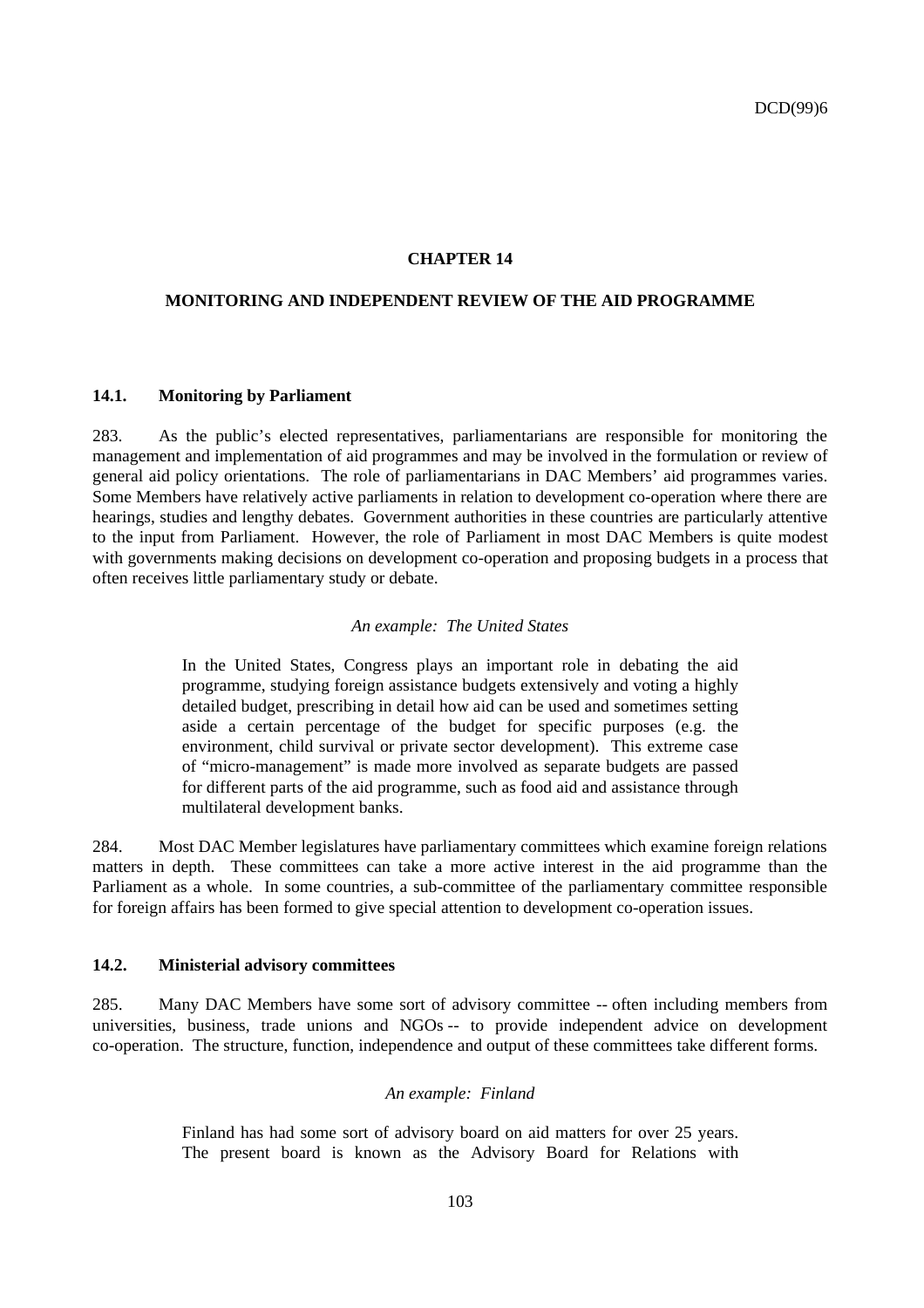1

Developing Countries (KESU) and was originally set up in 1995. The board is composed of 14 members drawn from parliament, church groups, industry, academia and NGOs. The board holds one meeting per month to which officials from the Ministry of Foreign Affairs are invited to give presentations on issues to be discussed. The board contributes to aid policy formulation and provides comments to the government on budget commitments. Members of KESU travel overseas and are generally accompanied by officials from the Ministry of Foreign Affairs when they do. On occasions, they also attend UN meetings. Unlike advisory boards in some other DAC countries, KESU does not play a large role in conducting research and publishing studies on aid and the country's aid programme. The explanation for this may be that the Finnish Ministry of Foreign Affairs has its own research department and KESU can benefit from its research.

#### **14.3. Reviews by external auditors**

286. It is becoming increasingly common for a DAC Member's national audit office to investigate and report on the functioning of the aid programme. Audit offices clearly have a different function from aid agencies and may only be charged with assessing whether government practices and procedures are adhered to and respected. However, some audit offices are also charged with evaluating whether government programmes are providing value-for-money and achieving intended results, similar goals to those pursued by aid agencies' evaluators. Whatever their terms of reference, national audit offices are independent from government and so can provide objective advice to Parliament which is publicly available.

287. In recent years, the Office of the Auditor-General of Canada, the European Court of Auditors, the French Court of Auditors, the United States General Accounting Office (GAO), the Swedish National Audit Office and the British National Audit Office have all examined and reported on some aspect of the functioning of their aid programmes.

#### *An example: Canada*

The Office of the Auditor-General of Canada conducts independent audits and examinations that provide information, advice and assurance to Parliament. One of the Auditor-General's responsibilities is to assess whether government programmes are being run economically and efficiently and whether the government has the means to measure the effectiveness of its programmes. The Auditor-General has carried out three such "value-for-money" audits of the Canadian aid programme. These have focused on regional development banks (Auditor-General's 1992 Report), management of bilateral programmes (1993 Report) and technical assistance contributions to Central and Eastern Europe  $(1994$  Report).<sup>54</sup> An important element of the work of the Auditor-General is its follow-up on actions taken in response to the concerns raised in its reports to Parliament. In the case of its 1993 audit of the management of bilateral programmes, CIDA and the

<sup>54.</sup> Copies of these reports are available on the Internet site of the Office of the Auditor-General of Canada at: *http://www.oag-bvg.gc.ca/domino/oag-bvg.nsf/html/menue.html*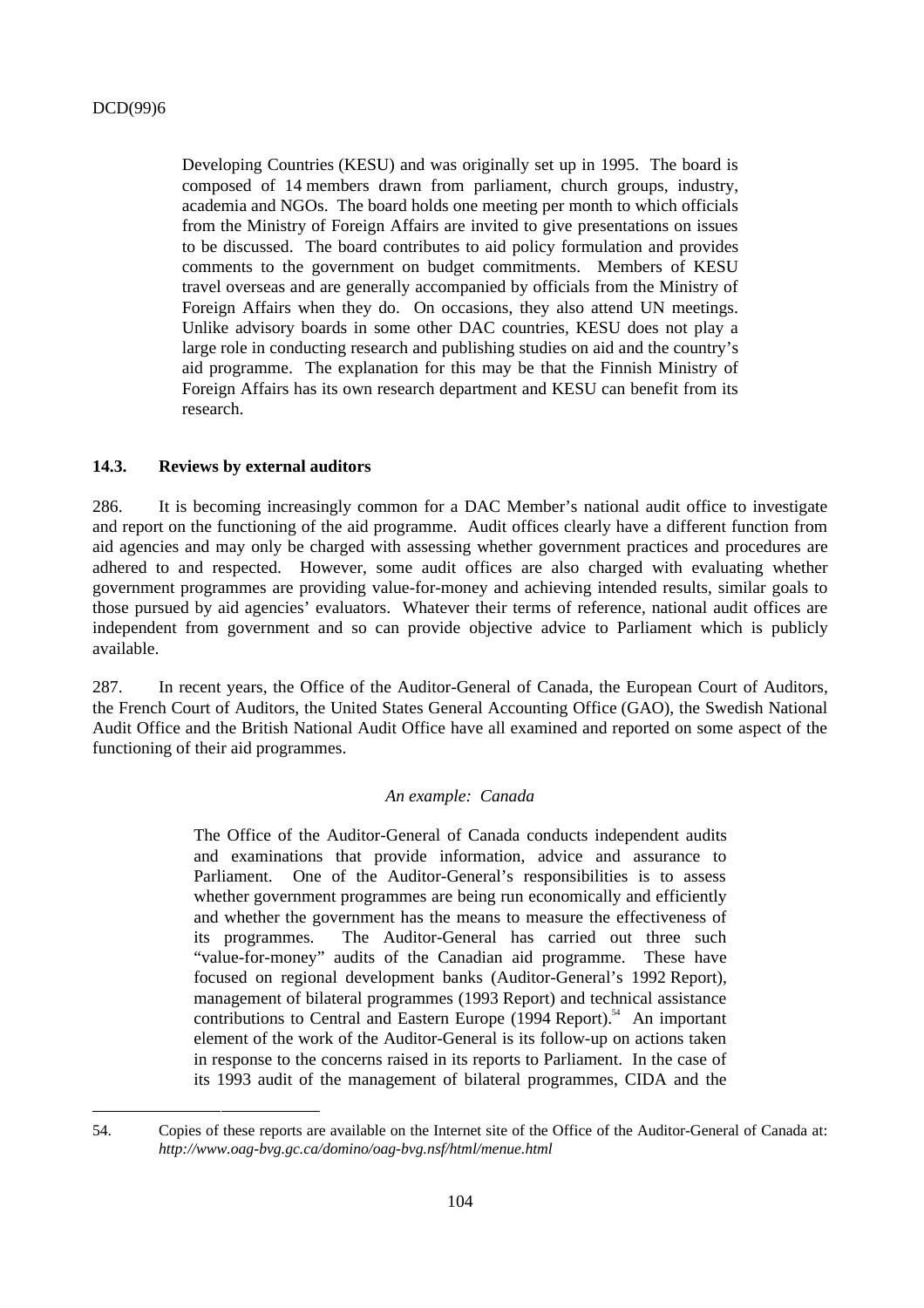Office of the Auditor-General agreed to adopt a new and innovative approach, a "three-stage phased follow-up".<sup>55</sup> Adoption of this approach is proof of the open and collaborative partnership that has developed between CIDA and the Auditor-General whereby the Auditor-General has not only identified areas of concern but is collaborating with CIDA and monitoring its efforts to address those concerns.

#### **14.4. Independent reviews**

-

#### *14.4.1. Officially commissioned reviews*

288. Some DAC Members have found it useful to commission formal, independent reviews of their aid programmes. These reviews may focus on a particular aspect of the programme or on the programme as a whole. Such comprehensive reviews can be the first step towards a major overhaul of the aid programme following, for instance, a new government taking office.

#### *An example: Australia*

Australia has twice used independent reviews to overhaul its aid programme. The first occasion was the 1984 Jackson Review which set the parameters and major policy directions that underpinned Australia's programme for the following decade. The second review was commissioned by the new Liberal/National Coalition government, elected in 1996. An independent review committee was formed who, as part of their deliberations, undertook extensive consultations with a wide range of stakeholders in the aid programme, which also helped ensure broad ownership of the results of the review. The committee released its recommendations in 1997 in the *Report of the Committee of Review on the Australian Overseas Aid Programme*<sup>56</sup>, known as the Simons Report. The government subsequently prepared a detailed response to each recommendation in this report $57$  as well as a new policy statement for Australia's aid programme, *Better Aid for a Better Future.58*

#### *An example: France*

France's co-operation with developing countries has been the subject of independent reviews which have offered guidance on aid policy and proposed reforms to the aid management system. More then 15 reports have been produced, of which at least five since 1990:

<sup>55.</sup> More information on the phased follow-up to the Auditor-General's 1993 audit of the management of bilateral programmes is available on the Internet at: *http://www.oag-bvg.gc.ca/*

<sup>56.</sup> Available on the Internet at: *http://www.ausaid.gov.au/publications/simons.html*

<sup>57.</sup> Available on the Internet at: *http://www.ausaid.gov.au/publications/aidrev/response/content.html*

<sup>58.</sup> Available on the Internet at: *http://www.ausaid.gov.au/publications/general/other/parlrep.html*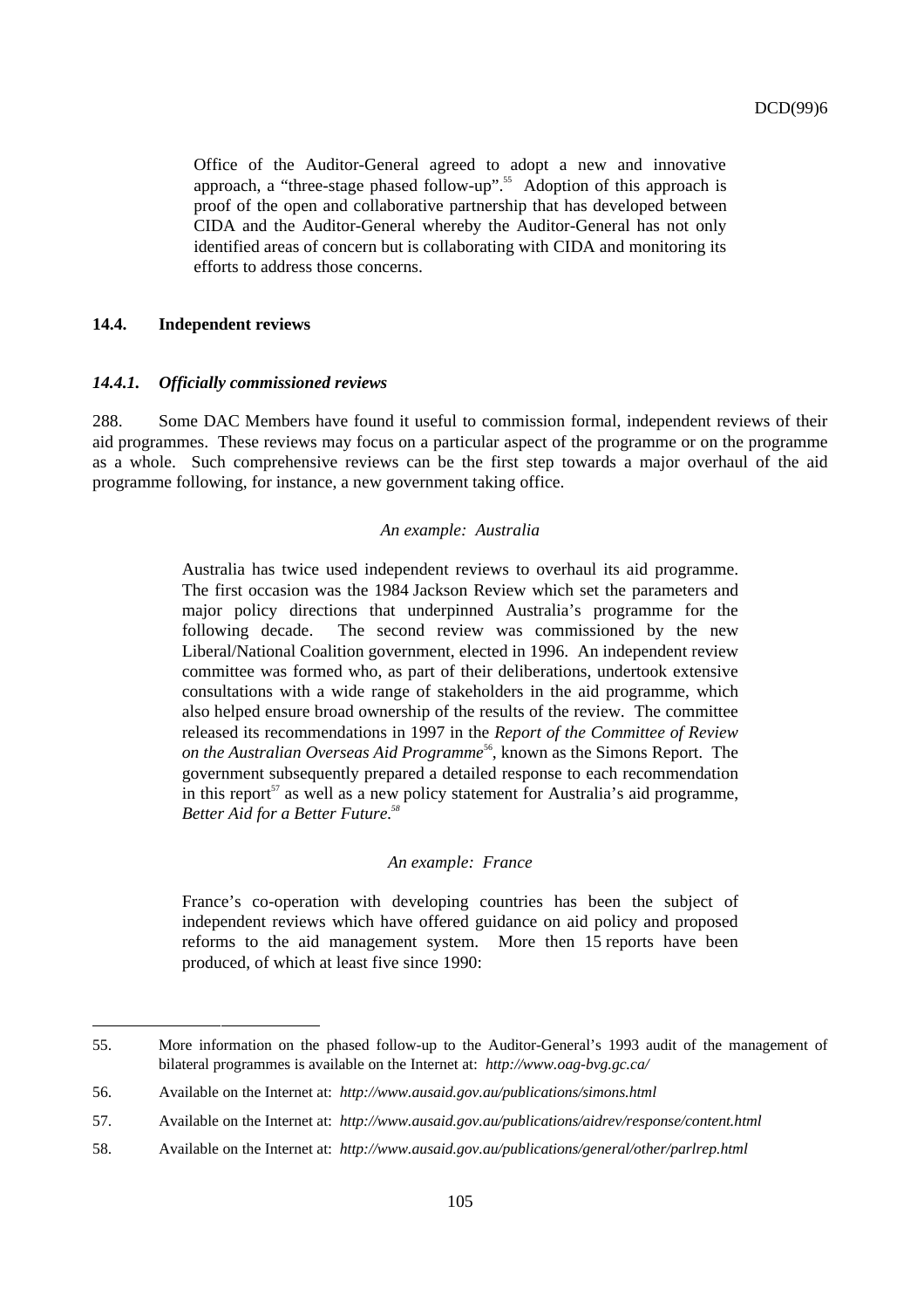- Hessel, Stéphane, *France's Relations with Developing Countries*, Report to the Prime Minister, February 1990;
- Vivien, Alain, *Enhancing French Co-operation*, Report to the Prime Minister, June 1990;
- Conseil économique et social, *Third World Development and French Growth*, Report by André Duffaure, Paris, June 1993;
- Fuchs, Jean-Paul, Member of Parliament, *Towards an Effective, Controlled and Transparent Development Policy*, Report to the Prime Minister, July 1996; and
- Marchand, Yves, Member of Parliament, *Afro-realism, an Urgent Call for a New Enterprise Policy in Sub-Saharan Africa*, Report to the Prime Minister, April 1996.

## *14.4.2. Development Assistance Committee Peer Reviews*

289. As part of its mission to maximise resources for development and improve the effectiveness of aid, the DAC conducts periodic critical reviews of its Members' aid programmes.<sup>59</sup> These reviews examine how each individual Member programme applies DAC policy guidance, how the programme is managed, coherence of policies with development objectives and trends in the volume and allocation of resources. Each review is based on investigations by the OECD Secretariat and examiners appointed from two Member countries. Their investigations include broad consultations in the capital of the donor under review as well as, in most cases, a visit to one or more of that donor's field missions. The process culminates in a meeting of the full Committee at which the major issues identified in the examination are discussed. Since 1994, the summary of the Committee's findings and conclusions, together with the detailed report by the Secretariat, have been published in the OECD's *Development Co-operation Review* Series.<sup>60</sup>

#### *14.4.3. Civil society*

1

290. Many development-related NGOs, research bodies and academics in DAC Members monitor their country's aid programme on a regular basis. These analyses are sometimes publicly available.

291. Since 1993, a group of NGOs has produced an annual publication reviewing development assistance, entitled *The Reality of Aid*. The objectives of *The Reality of Aid* are:

> • to produce reliable and well-informed reports on the development co-operation performance of OECD DAC donors, based on reports written from the perspective of NGOs based in

<sup>59.</sup> More information on DAC Peer Reviews is available on the Internet at: *http://www.oecd.org/dac/htm/reviews.htm*

<sup>60.</sup> The Summary and Conclusions of DAC Peer Reviews held since 1996 are also available on the Internet at: *http://www.oecd.org/dac/htm/p-ars.htm*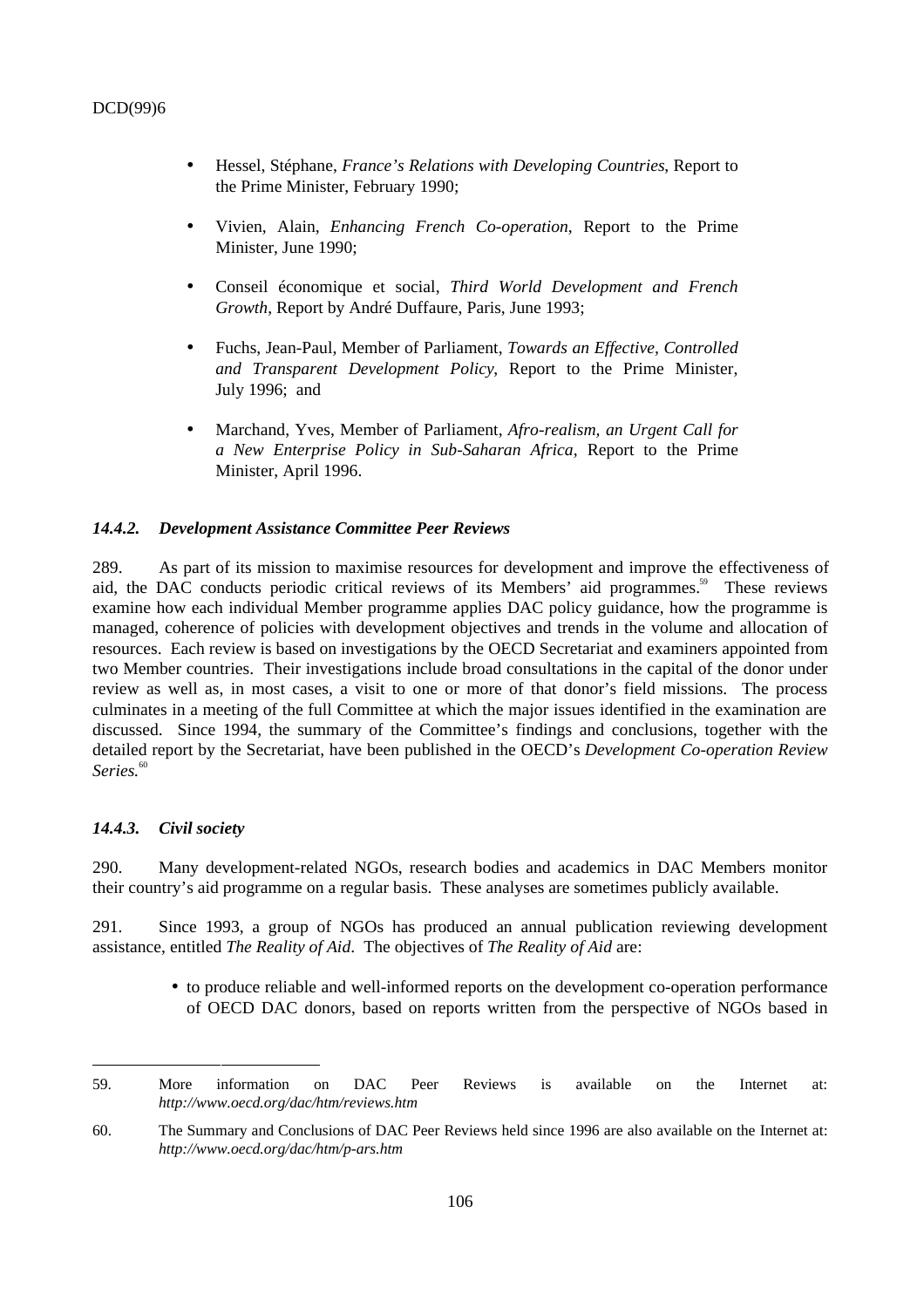donor countries as well as perspectives on OECD development co-operation from recipient country NGOs;

- to increase knowledge and scrutiny of development co-operation; and
- to influence policy makers at national and international levels to gear their policy and practice to reducing world poverty.

*The Reality of Aid* is a collaborative, not-for-profit project of EUROSTEP (European Solidarity Towards Equal Participation of People)<sup>61</sup> and ICVA (the International Council of Voluntary Agencies).

## **14.5. Statistical systems**

-

292. Statistics provide much of the basic information required for reviewing and monitoring aid programmes. Each DAC Member has a statistical unit or officer with special responsibility for compiling data on development assistance efforts. These data are published in budget documents, annual reports of aid agencies, balance of payments reports and specially designed statistical compendia.

293. The OECD's Development Co-operation Directorate compiles comparative international data on aid and other resource flows for development from reports submitted by DAC Members according to agreed rules and formats. Two complementary systems are employed:

- Aggregate data are collected in the annual DAC questionnaire, due in July of the year following the flows concerned. This comprises ten tables covering commitments and disbursements of official and private flows by destination, type, sector and tying status. A one-page advance questionnaire submitted in April gives preliminary totals, focussing on net disbursements of ODA.
- Activity-by-activity data on official flows are collected in the Creditor Reporting System. This allows more detailed analysis according to a menu of parameters. It is the main source of country-by-sector data, and is a prime source of information on outstanding debt.

294. These comparative data are available in various OECD publications, including the DAC Peer reviews. The annual *Development Co-operation Report* includes a statistical annex with an extensive range of analytical tables. Data on individual developing countries' receipts are available in *Geographical Distribution of Financial Flows to Aid Recipients.* The Creditor Reporting System *Gazette* presents activity-level data by region and sector. *External Debt Statistics* reports on the outstanding debt of developing and transition countries. Most data are also available on diskette or CD-ROM, or through the DAC's Internet site. $62$ 

<sup>61.</sup> More information on *The Reality of Aid* is available on the EUROSTEP Internet site at: *http://www.oneworld.org/eurostep/eurospub.htm*

<sup>62 .</sup> Statistics on aid and other resource flows to developing and transitional countries, based principally on reporting by DAC Members, are available on the Internet at: *http://www.oecd.org/dac/htm/dacstats.htm*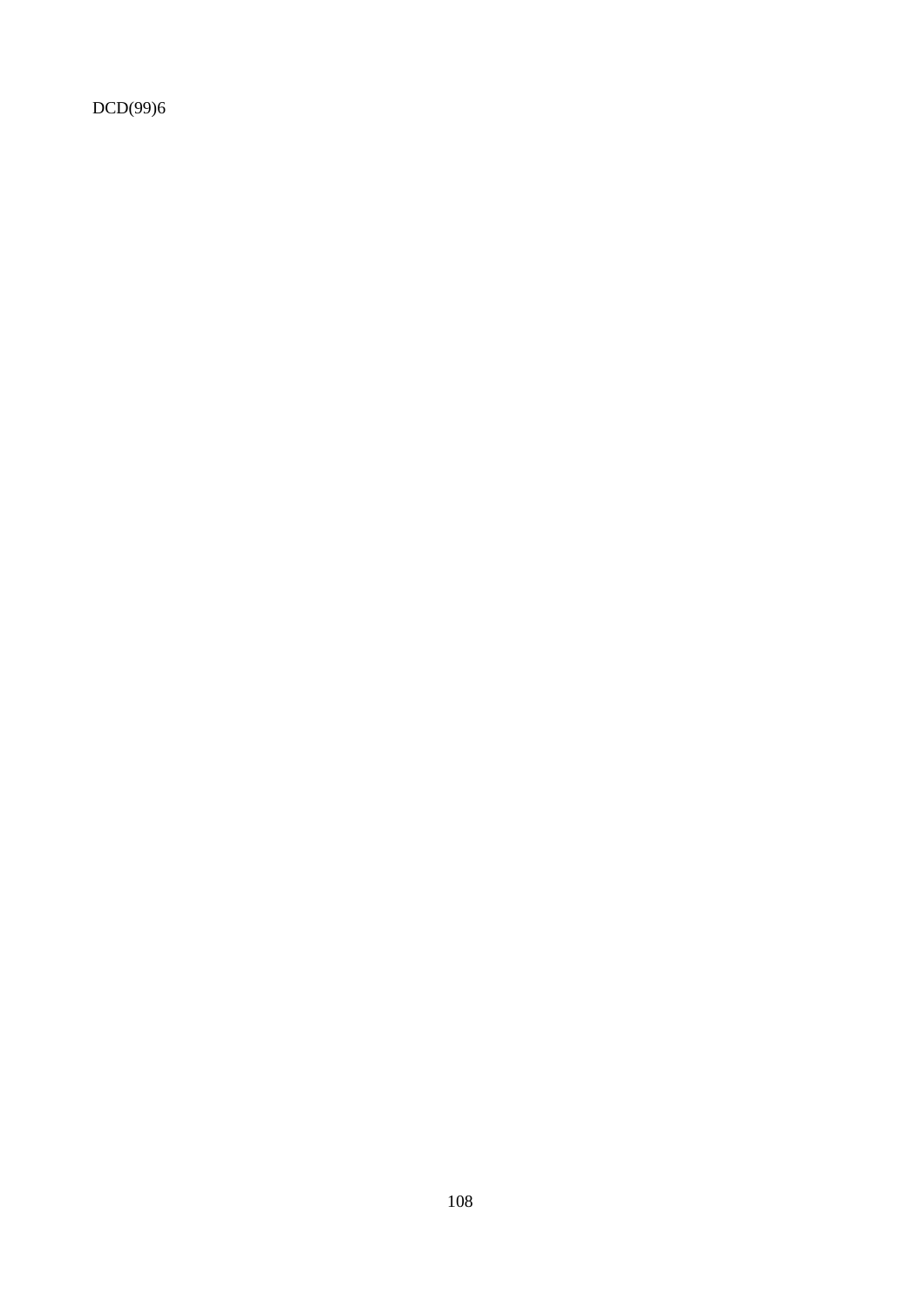#### **APPENDIX I**

## **LEVELS OF ODA DISBURSEMENTS AND OTHER FINANCIAL FLOWS TO DEVELOPING AND TRANSITION COUNTRIES**

**Total resource flows** to developing and transition countries from all sources have increased rapidly during the 1990s, peaking at \$372 billion in 1996 before falling off to \$325 billion in 1997 in the wake of the South-East Asian financial crisis (see Table 1). Approximately three-quarters of net resource flows in 1997 were provided by the **private sector**. **Official development finance** for developing and transition countries amounted to \$77 billion.

#### Table 1. **Total net resource flows to developing and transition countries**

\$ billion

|                                       | 1990  | 1991          | 1992          | 1993   | 1994  | 1995  | 1996  | 1997  |
|---------------------------------------|-------|---------------|---------------|--------|-------|-------|-------|-------|
| Official development finance (ODF)    | 76.5  | 84.8          | 78.7          | 82.9   | 85.4  | 88.3  | 76.1  | 77.4  |
| Export credits (official and private) | 9.5   | $0.6^{\circ}$ | $1.0^{\circ}$ | $-3.0$ | 6.3   | 5.6   | 4.0   | 4.8   |
| Private flows                         | 43.6  | 53.0          | 80.1          | 86.3   | 134.7 | 175.3 | 291.4 | 242.5 |
| <b>TOTAL</b>                          | 129.6 | 138.4         | 159.8         | 166.2  | 226.3 | 269.2 | 371.6 | 324.7 |

*Source:* OECD.

**Gross disbursements** give the best indication of the magnitude of the aid programmes being managed by DAC Members. In 1997, DAC Members' ODA programmes ranged in size from Luxembourg's \$95 million to Japan's \$12.6 billion (see Table 2). Thirteen DAC Members' programmes exceeded \$1 billion in size. On a **net disbursements** basis, i.e. after deducting amounts received, such as loan repayments, total ODA from DAC countries amounted to \$48 billion in 1997.

Expressed **as a share of national income**, DAC countries aid performance in 1997 ranged from the United States' 0.09 per cent of GNP to Denmark's 0.97 per cent (see Figure 2). As well as Denmark, three other DAC countries exceeded the **UN target** for ODA of 0.7 per cent of GNP: the Netherlands, Norway and Sweden. DAC countries' average aid effort was 0.40 per cent of GNP.

On average, DAC countries channelled approximately one third of their net ODA through **multilateral agencies** in 1997, although the share varied from France's 24.3 per cent to Italy's 64.1 per cent (see Table 3).

Seven DAC countries provided at least 0.15 per cent of their GNP to **least-developed countries** (calculated on the basis of their combined bilateral ODA and aid through multilateral agencies): Denmark, Ireland, Luxembourg, the Netherlands, Norway, Portugal and Sweden.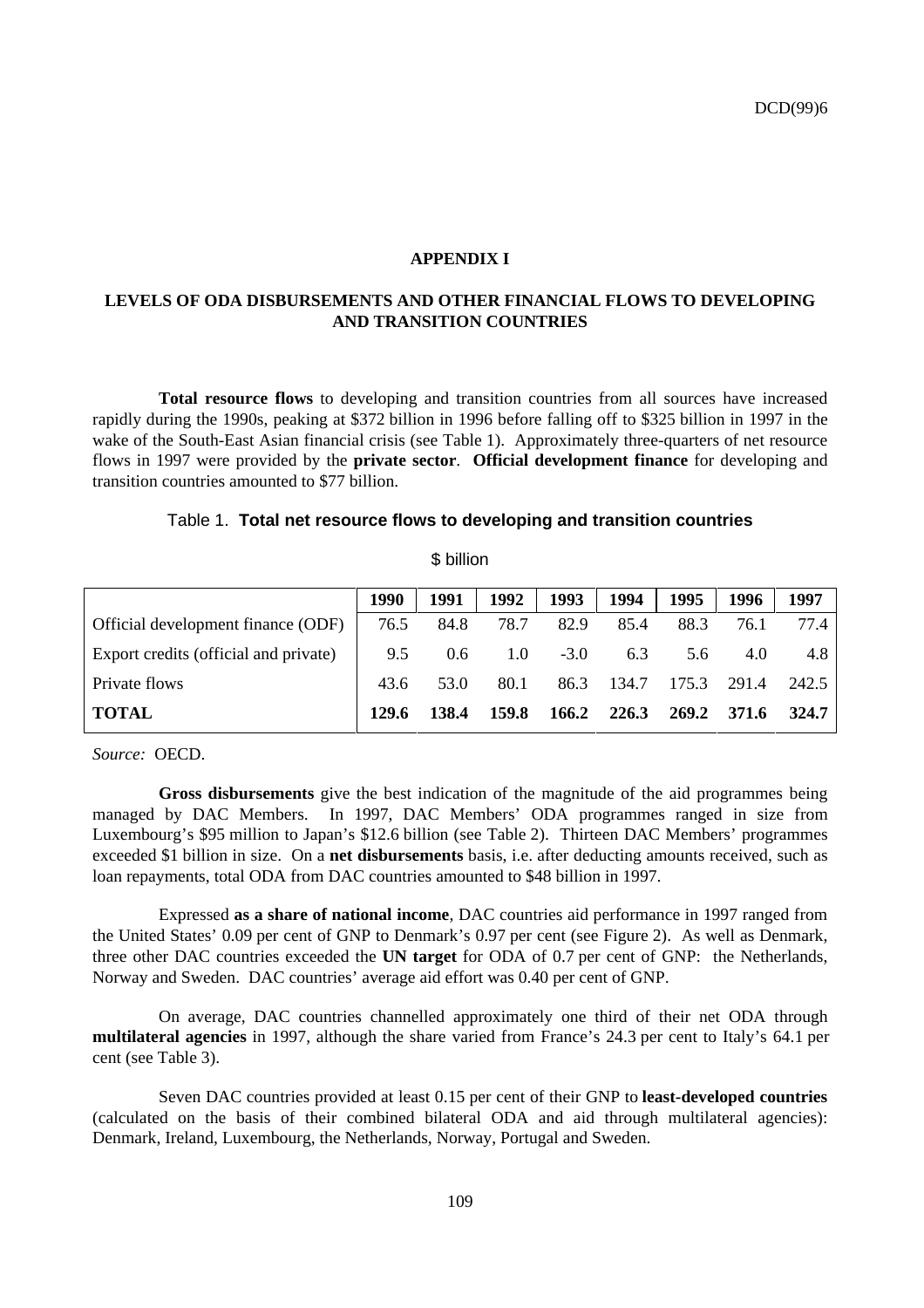DAC countries also disbursed \$5 billion of net **official aid** to the more advanced developing and transition countries in 1997, most of which on a bilateral basis.

### Table 2. **ODA from DAC Members in 1997**

|                       | <b>Gross ODA</b> | <b>Amounts received</b> | <b>Net ODA</b> |
|-----------------------|------------------|-------------------------|----------------|
| Japan                 | 12 5 6 5         | 3 207                   | 9 3 5 8        |
| <b>United States</b>  | 8032             | 1 1 5 4                 | 6878           |
| France                | 7337             | 1 0 3 0                 | 6 307          |
| Germany               | 6941             | 1 0 8 4                 | 5 8 5 7        |
| <b>United Kingdom</b> | 3519             | 86                      | 3 4 3 3        |
| <b>Netherlands</b>    | 3 1 1 5          | 169                     | 2947           |
| Canada                | 2 1 4 1          | 96                      | 2 0 4 5        |
| Sweden                | 1731             |                         | 1731           |
| Denmark               | 1674             | 37                      | 1637           |
| Italy                 | 1413             | 148                     | 1 2 6 6        |
| Spain                 | 1 3 6 7          | 132                     | 1 2 3 4        |
| Norway                | 1 309            | 3                       | 1 306          |
| Australia             | 1 0 7 5          | 14                      | 1 0 6 1        |
| Switzerland           | 926              | 16                      | 911            |
| Belgium               | 805              | 41                      | 764            |
| Austria               | 562              | 35                      | 527            |
| Finland               | 390              | 11                      | 379            |
| Portugal              | 252              | 2                       | 250            |
| Ireland               | 187              |                         | 187            |
| New Zealand           | 154              |                         | 154            |
| Luxembourg            | 95               |                         | 95             |
| <b>Total DAC</b>      | 55 589           | 7 2 6 5                 | 48 324         |
| EC                    | 5 4 9 9          | 238                     | 5 2 6 1        |

## gross and net disbursements

*Source:* OECD.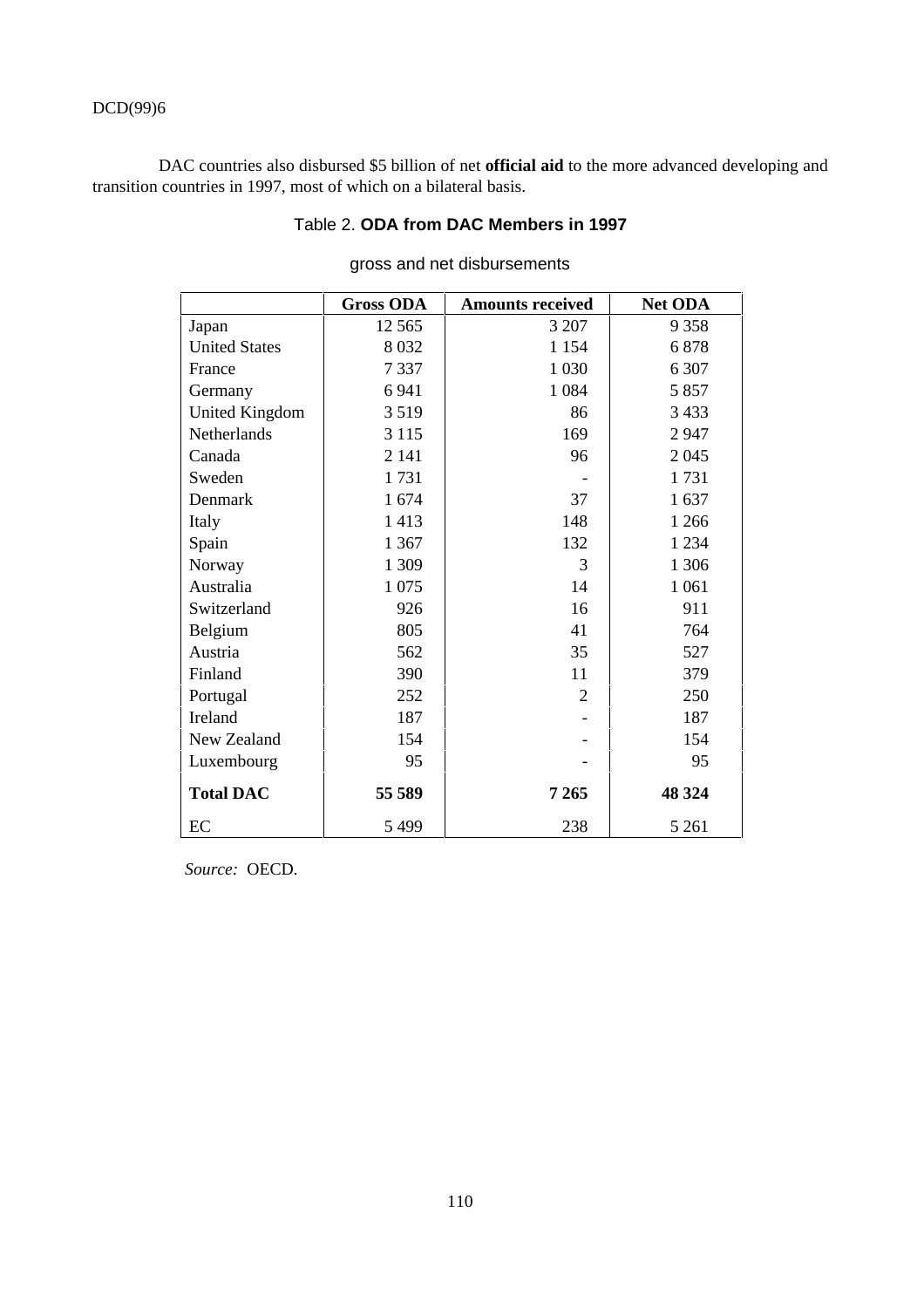

## Figure 2. **Net ODA from DAC Member countries in 1997 Per cent of GNP**

*Source:* OECD.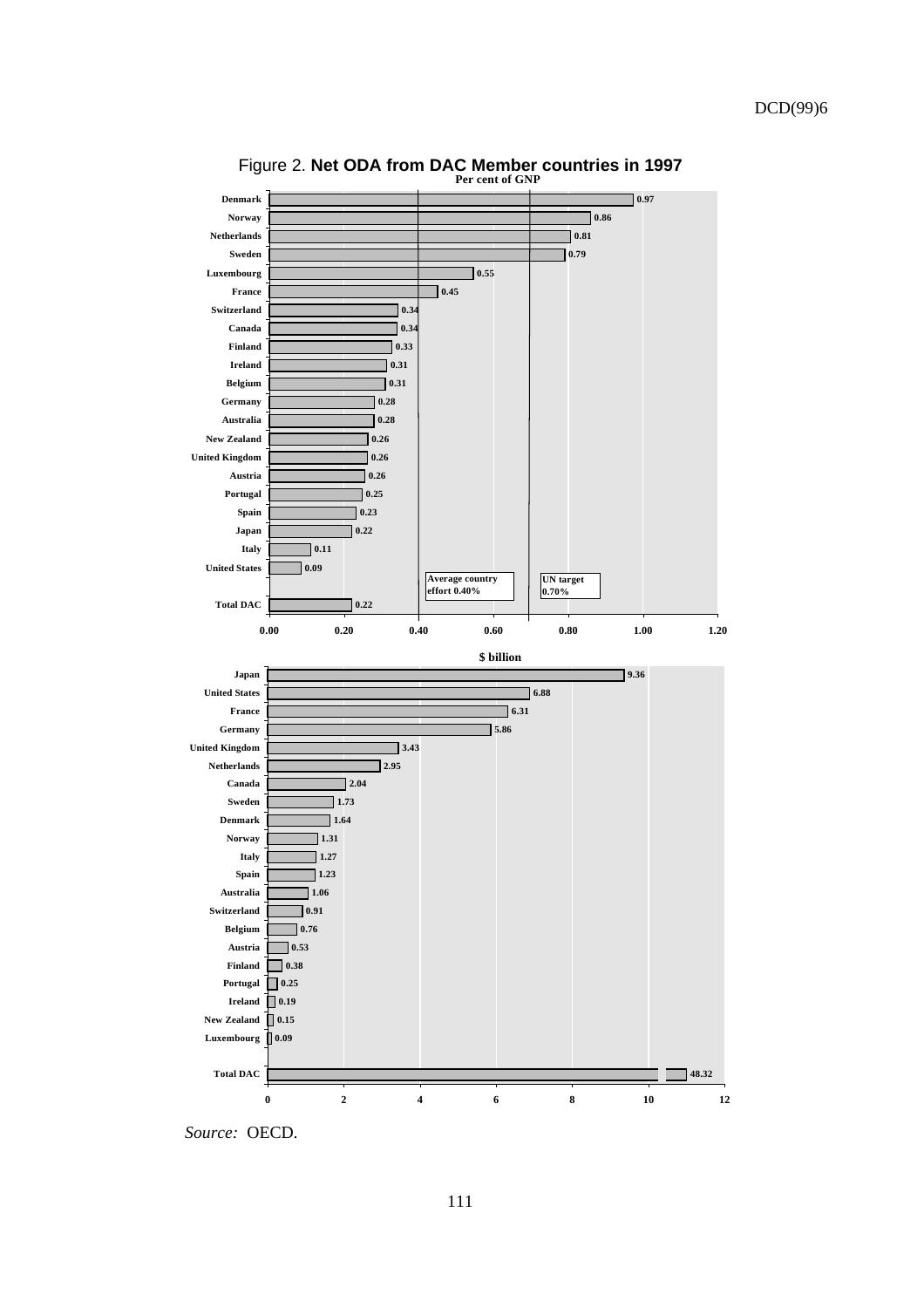Table 3. **Comparative aid performance of DAC Member countries**

|                              |            |                                 |                                                        |                                                                       |                              |      |                                                     |                               |                     |      | Net disbursements |            |
|------------------------------|------------|---------------------------------|--------------------------------------------------------|-----------------------------------------------------------------------|------------------------------|------|-----------------------------------------------------|-------------------------------|---------------------|------|-------------------|------------|
|                              |            | Official development assistance |                                                        | <b>Share of</b><br><b>Grant</b> element<br>multilateral aid<br>of ODA |                              |      | <b>ODA</b> to LLDCs<br><b>Bilateral and through</b> |                               | <b>Official</b> aid |      |                   |            |
|                              |            | 1997                            | 91-92 to 96-97<br>(commitments)<br>1996<br>Ave. annual |                                                                       | 1997<br>% of ODA<br>% of GNP |      |                                                     | multilateral agencies<br>1997 |                     | 1997 |                   |            |
|                              | \$ million | % of GNP                        | % change in<br>real terms                              | $%$ (a)                                                               | (b)                          | (c)  | (b)                                                 | (c)                           | % of ODA % of GNP   |      | \$ million        | $%$ of GNP |
| Australia                    | 1 0 6 1    | 0.28                            | $-1.2$                                                 | 100.0                                                                 | 26.9                         |      | 0.08                                                |                               | 18.8                | 0.05 | $\overline{0}$    | 0.00       |
| Austria                      | 527        | 0.26                            | $-2.8$                                                 | 96.6                                                                  | 41.9                         | 23.5 | 0.11                                                | 0.06                          | 17.4                | 0.04 | 181               | 0.09       |
| Belgium                      | 764        | 0.31                            | $-2.7$                                                 | 98.6                                                                  | 42.7                         | 17.6 | 0.13                                                | 0.05                          | 26.8                | 0.08 | 59                | 0.02       |
| Canada                       | 2 0 4 5    | 0.34                            | $-4.0$                                                 | 100.0                                                                 | 40.6                         |      | 0.14                                                |                               | 22.9                | 0.08 | 157               | 0.03       |
| Denmark                      | 1637       | 0.97                            | 3.7                                                    | 100.0                                                                 | 38.3                         | 32.9 | 0.37                                                | 0.32                          | 29.7                | 0.29 | 133               | 0.08       |
| Finland                      | 379        | 0.33                            | $-11.9$                                                | 100.0                                                                 | 47.2                         | 34.5 | 0.15                                                | 0.11                          | 24.4                | 0.08 | 71                | 0.06       |
| France                       | 6 3 0 7    | 0.45                            | $-4.2$                                                 | 87.7                                                                  | 24.3                         | 10.3 | 0.11                                                | 0.05                          | 22.0                | 0.10 | 308               | 0.02       |
| Germany                      | 5857       | 0.28                            | $-3.9$                                                 | 88.9                                                                  | 37.9                         | 15.2 | 0.11                                                | 0.04                          | 19.4                | 0.05 | 660               | 0.03       |
| Ireland                      | 187        | 0.31                            | 20.1                                                   | 100.0                                                                 | 35.6                         | 14.8 | 0.11                                                | 0.05                          | 47.8                | 0.15 | -1                | 0.00       |
| Italy                        | 1 2 6 6    | 0.11                            | $-12.3$                                                | 98.2                                                                  | 64.1                         | 15.7 | 0.07                                                | 0.02                          | 25.6                | 0.03 | 241               | 0.02       |
| Japan                        | 9 3 5 8    | 0.22                            | $-5.8$                                                 | 78.4                                                                  | 30.0                         |      | 0.07                                                |                               | 18.9                | 0.04 | 84                | 0.00       |
| Luxembourg                   | 95         | 0.55                            | 15.0                                                   | 100.0                                                                 | 30.0                         | 14.8 | 0.16                                                | 0.08                          | 29.2                | 0.16 | $\overline{2}$    | 0.01       |
| Netherlands                  | 2947       | 0.81                            | 1.4                                                    | 100.0                                                                 | 27.6                         | 18.9 | 0.22                                                | 0.15                          | 26.9                | 0.22 | $\overline{7}$    | 0.00       |
| New Zealand                  | 154        | 0.26                            | 0.9                                                    | 100.0                                                                 | 26.6                         |      | 0.07                                                |                               | 22.8                | 0.06 | $\theta$          | 0.00       |
| Norway                       | 1 3 0 6    | 0.86                            | 0.5                                                    | 99.2                                                                  | 29.9                         |      | 0.26                                                |                               | 39.4                | 0.34 | 55                | 0.04       |
| Portugal                     | 250        | 0.25                            | $-2.6$                                                 | 100.0                                                                 | 34.9                         | 10.4 | 0.09                                                | 0.03                          | 66.1                | 0.16 | 18                | 0.02       |
| Spain                        | 1 2 3 4    | 0.23                            | $-0.7$                                                 | 64.9                                                                  | 38.0                         | 12.0 | 0.09                                                | 0.03                          | 16.3                | 0.04 | 3                 | 0.00       |
| Sweden                       | 1731       | 0.79                            | $-2.5$                                                 | 100.0                                                                 | 30.2                         | 24.8 | 0.24                                                | 0.20                          | 29.7                | 0.23 | 148               | 0.07       |
| Switzerland                  | 911        | 0.34                            | $-3.1$                                                 | 100.0                                                                 | 36.8                         |      | 0.13                                                |                               | 32.6                | 0.11 | 75                | 0.03       |
| United Kingdom               | 3 4 3 3    | 0.26                            | $-0.3$                                                 | 100.0                                                                 | 42.4                         | 21.4 | 0.11                                                | 0.06                          | 22.5                | 0.06 | 337               | 0.03       |
| <b>United States</b>         | 6878       | 0.09                            | $-8.9$                                                 | 99.6                                                                  | 28.2                         |      | 0.02                                                |                               | 19.5                | 0.02 | 2516              | 0.03       |
| <b>Total DAC</b>             | 48 3 24    | 0.22                            | $-4.6$                                                 | 89.7                                                                  | 33.1                         | 23.2 | 0.07                                                | 0.05                          | 22.6                | 0.05 | 5 0 5 6           | 0.02       |
| Memo: Average country effort |            | 0.40                            |                                                        |                                                                       |                              |      |                                                     |                               |                     |      |                   |            |

*Notes:*

**a. Excluding debt reorganisation.**

**b. Including European Community.**

**c. Excluding European Community.**

*Source:* OECD.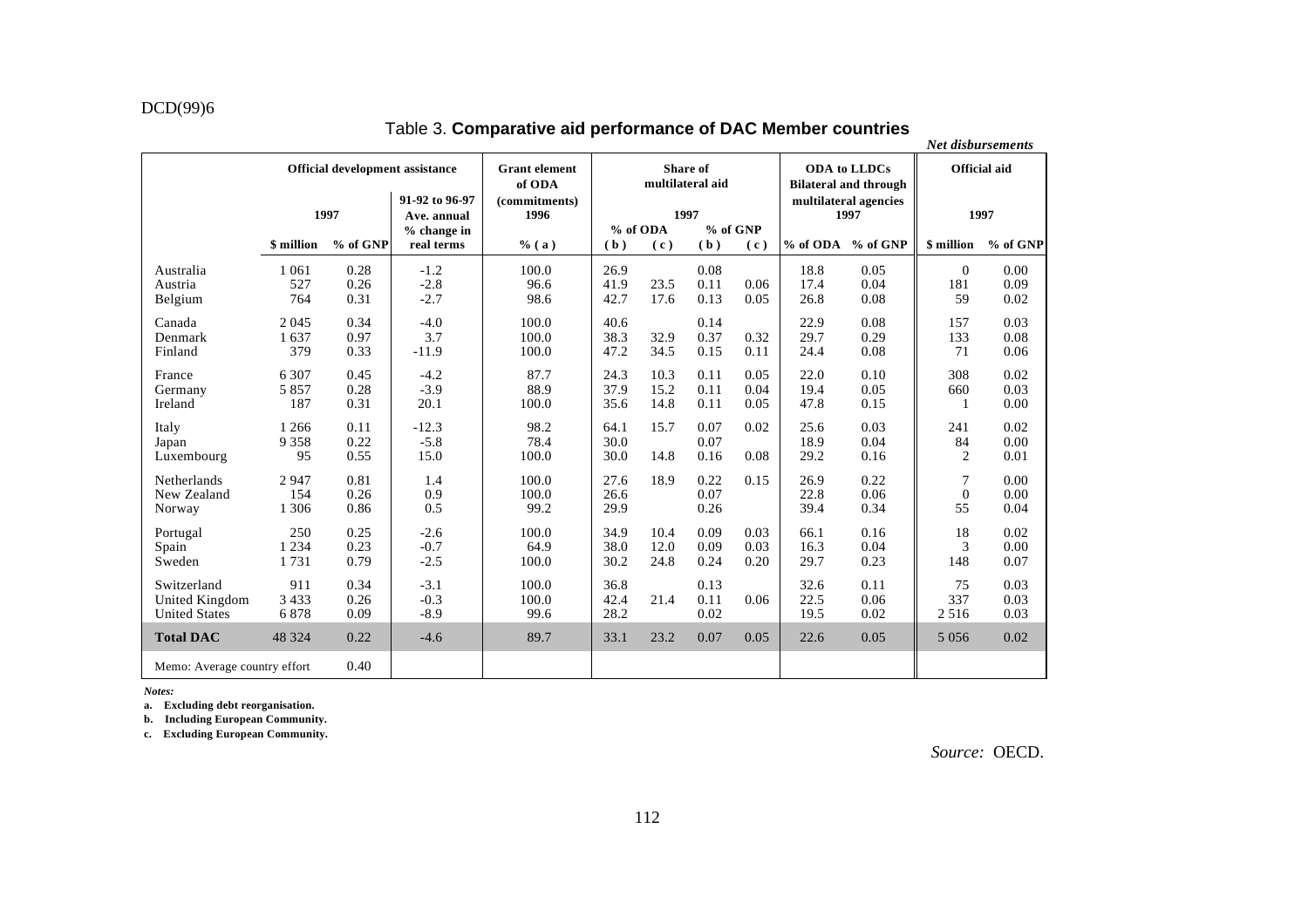#### **APPENDIX II DAC LIST OF AID RECIPIENTS**

| <b>Part I: Developing Countries and Territories</b><br>(Official Development Assistance)                                                                                                                                                                                                                                                                                                                                                                                                                                                                                                                                          |                                                                                                                                                                                                                                                                                                                   |                                                                                                                                                                                                                                                                                                                                                                                                                                                                       |                                                                                                                                                                                                                                                                                                                                                                                                                   |                                                                                                                                                                                                                                                                                                                                                                                                                                                                                                                                                                   |                                                                                                                                                                                                                                                              | Part II: Countries and<br><b>Territories in Transition</b><br>(Official Aid)                                                                                      |                                                                                                                                                                                                                                                  |
|-----------------------------------------------------------------------------------------------------------------------------------------------------------------------------------------------------------------------------------------------------------------------------------------------------------------------------------------------------------------------------------------------------------------------------------------------------------------------------------------------------------------------------------------------------------------------------------------------------------------------------------|-------------------------------------------------------------------------------------------------------------------------------------------------------------------------------------------------------------------------------------------------------------------------------------------------------------------|-----------------------------------------------------------------------------------------------------------------------------------------------------------------------------------------------------------------------------------------------------------------------------------------------------------------------------------------------------------------------------------------------------------------------------------------------------------------------|-------------------------------------------------------------------------------------------------------------------------------------------------------------------------------------------------------------------------------------------------------------------------------------------------------------------------------------------------------------------------------------------------------------------|-------------------------------------------------------------------------------------------------------------------------------------------------------------------------------------------------------------------------------------------------------------------------------------------------------------------------------------------------------------------------------------------------------------------------------------------------------------------------------------------------------------------------------------------------------------------|--------------------------------------------------------------------------------------------------------------------------------------------------------------------------------------------------------------------------------------------------------------|-------------------------------------------------------------------------------------------------------------------------------------------------------------------|--------------------------------------------------------------------------------------------------------------------------------------------------------------------------------------------------------------------------------------------------|
| Least-Developed<br>Countries <sup>®</sup>                                                                                                                                                                                                                                                                                                                                                                                                                                                                                                                                                                                         | Other<br>Low-Income<br>Countries<br>(per capita GNP<br>$\frac{2}{5}$ \$765 in 1995)                                                                                                                                                                                                                               | Lower Middle-Income Countries<br>and Territories<br>(per capita GNP \$766-\$3 035 in 1995)                                                                                                                                                                                                                                                                                                                                                                            |                                                                                                                                                                                                                                                                                                                                                                                                                   | Upper<br>Middle-Income<br>Countries<br>and Territories<br>(per capita)<br>GNP \$3 036-<br>\$9 385 in 1995)                                                                                                                                                                                                                                                                                                                                                                                                                                                        | High-Income<br>Countries<br>and Territories<br>(per capita GNP<br>$>$ \$9 385<br>in 1995)                                                                                                                                                                    | Central and<br>Eastern<br>European<br>Countries and<br>New<br>Independent<br>States of the<br>former Soviet<br>Union                                              | More<br>Advanced<br>Developing<br>Countries and<br>Territories <sup>2</sup>                                                                                                                                                                      |
| Afghanistan<br>Angola<br>Bangladesh<br>Benin<br>Bhutan<br><b>Burkina Faso</b><br>Burundi<br>Cambodia<br>Cape Verde<br>Central African<br>Republic<br>Chad<br>Comoros<br>Congo, Dem. Rep.<br>Diibouti<br>Equatorial Guinea<br>Eritrea<br>Ethiopia<br>Gambia<br>Guinea<br>Guinea-Bissau<br>Haiti<br>Kiribati<br>Laos<br>Lesotho<br>Liberia<br>Madagascar<br>Malawi<br>Maldives<br>Mali<br>Mauritania<br>Mozambique<br>Myanmar<br>Nepal<br>Niger<br>Rwanda<br>Sao Tome and<br>Principe<br>Sierra Leone<br>Solomon Islands<br>Somalia<br>Sudan<br>Tanzania<br>Togo<br>Tuvalu<br>Uganda<br>Vanuatu<br>Western Samoa<br>Yemen<br>Zambia | *Albania<br>*Armenia<br>*Azerbaijan<br>Bosnia and<br>Herzegovina<br>Cameroon<br>China<br>Congo, Rep.<br>Côte d'Ivoire<br>*Georgia<br>Ghana<br>Guyana<br>Honduras<br>India<br>Kenya<br>*Kyrgyz Rep.<br>Mongolia<br>Nicaragua<br>Nigeria<br>Pakistan<br>Senegal<br>Sri Lanka<br>*Tajikistan<br>Viet Nam<br>Zimbabwe | Algeria<br>Belize<br>Bolivia<br>Botswana<br>Colombia<br>Costa Rica<br>Cuba<br>Dominica<br>Dominican<br>Republic<br>Ecuador<br>Egypt<br>El Salvador<br>Fiji<br>Grenada<br>Guatemala<br>Indonesia<br>Iran<br>Iraq<br>Jamaica<br>Jordan<br>*Kazakstan<br>Korea,<br>Democratic<br>Republic of<br>Lebanon<br>Macedonia (former<br>Yugoslav Republic)<br>Marshall Islands<br>Micronesia,<br><b>Federated States</b><br>* Moldova <sup>3</sup><br>Morocco<br>Namibia<br>Niue | Palau Islands<br>Palestinian<br>Administere<br>d<br>Areas<br>Panama<br>Papua New<br>Guinea<br>Paraguay<br>Peru<br>Philippines<br>St Vincent &<br>Grenadines<br>Suriname<br>Swaziland<br>Syria<br>Thailand<br>$\blacksquare$ Timor<br><b>Tokelau</b><br>Tonga<br>Tunisia<br>Turkey<br>*Turkmenista<br>$\mathbf n$<br>*Uzbekistan<br>Venezuela<br><b>Wallis</b> and<br>Futuna<br>Yugoslavia,<br>Federal<br>Republic | <b>Brazil</b><br>Chile<br>Cook Islands<br>Croatia<br>Gabon<br>Malaysia<br>Mauritius<br>• Mayotte<br>Mexico<br>Nauru<br>South Africa<br>St Lucia<br>Trinidad and<br>Tobago<br>Uruguay<br><br><b>Threshold for</b><br><b>World Bank</b><br><b>Loan Eligibility</b><br>$(\$5\ 295\ \text{in}\ 1995)$<br><br>• Anguilla<br>Antigua and<br>Barbuda<br>Argentina<br>Bahrain<br><b>Barbados</b><br>Libya <sup>1</sup><br>Malta<br>• Montserrat<br>Oman<br>Saudi Arabia<br>Seychelles<br>Slovenia<br>St Helena<br>St Kitts and<br>Nevis<br>Turks and<br>Caicos<br>Islands | Aruba <sup>1</sup><br>- French<br>Polynesia <sup>1</sup><br>Gibraltar<br>Korea, Rep. of <sup>1</sup><br>Macao'<br>• Netherlands<br>Antilles <sup>1</sup><br>• New<br>Caledonia <sup>1</sup><br>Northern<br>$\rm{Marianas}^1$<br>- Virgin<br>Islands $(UK)^1$ | *Belarus<br>*Bulgaria<br>*Czech<br>Republic<br>*Estonia<br>*Hungary<br>*Latvia<br>*Lithuania<br>*Poland<br>*Romania<br>*Russia<br>*Slovak<br>Republic<br>*Ukraine | <b>Bahamas</b><br><b>Bermuda</b><br>Brunei<br>Cayman<br>Islands<br>Chinese<br>Taipei<br>Cyprus<br>$\mathbf{F}$ alkland<br><i>Islands</i><br>• Hong Kong,<br>China<br><b>Israel</b><br>Kuwait<br>Qatar<br>Singapore<br>United<br>Arab<br>Emirates |
|                                                                                                                                                                                                                                                                                                                                                                                                                                                                                                                                                                                                                                   |                                                                                                                                                                                                                                                                                                                   |                                                                                                                                                                                                                                                                                                                                                                                                                                                                       |                                                                                                                                                                                                                                                                                                                                                                                                                   |                                                                                                                                                                                                                                                                                                                                                                                                                                                                                                                                                                   |                                                                                                                                                                                                                                                              |                                                                                                                                                                   |                                                                                                                                                                                                                                                  |

\* Central and Eastern European Countries and New Independent States of the former Soviet Union (CEECs/NIS) Territory

Under the policy adopted by the DAC in 1993, the DAC List of Aid Recipients is in two parts, with periodic reviews under established criteria which may result in the transfer of particular recipients from one part to another, notably from Part I to Part II (see the *Development Co-operation Report* 1997, p. A101). The List presented here is effective as of 1 January 1997. The following notes explain, *inter alia*, the differences between the 1996 and 1997 DAC Lists.

Notes:

1. These countries and territories will progress to Part II on 1 January 2000, unless an exception is agreed.

2. The recipients shown in italics in this column were in Part I of the DAC List up until the end of 1996. Aid to them up to and including 1996 is included in Official Development Assistance to High-Income Countries. They were transferred to Part II on 1 January 1997. The other recipients in included in Official Development Assistance to High-Income Countries. They w this column transferred to Part II on 1 January 1996. Aid to them up to and including 1995 is included in Official Development Assistance to

High-Income Countries. 3. Moldova transferred to Part I on 1 January 1997. Aid to Moldova up to and including 1996 is included in Official Aid. *Source:* OECD.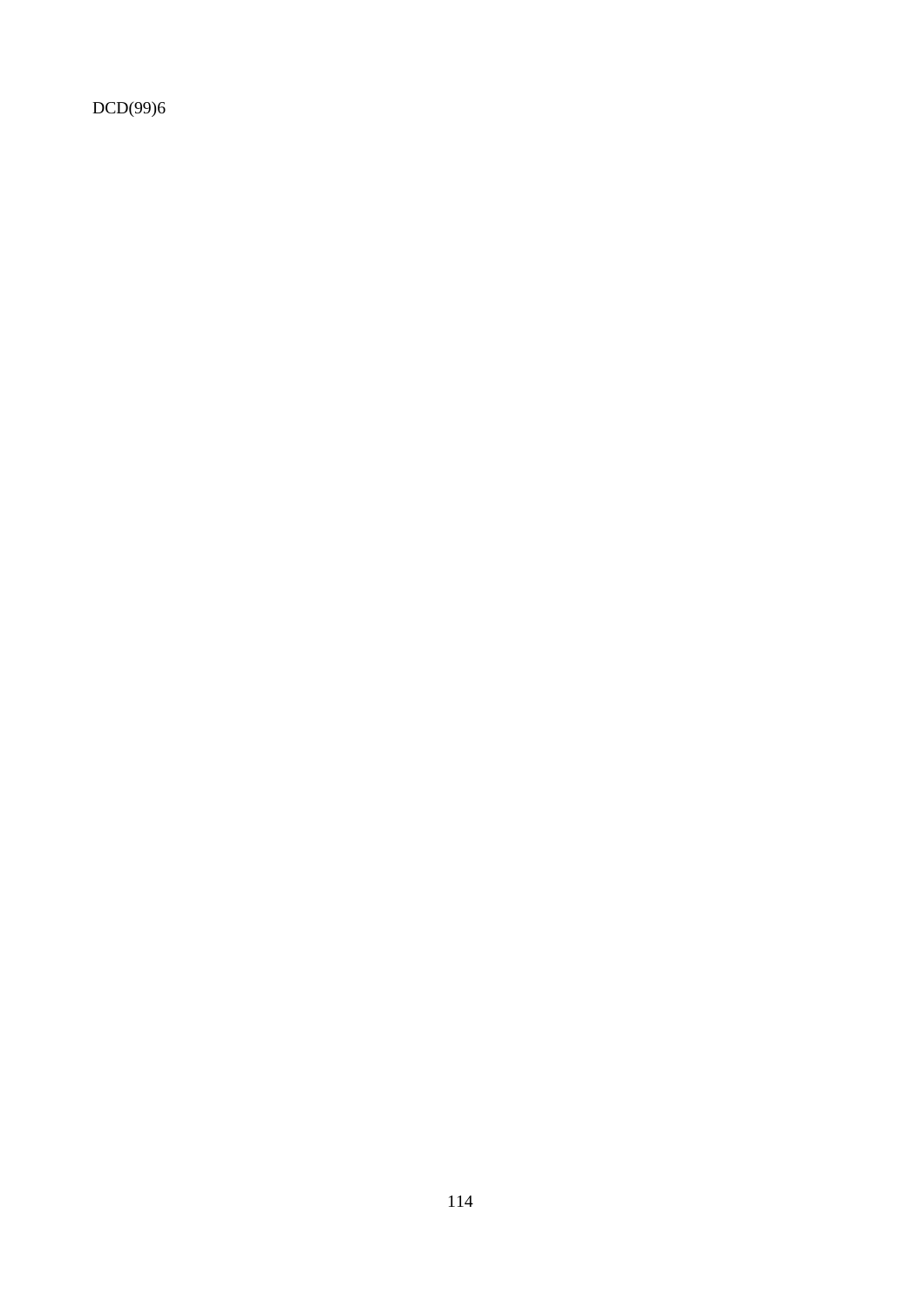#### **APPENDIX III**

## **SHAPING THE 21ST CENTURY: THE CONTRIBUTION OF DEVELOPMENT CO-OPERATION**

#### **Introduction and Summary<sup>63</sup>**

#### *Values and interests*

-

As we approach the end of the twentieth century, the time is ripe to reflect on the lessons of development co-operation over the last 50 years and to put forward strategies for the first part of the next century. This report sets forth the collective views on these matters of development ministers, heads of aid agencies and other senior officials responsible for development co-operation, meeting as the Development Assistance Committee (DAC) of the Organisation for Economic Co-operation and Development (OECD).

In the year 2000, four-fifths of the people of the world will be living in the developing countries, most with improving conditions. But the number in absolute poverty and despair will still be growing. Those of us in the industrialised countries have a strong moral imperative to respond to the extreme poverty and human suffering that still afflict more than one billion people. We also have a strong self-interest in fostering increased prosperity in the developing countries. Our solidarity with the people of all countries causes us to seek to expand the community of interests and values needed to manage the problems that respect no borders -- from environmental degradation and migration, to drugs and epidemic diseases. All people are made less secure by the poverty and misery that exist in the world. Development matters.

The record of the last 50 years, from Marshall Plan aid to the network of development partnerships now evolving, shows that the efforts of countries and societies to help themselves have been the main ingredients in their success. But the record also shows that development assistance has been an essential complementary factor in many achievements: the green revolution, the fall in birth rates, improved basic infrastructure, a diminished prevalence of disease and dramatically reduced poverty. Properly applied in propitious environments, aid works.

Co-operation within the UN, the international financial institutions, the OECD and other global and regional fora has greatly enhanced these efforts and shaped an evolving multilateralism in which all countries hold a vital stake.

We have learned that development assistance will only work where there is a shared commitment of all the partners. We have seen the results in countries which have grown, prospered and

<sup>63 .</sup> This appendix presents the Introduction and Summary of *Shaping the 21st Century: The Contribution of Development Co-operation.* The full report is available on the Internet at: *http://www.oecd.org/dac/htm/stc.htm*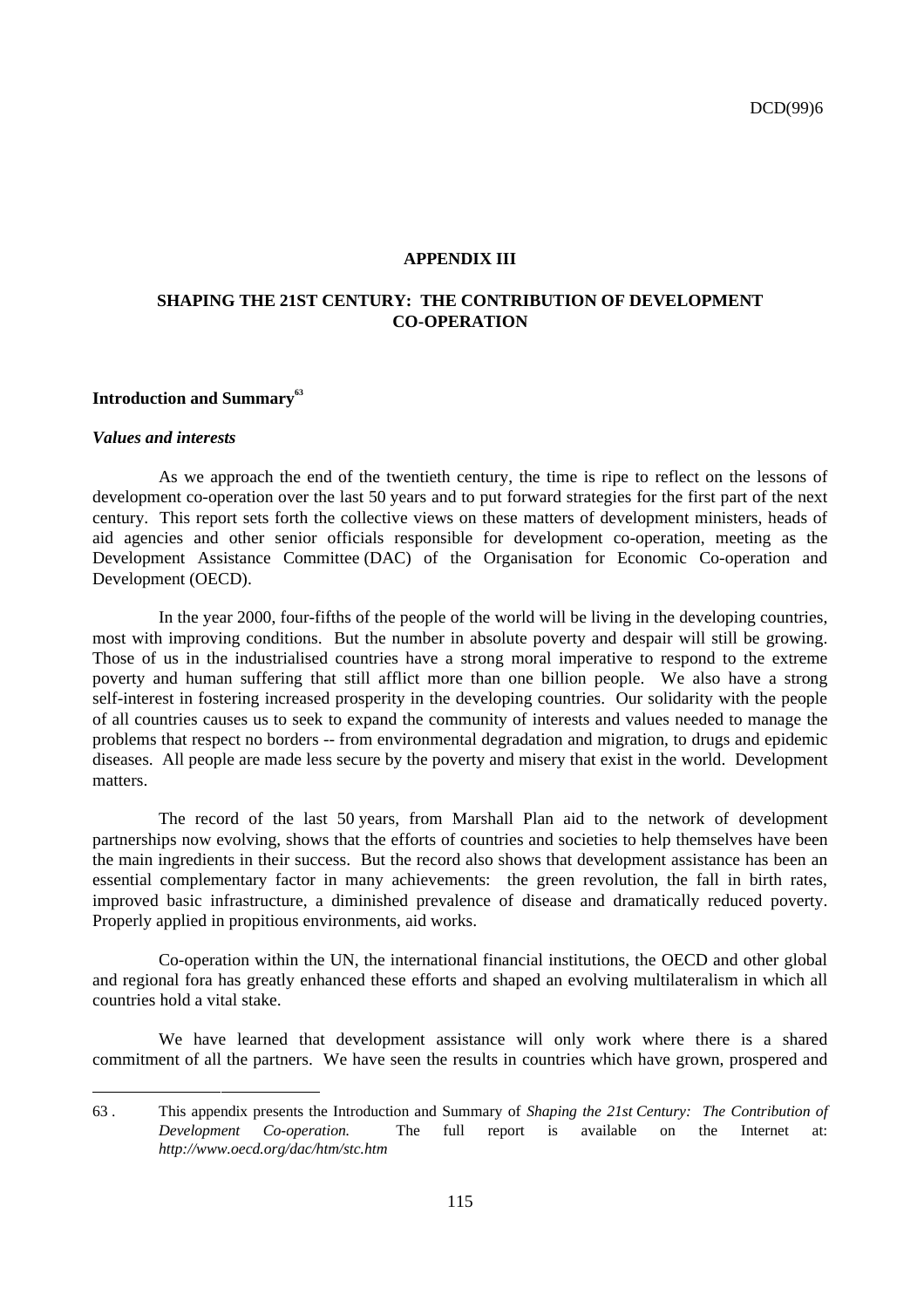achieved industrialisation; they no longer depend on aid but stand on their own feet and participate in the global economy. We have seen, on the other hand, the countries in which civil conflict and bad governance have set back development for generations. And we have learned that success takes time and sustained international and local effort.

As we look ahead, we see an overwhelming case for making that effort. As a crucial part of this undertaking, the international community needs to sustain and increase the volume of official development assistance in order to reverse the growing marginalisation of the poor and achieve progress toward realistic goals of human development. Domestic preoccupations in Member countries should not jeopardise the international development effort at a critical juncture. Today's investments in development co-operation will yield a very high return over the coming years.

We believe that ways must be found to finance multilateral development co-operation that are adequate, efficient, predictable and sustainable. The full implementation of current agreements to pay arrears and create workable financing systems is an essential part of efforts to ensure that the UN and the multilateral development banks avoid severe crisis and continue to play their vital roles.

We also recognise that those responsible for public money are accountable for its effective use. We have a duty to state clearly the results we expect and how we think they can be achieved.

It is time to select, taking account of the many targets discussed and agreed at international fora, a limited number of indicators of success by which our efforts can be judged. We are proposing a global development partnership effort through which we can achieve together the following ambitious but realisable goals:

#### *Economic well-being:*

• a reduction by one half in the proportion of people living in extreme poverty by 2015.

#### *Social development:*

- universal primary education in all countries by 2015;
- demonstrated progress toward gender equality and the empowerment of women by eliminating gender disparity in primary and secondary education by 2005;
- a reduction by two-thirds in the mortality rates for infants and children under age 5 and a reduction by three-fourths in maternal mortality, all by 2015;
- access through the primary health-care system to reproductive health services for all individuals of appropriate ages as soon as possible and no later than the year 2015.

#### *Environmental sustainability:*

• the current implementation of national strategies for sustainable development in all countries by 2005, so as to ensure that current trends in the loss of environmental resources are effectively reversed at both global and national levels by 2015.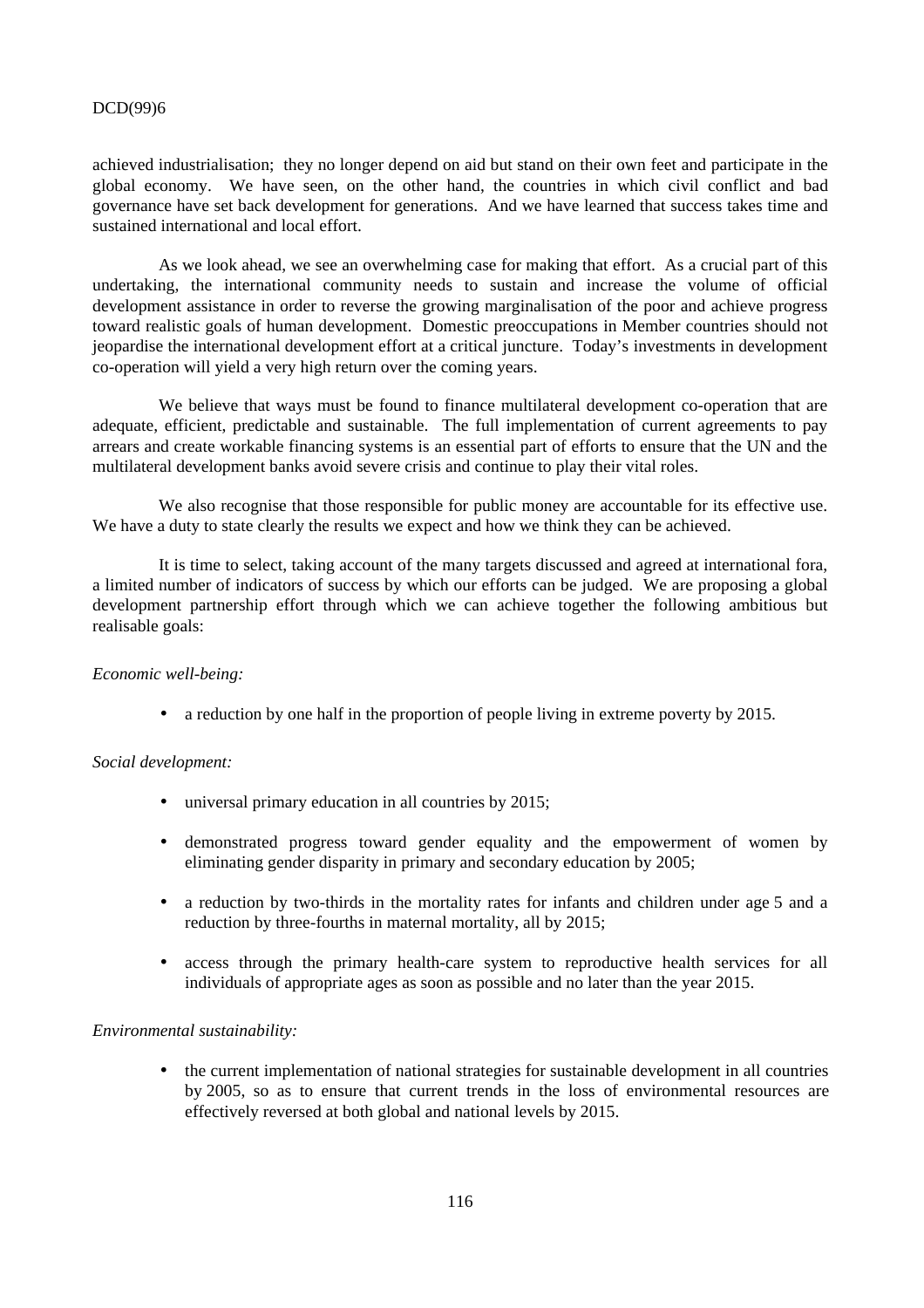While expressed in terms of their global impact, these goals must be pursued country by country through individual approaches that reflect local conditions and locally-owned development strategies. Essential to the attainment of these measurable goals are *qualitative factors* in the evolution of more stable, safe, participatory and just societies. These include capacity development for effective, democratic and accountable governance, the protection of human rights and respect for the rule of law. We will also continue to address these less easily quantified factors of development progress.

Effective international support can make a real difference in achieving these goals. This is far from saying that they can be achieved by aid alone. The most important contributions for development, as in the past, will be made by the people and governments of the developing countries themselves. But where this effort is forthcoming it needs and deserves strong support from the industrialised countries. We commit ourselves to do the utmost to help:

- **first**, by a willingness to make mutual commitments with our development partners, supported by adequate resources;
- **second**, by improving the co-ordination of assistance in support of locally-owned development strategies; and
- **third**, by a determined effort to achieve coherence between aid policies and other policies which impact on developing countries.

These approaches were set out in broad terms in the statement of policy that we adopted in 1995 entitled *Development Partnerships in the New Global Context.<sup>64</sup>* The report that follows builds on this statement and proposes specific new practical measures to achieve the vision of partnership for development.

We intend our report to be a contribution to the broad contemporary effort to improve the effectiveness of development co-operation. A rich process of dialogue and decisions is underway -- within the OECD, in the Interim and Development Committees of the World Bank and the International Monetary Fund (IMF), in the regional development banks, in the G7, and in the UN system. This heightened international focus on development co-operation reinforces our conviction that development matters.

The success or failure of poor people and poor countries in making their way in an interdependent world will have a profound influence in shaping the 21st century. We offer our proposals in this report with confidence that international co-operation can be effective in supporting development, and that the results will be well worth the effort they will demand of our societies. The stakes in a stable, sustainable future for this planet and all who will inhabit it are far too high for us to forego that effort.

-

<sup>64.</sup> Available on the Internet at: *http://www.oecd.org/dac/htm/dpngc.htm*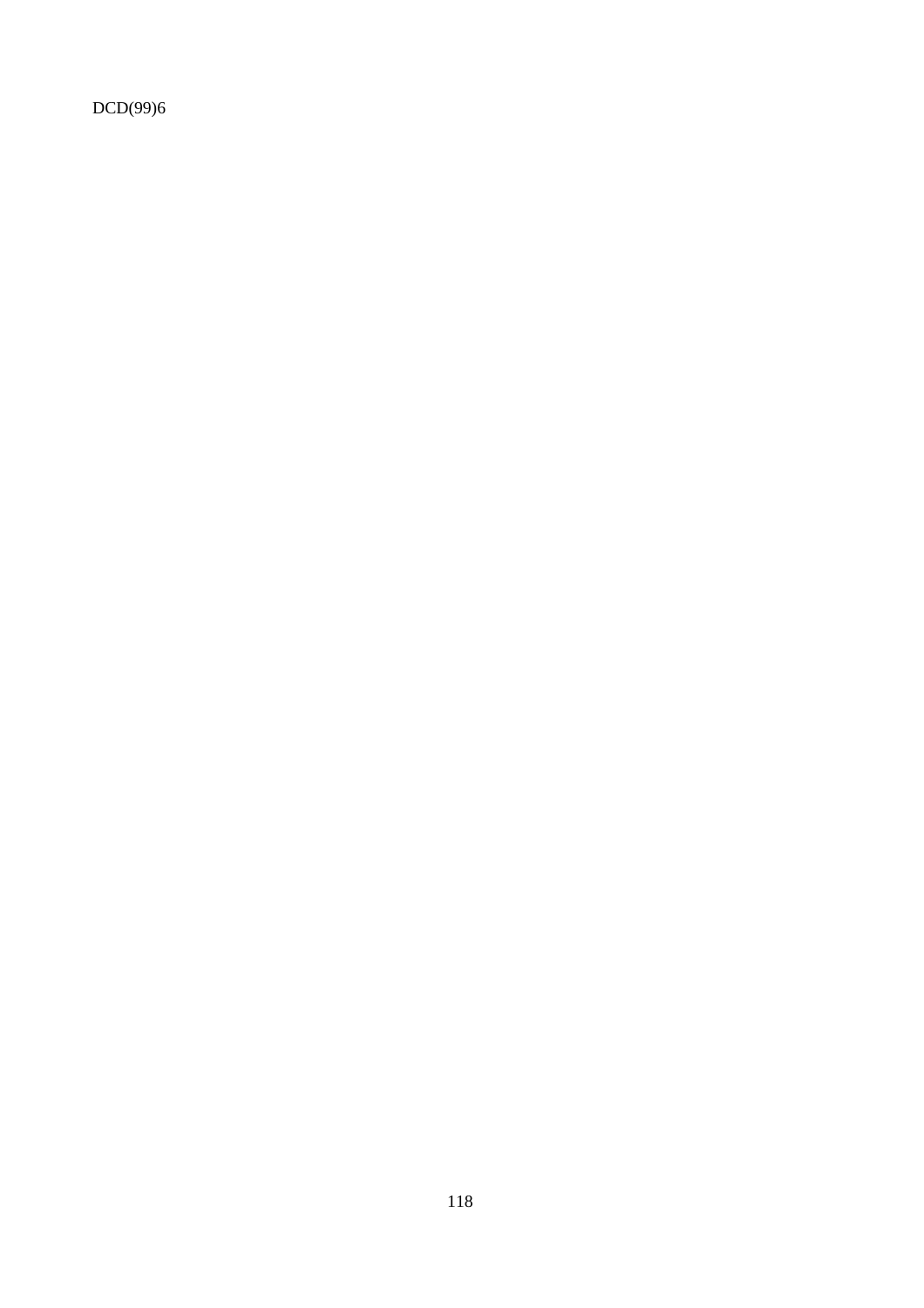## **APPENDIX IV**

## **BASIC INFORMATION ON DAC MEMBERS' AID MANAGEMENT SYSTEMS**

## *Australia*

| Responsible Minister:         | Minister for Foreign Affairs, assisted by a Parliamentary Secretary                                                                                                                                   |
|-------------------------------|-------------------------------------------------------------------------------------------------------------------------------------------------------------------------------------------------------|
| Principal aid agency:         | Australian Agency for International Development (AusAID) (Internet<br>site: http://www.ausaid.gov.au/)                                                                                                |
| Other aid organisations:      | Australian Centre for International Agricultural Research (ACIAR)<br>(Internet site: http://www.aciar.gov.au:80/)                                                                                     |
| General aid policy statement: | Better Aid for a Better Future (18 November 1997) (Available on the<br>Internet at:<br>http://www.ausaid.gov.au/publications/general/other/parlrep.html)                                              |
| <b>Austria</b>                |                                                                                                                                                                                                       |
| Responsible Minister:         | Minister for Foreign Affairs, assisted by a Secretary of State                                                                                                                                        |
| Principal aid agency:         | Department of Development Co-operation (DDC); Federal Ministry for<br>Foreign Affairs (Internet site:<br>http://www.bmaa.gv.at/aussenpolitik/arbeitindex.html.en)                                     |
| Other aid organisations:      | <b>Federal Chancellery</b>                                                                                                                                                                            |
|                               | Federal Ministry of Finance                                                                                                                                                                           |
| General aid policy statement: | $---$                                                                                                                                                                                                 |
| <b>Belgium</b>                |                                                                                                                                                                                                       |
| <b>Responsible Minister:</b>  | Minister for Foreign Affairs, assisted by a Secretary of State for<br>Development Co-operation                                                                                                        |
| Principal aid agency:         | General Administration for Development Co-operation (AGCD);<br>Ministry of Foreign Affairs, Foreign Trade and Development<br>Co-operation (Internet site: http://www.diplobel.fgov.be/default_en.htm) |
| Other aid organisations:      | ---                                                                                                                                                                                                   |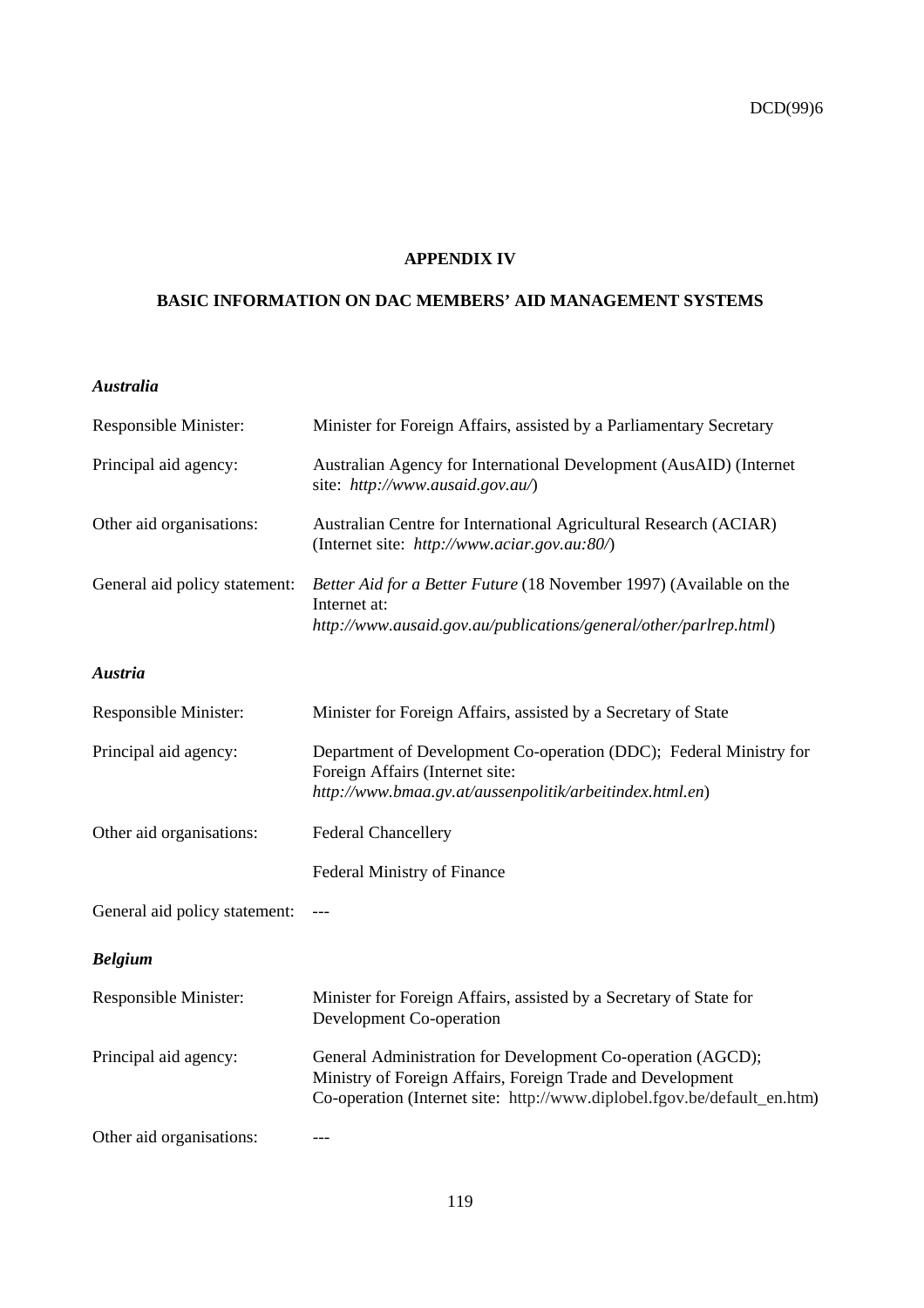| General aid policy statement: | Policy Plan for the Belgian International Co-operation (Available on the<br>Internet at:<br>http://www.diplobel.fgov.be/Cooperation/Policy/EN/cooperation_policy_<br>contents_EN.htm)                                  |
|-------------------------------|------------------------------------------------------------------------------------------------------------------------------------------------------------------------------------------------------------------------|
| Canada                        |                                                                                                                                                                                                                        |
| <b>Responsible Minister:</b>  | Minister for International Co-operation and Minister responsible for La<br>Francophonie                                                                                                                                |
| Principal aid agency:         | Canadian International Development Agency (CIDA) (Internet site:<br>http://www.acdi-cida.gc.ca/index.htm)                                                                                                              |
| Other aid organisations:      | Department of Foreign Affairs and International Trade (Internet site:<br>http://www.dfait-maeci.gc.ca/)                                                                                                                |
|                               | Department of Finance (Internet site: http://www.fin.gc.ca/)                                                                                                                                                           |
|                               | International Development Research Centre (IDRC) (Internet site:<br>http://www.idrc.ca/)                                                                                                                               |
|                               | International Centre for Human Rights and Democratic Development<br>(ICHRDD) (Internet site: http://www.ichrdd.ca/)                                                                                                    |
| General aid policy statement: | Canada in the World (1995) (Available on the Internet at:<br>http://www.dfait-maeci.gc.ca/english/foreignp/cnd-world/menu.htm)                                                                                         |
| <b>Denmark</b>                |                                                                                                                                                                                                                        |
| <b>Responsible Minister:</b>  | Minister for Development Co-operation (minister within the foreign<br>affairs portfolio), assisted by a Secretary of State                                                                                             |
| Principal aid agency:         | South Group; Ministry of Foreign Affairs (Internet site:<br>http://www.um.dk/)                                                                                                                                         |
| Other aid organisations:      |                                                                                                                                                                                                                        |
| General aid policy statement: | A Developing World -- Strategy for Danish Development Policy towards<br>the Year 2000 (1994)                                                                                                                           |
| <b>European Community</b>     |                                                                                                                                                                                                                        |
| Responsible Commissioners:    | Commissioner for External relations with African, Caribbean and Pacific<br>countries and South Africa, and the Lomé Convention;                                                                                        |
|                               | Commissioner for External relations with Southern Mediterranean<br>countries, the Middle East, Latin America and Asia (except Japan, China,<br>South Korea, Hong Kong, Macao and Taiwan) including development<br>aid; |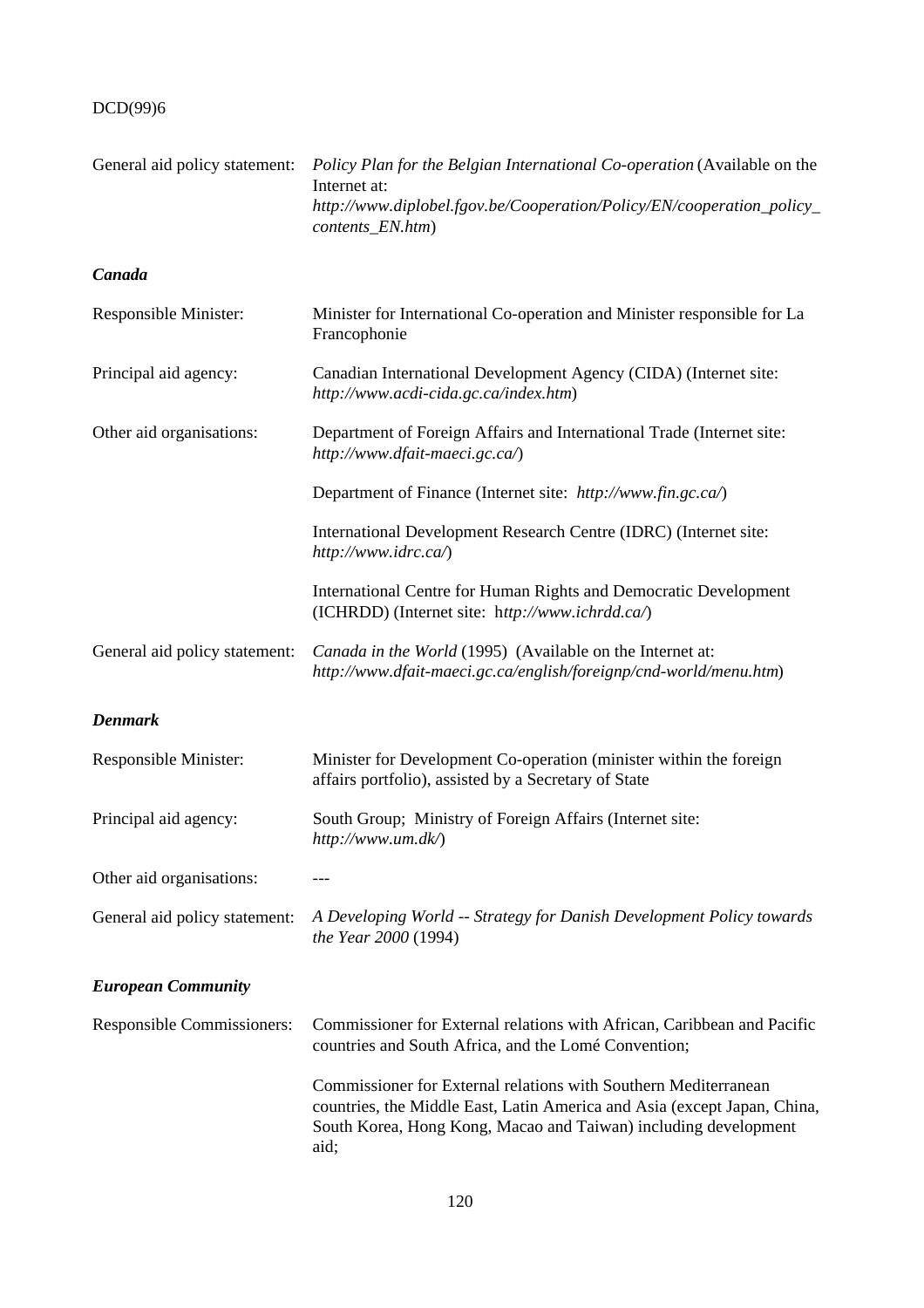|                               | Commissioner for External relations with the countries of Central and<br>Eastern Europe, the former Soviet Union, Mongolia, Turkey, Cyprus,<br>Malta and other European countries;                                                                                |
|-------------------------------|-------------------------------------------------------------------------------------------------------------------------------------------------------------------------------------------------------------------------------------------------------------------|
|                               | Commissioner responsible for the European Community Humanitarian<br>Office (ECHO)                                                                                                                                                                                 |
| Principal aid agency:         | Directorate-General VIII, European Commission: Development<br>(DG VIII) (Internet site: http://europa.eu.int/comm/dg08/index_en.htm)                                                                                                                              |
| Other aid organisations:      | Directorate-General IA, European Commission: External Relations<br>Europe and the New Independent States, Common Foreign and Security<br>Policy, External Service (DG IA) (Internet site:<br>http://europa.eu.int/comm/dgla/index.htm)                            |
|                               | Directorate-General IB, European Commission: External Relations<br>Southern Mediterranean, Middle and Near East, Latin America, South<br>and South-East Asia and North-South Co-operation (DG IB) (Internet<br>site: http://europa.eu.int/en/comm/dg1b/index.htm) |
|                               | European Community Humanitarian Office (ECHO) (Internet site:<br>http://europa.eu.int/comm/echo/en/index.html)                                                                                                                                                    |
|                               | European Investment Bank (EIB) (Internet site: http://eib.eu.int/)                                                                                                                                                                                                |
| General aid policy statement: |                                                                                                                                                                                                                                                                   |
| <b>Finland</b>                |                                                                                                                                                                                                                                                                   |
| Responsible Minister:         | Minister for Development Co-operation, assisted by an Under-Secretary<br>of State for Development Co-operation                                                                                                                                                    |
| Principal aid agency:         | Ministry of Foreign Affairs (Internet site: http://global.finland.fi)                                                                                                                                                                                             |
| Other aid organisations:      | Finnish Fund for Industrial Co-operation (FINNFUND) (Internet site:<br>http://www.finnfund.fi)                                                                                                                                                                    |
|                               | Service Centre for Development Co-operation (KePa) (Internet site:<br>http://www.kepa.fi/)                                                                                                                                                                        |
| General aid policy statement: | Decision-in-Principle on Finland's Development Co-operation<br>(12 September 1996) (Available on the Internet at:<br>http://global.finland.fi/english/services/publications/principle.html)                                                                       |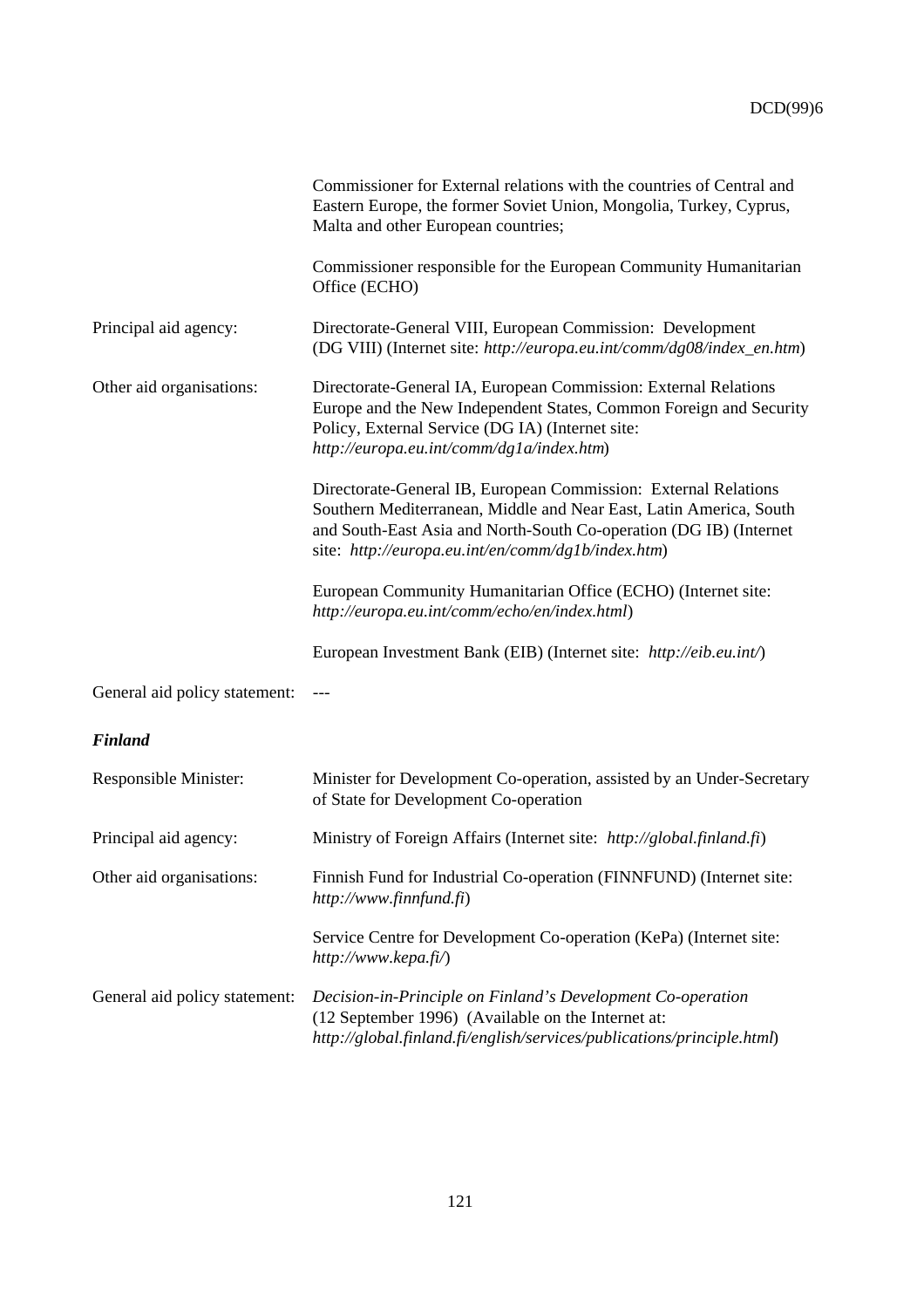### *France*

| <b>Responsible Ministers:</b> | Minister for Economic Affairs, Finance and Industry;                                                                                      |  |  |  |  |
|-------------------------------|-------------------------------------------------------------------------------------------------------------------------------------------|--|--|--|--|
|                               | Minister for Foreign Affairs;                                                                                                             |  |  |  |  |
|                               | Assistant Minister responsible for Development Co-operation and the<br>Francophonie;                                                      |  |  |  |  |
|                               | Secretary of State for Overseas Territories                                                                                               |  |  |  |  |
| Principal aid agency:         | The Treasury; Ministry of Economic Affairs, Finance and Industry<br>(Internet site: http://www.finances.gouv.fr/TRESOR/index.html)        |  |  |  |  |
| Other aid organisations:      | Ministry of Foreign Affairs, Co-operation and the Francophonie (Internet<br>site: http://www.france.diplomatie.fr/cooperation/index.html) |  |  |  |  |
|                               | Secretariat of State for Overseas Territories (Internet site:<br>http://www.outre-mer.gouv.fr/)                                           |  |  |  |  |
|                               | French Agency for Development (AFD) (Internet site: http://www.afd.fr/)                                                                   |  |  |  |  |
| General aid policy statement: |                                                                                                                                           |  |  |  |  |
| <b>Germany</b>                |                                                                                                                                           |  |  |  |  |
| Responsible Minister:         | Federal Minister for Economic Co-operation and Development                                                                                |  |  |  |  |
| Principal aid agency:         | Federal Ministry for Economic Co-operation and Development (BMZ)<br>(Internet site: http://www.bmz.de/)                                   |  |  |  |  |
| Other aid organisations:      | Bank for Reconstruction (KfW) (Internet site: http://www.kfw.de/)                                                                         |  |  |  |  |
|                               | Agency for Technical Co-operation (GTZ) (Internet site:<br>http://www.gtz.de/home/index.html)                                             |  |  |  |  |
|                               | German Development Service (DED) (Internet site: http://www.ded.de/)                                                                      |  |  |  |  |
|                               | German Foundation for International Development (DSE) (Internet site:<br>http://www.dse.de/)                                              |  |  |  |  |
|                               | Carl Duisberg Gesellschaft (CDG) (Internet site: http://www.cdg.de/)                                                                      |  |  |  |  |
|                               | German Institute for Development Policy (DIE) (Internet site:<br>http://www.die-gdi.de/index_NC.htm)                                      |  |  |  |  |
| General aid policy statement: | The Concept for Development Policy (October 1996) (Available on the<br>Internet at: http://www.bmz.de/)                                   |  |  |  |  |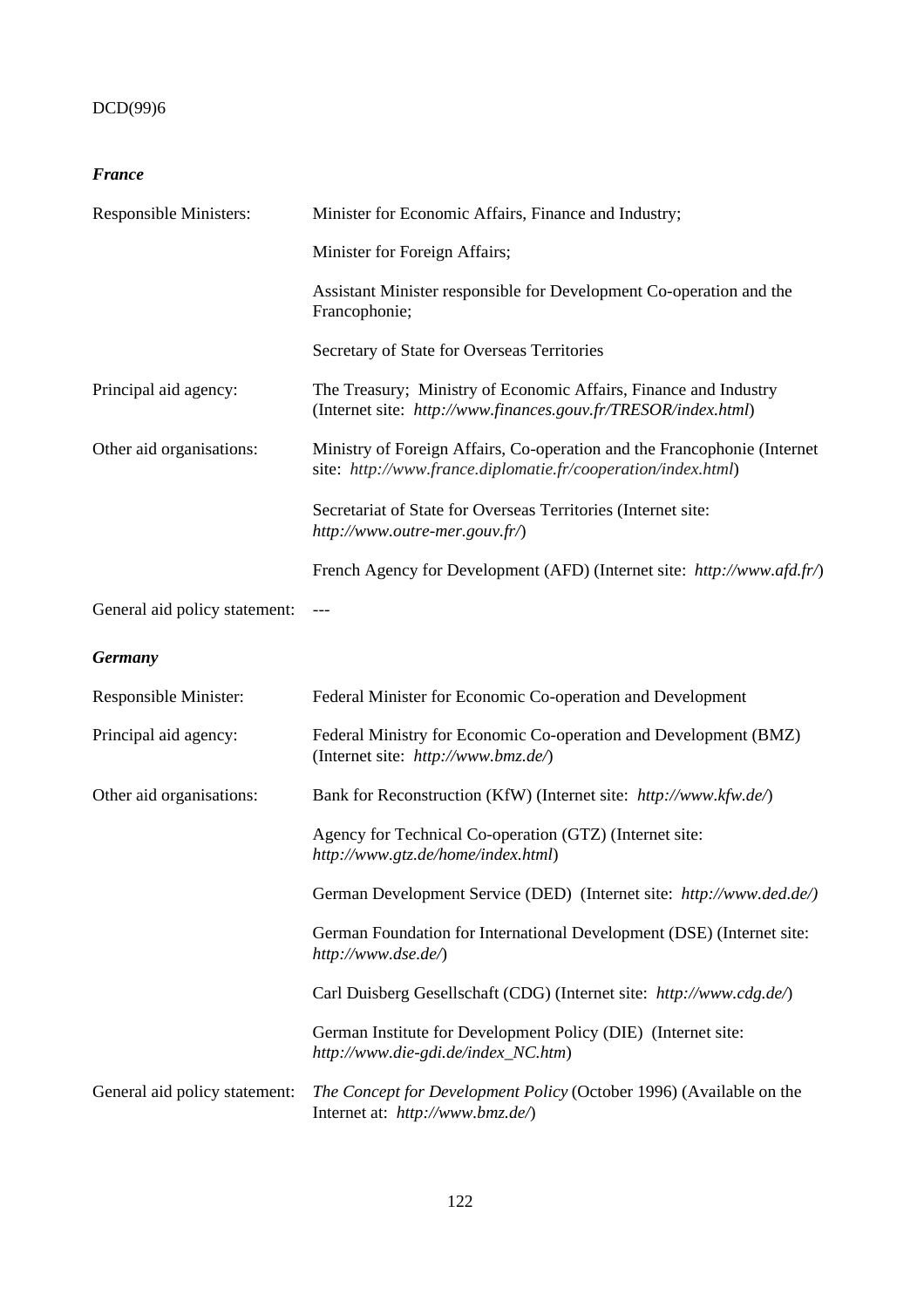## *Ireland*

| <b>Responsible Minister:</b>  | Minister of State at the Department of Foreign Affairs with special<br>responsibility for Overseas Development Assistance and Human Rights                     |
|-------------------------------|----------------------------------------------------------------------------------------------------------------------------------------------------------------|
| Principal aid agency:         | Development Co-operation Division (DCD); Department of Foreign<br>Affairs (Internet site: http://www.irlgov.ie/iveagh/default.htm#c)                           |
| Other aid organisations:      | Agency for Personal Service Overseas (APSO) (Internet site:<br>http://www.apso.ie/)                                                                            |
|                               | National Committee for Development Education (NCDE) (Internet site:<br>http://homepage.tinet.ie/~ncde/)                                                        |
| General aid policy statement: | Challenges and Opportunities Abroad (1996) (Available on the Internet<br>at: http://www.irlgov.ie/iveagh/foreignaffairs/whitepaper/index.html)                 |
| <b>Italy</b>                  |                                                                                                                                                                |
| Responsible Minister:         | Secretary of State for Foreign Affairs                                                                                                                         |
| Principal aid agency:         | Directorate-General for Development Co-operation (DGCS); Ministry of<br>Foreign Affairs (Internet site: http://www.esteri.it/)                                 |
| Other aid organisations:      |                                                                                                                                                                |
| General aid policy statement: | ---                                                                                                                                                            |
| <b>Japan</b>                  |                                                                                                                                                                |
| Responsible Minister:         | Minister of Foreign Affairs                                                                                                                                    |
| Principal aid agency:         | Economic Co-operation Bureau; Ministry of Foreign Affairs (Internet<br>site: http://www.mofa.go.jp/)                                                           |
| Other aid organisations:      | Japan International Co-operation Agency (JICA) (Internet site:<br>http://www.jica.go.jp/Index.html)                                                            |
|                               | Overseas Economic Co-operation Fund (OECF) (Internet site:<br>http://www.oecf.go.jp/menu/menu0e.htm)                                                           |
| General aid policy statement: | Japan's Official Development Assistance Charter (30 June 1992)<br>(Available on the Internet at: http://www.mofa.go.jp/region/n-<br>america/us/q&a/oda/3.html) |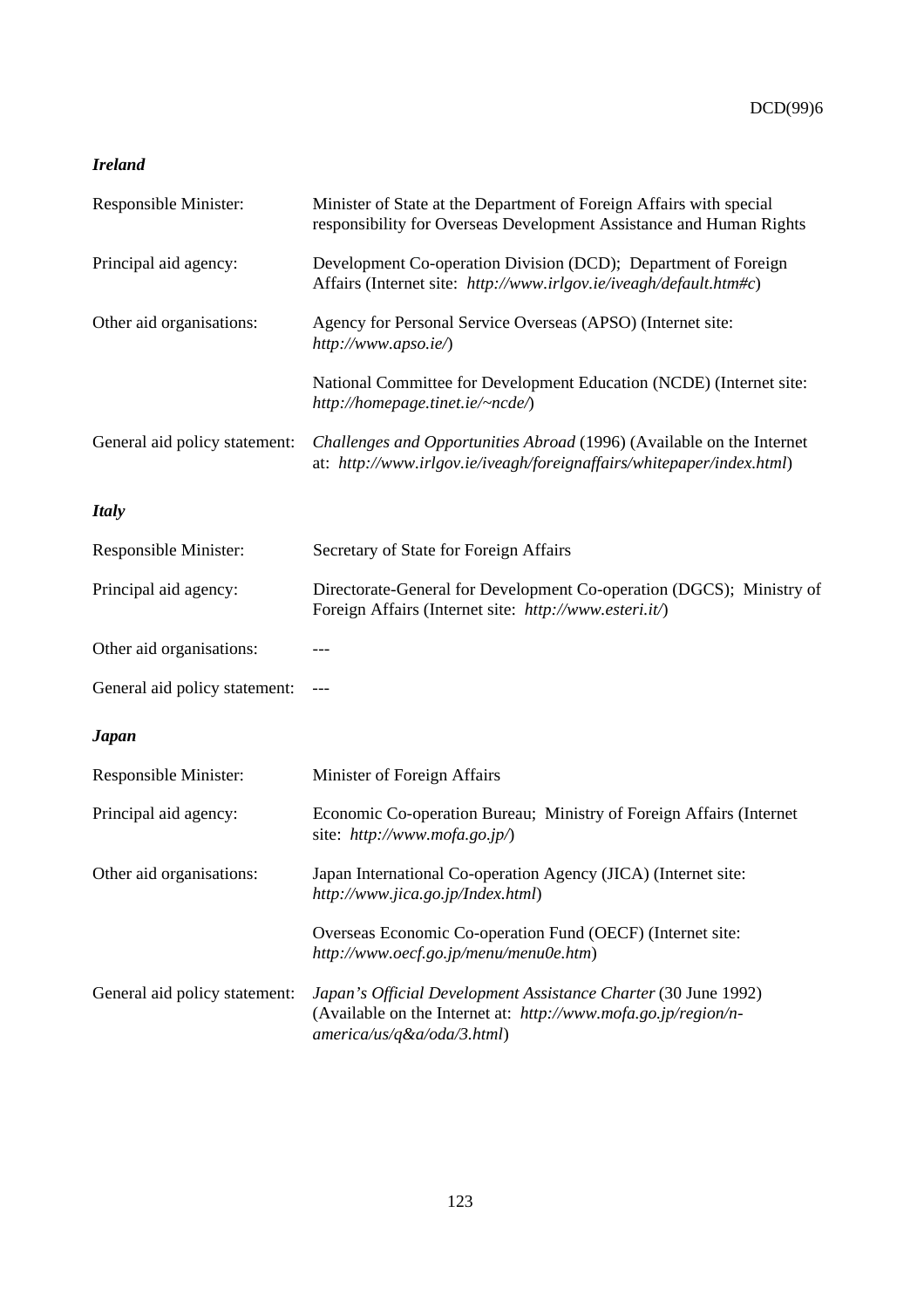## *Luxembourg*

| Responsible Minister:         | Minister for Foreign Affairs, assisted by a Secretary of State for Foreign<br>Affairs, Trade and Co-operation                               |
|-------------------------------|---------------------------------------------------------------------------------------------------------------------------------------------|
| Principal aid agency:         | Co-operation Division; Ministry of Foreign Affairs, Trade and<br>Co-operation                                                               |
| Other aid organisations:      | Lux-Development (Internet site: http://www.lux-development.lu/)                                                                             |
| General aid policy statement: | $---$                                                                                                                                       |
| <b>The Netherlands</b>        |                                                                                                                                             |
| Responsible Minister:         | Minister for Development Co-operation (minister within the foreign<br>affairs portfolio)                                                    |
| Principal aid agency:         | Ministry of Foreign Affairs (Internet site:<br>http://www.bz.minbuza.nl/f_netscape14.html)                                                  |
| Other aid organisations:      | ---                                                                                                                                         |
| General aid policy statement: | Aid in Progress (1996)                                                                                                                      |
| <b>New Zealand</b>            |                                                                                                                                             |
| Responsible Minister:         | Minister of Foreign Affairs and Trade                                                                                                       |
| Principal aid agency:         | Development Co-operation Division (DEV); Ministry of Foreign Affairs<br>and Trade (Internet site: http://www.mft.govt.nz/)                  |
| Other aid organisations:      | ---                                                                                                                                         |
| General aid policy statement: | Investing in a Common Future (Revised May 1998) (Available on the<br>Internet at: http://www.mft.govt.nz/nzoda/pub.html)                    |
| <b>Norway</b>                 |                                                                                                                                             |
| <b>Responsible Minister:</b>  | Minister of International Development and Human Rights (minister<br>within the foreign affairs portfolio), assisted by a Secretary of State |
| Principal aid agency:         | Ministry of Foreign Affairs (Internet site: http://odin.dep.no/ud/)                                                                         |
| Other aid organisations:      | Norwegian Agency for Development Co-operation (NORAD) (Internet<br>site: http://www.norad.no/)                                              |
| General aid policy statement: | A Changing World (1995-96) (Available on the Internet at:<br>http://odin.dep.no/repub/95-96/stmld/19/eng/)                                  |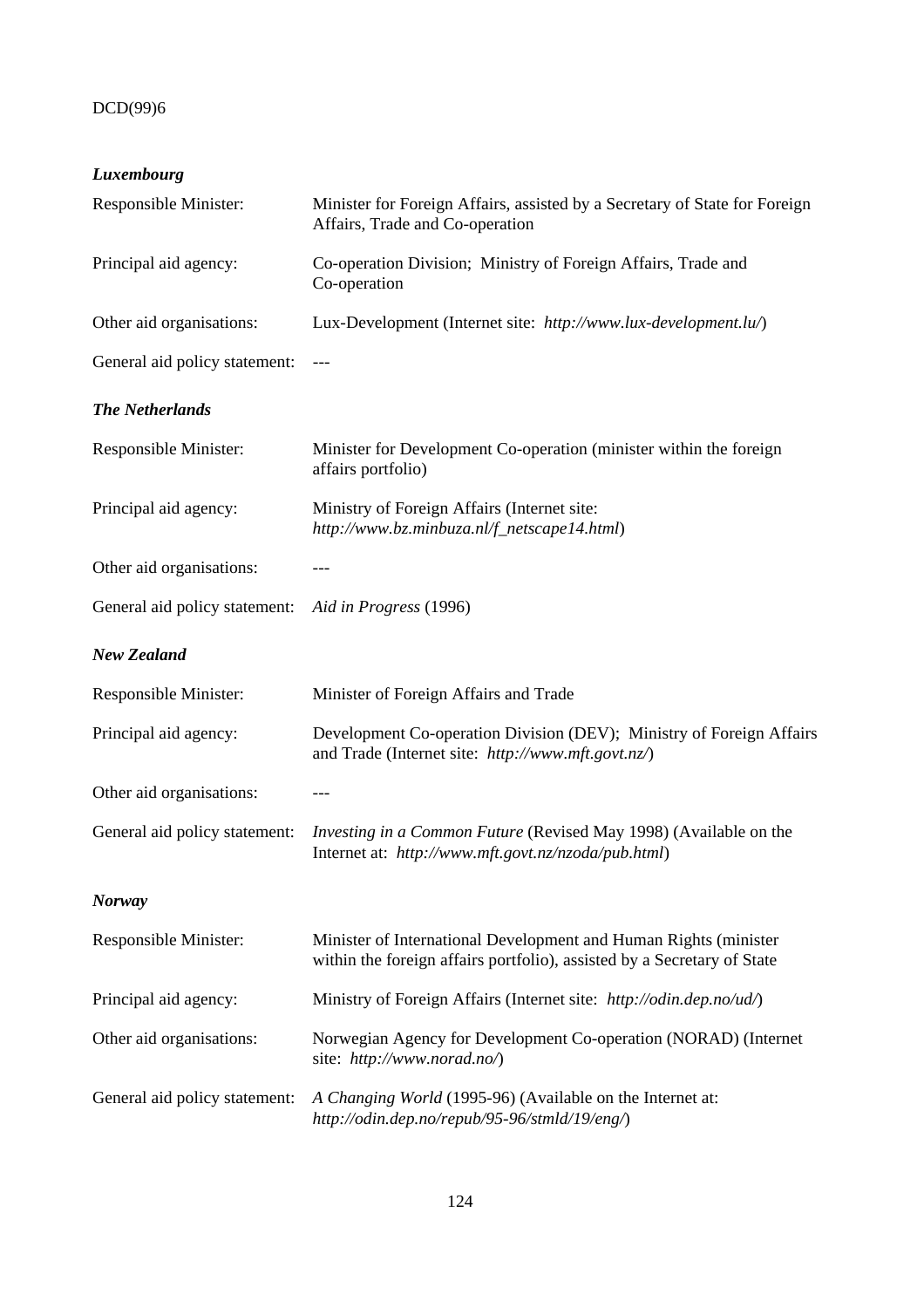## *Portugal*

| <b>Responsible Minister:</b>  | Minister for Finance;                                                                                                                                               |
|-------------------------------|---------------------------------------------------------------------------------------------------------------------------------------------------------------------|
|                               | Minister for Foreign Affairs, assisted by a Secretary of State for Foreign<br>Affairs and Co-operation                                                              |
| Principal aid agency:         | Ministry of Foreign Affairs (Internet site:<br>http://www.min-nestrangeiros.pt/mne/portugal/fce/)                                                                   |
| Other aid organisations:      | Ministry of Finance                                                                                                                                                 |
|                               | Institute for Portuguese Co-operation (ICP) (Internet site:<br>http://min-nestrangeiros.pt/mne/portugal/icoop/)                                                     |
| General aid policy statement: | Principal Themes of Portugal's Foreign Policy (Available from the<br>Internet at: http://www.min-nestrangeiros.pt/politica/engindex.html)                           |
| <b>Spain</b>                  |                                                                                                                                                                     |
| Responsible Minister:         | Ministry of Economy and Finance, assisted by a State Secretary for<br>Trade, Tourism and Small and Medium Enterprises;                                              |
|                               | Minister of Foreign Affairs, assisted by a Secretary of State for<br>International Co-operation and Latin America                                                   |
| Principal aid agency:         | Secretariat of State for International Co-operation and Latin<br>America (SECIPI); Ministry of Foreign Affairs                                                      |
| Other aid organisations:      | Spanish Agency for International Co-operation (AECI) (Internet site:<br>http://www.aeci.es/)                                                                        |
|                               | Development Aid Fund (FAD); Ministry of Economy and Finance                                                                                                         |
| General aid policy statement: |                                                                                                                                                                     |
| <b>Sweden</b>                 |                                                                                                                                                                     |
| <b>Responsible Minister:</b>  | Minister for International Development Co-operation, Migration and<br>Asylum Policy, assisted by a Secretary of State for International<br>Development Co-operation |
| Principal aid agency:         | Ministry of Foreign Affairs (Internet site: http://www.ud.se/index.htm)                                                                                             |
| Other aid organisations:      | Swedish International Development Co-operation Agency (Sida) (Internet<br>site: http://www.sida.se/)                                                                |
| General aid policy statement: | The Rights of the Poor -- Our Common Responsibility, Combating<br>Poverty in Sweden's Development Co-operation (Government Report<br>1996/97: 169)                  |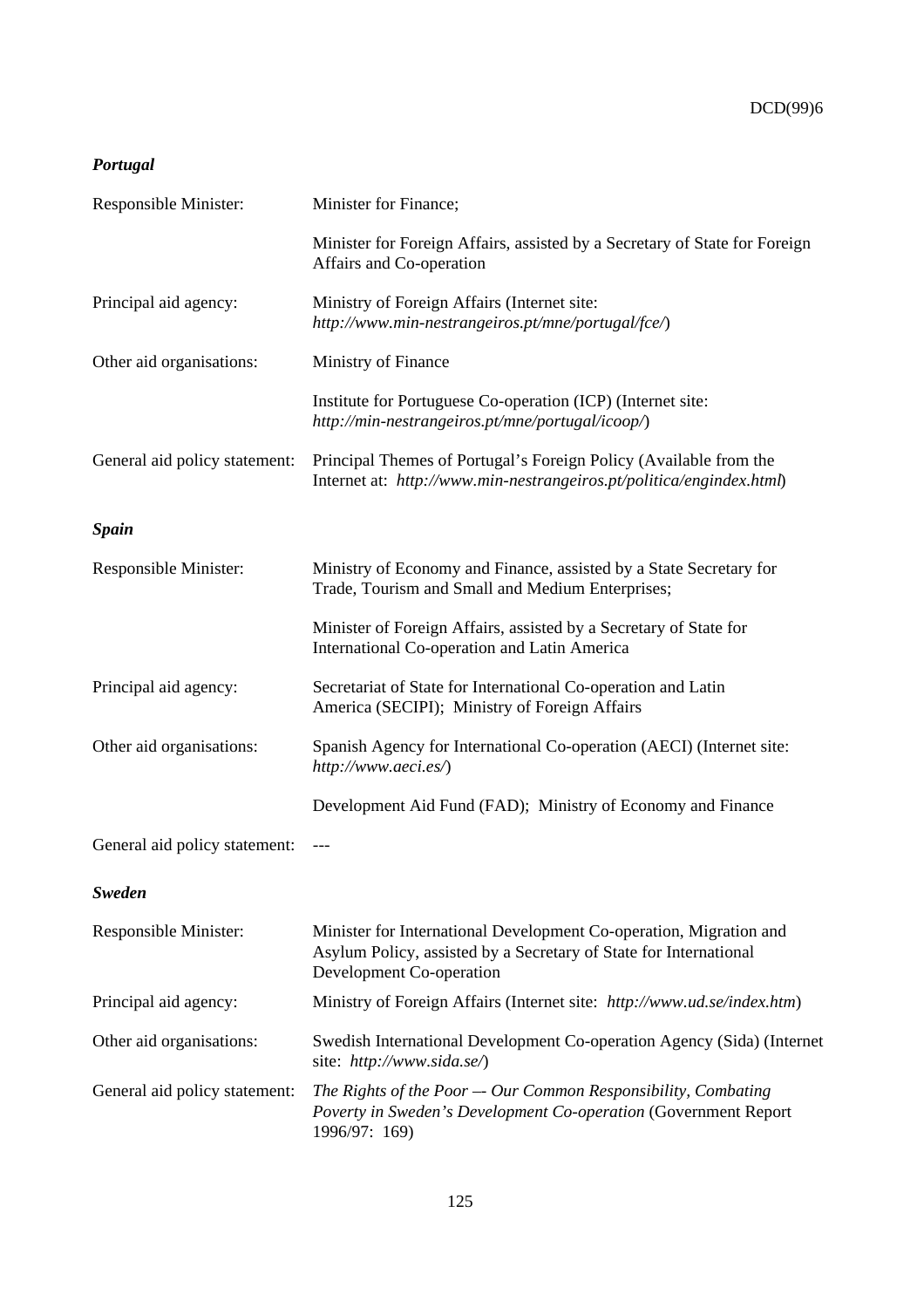## *Switzerland*

| <b>Responsible Minister:</b>  | Head of the Federal Department of Foreign Affairs                                                                                              |
|-------------------------------|------------------------------------------------------------------------------------------------------------------------------------------------|
|                               | Head of the Federal Department of Public Economy                                                                                               |
| Principal aid agency:         | Swiss Agency for Development and Co-operation (SDC) (Internet site:<br>http://194.6.168.112/index.html); Federal Department of Foreign Affairs |
| Other aid organisations:      | Swiss Federal Office for Foreign Economic Affairs (FOFEA), Federal<br>Department of Public Economy (Internet site: http://www.evd.admin.ch/)   |
| General aid policy statement: | North-South Guidelines (March 1994) (Available on the SDC Internet<br>site)                                                                    |
| <b>The United Kingdom</b>     |                                                                                                                                                |
| Responsible Minister:         | Secretary of State for International Development, assisted by a<br>Parliamentary Under-Secretary of State for International Development        |
| Principal aid agency:         | Department for International Development (DFID) (Internet site:<br>http://www.dfid.gov.uk/)                                                    |
| Other aid organisations:      | Commonwealth Development Corporation (CDC) (Internet site:<br>http://www.cdc.co.uk/)                                                           |
| General aid policy statement: | Eliminating World Poverty: A Challenge for the 21st Century (Available<br>on the DFID Internet site)                                           |
| <b>The United States</b>      |                                                                                                                                                |
| Responsible Minister:         | Secretary of State                                                                                                                             |
| Principal aid agency:         | United States Agency for International Development (USAID) (Internet<br>site: http://www.info.usaid.gov/)                                      |
| Other aid organisations:      | State Department (Internet site: http://www.state.gov/)                                                                                        |
|                               | Peace Corps (Internet site: http://www.peacecorps.gov/home.html)                                                                               |
| General aid policy statement: | USAID Strategic Plan (Available on the Internet at:<br>http://www.info.usaid.gov/pubs/strat_plan/)                                             |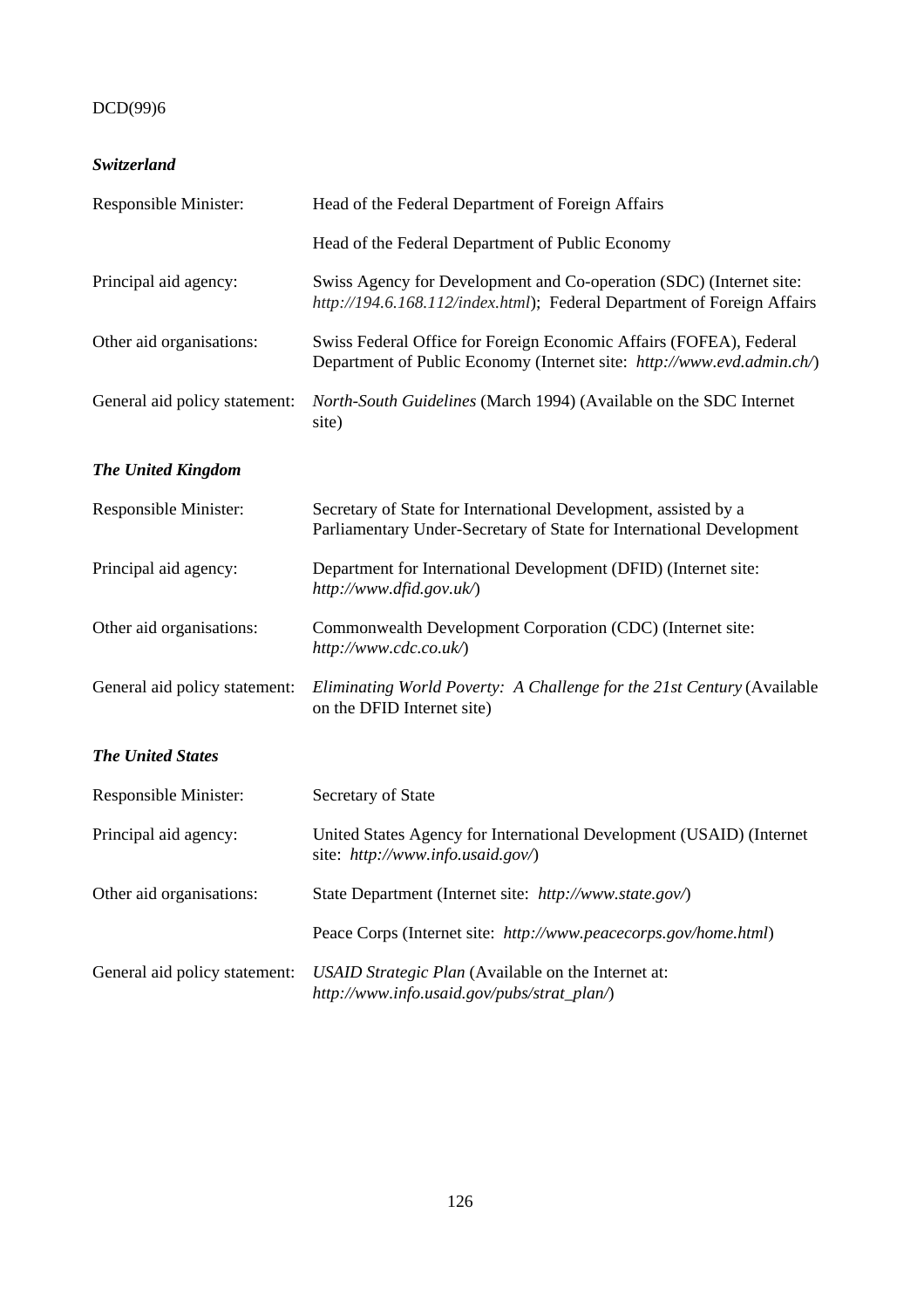| Eritrea<br>SUB-SAHARAN AFRICA<br><b>Ethiopia</b><br>Equat.Guinea<br>Egypt<br><b>Djibouti</b><br><b>Burundi</b><br><b>Burkina Faso</b><br>Botswana<br><b>Benin</b><br>Côte d'Ivoire<br><b>Congo DR</b><br><b>Comoros</b><br>Angola<br>Guinea Bissau<br>Guinea<br>Ghana<br>Gambia<br>Chad<br>Centr.Afr.Rep.<br>Cape Verde<br><b>Cameroon</b><br><b>COUNTRY</b><br><b>World Bank</b><br>Comprehensive<br>×<br>×<br>$\times$<br>×<br><b>Development</b><br>Framework<br><b>UN Development</b><br>×<br><b>Assistance</b><br>N<br><b>Framework</b><br><b>DAC Members</b><br>×<br>X<br>$\ddot{\phantom{0}}$<br><b>Partnership Pilots</b><br><b>Integrated Framework</b><br>of Trade-Related<br>$\times$ $\times$<br>$\times$<br>×<br>×<br>×<br>×<br>×<br>×<br>×<br>×<br>×<br>$\times$<br>×<br>4<br>×<br>×<br><b>Technical Assistance</b><br><b>SPA Sector Investment</b><br>×<br>×<br><b>u</b><br>×<br><b>Programmes</b><br><b>EC</b> Operational<br>X<br>×<br>$\bullet$<br><b>Co-ordination Pilots</b><br><b>DAC</b> Governance<br>×<br>4<br>×<br><b>Pilots</b><br><b>UNDP Governance</b><br>$\infty$<br>×<br>×<br><b>Pilots</b><br><b>UNDP Programme</b><br>×<br>$\bullet$<br>for Accountability<br>and Transparency<br><b>IMF/World Bank</b><br>$\overline{5}$<br>×<br>×<br><b>Enhanced</b><br><b>Collaboration Pilots</b><br><b>AfDB/World Bank</b><br>$\overline{\mathbf{u}}$<br>×<br><b>Enhanced</b><br><b>Collaboration Pilots</b><br><b>EC/World Bank</b><br>$\overline{12}$<br>×<br>×<br><b>Enhanced</b><br><b>Collaboration Pilots</b><br><b>WB Structural Adjust-</b> |  |  | MATRIX OF PARTNERSHIP PILOTS AND INITAT |  |  | PARTNERSHIP PILOTS AND INITI | <b>ATIVES</b><br><b>IVES</b> |   |                                                |                                               |                                                            |                                                                           |
|---------------------------------------------------------------------------------------------------------------------------------------------------------------------------------------------------------------------------------------------------------------------------------------------------------------------------------------------------------------------------------------------------------------------------------------------------------------------------------------------------------------------------------------------------------------------------------------------------------------------------------------------------------------------------------------------------------------------------------------------------------------------------------------------------------------------------------------------------------------------------------------------------------------------------------------------------------------------------------------------------------------------------------------------------------------------------------------------------------------------------------------------------------------------------------------------------------------------------------------------------------------------------------------------------------------------------------------------------------------------------------------------------------------------------------------------------------------------------------------------------------------------------------------------------------------------------|--|--|-----------------------------------------|--|--|------------------------------|------------------------------|---|------------------------------------------------|-----------------------------------------------|------------------------------------------------------------|---------------------------------------------------------------------------|
|                                                                                                                                                                                                                                                                                                                                                                                                                                                                                                                                                                                                                                                                                                                                                                                                                                                                                                                                                                                                                                                                                                                                                                                                                                                                                                                                                                                                                                                                                                                                                                           |  |  |                                         |  |  |                              |                              |   | ment Participatory<br><b>Review Initiative</b> | <b>WB Structural Policy</b><br><b>Reviews</b> | <b>World Bank National</b><br><b>Institutional Reviews</b> | <b>World Bank Anti-</b><br><b>Corruption Priority</b><br><b>Countries</b> |
|                                                                                                                                                                                                                                                                                                                                                                                                                                                                                                                                                                                                                                                                                                                                                                                                                                                                                                                                                                                                                                                                                                                                                                                                                                                                                                                                                                                                                                                                                                                                                                           |  |  |                                         |  |  |                              |                              |   | $\mathbf{a}$                                   | 14                                            | 51                                                         | $\overline{9}$                                                            |
|                                                                                                                                                                                                                                                                                                                                                                                                                                                                                                                                                                                                                                                                                                                                                                                                                                                                                                                                                                                                                                                                                                                                                                                                                                                                                                                                                                                                                                                                                                                                                                           |  |  |                                         |  |  |                              |                              |   |                                                |                                               |                                                            |                                                                           |
|                                                                                                                                                                                                                                                                                                                                                                                                                                                                                                                                                                                                                                                                                                                                                                                                                                                                                                                                                                                                                                                                                                                                                                                                                                                                                                                                                                                                                                                                                                                                                                           |  |  |                                         |  |  |                              |                              |   |                                                |                                               |                                                            |                                                                           |
|                                                                                                                                                                                                                                                                                                                                                                                                                                                                                                                                                                                                                                                                                                                                                                                                                                                                                                                                                                                                                                                                                                                                                                                                                                                                                                                                                                                                                                                                                                                                                                           |  |  |                                         |  |  |                              |                              |   |                                                |                                               |                                                            |                                                                           |
|                                                                                                                                                                                                                                                                                                                                                                                                                                                                                                                                                                                                                                                                                                                                                                                                                                                                                                                                                                                                                                                                                                                                                                                                                                                                                                                                                                                                                                                                                                                                                                           |  |  |                                         |  |  |                              |                              |   |                                                |                                               |                                                            |                                                                           |
|                                                                                                                                                                                                                                                                                                                                                                                                                                                                                                                                                                                                                                                                                                                                                                                                                                                                                                                                                                                                                                                                                                                                                                                                                                                                                                                                                                                                                                                                                                                                                                           |  |  |                                         |  |  |                              |                              |   |                                                |                                               |                                                            |                                                                           |
|                                                                                                                                                                                                                                                                                                                                                                                                                                                                                                                                                                                                                                                                                                                                                                                                                                                                                                                                                                                                                                                                                                                                                                                                                                                                                                                                                                                                                                                                                                                                                                           |  |  |                                         |  |  |                              |                              |   |                                                |                                               |                                                            |                                                                           |
|                                                                                                                                                                                                                                                                                                                                                                                                                                                                                                                                                                                                                                                                                                                                                                                                                                                                                                                                                                                                                                                                                                                                                                                                                                                                                                                                                                                                                                                                                                                                                                           |  |  |                                         |  |  |                              |                              |   |                                                |                                               |                                                            | ×                                                                         |
|                                                                                                                                                                                                                                                                                                                                                                                                                                                                                                                                                                                                                                                                                                                                                                                                                                                                                                                                                                                                                                                                                                                                                                                                                                                                                                                                                                                                                                                                                                                                                                           |  |  |                                         |  |  |                              |                              |   |                                                |                                               |                                                            |                                                                           |
|                                                                                                                                                                                                                                                                                                                                                                                                                                                                                                                                                                                                                                                                                                                                                                                                                                                                                                                                                                                                                                                                                                                                                                                                                                                                                                                                                                                                                                                                                                                                                                           |  |  |                                         |  |  |                              |                              |   |                                                |                                               |                                                            |                                                                           |
|                                                                                                                                                                                                                                                                                                                                                                                                                                                                                                                                                                                                                                                                                                                                                                                                                                                                                                                                                                                                                                                                                                                                                                                                                                                                                                                                                                                                                                                                                                                                                                           |  |  |                                         |  |  |                              |                              |   |                                                |                                               |                                                            |                                                                           |
|                                                                                                                                                                                                                                                                                                                                                                                                                                                                                                                                                                                                                                                                                                                                                                                                                                                                                                                                                                                                                                                                                                                                                                                                                                                                                                                                                                                                                                                                                                                                                                           |  |  |                                         |  |  |                              |                              |   |                                                |                                               |                                                            |                                                                           |
|                                                                                                                                                                                                                                                                                                                                                                                                                                                                                                                                                                                                                                                                                                                                                                                                                                                                                                                                                                                                                                                                                                                                                                                                                                                                                                                                                                                                                                                                                                                                                                           |  |  |                                         |  |  |                              |                              |   |                                                |                                               |                                                            |                                                                           |
|                                                                                                                                                                                                                                                                                                                                                                                                                                                                                                                                                                                                                                                                                                                                                                                                                                                                                                                                                                                                                                                                                                                                                                                                                                                                                                                                                                                                                                                                                                                                                                           |  |  |                                         |  |  |                              |                              |   |                                                |                                               |                                                            | ×                                                                         |
|                                                                                                                                                                                                                                                                                                                                                                                                                                                                                                                                                                                                                                                                                                                                                                                                                                                                                                                                                                                                                                                                                                                                                                                                                                                                                                                                                                                                                                                                                                                                                                           |  |  |                                         |  |  |                              |                              |   |                                                |                                               |                                                            |                                                                           |
|                                                                                                                                                                                                                                                                                                                                                                                                                                                                                                                                                                                                                                                                                                                                                                                                                                                                                                                                                                                                                                                                                                                                                                                                                                                                                                                                                                                                                                                                                                                                                                           |  |  |                                         |  |  |                              |                              |   |                                                |                                               |                                                            |                                                                           |
|                                                                                                                                                                                                                                                                                                                                                                                                                                                                                                                                                                                                                                                                                                                                                                                                                                                                                                                                                                                                                                                                                                                                                                                                                                                                                                                                                                                                                                                                                                                                                                           |  |  |                                         |  |  |                              |                              |   |                                                |                                               |                                                            |                                                                           |
|                                                                                                                                                                                                                                                                                                                                                                                                                                                                                                                                                                                                                                                                                                                                                                                                                                                                                                                                                                                                                                                                                                                                                                                                                                                                                                                                                                                                                                                                                                                                                                           |  |  |                                         |  |  |                              |                              |   |                                                |                                               |                                                            |                                                                           |
|                                                                                                                                                                                                                                                                                                                                                                                                                                                                                                                                                                                                                                                                                                                                                                                                                                                                                                                                                                                                                                                                                                                                                                                                                                                                                                                                                                                                                                                                                                                                                                           |  |  |                                         |  |  |                              |                              |   |                                                |                                               | ×                                                          |                                                                           |
|                                                                                                                                                                                                                                                                                                                                                                                                                                                                                                                                                                                                                                                                                                                                                                                                                                                                                                                                                                                                                                                                                                                                                                                                                                                                                                                                                                                                                                                                                                                                                                           |  |  |                                         |  |  |                              |                              |   |                                                |                                               |                                                            |                                                                           |
|                                                                                                                                                                                                                                                                                                                                                                                                                                                                                                                                                                                                                                                                                                                                                                                                                                                                                                                                                                                                                                                                                                                                                                                                                                                                                                                                                                                                                                                                                                                                                                           |  |  |                                         |  |  |                              |                              | × |                                                |                                               |                                                            |                                                                           |
|                                                                                                                                                                                                                                                                                                                                                                                                                                                                                                                                                                                                                                                                                                                                                                                                                                                                                                                                                                                                                                                                                                                                                                                                                                                                                                                                                                                                                                                                                                                                                                           |  |  |                                         |  |  |                              |                              |   |                                                | ×                                             |                                                            |                                                                           |
| $\times$                                                                                                                                                                                                                                                                                                                                                                                                                                                                                                                                                                                                                                                                                                                                                                                                                                                                                                                                                                                                                                                                                                                                                                                                                                                                                                                                                                                                                                                                                                                                                                  |  |  |                                         |  |  |                              |                              |   |                                                |                                               |                                                            |                                                                           |

# **IN OFPA APPENDIX V<br>VIIO III APPENDIX V APPENDIX V FIVETARY**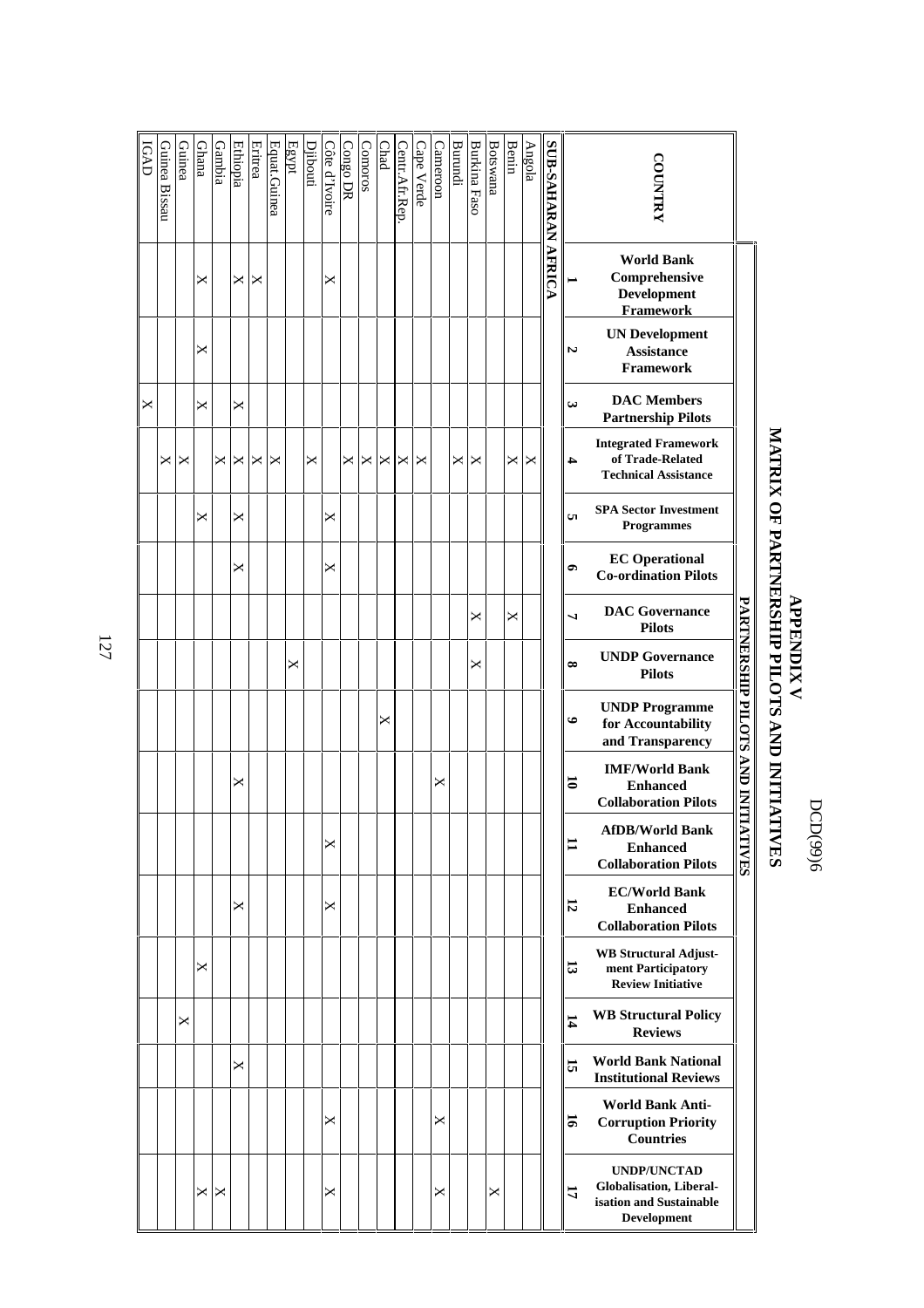|                   |                                                                              |                                                                |                                                 |                                                                                |                                                   |                                                      |                                        |                                         |                                                                 |                                                                         | PARTNERSHIP PILOTS AND INITATIVES                                        |                                                                        |                                                                                |                                               |                                                            |                                                                           |                                                                                         |
|-------------------|------------------------------------------------------------------------------|----------------------------------------------------------------|-------------------------------------------------|--------------------------------------------------------------------------------|---------------------------------------------------|------------------------------------------------------|----------------------------------------|-----------------------------------------|-----------------------------------------------------------------|-------------------------------------------------------------------------|--------------------------------------------------------------------------|------------------------------------------------------------------------|--------------------------------------------------------------------------------|-----------------------------------------------|------------------------------------------------------------|---------------------------------------------------------------------------|-----------------------------------------------------------------------------------------|
| <b>COUNTRY</b>    | <b>World Bank</b><br>Comprehensive<br><b>Development</b><br><b>Framework</b> | <b>UN Development</b><br><b>Assistance</b><br><b>Framework</b> | <b>DAC Members</b><br><b>Partnership Pilots</b> | <b>Integrated Framework</b><br>of Trade-Related<br><b>Technical Assistance</b> | <b>SPA Sector Investment</b><br><b>Programmes</b> | <b>EC</b> Operational<br><b>Co-ordination Pilots</b> | <b>DAC</b> Governance<br><b>Pilots</b> | <b>UNDP</b> Governance<br><b>Pilots</b> | <b>UNDP-Programme</b><br>for Accountability<br>and Transparency | <b>IMF/World Bank</b><br><b>Enhanced</b><br><b>Collaboration Pilots</b> | <b>AfDB/World Bank</b><br><b>Enhanced</b><br><b>Collaboration Pilots</b> | <b>EC/World Bank</b><br><b>Enhanced</b><br><b>Collaboration Pilots</b> | <b>WB Structural Adjust-</b><br>ment Participatory<br><b>Review Initiative</b> | <b>WB Structural Policy</b><br><b>Reviews</b> | <b>World Bank National</b><br><b>Institutional Reviews</b> | <b>World Bank Anti-</b><br><b>Corruption Priority</b><br><b>Countries</b> | <b>UNDP/UNCTAD</b><br>Globalisation, Liberal-<br>isation and Sustainable<br>Development |
|                   |                                                                              | Z                                                              | ىئ                                              | 4                                                                              | Ō,                                                | ۵                                                    | Ź,                                     | $\infty$                                | $\bullet$                                                       | 5                                                                       | $\overline{\phantom{0}}$                                                 | 5                                                                      | $\mathbf{a}$                                                                   | 14                                            | 5                                                          | $\overline{5}$                                                            | 17                                                                                      |
| Kenya             |                                                                              | Ι×                                                             |                                                 |                                                                                |                                                   |                                                      |                                        |                                         |                                                                 |                                                                         |                                                                          |                                                                        |                                                                                |                                               |                                                            | ×                                                                         |                                                                                         |
| Madagascar        |                                                                              |                                                                |                                                 | ×                                                                              |                                                   |                                                      |                                        |                                         |                                                                 |                                                                         |                                                                          |                                                                        |                                                                                |                                               |                                                            |                                                                           |                                                                                         |
| Malawi            |                                                                              | $\times$ $\times$                                              |                                                 | ×                                                                              |                                                   |                                                      | ×                                      |                                         |                                                                 |                                                                         |                                                                          |                                                                        |                                                                                |                                               |                                                            |                                                                           |                                                                                         |
| Mali              |                                                                              | $\times$ 1                                                     |                                                 | ×                                                                              |                                                   |                                                      | ×                                      |                                         |                                                                 |                                                                         |                                                                          |                                                                        | ×                                                                              |                                               |                                                            |                                                                           |                                                                                         |
| Mauritania        |                                                                              |                                                                |                                                 | ×                                                                              |                                                   |                                                      | ×                                      |                                         |                                                                 |                                                                         |                                                                          |                                                                        |                                                                                |                                               |                                                            |                                                                           |                                                                                         |
| Mozambique        |                                                                              | ×                                                              | ×                                               | ×                                                                              | ×                                                 | ×                                                    |                                        |                                         |                                                                 |                                                                         | ×                                                                        | ×                                                                      |                                                                                |                                               |                                                            |                                                                           | ×                                                                                       |
| Namibia           |                                                                              | ×                                                              |                                                 |                                                                                |                                                   |                                                      |                                        |                                         |                                                                 |                                                                         |                                                                          |                                                                        |                                                                                |                                               |                                                            |                                                                           |                                                                                         |
| $\rm{Niger}$      |                                                                              |                                                                |                                                 | ×                                                                              |                                                   |                                                      |                                        |                                         |                                                                 |                                                                         |                                                                          |                                                                        |                                                                                |                                               |                                                            |                                                                           |                                                                                         |
| <b>Nigeria</b>    |                                                                              |                                                                |                                                 |                                                                                |                                                   |                                                      |                                        |                                         |                                                                 |                                                                         |                                                                          |                                                                        |                                                                                |                                               |                                                            | ×                                                                         |                                                                                         |
| <b>Rwanda</b>     |                                                                              |                                                                |                                                 | ×                                                                              |                                                   |                                                      |                                        |                                         |                                                                 |                                                                         |                                                                          |                                                                        |                                                                                |                                               |                                                            |                                                                           |                                                                                         |
| Sao Tomé          |                                                                              |                                                                |                                                 | ×                                                                              |                                                   |                                                      |                                        |                                         |                                                                 |                                                                         |                                                                          |                                                                        |                                                                                |                                               |                                                            |                                                                           |                                                                                         |
| Senegal           |                                                                              | ×                                                              |                                                 |                                                                                |                                                   |                                                      |                                        |                                         |                                                                 |                                                                         | ×                                                                        |                                                                        |                                                                                |                                               |                                                            |                                                                           |                                                                                         |
| Sierra Leone      |                                                                              |                                                                |                                                 | ×                                                                              |                                                   |                                                      |                                        |                                         |                                                                 |                                                                         |                                                                          |                                                                        |                                                                                |                                               |                                                            |                                                                           |                                                                                         |
| Somalia           |                                                                              |                                                                |                                                 | ×                                                                              |                                                   |                                                      |                                        |                                         |                                                                 |                                                                         |                                                                          |                                                                        |                                                                                |                                               |                                                            |                                                                           |                                                                                         |
| South Africa      |                                                                              | ×                                                              |                                                 |                                                                                |                                                   |                                                      |                                        |                                         |                                                                 |                                                                         |                                                                          |                                                                        |                                                                                |                                               |                                                            |                                                                           |                                                                                         |
| Sudan             |                                                                              |                                                                |                                                 | ×                                                                              |                                                   |                                                      | ×                                      |                                         |                                                                 |                                                                         |                                                                          |                                                                        |                                                                                |                                               |                                                            |                                                                           |                                                                                         |
| Tanzania          |                                                                              |                                                                | ×                                               | $\times$                                                                       |                                                   |                                                      |                                        | ×                                       |                                                                 |                                                                         |                                                                          |                                                                        |                                                                                |                                               |                                                            |                                                                           |                                                                                         |
| $\rm Togo$        |                                                                              |                                                                |                                                 | ×                                                                              |                                                   |                                                      |                                        |                                         |                                                                 |                                                                         |                                                                          |                                                                        |                                                                                |                                               |                                                            |                                                                           |                                                                                         |
| Uganda            | ×                                                                            |                                                                |                                                 | ×                                                                              |                                                   |                                                      |                                        |                                         |                                                                 |                                                                         |                                                                          |                                                                        | ×                                                                              |                                               |                                                            |                                                                           |                                                                                         |
| Zambia            |                                                                              |                                                                |                                                 | ×                                                                              | ×                                                 |                                                      |                                        |                                         |                                                                 |                                                                         |                                                                          |                                                                        |                                                                                |                                               |                                                            |                                                                           |                                                                                         |
| <b>Zimbabwe</b>   |                                                                              | ×                                                              | ×                                               |                                                                                |                                                   |                                                      |                                        |                                         | ×                                                               | ×                                                                       |                                                                          |                                                                        | ×                                                                              |                                               |                                                            |                                                                           | ×                                                                                       |
| ASIA              |                                                                              |                                                                |                                                 |                                                                                |                                                   |                                                      |                                        |                                         |                                                                 |                                                                         |                                                                          |                                                                        |                                                                                |                                               |                                                            |                                                                           |                                                                                         |
| Afghanistan       |                                                                              |                                                                |                                                 | ×                                                                              |                                                   |                                                      |                                        |                                         |                                                                 |                                                                         |                                                                          |                                                                        |                                                                                |                                               |                                                            |                                                                           |                                                                                         |
| <b>Bangladesh</b> |                                                                              |                                                                |                                                 | ×                                                                              |                                                   | ×                                                    |                                        |                                         |                                                                 |                                                                         |                                                                          |                                                                        | ×                                                                              |                                               | ×                                                          | ×                                                                         |                                                                                         |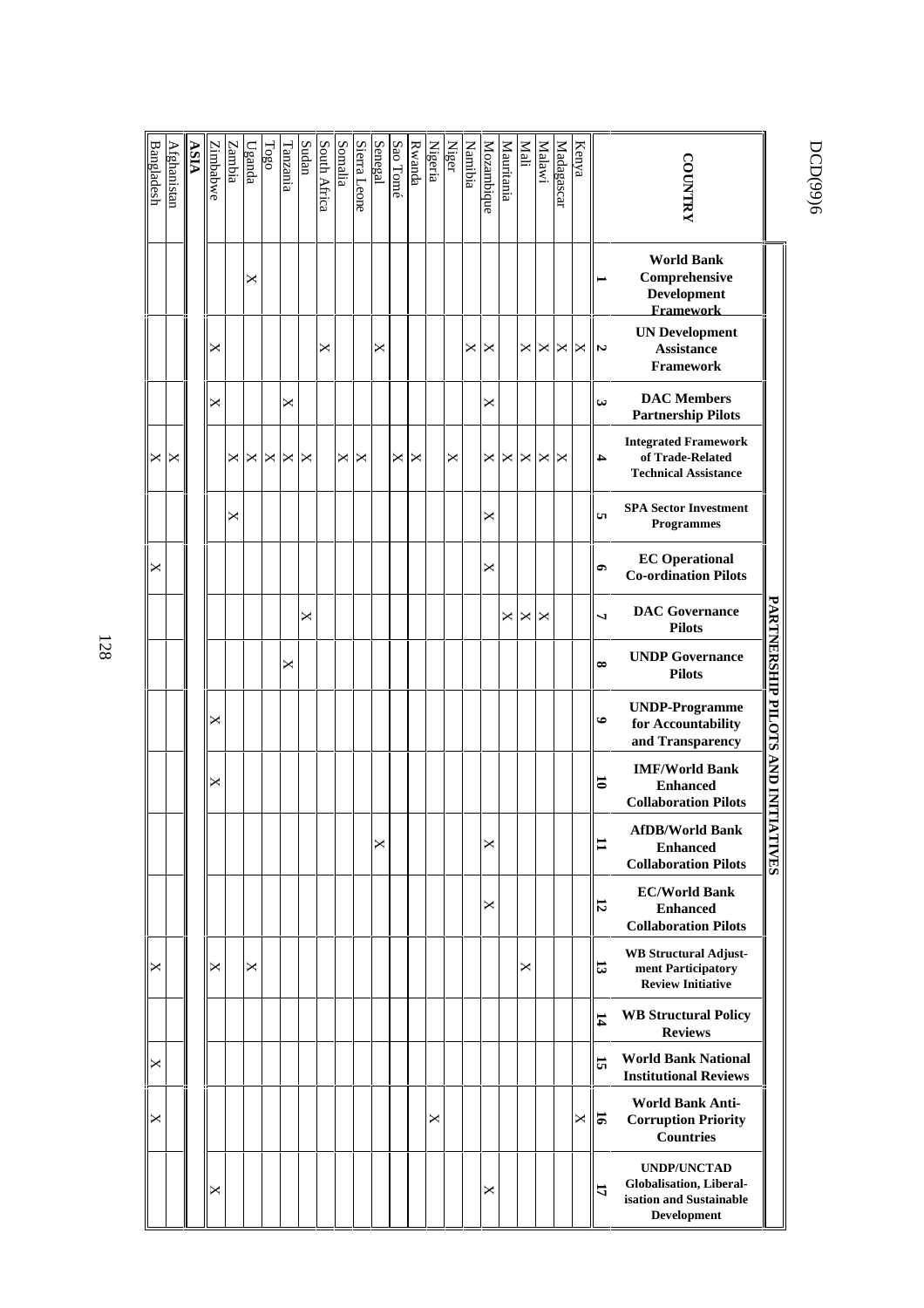| Vanuatu | Tuvalu | South Pacific | <b>Solomon</b><br>$\overline{\text{B}}$ | Samoa | <b>OCEANIA/PACIFIC</b> | Vietnam | Thailand | Sri Lanka      | Philippines | Pakistan | <b>Nepal</b> | Myannar | Mongolia | Maldives | Malaysia | Laos | Kiribati | Indonesia | India | <b>China</b> | Cambodia | <b>Bhutan</b> |                | <b>COUNTRY</b>                                                                                 |                                  |
|---------|--------|---------------|-----------------------------------------|-------|------------------------|---------|----------|----------------|-------------|----------|--------------|---------|----------|----------|----------|------|----------|-----------|-------|--------------|----------|---------------|----------------|------------------------------------------------------------------------------------------------|----------------------------------|
|         |        |               |                                         |       |                        | ×       |          |                |             |          |              |         |          |          |          |      |          |           |       |              |          |               |                | <b>World Bank</b><br>Comprehensive<br>Development<br><b>Framework</b>                          |                                  |
|         |        |               |                                         |       |                        | ×       |          |                | ×           |          |              |         |          |          |          |      |          |           | ×     |              | ×        |               | N              | <b>UN Development</b><br><b>Assistance</b><br><b>Framework</b>                                 |                                  |
|         |        | ×             |                                         |       |                        |         |          |                |             |          |              |         |          |          |          |      |          |           |       |              | ×        |               | ما             | <b>DAC Members</b><br><b>Partnership Pilots</b>                                                |                                  |
| ×       | ×      |               | ×                                       | ×     |                        |         |          |                |             |          | ×            | ×       |          | ×        |          | ×    | ×        |           |       |              | ×        | ×             | 4              | <b>Integrated Framework</b><br>of Trade-Related<br><b>Technical Assistance</b>                 |                                  |
|         |        |               |                                         |       |                        |         |          |                |             |          |              |         |          |          |          |      |          |           |       |              |          |               | <b>u</b>       | <b>SPA Sector Investment</b><br><b>Programmes</b>                                              |                                  |
|         |        |               |                                         |       |                        |         |          |                |             |          |              |         |          |          |          |      |          |           |       |              |          |               | $\bullet$      | <b>EC</b> Operational<br><b>Co-ordination Pilots</b>                                           |                                  |
|         |        |               |                                         |       |                        |         |          |                |             |          |              |         |          |          |          |      |          |           |       |              |          |               | 4              | <b>DAC</b> Governance<br><b>Pilots</b>                                                         |                                  |
|         |        |               |                                         |       |                        |         |          |                |             |          | ×            |         |          |          |          |      |          |           |       | ×            |          |               | $\infty$       | <b>UNDP</b> Governance<br><b>Pilots</b>                                                        |                                  |
|         |        |               |                                         |       |                        |         |          |                |             |          |              |         | ×        |          |          |      |          |           |       |              |          |               | $\bullet$      | <b>UNDP Programme</b><br>for Accountability<br>and Transparency                                | <b>PARINERSHEP LOTS AND LNIT</b> |
|         |        |               |                                         |       |                        | ×       |          |                |             |          |              |         |          |          |          |      |          |           |       |              |          |               | 5              | <b>IMF/World Bank</b><br><b>Enhanced</b><br><b>Collaboration Pilots</b>                        |                                  |
|         |        |               |                                         |       |                        |         |          |                |             |          |              |         |          |          |          |      |          |           |       |              |          |               | $\blacksquare$ | <b>AfDB/World Bank</b><br><b>Enhanced</b><br><b>Collaboration Pilots</b>                       | <b>IATIVES</b>                   |
|         |        |               |                                         |       |                        |         |          |                |             |          |              |         |          |          |          |      |          |           |       |              |          |               | 12             | <b>EC/World Bank</b><br><b>Enhanced</b><br><b>Collaboration Pilots</b>                         |                                  |
|         |        |               |                                         |       |                        |         |          |                |             |          |              |         |          |          |          |      |          |           |       |              |          |               | 13             | <b>WB Structural Adjust-</b><br>ment Participatory<br><b>Review Initiative</b>                 |                                  |
|         |        |               |                                         |       |                        |         | ×        |                |             |          |              |         |          |          | ×        |      |          | $\times$  |       |              |          |               | 14             | <b>WB Structural Policy</b><br><b>Reviews</b>                                                  |                                  |
|         |        |               |                                         |       |                        |         |          |                |             |          |              |         |          |          |          |      |          | ×         |       |              |          |               | 15             | <b>World Bank National</b><br><b>Institutional Reviews</b>                                     |                                  |
|         |        |               |                                         |       |                        | ×       |          |                |             | ×        |              |         |          |          |          |      |          | $\times$  |       | ×            |          |               | $\overline{5}$ | <b>World Bank Anti-</b><br><b>Corruption Priority</b><br><b>Countries</b>                      |                                  |
|         |        |               |                                         |       |                        | ×       |          | $\pmb{\times}$ |             |          | ×            |         |          |          |          | ×    |          |           |       |              |          |               | 17             | <b>UNDP/UNCTAD</b><br>Globalisation, Liberal-<br>isation and Sustainable<br><b>Development</b> |                                  |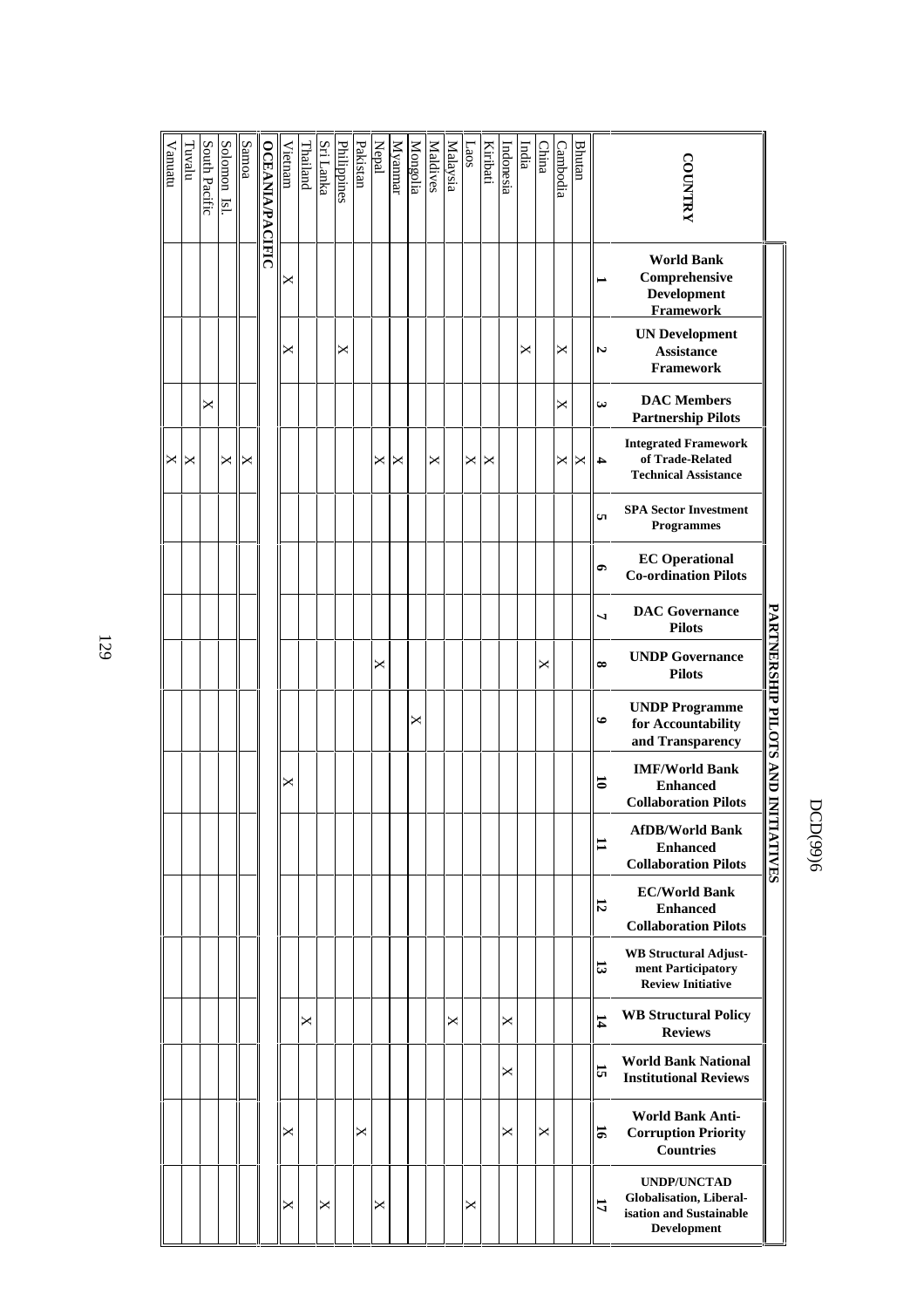|                   |             |         |         | Jordan |                |                         |           | $\rm{Peru}$ |           |        |                   |                 | Haiti |        |                   |             |                |                 |               |                   |          |                |           |                                |                          |                                                                                         |                                     |
|-------------------|-------------|---------|---------|--------|----------------|-------------------------|-----------|-------------|-----------|--------|-------------------|-----------------|-------|--------|-------------------|-------------|----------------|-----------------|---------------|-------------------|----------|----------------|-----------|--------------------------------|--------------------------|-----------------------------------------------------------------------------------------|-------------------------------------|
| Yemen             | W.Bank/Gaza | Tunisia | Morocco |        | <b>Algeria</b> | NORTH AFRICAMIDDLE-EAST | Venezuela |             | Nicaragua | Mexico | Jamaica           | <b>Honduras</b> |       | Guyana | Guatemala         | El Salvador | <b>Ecuador</b> | E.Caribb.States | Dominican Rep | <b>Costa Rica</b> | Colombia | <b>Bolivia</b> | Argentina | <b>LATIN AMERICA/CARIBBEAN</b> |                          | <b>COUNTRY</b>                                                                          |                                     |
|                   | ×           |         | ×       | ×      |                |                         |           |             |           |        |                   |                 |       |        |                   |             |                |                 | ×             |                   |          | ×              |           |                                |                          | <b>World Bank</b><br>Comprehensive<br><b>Development</b><br>Framework                   |                                     |
|                   |             |         | ×       |        |                |                         |           |             |           |        |                   |                 |       |        | ×                 |             |                |                 |               |                   | ×        |                |           |                                | N                        | <b>UN Development</b><br><b>Assistance</b><br>Framework                                 |                                     |
|                   |             |         |         |        |                |                         |           | ×           |           |        |                   |                 |       |        |                   |             |                |                 |               |                   |          | ×              |           |                                | ما                       | <b>DAC Members</b><br><b>Partnership Pilots</b>                                         |                                     |
| ×                 |             |         |         |        |                |                         |           |             |           |        |                   |                 | ×     |        |                   |             |                |                 |               |                   |          |                |           |                                | 4                        | <b>Integrated Framework</b><br>of Trade-Related<br><b>Technical Assistance</b>          |                                     |
|                   |             |         |         |        |                |                         |           |             |           |        |                   |                 |       |        |                   |             |                |                 |               |                   |          |                |           |                                | n,                       | <b>SPA Sector Investment</b><br><b>Programmes</b>                                       |                                     |
|                   |             |         |         |        |                |                         |           | ×           |           |        |                   |                 |       |        |                   |             |                |                 |               | ×                 |          |                |           |                                | $\bullet$                | <b>EC</b> Operational<br><b>Co-ordination Pilots</b>                                    |                                     |
|                   |             |         |         |        |                |                         |           |             |           |        |                   |                 |       |        |                   |             |                |                 |               | ×                 |          | ×              |           |                                | 4                        | <b>DAC</b> Governance<br><b>Pilots</b>                                                  |                                     |
| ×                 |             |         |         |        |                |                         |           |             |           |        |                   |                 | ×     |        |                   |             |                |                 |               |                   |          | ×              |           |                                | $\infty$                 | <b>UNDP Governance</b><br><b>Pilots</b>                                                 |                                     |
| ×                 |             |         |         |        |                |                         |           |             |           |        |                   |                 |       |        |                   |             |                |                 |               |                   |          |                |           |                                | $\bullet$                | <b>UNDP Programme</b><br>for Accountability<br>and Transparency                         | <b>PARTNERSHIP PILOTS AND INITI</b> |
|                   |             |         |         |        |                |                         |           |             | ×         |        |                   |                 |       |        |                   |             |                |                 |               |                   |          |                |           |                                | $\overline{\bullet}$     | <b>IMF/World Bank</b><br><b>Enhanced</b><br><b>Collaboration Pilots</b>                 |                                     |
|                   |             |         |         |        |                |                         |           |             |           |        |                   |                 |       |        |                   |             |                |                 |               |                   |          |                |           |                                | $\overline{\phantom{0}}$ | <b>AfDB/World Bank</b><br><b>Enhanced</b><br><b>Collaboration Pilots</b>                | <b>ATIVES</b>                       |
|                   |             |         |         |        |                |                         |           |             |           |        |                   |                 |       |        |                   |             |                |                 |               |                   |          |                |           |                                | $\overline{5}$           | <b>EC/World Bank</b><br><b>Enhanced</b><br><b>Collaboration Pilots</b>                  |                                     |
|                   |             |         |         |        |                |                         |           |             |           |        |                   |                 |       |        |                   |             | ×              |                 |               |                   |          |                |           |                                | 13                       | <b>WB Structural. Adjust-</b><br>ment Participatory<br><b>Review Initiative</b>         |                                     |
|                   |             |         | ×       |        |                |                         |           |             |           |        |                   |                 |       |        |                   |             |                |                 |               |                   |          |                |           |                                | 14                       | <b>WB Structural Policy</b><br><b>Reviews</b>                                           |                                     |
|                   |             |         |         |        |                |                         |           |             |           |        |                   |                 |       |        |                   |             |                |                 |               |                   |          |                | ×         |                                | <u>ն</u>                 | <b>World Bank National</b><br><b>Institutional Reviews</b>                              |                                     |
| $\times$ $\times$ |             |         |         |        | ×              |                         | $\times$  |             |           | ×      |                   |                 |       |        |                   |             | ×              |                 |               |                   |          |                |           |                                | $\overline{5}$           | <b>World Bank Anti-</b><br><b>Corruption Priority</b><br><b>Countries</b>               |                                     |
|                   |             | ×       |         | ×      |                |                         |           |             | ×         |        | $\times$ $\times$ |                 |       |        | $\times$ $\times$ |             |                |                 |               |                   |          | ×              |           |                                | 17                       | <b>UNDP/UNCTAD</b><br>Globalisation, Liberal-<br>isation and Sustainable<br>Development |                                     |

130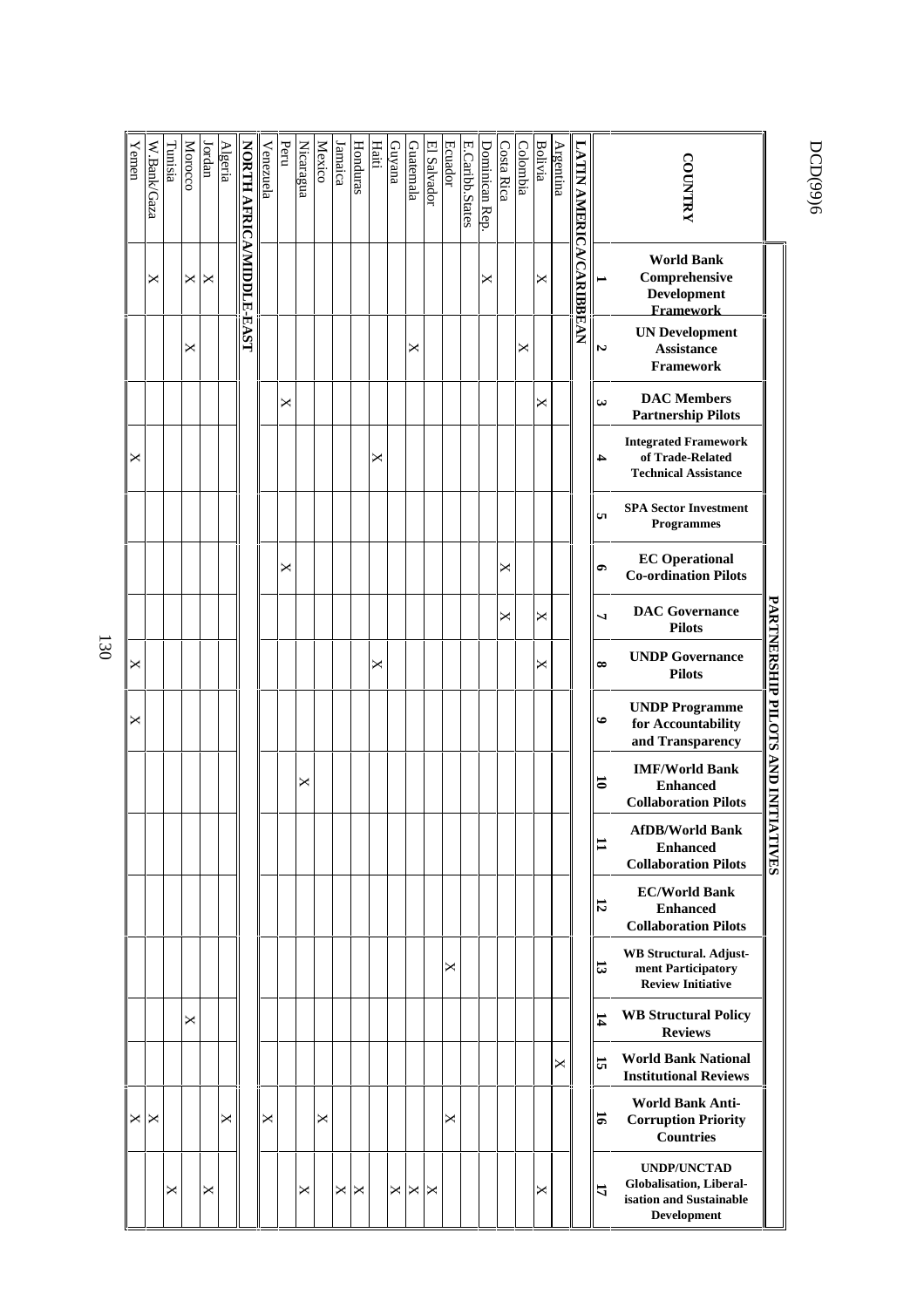|                                           |                                                         |                                                  |                                          |                                                                         |                                               |                                             |                             |                              | PARTNERSHIP PILOTS AND INITIATIVES                              |                                                           |                                                                   |                                                                |                                                                  |                                 |                                              |                                                            |                                                                                  |
|-------------------------------------------|---------------------------------------------------------|--------------------------------------------------|------------------------------------------|-------------------------------------------------------------------------|-----------------------------------------------|---------------------------------------------|-----------------------------|------------------------------|-----------------------------------------------------------------|-----------------------------------------------------------|-------------------------------------------------------------------|----------------------------------------------------------------|------------------------------------------------------------------|---------------------------------|----------------------------------------------|------------------------------------------------------------|----------------------------------------------------------------------------------|
| <b>COUNTRY</b>                            | Comprehensive<br>Development<br>World Bank<br>Framework | <b>UN</b> Development<br>Framework<br>Assistance | Partnership Pilots<br><b>DAC</b> Members | Integrated Framework<br><b>Technical Assistance</b><br>of Trade-Related | Sector Investment<br>Programmes<br><b>SPA</b> | ordination Pilots<br>Operational<br>EC<br>ċ | Governance<br>Pilots<br>DAC | Governance<br>Pilots<br>UNDP | UNDP Programme<br>ccountability<br>and Transparency<br><b>E</b> | <b>Collaboration Pilots</b><br>IMF/World Bank<br>Enhanced | <b>Collaboration Pilots</b><br><b>AfDB/World Bank</b><br>Enhanced | <b>Collaboration Pilots</b><br><b>ECWorld Bank</b><br>Enhanced | WB Structural Adjust-<br>ment Participatory<br>Review Initiative | WB Structural Policy<br>Reviews | World Bank National<br>Institutional Reviews | <b>Corruption Priority</b><br>World Bank Anti-<br>ountries | isation and Sustainable<br>Globalisation, Liberal-<br>UNDP/UNCTAD<br>Development |
|                                           |                                                         | $\mathbf{2}$                                     | 3                                        | 4                                                                       | 5                                             | 6                                           | 7                           | 8                            | 9                                                               | 10                                                        | 11                                                                | 12                                                             | 13                                                               | 14                              | 15                                           | 16                                                         | 17                                                                               |
| EUROPE/COMMONWEALTH OF INDEPENDENT STATES |                                                         |                                                  |                                          |                                                                         |                                               |                                             |                             |                              |                                                                 |                                                           |                                                                   |                                                                |                                                                  |                                 |                                              |                                                            |                                                                                  |
| Albania                                   |                                                         |                                                  |                                          |                                                                         |                                               |                                             |                             |                              |                                                                 |                                                           |                                                                   |                                                                |                                                                  |                                 |                                              | X                                                          |                                                                                  |
| Armenia                                   |                                                         |                                                  |                                          |                                                                         |                                               |                                             |                             |                              |                                                                 |                                                           |                                                                   |                                                                |                                                                  |                                 | X                                            |                                                            |                                                                                  |
| Azerbaijan                                |                                                         |                                                  |                                          |                                                                         |                                               |                                             |                             |                              | X                                                               |                                                           |                                                                   |                                                                |                                                                  |                                 |                                              |                                                            |                                                                                  |
| Kyrgyzstan                                | X                                                       |                                                  |                                          |                                                                         |                                               |                                             |                             | X                            |                                                                 |                                                           |                                                                   |                                                                |                                                                  |                                 |                                              |                                                            |                                                                                  |
| Moldova                                   |                                                         |                                                  |                                          |                                                                         |                                               |                                             |                             |                              | X                                                               |                                                           |                                                                   |                                                                |                                                                  |                                 |                                              |                                                            |                                                                                  |
| Rumania                                   | X                                                       |                                                  |                                          |                                                                         |                                               |                                             |                             |                              |                                                                 |                                                           |                                                                   |                                                                |                                                                  |                                 |                                              |                                                            |                                                                                  |
| Tajikistan                                |                                                         |                                                  |                                          |                                                                         |                                               |                                             |                             |                              |                                                                 | X                                                         |                                                                   |                                                                |                                                                  |                                 |                                              |                                                            |                                                                                  |
| Turkey                                    |                                                         | X                                                |                                          |                                                                         |                                               |                                             |                             |                              |                                                                 |                                                           |                                                                   |                                                                |                                                                  |                                 |                                              |                                                            |                                                                                  |
| Uzbekistan                                |                                                         |                                                  |                                          |                                                                         |                                               |                                             |                             |                              |                                                                 |                                                           |                                                                   |                                                                |                                                                  |                                 |                                              |                                                            | X                                                                                |

*Notes:*

- 
- 
- 3. DAC Members -- Partnership Pilots. portfolio management.
- 4. WTO/UNCTAD/ITC/World Bank/UNDP/IMF -- Integrated Framework for 12. EC/World Bank Enhanced Collaboration Pilots. Trade-Related Technical Assistance to Least-Developed Countries . 13. World Bank -- Structural Adjustment Participatory Review Initiative (SAPRI).
- 5. Special Programme for Africa (SPA) -- Sector Investment Programmes . 14. World Bank -- Structural Policy Reviews (SPR).
- 
- 
- 
- 9. UNDP -- Programme for Accountability and Transparency (PACT). Development.
- 10. IMF/World Bank Collaboration Pilots aimed at delivering programmes that better integrated macroeconomic policies, structural reforms and the social concerns. As of April 1999.
- 1. World Bank -- Comprehensive Development Framework (CDF). 11. AfDB/World Bank Pilots to promote better co-operation at country level in upstream 2. UN -- United Nations Development Assistance Framework (UNDAF). work [e.g. Country Assistance Strategies and public expenditure reviews] and
	-
	-
	-
- 6. EC -- Operational Co-ordination Pilots. 15. World Bank -- National Institutional Reviews.
- 7. DAC -- Governance Pilots. 16. World Bank -- Anti-Corruption Priority Countries.
- 8. UNDP -- Governance Pilots. 17. UNDP/UNCTAD -- Project on Globalisation, Liberalisation and Sustainable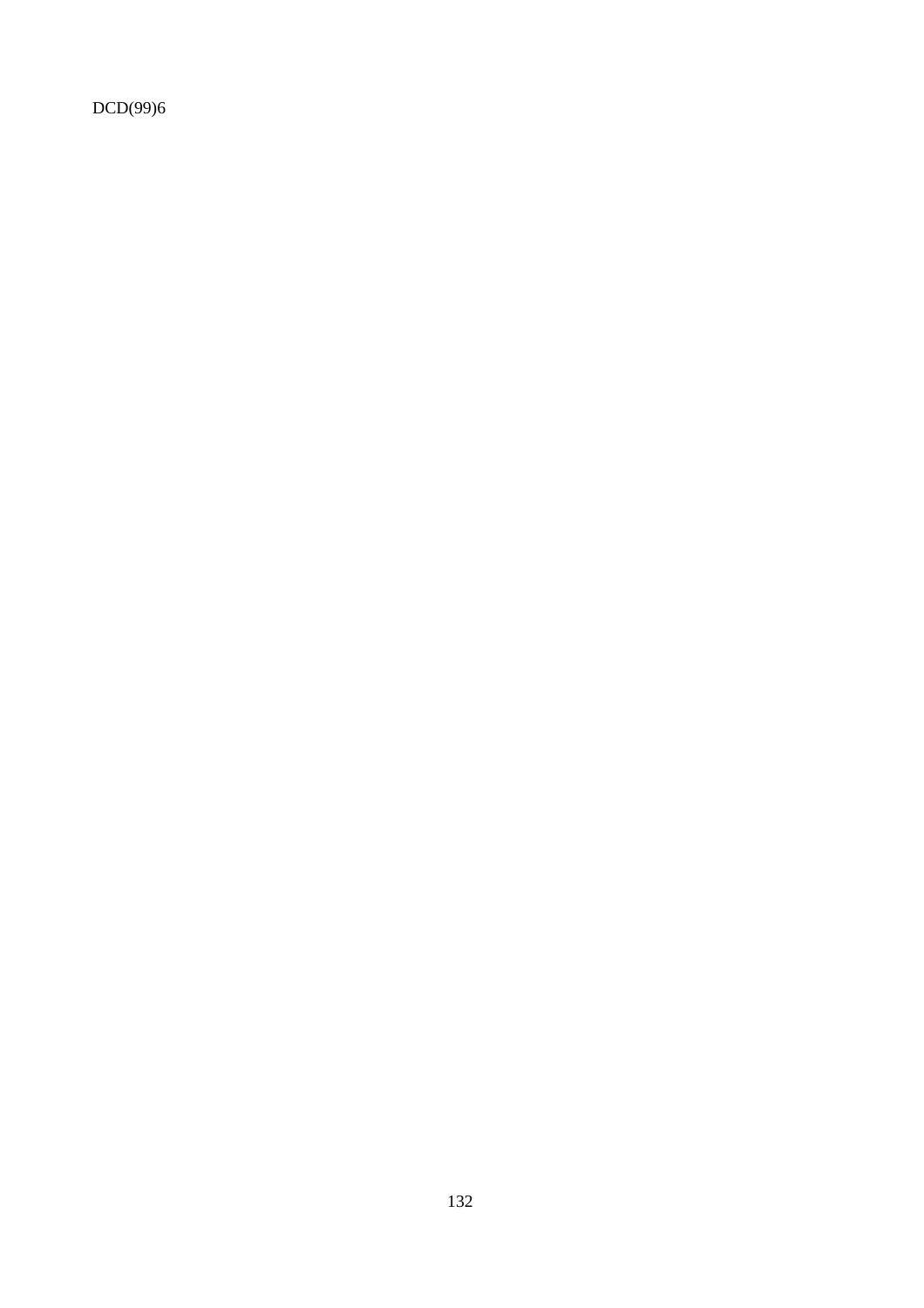#### **REFERENCES**

EUROSTEP and ICVA, *The Reality of Aid*, annual publication.

- OECD, Development Assistance Committee, *Development Co-operation Report*, Paris, annual publication.
- OECD, Development Assistance Committee, *Development Co-operation Review Series*, Paris. Nos. 1-

World Bank, *World Development Report*, Washington, annual publication.

- OECD, Club du Sahel, *An Experiment in International Co-operation*, Paris, 1984
- OECD, Development Assistance Committee, *Development Assistance Manual: DAC Principles for Effective Aid*, Paris, 1992 (also known as the DAC Manual).
- OECD, Development Centre, *Non-Governmental Organisations and Government: Stakeholders for Development*, Paris, 1993.
- OECD, Development Assistance Committee, *Donor Assistance to Capacity Development in Environment*, Paris, 1995.
- OECD, Development Assistance Committee, *Participatory Development and Good Governance*, Paris, 1995.
- OECD, Development Assistance Committee, *Support of Private Sector Development*, Paris, 1995.
- OECD, *Assistance Programmes for Central and Eastern Europe and the former Soviet Union*, Paris, 1996.
- OECD, Development Assistance Committee, *Shaping the 21st Century: The Contribution of Development Co-operation*, Paris, 1996.
- OECD, Development Centre, *Public Support for International Development*, Paris, 1996.
- Ministry for Foreign Affairs of Finland, Report of Evaluation Study 1997:2, *Searching for Impact and Methods: NGO Evaluation Synthesis Study*, Helsinki, 1997. (Prepared for the DAC Expert Group on Evaluation.)
- OECD, Development Assistance Committee, *Final Report of the DAC Ad Hoc Working Group on Participatory Development and Good Governance, Parts I and II*, Paris, 1997
- OECD, Development Assistance Committee, *Survey of DAC Members' Co-operation for Capacity Development in Trade,* Paris, 1997.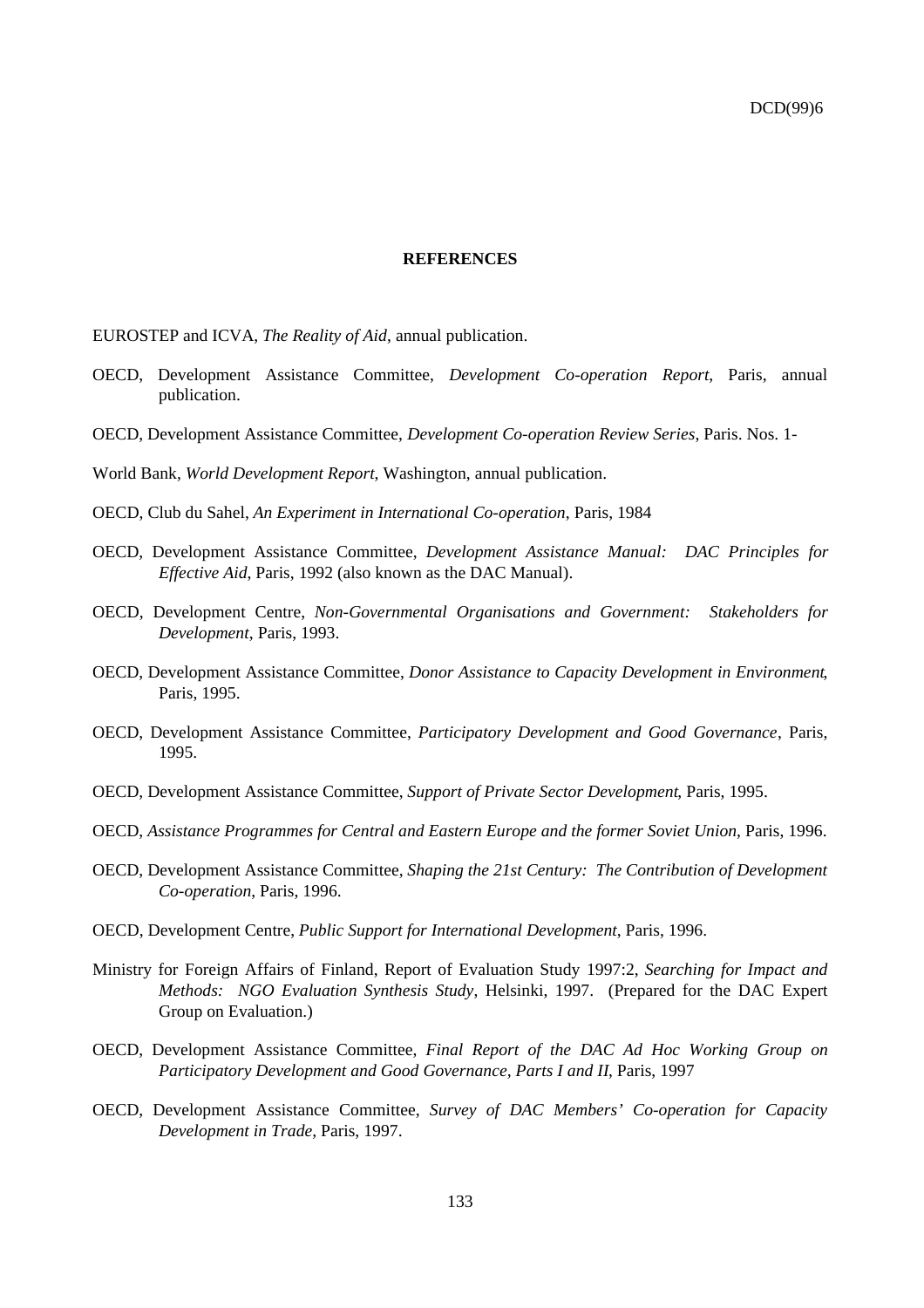- OECD, Development Assistance Committee Expert Group on Aid Evaluation, *Evaluation of Programmes Promoting Participatory Development and Good Governance: Synthesis Report*, Paris, 1997.
- OECD, Public Management Occasional Papers, No. 20, *Contracting Out Government Services: Best Practice Guidelines and Case Studies*, Paris, 1997.
- UNDP, *Measuring and Managing Results: Lessons for Development Co-operation*, by Derek Poate, ITAD Ltd, New York, 1997.
- OECD, Development Assistance Committee, *Conflict, Peace and Development Co-operation on the Threshold of the 21st Century,* Paris, 1998.
- OECD, Development Assistance Committee, *DAC Guidelines for Gender Equality and Women's Empowerment in Development Co-operation,* Paris, 1998.
- OECD, Development Assistance Committee, *DAC Source Book on Concepts and Approaches Linked to Gender Equality*, Paris, 1998.
- OECD, Development Centre and Council of Europe, North-South Centre, *Public Attitudes and International Development Co-operation*, Paris, 1998.
- World Bank, *Assessing Aid*, *What Works, What Doesn't, and Why*, Policy Research Report, Washington, D.C., 1998.
- OECD, *Aid and Other Resource Flows to the Central and Eastern European Countries and the New Independent States of the Former Soviet Union (1990-1996)*, Paris, 1999
- OECD, Club du Sahel, *Report of the Director of the Club du Sahel*, Paris, 1999
- OECD, Development Centre and Earthscan Publications Ltd, *Stakeholders: Government-NGO Partnerships for International Development*, London, 1999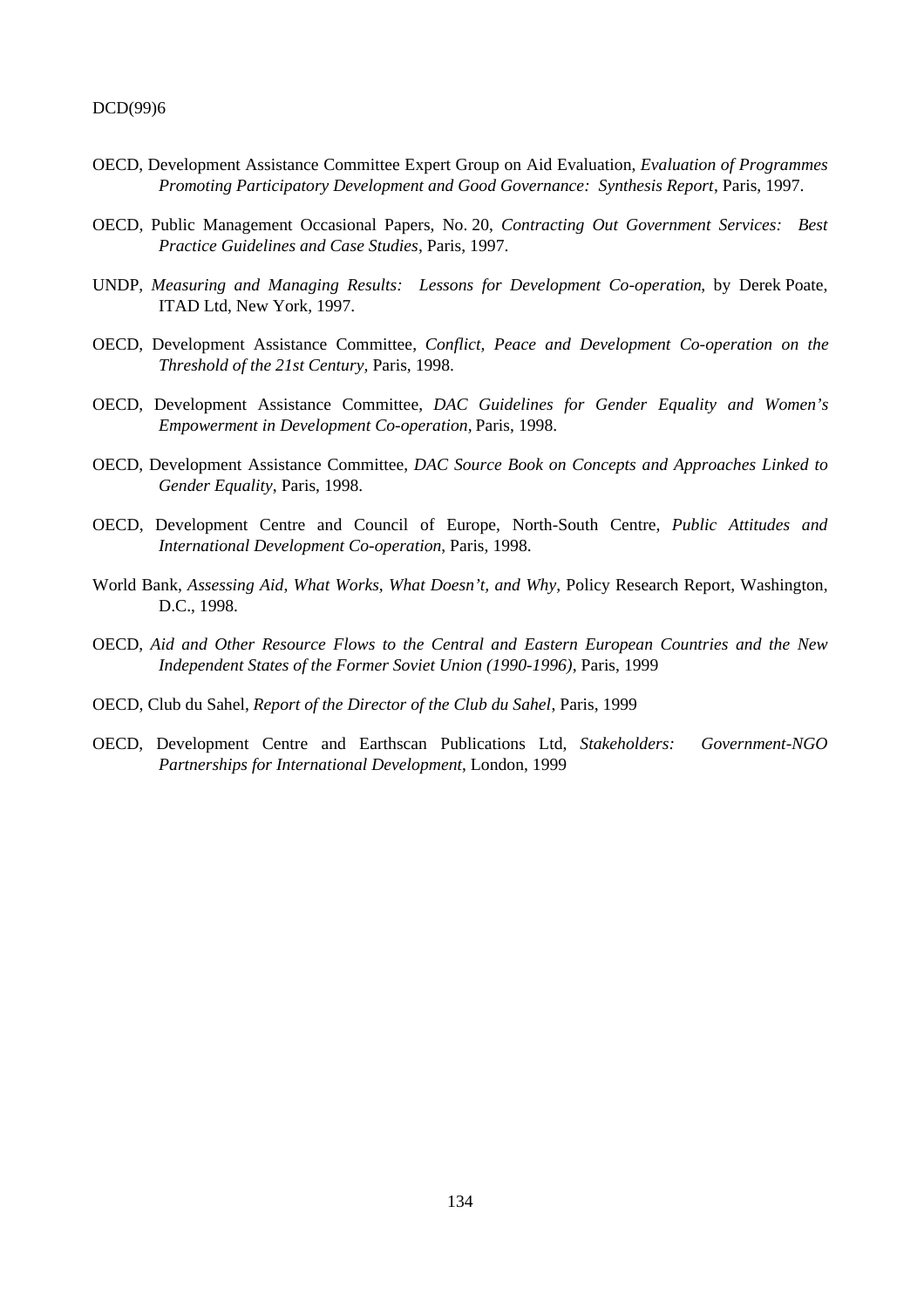## **LIST OF ACRONYMS AND ABBREVIATIONS**

| AA             | (German) Federal Foreign Office   | CFA Franc*        | <b>African Financial Community</b>  |
|----------------|-----------------------------------|-------------------|-------------------------------------|
| <b>ACIAR</b>   | <b>Australian Centre for</b>      |                   | Franc                               |
|                | <b>International Agricultural</b> | $CFD*$            | French Development Fund             |
|                | Research                          | CG                | <b>Consultative Group</b>           |
| <b>ACP</b>     | African, Caribbean and Pacific    | <b>CGIAR</b>      | Consultative Group on               |
|                | (countries)                       |                   | <b>International Agricultural</b>   |
| AECI*          | Spanish Agency for International  |                   | Research                            |
|                | Co-operation                      | $CIAD*$           | (French) Inter-ministerial          |
| $AFD*$         | French Agency for Development     |                   | <b>Committee for Development</b>    |
| <b>AfDB</b>    | <b>African Development Bank</b>   |                   | Assistance                          |
| AGCD*          | (Belgian) General Administration  | $ClCl^*$          | (Spanish) Inter-ministerial         |
|                | for Development Co-operation      |                   | <b>Commission for International</b> |
| <b>AIDS</b>    | <b>Acquired Immune Deficiency</b> |                   | Co-operation                        |
|                | Syndrome                          | $CICID*$          | (French) Inter-ministerial          |
| <b>ALA-MED</b> | Asian, Latin American and         |                   | Committee for International         |
|                | Mediterranean (countries)         |                   | Co-operation and Development        |
| <b>APSO</b>    | (Irish) Agency for Personal       | <b>CIDA</b>       | Canadian International              |
|                | <b>Service Overseas</b>           |                   | Development Agency                  |
| AsDB           | <b>Asian Development Bank</b>     |                   |                                     |
| AusAID         | Australian Agency for             | <b>DAC</b>        |                                     |
|                | <b>International Development</b>  |                   | <b>Development Assistance</b>       |
|                |                                   | <b>DAC</b> Manual | Committee (of the OECD)             |
|                |                                   |                   | Development Assistance Manual:      |
| <b>BHN</b>     | Basic human needs                 |                   | DAC Principles for Effective Aid    |
| BITS*          | Swedish Agency for Intentional    |                   | (1992)                              |
|                | <b>Technical and Economic</b>     | <b>DANIDA</b>     | Danish International                |
|                | Co-operation                      |                   | Development Agency                  |
| BMZ*           | (German) Federal Ministry for     | <b>DCD</b>        | (Irish) Development Co-operation    |
|                | Economic Co-operation and         |                   | Division                            |
|                | Development                       | <b>DDC</b>        | (Austrian) Department of            |
|                |                                   |                   | Development Co-operation            |
| <b>CEECs</b>   | Central and Eastern European      | $DED*$            | German Development Service          |
|                | Countries                         | <b>DEV</b>        | (New Zealand) Development           |
| <b>CDC</b>     | (British) Commonwealth            |                   | Co-operation Division               |
|                | <b>Development Corporation</b>    | <b>DFID</b>       | (British) Department for            |
| <b>CDE</b>     | Capacity development in           |                   | <b>International Development</b>    |
|                | environment                       | DG                | Directorate-General                 |
| <b>CDF</b>     | (World Bank) Comprehensive        |                   |                                     |
|                | <b>Development Framework</b>      |                   |                                     |
| $CDG*$         | Carl Duisberg Gesellschaft (of    |                   |                                     |
|                | Germany)                          |                   |                                     |
|                |                                   |                   |                                     |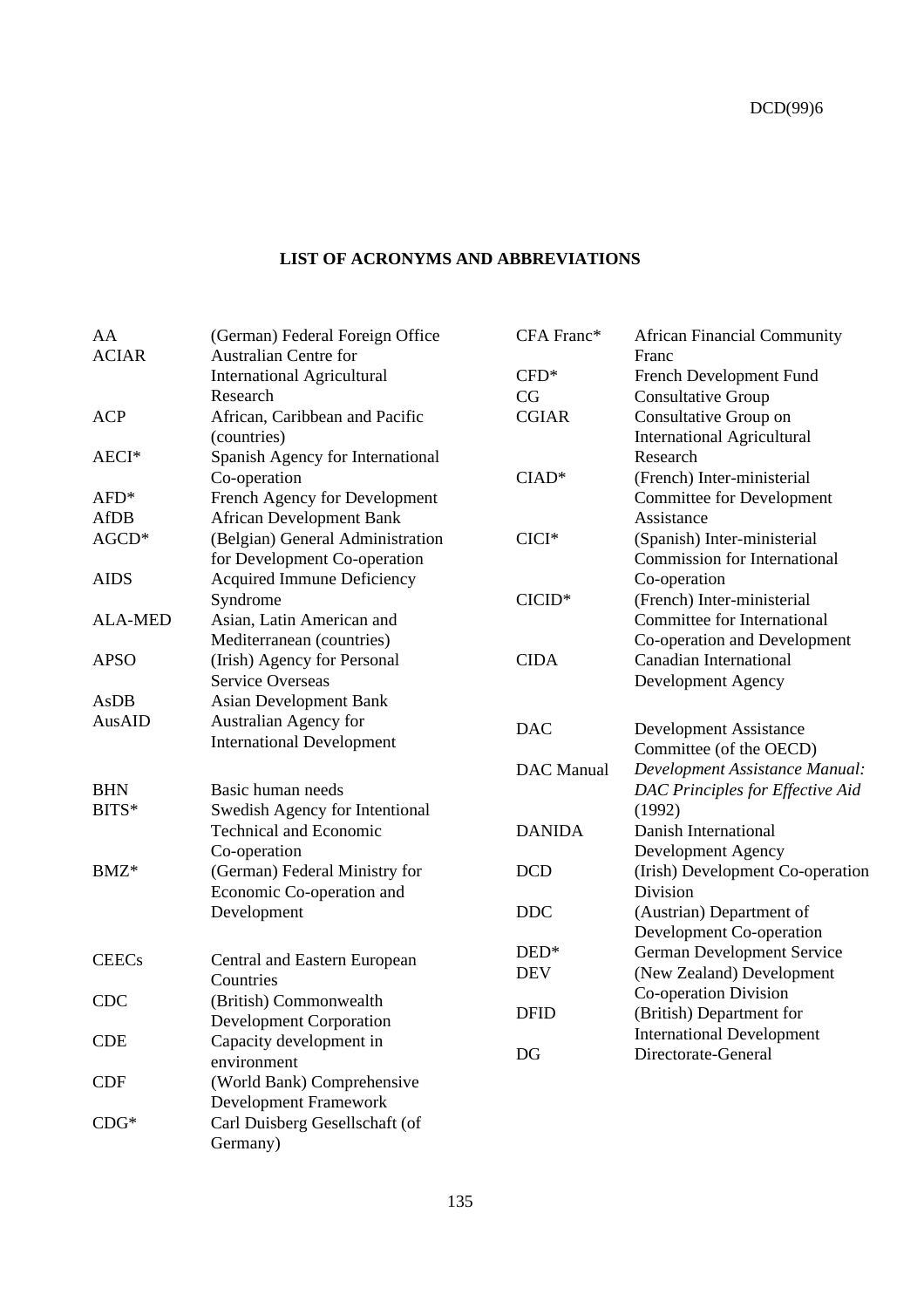| DG <sub>1</sub> A | Directorate-General IA of the         | <b>GNP</b>   | Gross national product                               |
|-------------------|---------------------------------------|--------------|------------------------------------------------------|
|                   | European Commission: External         | $GTZ^*$      | (German) Agency for Technical                        |
|                   | Relations -- Europe and the New       |              | Co-operation                                         |
|                   | Independent States, Common            |              |                                                      |
|                   | Foreign and Security Policy,          | <b>HIPC</b>  | Heavily-indebted poor countries                      |
|                   | <b>External Service</b>               |              |                                                      |
| DG 1B             | Directorate-General IB of the         | <b>ICB</b>   | International competitive bidding                    |
|                   | European Commission: External         | ICC          | (Portuguese) Interministerial                        |
|                   | Relations -- Southern                 |              | Commission for Co-operation                          |
|                   | Mediterranean, Middle and Near        | $ICP*$       | <b>Institute for Portuguese</b>                      |
|                   | East, Latin America, South and        |              | Co-operation                                         |
|                   | South-East Asia and North-South       | <b>ICVA</b>  | <b>International Council of</b>                      |
|                   | Co-operation                          |              | <b>Voluntary Agencies</b>                            |
| DG VIII           | Directorate-General VIII of the       | <b>IDA</b>   | <b>International Development</b>                     |
|                   | European Commission:                  |              | Association                                          |
|                   | Development                           | <b>IDB</b>   | <b>Inter-American Development</b>                    |
| DGCS*             | (Italian) Directorate-General for     |              | Bank                                                 |
|                   | Development Co-operation              | <b>IDRC</b>  | (Canadian) International                             |
| $DIE^*$           | German Institute for                  |              | Development Research Centre                          |
|                   | Development Policy                    | <b>IMF</b>   | <b>International Monetary Fund</b>                   |
| $DSE*$            | (German) Foundation for               | <b>ITAD</b>  | Information, Training and                            |
|                   | <b>International Development</b>      |              | Agricultural Ltd                                     |
|                   |                                       | <b>ITC</b>   | <b>International Trade Centre</b>                    |
| <b>EBRD</b>       | European Bank for                     |              |                                                      |
|                   | <b>Reconstruction and Development</b> | <b>JICA</b>  | Japanese International                               |
| EC                | <b>European Commission</b>            |              | Co-operation Agency                                  |
| <b>ECHO</b>       | <b>European Community</b>             | <b>JEXIM</b> | <b>Export-Import Bank of Japan</b>                   |
|                   | Humanitarian Office                   | KePa*        |                                                      |
| <b>EDF</b>        | European Development Fund             |              | (Finnish) Service Centre for                         |
| <b>EIA</b>        | <b>Environmental Impact</b>           | KESU*        | Development Co-operation                             |
|                   | Assessment                            |              | (Finnish) Advisory Board for                         |
| <b>EIB</b>        | <b>European Investment Bank</b>       |              | <b>Relations with Developing</b><br>Countries        |
| ${\rm EU}$        | European Union                        | KfW*         |                                                      |
| <b>EUROSTEP</b>   | <b>European Solidarity Towards</b>    |              | (German) Bank for<br>Reconstruction                  |
|                   | <b>Equal Participation of People</b>  |              |                                                      |
|                   |                                       |              |                                                      |
| FAC*              | (French) Assistance and               | <b>NGOs</b>  | Non-governmental organisations                       |
|                   | Co-operation Fund                     | <b>NIS</b>   | New Independent States of the<br>former Soviet Union |
| FAD*              | (Spanish) Development Aid Fund        |              |                                                      |
| <b>FINNFUND</b>   | Finnish Fund for Industrial           | NORAD*       | Norwegian Agency for                                 |
|                   | Co-operation                          |              | Development Co-operation                             |
| $FCE*$            | (Portuguese) Economic                 |              |                                                      |
|                   | Co-operation Fund                     | <b>OA</b>    | Official aid                                         |
| <b>FOFEA</b>      | (Swiss) Federal Office for            | <b>OECD</b>  | Organisation for Economic                            |
|                   | Foreign Economic Affairs              |              | Co-operation and Development                         |
| <b>FVS</b>        | <b>Finnish Volunteer Service</b>      | <b>OECF</b>  | (Japanese) Overseas Economic                         |
|                   |                                       |              | Co-operation Fund                                    |
| GAO               | (United States) General               | <b>OESP</b>  | Office of Evaluation and Strategic                   |
|                   | <b>Accounting Office</b>              |              | Planning                                             |
| <b>GEF</b>        | Global Environmental Facility         | <b>ODA</b>   | Official development assistance                      |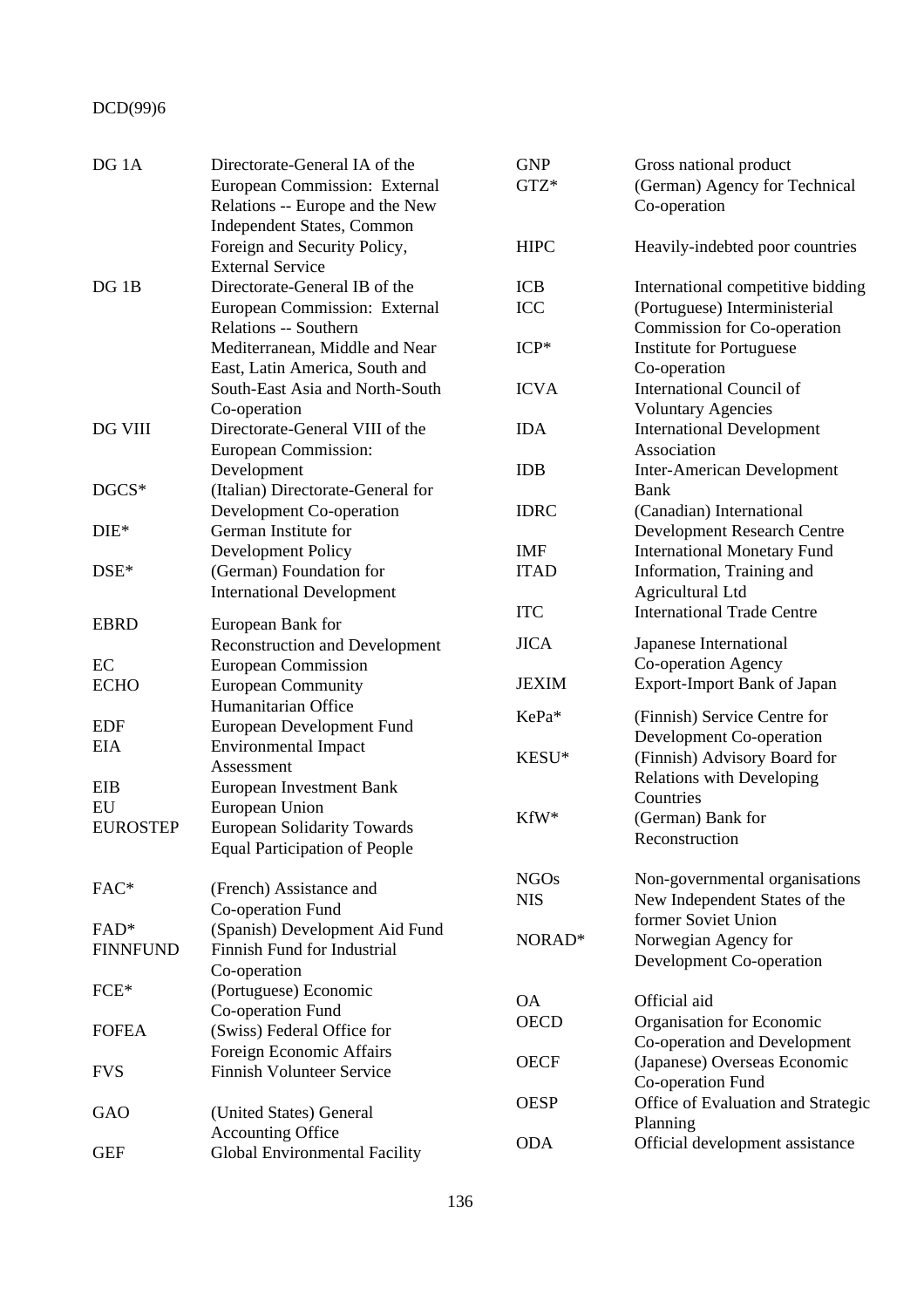| <b>ODA</b>    | (British) Overseas Development     | <b>SIDA</b>   | Swedish International                   |
|---------------|------------------------------------|---------------|-----------------------------------------|
|               | Administration                     |               | Development Authority                   |
| <b>ODF</b>    | Official development finance       | <b>SPA</b>    | Special Programme of Assistance         |
|               |                                    | Swedecorp     | <b>Swedish International Enterprise</b> |
| <b>REDSOs</b> | (USAID) Regional Economic          |               | <b>Development Corporation</b>          |
|               | <b>Development Services</b>        | <b>UN</b>     | <b>United Nations</b>                   |
|               |                                    | <b>UNDAF</b>  | <b>United Nations Development</b>       |
| Sandö*        | Swedish Centre for Education in    |               | <b>Assistance Framework</b>             |
|               | <b>International Development</b>   | <b>UNDP</b>   | <b>United Nations Development</b>       |
| <b>SAREC</b>  | Swedish Agency for Research        |               | Programme                               |
|               | Co-operation in Developing         | <b>UNHCR</b>  | <b>United Nations High Commission</b>   |
|               | Countries                          |               | for Refugees                            |
| <b>SDC</b>    | (Swiss) Agency for Development     | <b>UNICEF</b> | United Nations Children's Fund          |
|               | Co-operation                       | <b>USAID</b>  | United States Agency for                |
| SECIPI*       | (Spanish) Secretariat of State for |               | <b>International Development</b>        |
|               | International Co-operation and     |               |                                         |
|               | Latin America                      | <b>WFP</b>    | World Food Programme                    |
| Sida          | Swedish International              | <b>WHO</b>    | World Health Organisation               |
|               | Development Co-operation           | <b>WID</b>    | Women in development                    |
|               | Agency                             |               |                                         |

\* Denotes acronym in original language

\_\_\_\_\_\_\_\_\_\_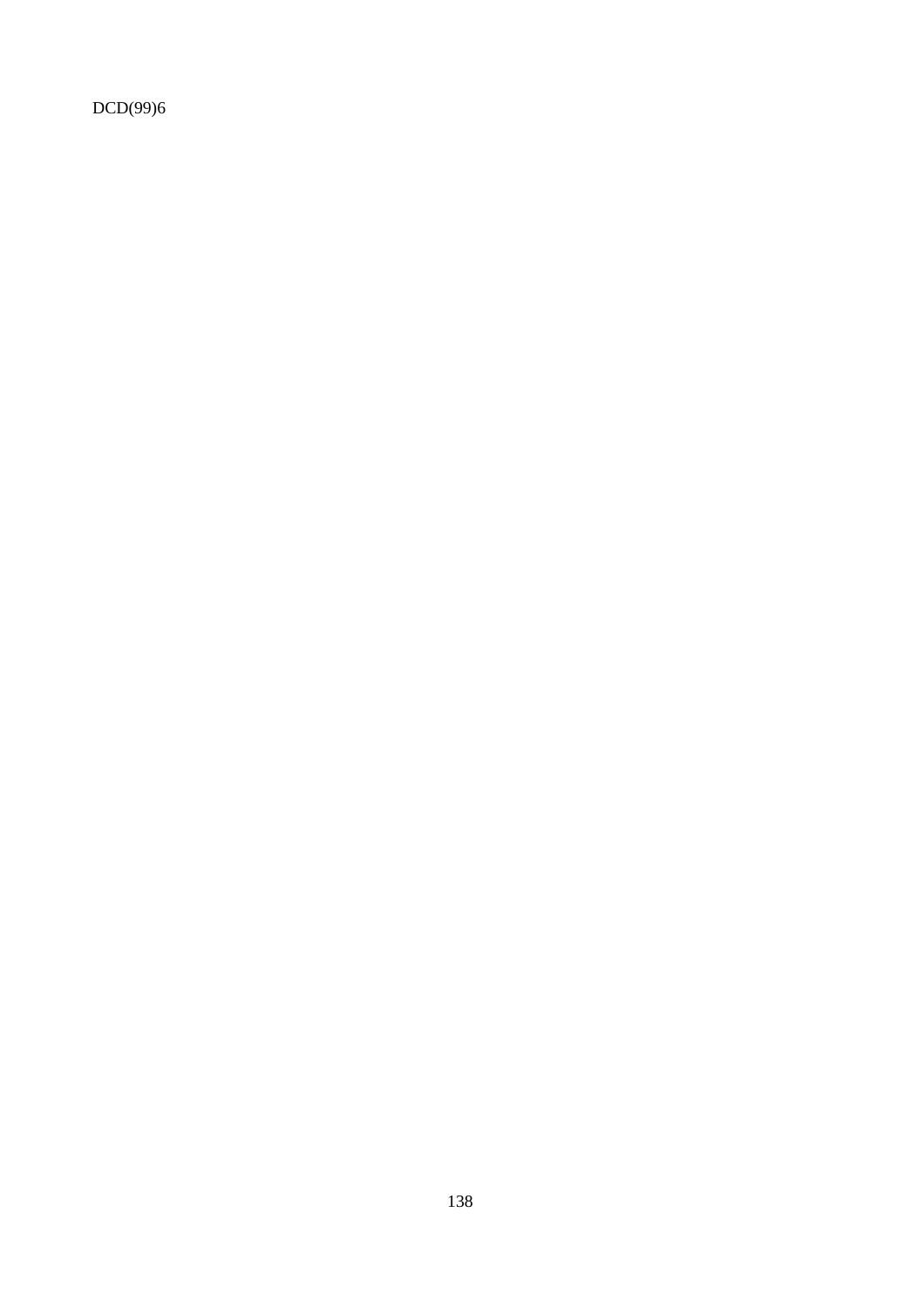#### **GLOSSARY**

(Cross-references are given in CAPITALS)

**AID:** The words "aid" and "assistance" in this paper refer to flows which qualify for recording as OFFICIAL DEVELOPMENT ASSISTANCE (ODA) or OFFICIAL  $AID$  (OA).

**ASSOCIATED FINANCING:** The combination of OFFICIAL DEVELOPMENT ASSISTANCE, whether GRANTS or LOANS, with any other funding to form finance packages.

**AMORTIZATION:** Repayments of principal on a LOAN. Does not include payments of interest.

**BILATERAL:** AID flows provided directly by a donor country to a recipient country.

**COMMITMENT:** A firm obligation, expressed in writing and backed by the necessary funds, undertaken by an official donor to provide specified assistance to a recipient country or a MULTILATERAL AGENCY. BILATERAL commitments are recorded in the full amount of expected transfer, irrespective of the time required for the completion of DISBURSEMENTS. Commitments to MULTILATERAL AGENCIES are reported as the sum of i) any DISBURSEMENTS in the year in question which have not previously been notified as commitments and ii) expected DISBURSEMENTS in the following year.

**DAC** (DEVELOPMENT ASSISTANCE COMMITTEE): The committee of the OECD which deals with development co-operation matters.

**DAC LIST OF AID RECIPIENTS:** A two-part List of AID Recipients was

introduced by the DAC with effect from 1 January 1994 (see also Appendix 1).

Part I of the DAC List is presented in the following categories (the word "countries" includes territories):

- *LLDCs*: Least-Developed Countries. Group established by the United Nations. To be classified as an LLDC, countries must fall below thresholds established for income, economic diversification and social development.
- *Other LICs*: Other Low-Income Countries. Includes all non-LLDC countries with per capita GNP less than \$765 in 1995 (World Bank Atlas basis).
- *LMICs*: Lower Middle-Income Countries, i.e. with GNP per capita (World Bank Atlas basis) between \$766 and \$3 035 in 1995. LLDCs which are also LMICs are not included.
- *UMICs*: Upper Middle-Income Countries, i.e. with GNP per capita (World Bank Atlas basis) between \$3 036 and \$9 385 in 1995.
- *HICs*: High-Income Countries, i.e. with GNP per capita (World Bank Atlas basis) more than \$9 385 in 1995.

Part II of the DAC List comprises "Countries in Transition". These comprise: i) more advanced Central and Eastern European Countries and New Independent States of the former Soviet Union; and ii) more advanced developing countries.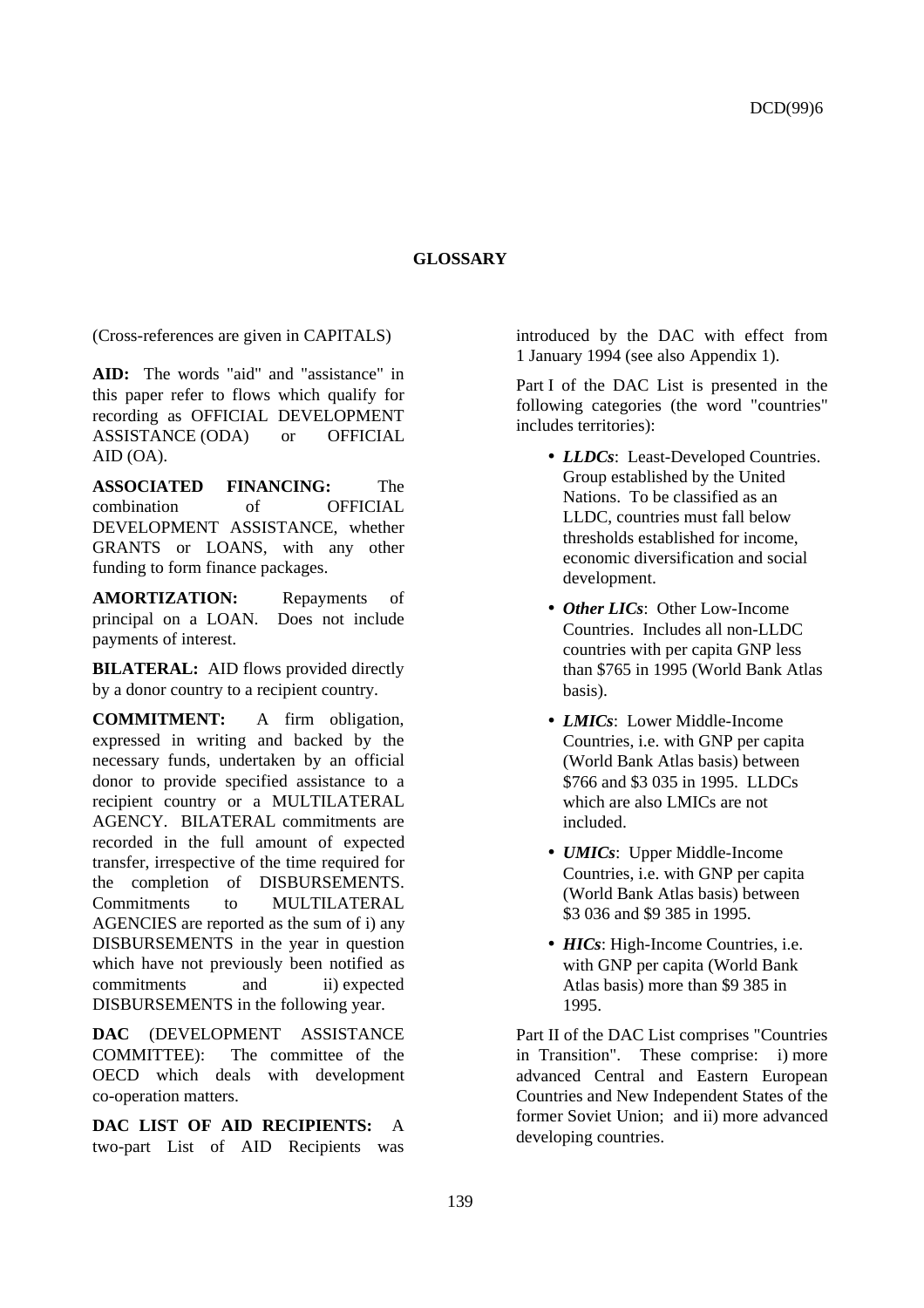**DEBT REORGANISATION:** Any action officially agreed between a creditor and debtor that alters the terms previously established for repayment of a LOAN. This may include **forgiveness** (extinction of the loan) or **rescheduling** (either revising the repayment schedule or the extending of a new refinancing LOAN).

**DISBURSEMENT:** The release of funds to, or the purchase of goods or services for a recipient; by extension, the amount thus spent. They may be recorded **gross** (the total amount disbursed over a given accounting period) or **net** (less any repayments of loan principal during the same period).

**EXPORT CREDITS:** LOANS for the purpose of trade and which are not represented by a negotiable instrument. They may be extended by the official or the private sector. If extended by the private sector, they may be supported by official guarantees.

**GRANT ELEMENT:** Reflects the **financial terms** of a commitment: interest rate, MATURITY and grace period (interval to first repayment of capital). It measures the concessionality of a loan, in the form of the present value of an interest rate below an agreed reference rate over the life of a LOAN. The reference rate is 10 per cent in DAC statistics. Thus, the grant element is nil for a LOAN carrying an interest rate of 10 per cent; it is 100 per cent for a GRANT; and it lies between these two limits for a loan at less than 10 per cent interest. If the face value of a LOAN is multiplied by its grant element, the result is referred to as the **grant equivalent** of that LOAN.

**GRANTS:** Transfers made in cash, goods or services for which no repayment is required.

**LOANS:** Transfers for which repayment is required. Only loans with MATURITIES of over one year are included in DAC statistics. Data on net loans include deductions for repayments of principal (but not payment of

interest) on earlier loans. This means that when a loan has been fully repaid, its effect on total net flows over the life of the loan is zero.

**MATURITY:** The date at which the final repayment of a LOAN is due; by extension, a measure of the scheduled life of the LOAN.

**MULTILATERAL:** AID flows channelled via an international organisation active in development.

**MULTILATERAL AGENCIES:** In DAC statistics, those international institutions with governmental membership which conduct all or a significant part of their activities in favour of development and AID recipient countries. They include multilateral development banks (e.g. World Bank, regional development banks), United Nations agencies and regional groupings (e.g. certain European Union agencies). A contribution by a DAC Member to such an agency is deemed to be multilateral if it is pooled with other contributions and disbursed at the discretion of the agency. Capital subscriptions to multilateral development banks are normally recorded on a **deposit** basis, i.e. in the amount and as at the date of lodgement of the relevant letter of credit or other negotiable instrument.

**OFFICIAL AID:** Flows which meet the conditions of eligibility for inclusion in OFFICIAL DEVELOPMENT ASSISTANCE, except that the recipients are on Part II of the DAC LIST OF AID RECIPIENTS. References to OFFICIAL DEVELOPMENT ASSISTANCE may be taken, *mutatis mutandis*, to apply to OFFICIAL AID.

**OFFICIAL DEVELOPMENT ASSISTANCE (ODA):** GRANTS or LOANS to countries and territories on Part I of the DAC LIST OF AID RECIPIENTS (developing countries) which are:

• undertaken by the official sector;